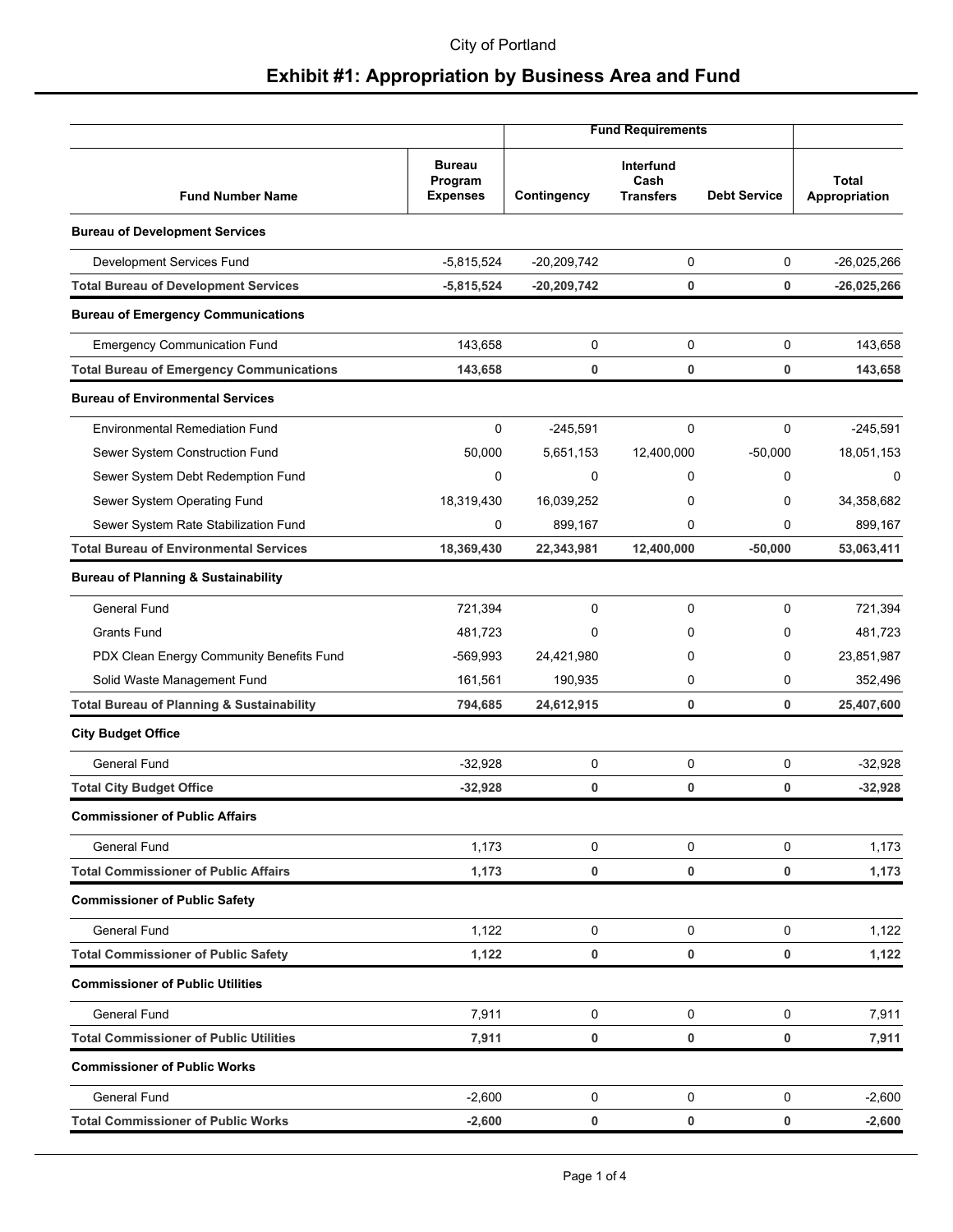#### City of Portland

|                                                  |                                             |              | <b>Fund Requirements</b>              |                     |                               |
|--------------------------------------------------|---------------------------------------------|--------------|---------------------------------------|---------------------|-------------------------------|
| <b>Fund Number Name</b>                          | <b>Bureau</b><br>Program<br><b>Expenses</b> | Contingency  | Interfund<br>Cash<br><b>Transfers</b> | <b>Debt Service</b> | <b>Total</b><br>Appropriation |
| <b>Fund &amp; Debt Management</b>                |                                             |              |                                       |                     |                               |
| Citywide Obligations Reserve Fund                | 0                                           | 640,286      | 341,464                               | 0                   | 981,750                       |
| <b>General Fund</b>                              | 0                                           | 1,909,547    | 2,375,860                             | 677,000             | 4,962,407                     |
| Governmental Bond Redemption Fund                | 0                                           | 0            | $\mathbf 0$                           | 1,600               | 1,600                         |
| Recreational Marijuana Tax Fund                  | 0                                           | $-1,465,800$ | 655,237                               | 0                   | $-810,563$                    |
| Special Finance and Resource Fund                | 150,100                                     | 0            | 0                                     | 0                   | 150,100                       |
| <b>Total Fund &amp; Debt Management</b>          | 150,100                                     | 1,084,033    | 3,372,561                             | 678,600             | 5,285,294                     |
| <b>Office for Community Technology</b>           |                                             |              |                                       |                     |                               |
| General Fund                                     | $-4,922$                                    | 0            | 0                                     | 0                   | $-4.922$                      |
| <b>Total Office for Community Technology</b>     | $-4,922$                                    | 0            | 0                                     | 0                   | $-4,922$                      |
| <b>Office of Community and Civic Life</b>        |                                             |              |                                       |                     |                               |
| Cannabis Licensing Fund                          | $-80,318$                                   | 0            | 0                                     | 0                   | $-80,318$                     |
| General Fund                                     | 3,313,987                                   | 0            | $\Omega$                              | 0                   | 3,313,987                     |
| Recreational Marijuana Tax Fund                  | 2,662,069                                   | 0            | 0                                     | 0                   | 2,662,069                     |
| <b>Total Office of Community and Civic Life</b>  | 5,895,738                                   | 0            | 0                                     | 0                   | 5,895,738                     |
| <b>Office of Equity &amp; Human Rights</b>       |                                             |              |                                       |                     |                               |
| <b>General Fund</b>                              | 564,420                                     | 0            | 0                                     | 0                   | 564,420                       |
| <b>Total Office of Equity &amp; Human Rights</b> | 564,420                                     | 0            | 0                                     | 0                   | 564,420                       |
| <b>Office of Government Relations</b>            |                                             |              |                                       |                     |                               |
| General Fund                                     | 35,828                                      | 0            | 0                                     | 0                   | 35,828                        |
| <b>Total Office of Government Relations</b>      | 35,828                                      | 0            | 0                                     | 0                   | 35,828                        |
| <b>Office of Management &amp; Finance</b>        |                                             |              |                                       |                     |                               |
| Arts Education & Access Fund                     | 0                                           | $-1,778,350$ | 0                                     | 0                   | $-1,778,350$                  |
| <b>CityFleet Operating Fund</b>                  | 6,007,958                                   | $-5,789,390$ | 1,136,121                             | 0                   | 1,354,689                     |
| Citywide Obligations Reserve Fund                | $-1,002,290$                                | 0            | 0                                     | 0                   | $-1,002,290$                  |
| Convention and Tourism Fund                      | 260,325                                     | 0            | 0                                     | 0                   | 260,325                       |
| Facilities Services Operating Fund               | 16,474,242                                  | $-6,690,655$ | 0                                     | 8,990,958           | 18,774,545                    |
| General Fund                                     | 22,789,295                                  | 0            | 272,477                               | 0                   | 23,061,772                    |
| <b>Grants Fund</b>                               | 20,000                                      | 0            | 0                                     | 0                   | 20,000                        |
| Health Insurance Operating Fund                  | 142,902                                     | $-142,902$   | 0                                     | 0                   | 0                             |
| Insurance and Claims Operating Fund              | 928,967                                     | $-1,205,419$ | 0                                     | 0                   | $-276,452$                    |
| Local Improvement District Fund                  | 0                                           | 0            | 5,585,448                             | 0                   | 5,585,448                     |
| Printing & Distribution Services Operating Fund  | 372,890                                     | 447,440      | 0                                     | 0                   | 820,330                       |
| Property Management License Fund                 | $-6,716$                                    | 0            | 0                                     | 0                   | $-6,716$                      |
| Spectator Venues & Visitor Activities Fund       | 1,062,895                                   | $-4,167,577$ | 0                                     | 0                   | $-3,104,682$                  |
| <b>Technology Services Fund</b>                  | 583,215                                     | 12,495,694   | 0                                     | 0                   | 13,078,909                    |
| Workers' Comp. Self Insurance Operating Fund     | 15,923                                      | 210,554      | 0                                     | 0                   | 226,477                       |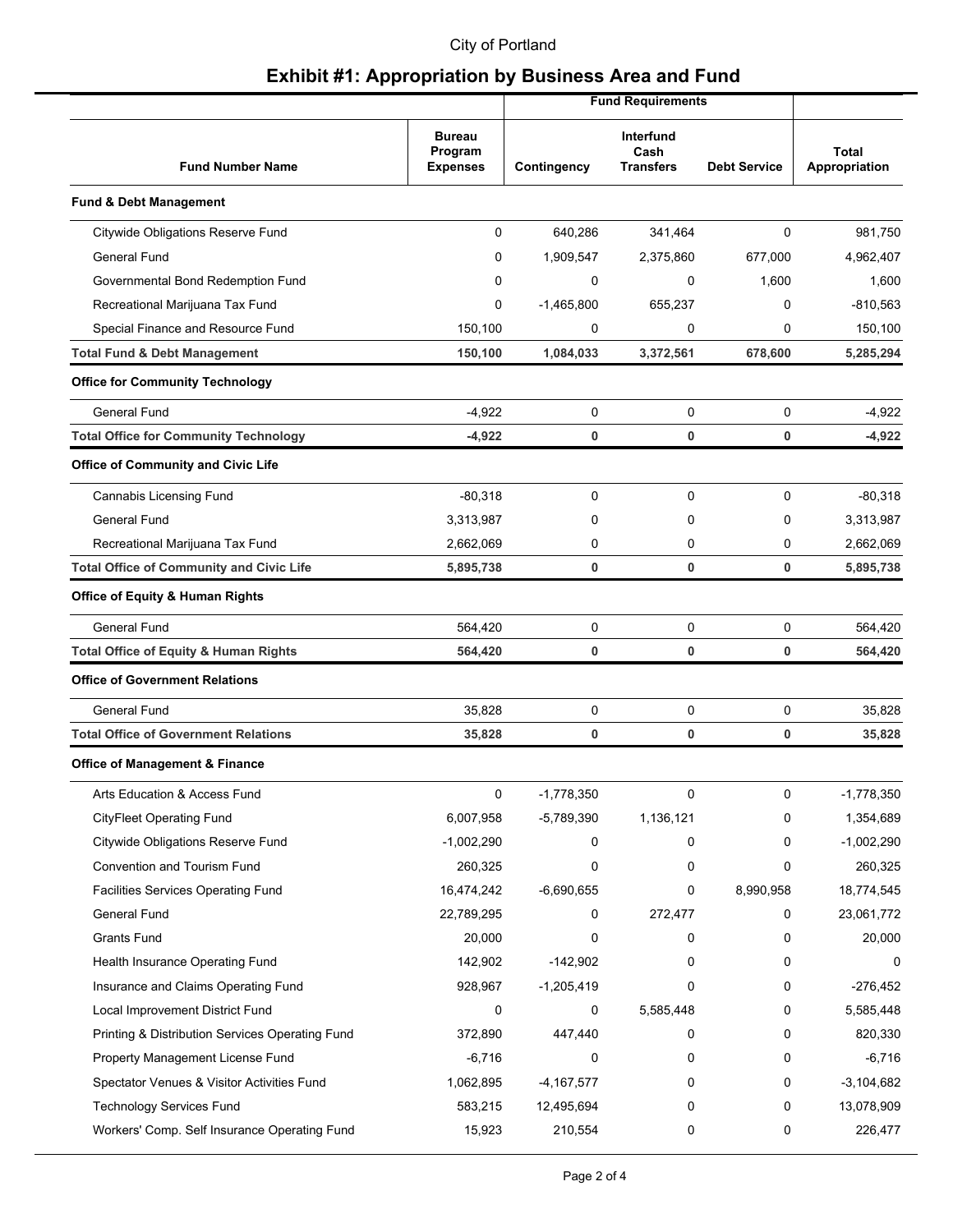#### City of Portland

|                                                      |                                             |              | <b>Fund Requirements</b>              |                     |                               |
|------------------------------------------------------|---------------------------------------------|--------------|---------------------------------------|---------------------|-------------------------------|
| <b>Fund Number Name</b>                              | <b>Bureau</b><br>Program<br><b>Expenses</b> | Contingency  | Interfund<br>Cash<br><b>Transfers</b> | <b>Debt Service</b> | <b>Total</b><br>Appropriation |
| <b>Total Office of Management &amp; Finance</b>      | 47,649,606                                  | $-6,620,605$ | 6,994,046                             | 8,990,958           | 57,014,005                    |
| <b>Office of the City Attorney</b>                   |                                             |              |                                       |                     |                               |
| General Fund                                         | 327,470                                     | 0            | 0                                     | 0                   | 327,470                       |
| <b>Total Office of the City Attorney</b>             | 327,470                                     | 0            | 0                                     | 0                   | 327,470                       |
| <b>Office of the City Auditor</b>                    |                                             |              |                                       |                     |                               |
| <b>General Fund</b>                                  | 501,593                                     | $\mathbf 0$  | $\mathbf 0$                           | 0                   | 501,593                       |
| General Reserve Fund                                 | 0                                           | 500,000      | 0                                     | 0                   | 500,000                       |
| <b>Total Office of the City Auditor</b>              | 501,593                                     | 500,000      | 0                                     | 0                   | 1,001,593                     |
| <b>Office of the Mayor</b>                           |                                             |              |                                       |                     |                               |
| General Fund                                         | 109,075                                     | 0            | 0                                     | 0                   | 109,075                       |
| <b>Total Office of the Mayor</b>                     | 109,075                                     | 0            | 0                                     | 0                   | 109,075                       |
| <b>Portland Bureau of Emergency Management</b>       |                                             |              |                                       |                     |                               |
| <b>General Fund</b>                                  | 10,914                                      | $\mathbf 0$  | 0                                     | 0                   | 10,914                        |
| <b>Grants Fund</b>                                   | 0                                           | 0            | 0                                     | 0                   | 0                             |
| <b>Total Portland Bureau of Emergency Management</b> | 10,914                                      | 0            | 0                                     | 0                   | 10,914                        |
| <b>Portland Bureau of Transportation</b>             |                                             |              |                                       |                     |                               |
| <b>General Fund</b>                                  | $\mathbf 0$                                 | $\mathbf 0$  | 0                                     | 0                   | $\Omega$                      |
| <b>Grants Fund</b>                                   | 185,782                                     | 0            | 0                                     | 0                   | 185,782                       |
| Parking Facilities Fund                              | $-3,356,137$                                | $-3,254,064$ | 0                                     | 0                   | $-6,610,201$                  |
| Recreational Marijuana Tax Fund                      | 100,758                                     | 0            | 0                                     | 0                   | 100,758                       |
| <b>Transportation Operating Fund</b>                 | 509,345                                     | 16,886,574   | 0                                     | 0                   | 17,395,919                    |
| <b>Transportation Reserve Fund</b>                   | 0                                           | $-4,227$     | 0                                     | 0                   | $-4,227$                      |
| <b>Total Portland Bureau of Transportation</b>       | $-2,560,252$                                | 13,628,283   | 0                                     | 0                   | 11,068,031                    |
| <b>Portland Fire &amp; Rescue</b>                    |                                             |              |                                       |                     |                               |
| Fire Capital Fund                                    | 400,000                                     | $-475,000$   | 0                                     | 0                   | $-75,000$                     |
| <b>General Fund</b>                                  | $-1,059,632$                                | 0            | $-75,000$                             | 0                   | $-1,134,632$                  |
| <b>Total Portland Fire &amp; Rescue</b>              | $-659,632$                                  | $-475,000$   | $-75,000$                             | 0                   | $-1,209,632$                  |
| <b>Portland Housing Bureau</b>                       |                                             |              |                                       |                     |                               |
| Affordable Housing Development Fund                  | $\mathbf 0$                                 | $\mathbf 0$  | 0                                     | 0                   | 0                             |
| Community Development Block Grant Fund               | 4,539,662                                   | 0            | 0                                     | 0                   | 4,539,662                     |
| General Fund                                         | 510,882                                     | $-554,890$   | 11,250                                | 0                   | $-32,758$                     |
| Grants Fund                                          | 0                                           | 0            | 0                                     | 0                   | 0                             |
| Housing Investment Fund                              | 1,140,184                                   | $-568,467$   | 186,250                               | 3,098,722           | 3,856,689                     |
| Housing Property Fund                                | 11,250                                      | 380,000      | 0                                     | $-380,000$          | 11,250                        |
| Inclusionary Housing Fund                            | 61,477                                      | 0            | 0                                     | 0                   | 61,477                        |
| Tax Increment Financing Reimbursement Fund           | 2,331,341                                   | $-7,523$     | 0                                     | 0                   | 2,323,818                     |
| <b>Total Portland Housing Bureau</b>                 | 8,594,796                                   | $-750,880$   | 197,500                               | 2,718,722           | 10,760,138                    |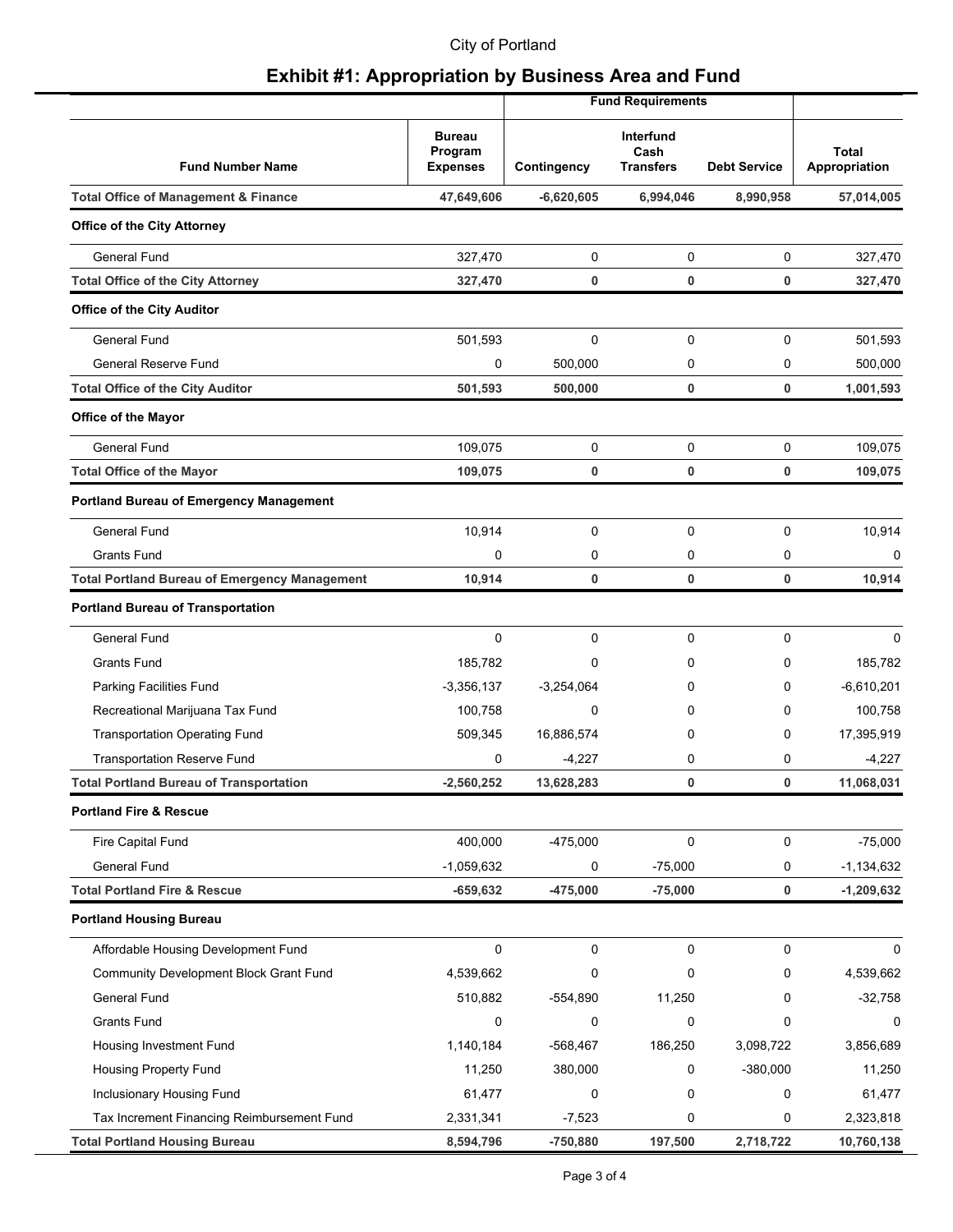#### City of Portland

|                                              |                                             |              | <b>Fund Requirements</b>              |                     |                               |
|----------------------------------------------|---------------------------------------------|--------------|---------------------------------------|---------------------|-------------------------------|
| <b>Fund Number Name</b>                      | <b>Bureau</b><br>Program<br><b>Expenses</b> | Contingency  | Interfund<br>Cash<br><b>Transfers</b> | <b>Debt Service</b> | <b>Total</b><br>Appropriation |
| <b>Portland Parks &amp; Recreation</b>       |                                             |              |                                       |                     |                               |
| <b>General Fund</b>                          | $-9,692,586$                                | 555,301      | $\mathbf 0$                           | 0                   | $-9,137,285$                  |
| Golf Fund                                    | $\mathbf 0$                                 | 446,122      | $\mathbf 0$                           | 0                   | 446,122                       |
| <b>Grants Fund</b>                           | $-99,423$                                   | 0            | 0                                     | $\Omega$            | $-99,423$                     |
| Parks Capital Improvement Program Fund       | $-3,276,223$                                | $-6,232,569$ | $\mathbf 0$                           | 4,000,000           | $-5,508,792$                  |
| <b>Parks Endowment Fund</b>                  | $-667$                                      | 0            | $\mathbf{0}$                          | 0                   | $-667$                        |
| Portland International Raceway Fund          | $\mathbf 0$                                 | 151,912      | $\mathbf{0}$                          | $-230,750$          | $-78,838$                     |
| Portland Parks Memorial Fund                 | $-310,259$                                  | $-54,284$    | 32,500                                | 0                   | $-332,043$                    |
| <b>Total Portland Parks &amp; Recreation</b> | $-13,379,158$                               | $-5,133,518$ | 32,500                                | 3,769,250           | -14,710,926                   |
| <b>Portland Police Bureau</b>                |                                             |              |                                       |                     |                               |
| <b>General Fund</b>                          | $-1,842,258$                                | 0            | $\mathbf 0$                           | 0                   | $-1,842,258$                  |
| <b>Grants Fund</b>                           | 1,105,335                                   | 0            | 0                                     | 0                   | 1,105,335                     |
| Police Special Revenue Fund                  | 1,488,386                                   | 0            | $\mathbf{0}$                          | 0                   | 1,488,386                     |
| <b>Total Portland Police Bureau</b>          | 751,463                                     | $\mathbf 0$  | $\bf{0}$                              | $\mathbf{0}$        | 751,463                       |
| <b>Portland Water Bureau</b>                 |                                             |              |                                       |                     |                               |
| <b>Water Construction Fund</b>               | $\mathbf{0}$                                | $\Omega$     | 245,880                               | 0                   | 245,880                       |
| <b>Water Fund</b>                            | $-14,430,315$                               | 13,494,651   | 1,176,368                             | 0                   | 240,704                       |
| <b>Total Portland Water Bureau</b>           | $-14,430,315$                               | 13,494,651   | 1,422,248                             | 0                   | 486,584                       |
| <b>Prosper Portland</b>                      |                                             |              |                                       |                     |                               |
| <b>General Fund</b>                          | 430,058                                     | 0            | $\mathbf 0$                           | 0                   | 430,058                       |
| <b>Total Prosper Portland</b>                | 430,058                                     | 0            | $\mathbf{0}$                          | 0                   | 430,058                       |
| <b>Special Appropriations</b>                |                                             |              |                                       |                     |                               |
| <b>General Fund</b>                          | 6,955,356                                   | 0            | $\mathbf 0$                           | 0                   | 6,955,356                     |
| <b>Grants Fund</b>                           | 3,650,000                                   | 0            | $\mathbf 0$                           | 0                   | 3,650,000                     |
| <b>Public Election Fund</b>                  | 903,751                                     | 0            | 0                                     | 0                   | 903,751                       |
| <b>Total Special Appropriations</b>          | 11,509,107                                  | 0            | $\bf{0}$                              | $\mathbf{0}$        | 11,509,107                    |
| <b>Total Appropriations</b>                  | 58,962,816                                  | 42,474,118   | 24.343.855                            | 16,107,530          | 141,888,319                   |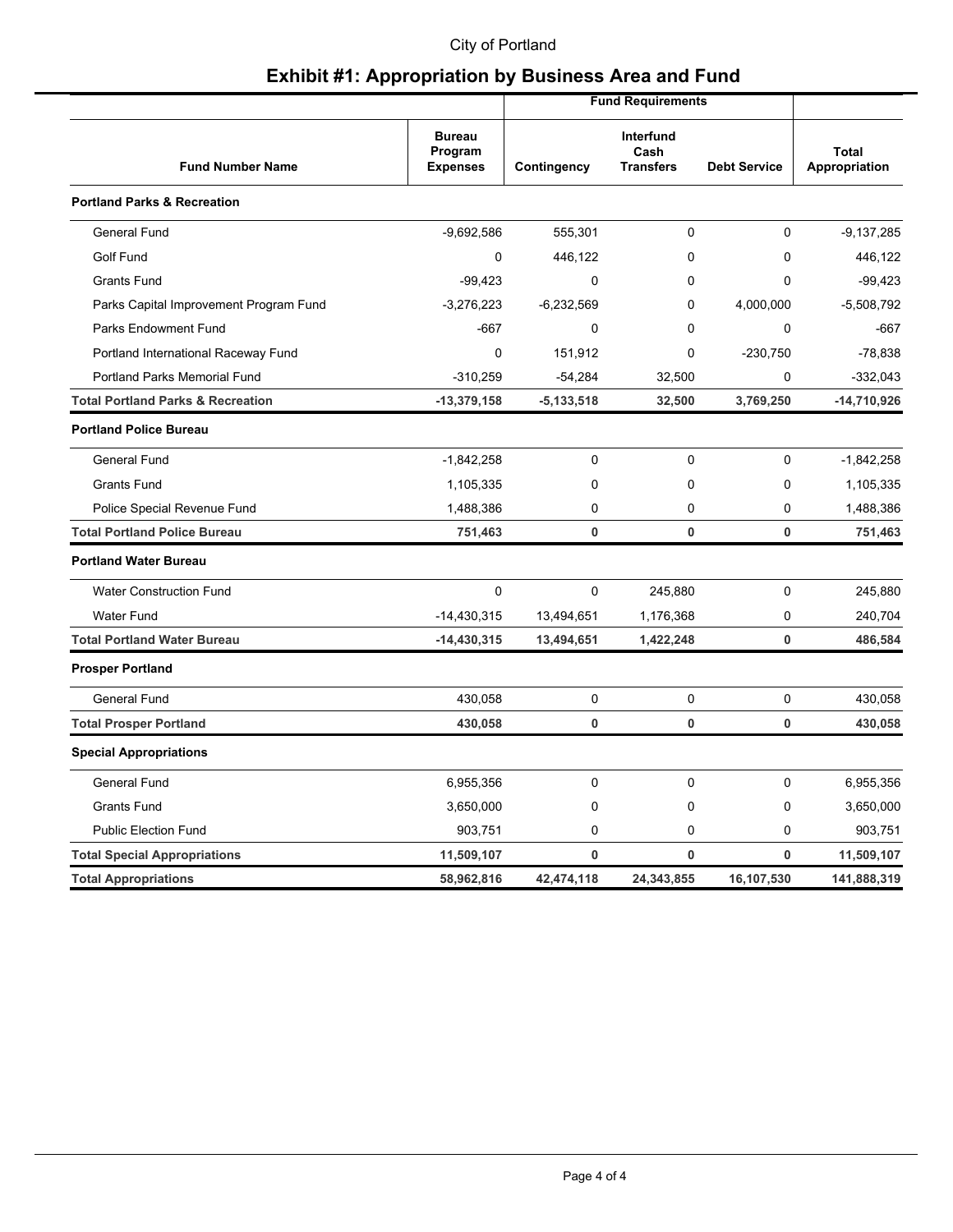# Exhibit #2: FY 2020-21 Fall Supplemental Budget

# General Fund Summary

The Fall Supplemental Budget includes a total increase in FY 2020-21 expenses in the General Fund of \$28.8 million.

|                                 | <b>Adopted</b><br><b>Budget</b> | <b>Current</b><br><b>Revised</b><br><b>Budget</b> | Amended<br><b>Adjustments</b> | <b>Total</b><br><b>Amended</b><br><b>Revised</b> |
|---------------------------------|---------------------------------|---------------------------------------------------|-------------------------------|--------------------------------------------------|
| <b>Beginning Fund Balance</b>   | 53,415,049                      | 53,415,049                                        | 17,351,856                    | 70,766,905                                       |
| Taxes                           | 289,084,114                     | 289,084,114                                       |                               | 289,084,114                                      |
| Licenses & Permits              | 207,752,969                     | 207,752,969                                       | (950,000)                     | 206,802,969                                      |
| <b>Charges for Services</b>     | 21,079,180                      | 21,079,180                                        | (11, 127, 607)                | 9,951,573                                        |
| Intergovernmental               | 33,293,647                      | 33,293,647                                        | 19,667,925                    | 52,961,572                                       |
| Interagency Revenue             | 52,874,471                      | 52,874,471                                        | 3,065,093                     | 55,939,564                                       |
| <b>Fund Transfers - Revenue</b> | 42,702,120                      | 42,702,120                                        | 1,136,121                     | 43,838,241                                       |
| <b>Bond &amp; Note Proceeds</b> | 9,053,215                       | 9,053,215                                         |                               | 9,053,215                                        |
| Miscellaneous                   | 3,717,994                       | 3,717,994                                         | (326, 291)                    | 3,391,703                                        |
| <b>Revenues</b>                 | 712,972,759                     | 712,972,759                                       | 28,817,097                    | 741,789,856                                      |

|                                        | <b>Adopted</b><br><b>Budget</b> | <b>Current</b><br><b>Revised</b><br><b>Budget</b> | <b>Amended</b><br><b>Adjustments</b> | <b>Total</b><br><b>Amended</b><br><b>Revised</b> |
|----------------------------------------|---------------------------------|---------------------------------------------------|--------------------------------------|--------------------------------------------------|
| Personnel                              | 439,326,684                     | 439,326,684                                       | (1,385,350)                          | 437,941,334                                      |
| <b>External Materials and Services</b> | 115,814,568                     | 115,814,568                                       | 27,966,502                           | 143,781,070                                      |
| <b>Internal Materials and Services</b> | 75,955,230                      | 75,955,230                                        | (646, 081)                           | 75,309,149                                       |
| Capital Outlay                         | 6,203,000                       | 6,203,000                                         | (2, 289, 519)                        | 3,913,481                                        |
| <b>Debt Service</b>                    | 11,883,205                      | 11,883,205                                        | 677,000                              | 12,560,205                                       |
| <b>Fund Transfers - Expense</b>        | 45,508,078                      | 45,508,078                                        | 2,584,587                            | 48,092,665                                       |
| Contingency                            | 18,281,994                      | 18,281,994                                        | 1,909,958                            | 20,191,952                                       |
| <b>Expenses</b>                        | 712,972,759                     | 712,972,759                                       | 28,817,097                           | 741,789,856                                      |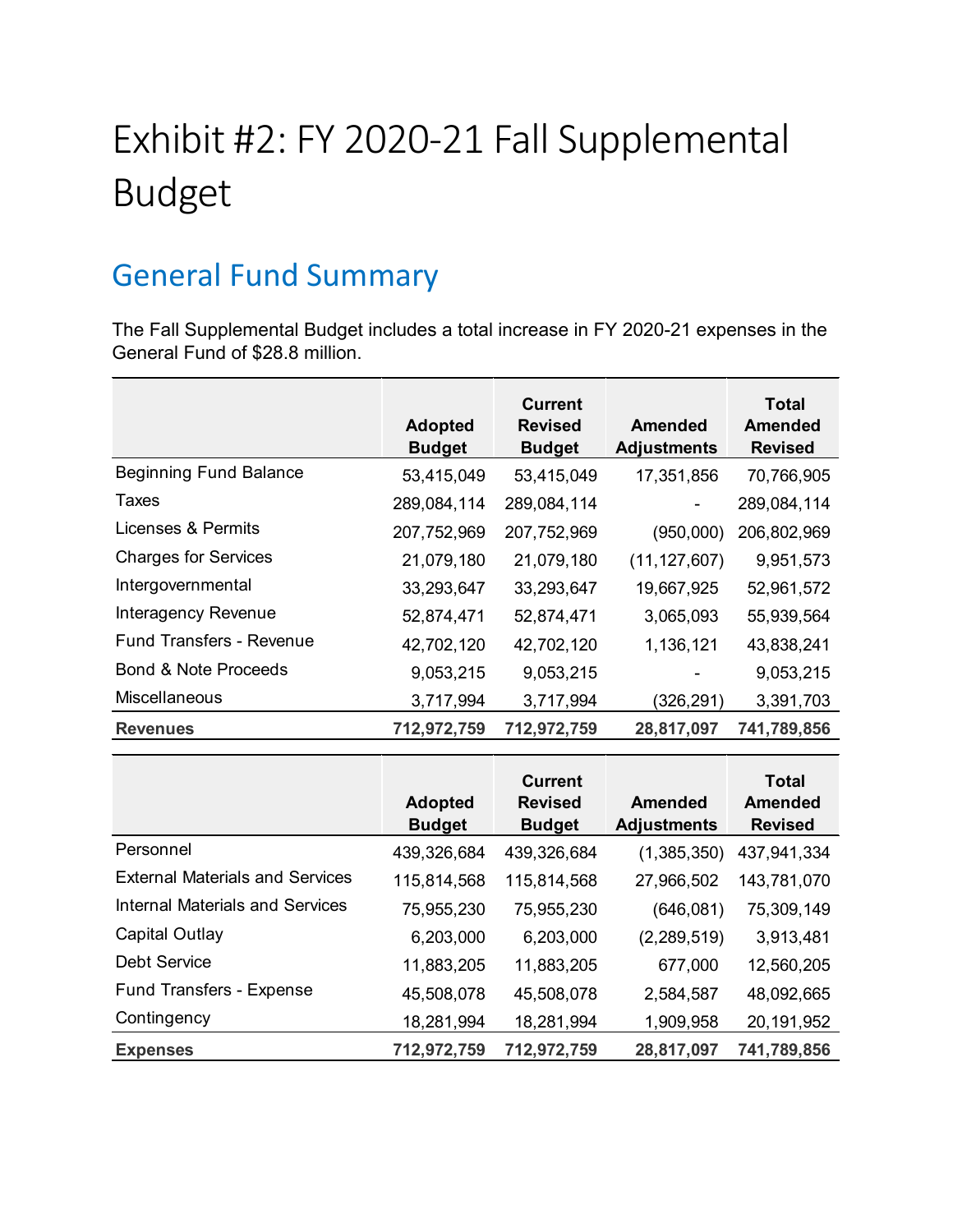#### *Discretionary Changes*

What follows are details of changes in General Fund discretionary resources. For line item detail, see the table in Exhibit 4.

#### **Capital Set-Aside**

Per City Financial Policy, at least 50 percent of excess beginning balance should be dedicated to major maintenance and infrastructure costs. In the FY 2020-21 Fall Supplemental Budget, this is equivalent to \$4.2 million budgeted in General Fund contingency policy set-aside for allocation during FY 2021-22 budget development.

#### **Encumbrance Carryover**

The amended Fall Supplemental Budget includes encumbrance carryovers of \$5.6 million. This includes two types of transactions:

- As prescribed in City Financial Policy 2.04. Encumbrance carryovers reflect prescriptive accounting transactions, intended for one-time costs where goods or services were ordered but not received by the end of the fiscal year, and assumes the bureau has sufficient year-end General Fund underspending to pay the requested encumbered amounts. This category includes funding for advances that have been made but the good or service has not yet been delivered. Encumbrance carryovers are not intended to support purchases that are annual and ongoing in nature or which do not have open purchase orders.
- In FY 2020-21, the encumbrance carryover figure also includes funding to trueup furlough savings in General Fund bureaus. The Mayor and Council implemented furloughs for City staff in FY 2019-20 in response to declining revenue forecasts. A graduated 0-5-10 furlough day requirement was instituted, based on hourly wage, for non-represented staff. Council and Human Resources worked with labor union partners to negotiate union-specific cost-savings packages that were, in most cases, estimated to be approximately equal to the value of the FY 2020-21 General Fund savings from the suite of Citywide cost containment measures (furloughs, step freezes, COLA freeze) included in the Mayor's Proposed Budget and later in the Adopted Budget. To true-up the budget to the actual realization of savings, any savings incurred in FY 2019-20 must be re-allocated to bureaus' FY 2020-21 budget as part of the Fall BMP process. The process of this true-up is similar budgetarily and in concept to a carryover – except it reflects a carryover of savings incurred rather than a carryover of unspent resources.

#### **New Requests**

Funding for new one-time requests totaling \$12.8 million have been included in the Fall Supplemental Budget. These items include:

- \$491,155 in the Auditor's Office for special elections costs;
- \$981,750 to restore funding for the City's Portland Harbor cleanup obligations;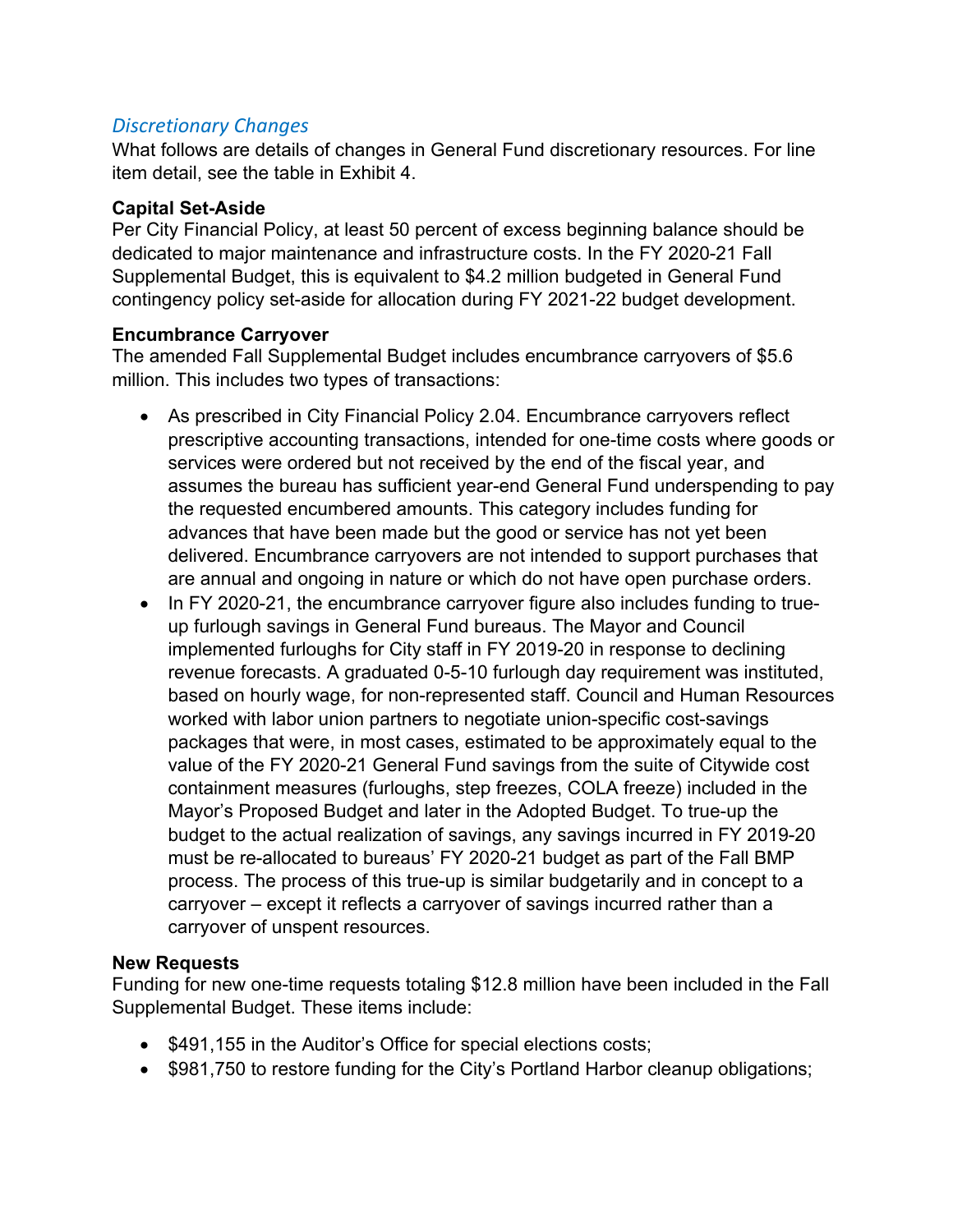- \$650,000 for the Homeless Urban Camping Impact Reduction Program to increase trash pick-ups;
- \$380,823 for the Bureau of Human Resources to fund work related to Pay Equity practices and tools;
- \$1.5 million in the Office of Community & Civic Life to pair with funding from the Recreational Cannabis Tax Fund for a new Participatory Budgeting program;
- \$1.75 million in the Office of Community & Civic Life for Oregon Workers Relief Fund support;
- \$555,301 in Portland Parks & Recreation contingency for the cost of unemployment insurance payments to the State of Oregon incurred in FY 2019- 20 but for which the payment did not hit until FY 2020-21;
- \$99,132 in Portland Parks & Recreation and \$173,345 in the Portland Bureau of Transportation for those bureau's FY 2020-21 share of Community Opportunities and Enhancements Program obligations;
- \$22,185 in Portland Parks & Recreation for protest damages costs;
- \$87,946 in Portland Parks & Recreation for COVID-19 related restroom services;
- \$32,024 in Portland Parks & Recreation for seasonal maintenance in the Downtown Service Zone;
- \$260,000 in the Bureau of Planning & Sustainability for floodplain regulations updates;
- \$77,000 for the Bureau of Planning & Sustainability to manage a contract for Keep it Pretty, Rose City;
- \$92,500 in Special Appropriations to be used for implementation of the Grants Management System;
- \$1.6 million in Special Appropriations for emergency funding for Portland'5 operations through the end of the fiscal year;
- \$1.54 million in Special Appropriations for COVID-19 related food security program costs from January through June;
- \$290,000 in Special Appropriations to fund Federal Emergency Management Agency matching costs for Emergency Coordination Center operations in the event that the emergency declaration is extended beyond December;
- \$2.1 million for COVID-19 related outdoor shelter costs and hygiene response for individuals who are unsheltered, funded out of a one-time draw on resources set aside for Portland Street Response that are not expected to be needed in FY 2020-21; and
- \$25,000 in Prosper Portland to be used toward a Downtown Retail Advocate position.

Typically, only one-time General Fund resources are available during the fiscal year. However, Council took action in the FY 2020-21 Adopted Budget to de-appropriate ongoing resources from the Portland Police Bureau budget. This resulted in \$1.47 million being allocated in General Fund unrestricted contingency. The new ongoing requests noted below represent the full-year cost; in some cases, only a partial year of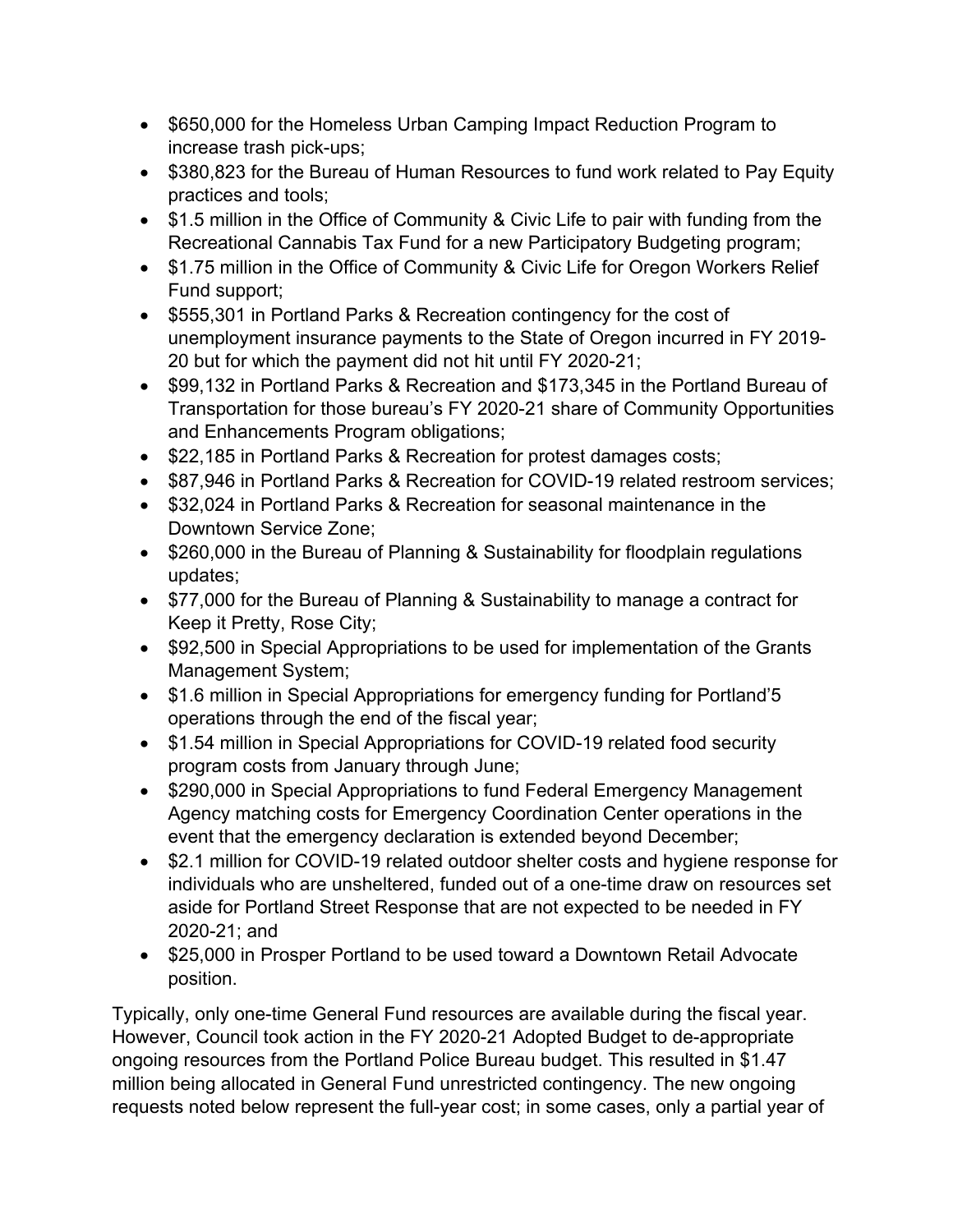funding was allocated to reflect anticipated vacancy savings for positions starting midyear. CBO also notes that some of these changes will be partially supported by the General Fund overhead model starting in FY 2021-22 budget development, so the impact to General Fund discretionary resources in future years may be less. The ongoing total of these items is \$1.3 million and includes:

- \$130,316 to add a new position in the Tribal Relations Program in the Office of Government Relations;
- \$895,705 in the Office of Equity & Human Rights for the following:
	- o \$50,000 for the Black Male Achievement Program to fund two new AmeriCorps VISTA interns;
	- o \$128,806 for a Disability Digital Access Coordinator;
	- o \$128,806 for an Equity & Diversity Data Analyst;
	- o \$124,287 for an LGBTQIA+ Policy Analyst;
	- o \$170,000 for professional learning and technical assistance;
	- $\circ$  \$165,000 for a small bureau equity manager (funded on a one-time basis in FY 2020-21 by resources reallocated from the City Budget Office and Office of Government Relates);
	- o \$128,806 for a policing-focused data analyst; and
- \$271,260 in the Office of Violence Prevention for two new positions.

#### **One-Time Reductions & the General Fund Stability Reserve**

To help solve for an estimated \$75 million decline in General Fund revenue, the FY 2020-21 Adopted Budget assumed 5.6% reductions on all bureau General Fund allocations. For some bureaus, this cut was met through Citywide cost mitigation strategies related to wage freezes and materials and services constraints. Bureaus that did not meet that 5.6% reduction as part of the Adopted were required to submit the remaining reduction target in the Fall BMP. As a group, these cut packages total \$9.8 million.

Because the City ended the year in a slightly better financial position than anticipated, reductions are not required at this time to balance the current year budget; however, these resources are very likely required to offset reductions in the FY 2021-22 budget as described above. As such, the Proposed Supplemental Budget included \$7.7 million of the reductions that are being placed into a General Fund Stability Reserve to help smooth the anticipated revenue decline in FY 2021-22. The reductions not taken are those that would have exacerbated existing major maintenance funding gaps and ultimately led to increased costs by delaying scheduled critical repair and replacements.

In the amended budget, \$1.75 million was allocated to the Oregon Worker Relief Fund.

The amended budget also adds \$632,626 – the balance of ongoing General Fund unrestricted contingency not allocated – to the General Fund stability reserve on a onetime basis.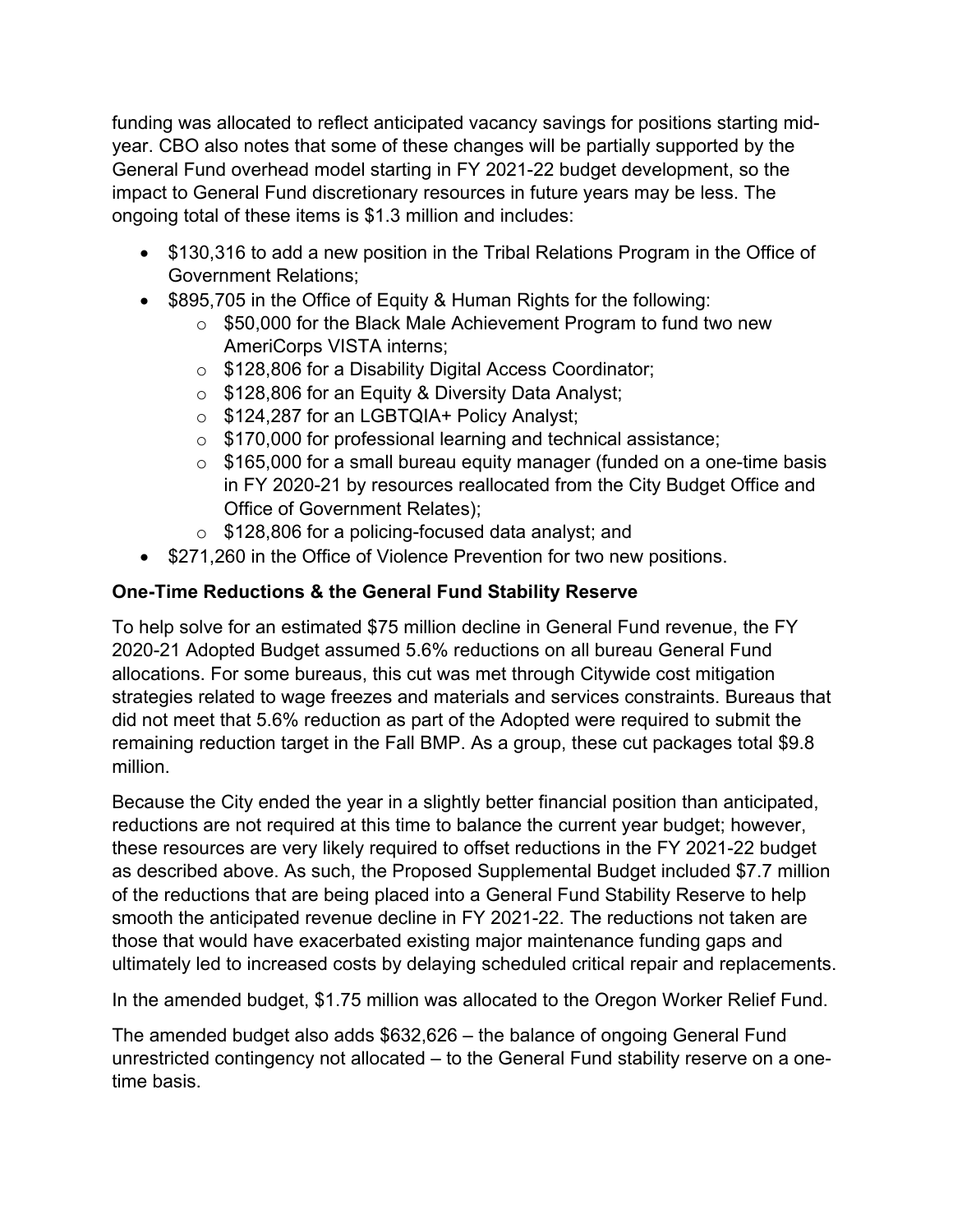The amended total allocated to the General Fund stability reserve is \$6.3 million.

#### **Other Adjustments**

Other General Fund changes represent transactions already authorized by Council, carryover of dedicated revenue, and appropriation of policy set-aside resources for expenditure. Changes include:

- \$95,500 in the Bureau of Emergency Communications and \$577,849 in Portland Fire & Rescue for position costs to be allocated out of the Portland Street Response policy set-aside;
- \$705,803 in revenue carryover for Plan Review in Portland Fire & Rescue, the Bureau of Revenue & Financial Services for the Integrated Tax System, and the Neighborhood Prosperity Program in Prosper Portland;
- \$1,763,871 in the Portland Housing Bureau to true-up the City's actual portion of Transient Lodging Tax from Short-Term Rental revenues that exceeded FY 2019-20 appropriations;
- \$78,237 in revenue carryover for Bureau of Human Resources training funds;
- \$24,9000 for Portland United Against Hate and East Portland Action Plan grant carryover;
- \$70,000 in the Office of the Mayor for CareOregon contract costs from the policy set-aside for the future sobering center contract;
- \$382,618 for Council Transition costs that were deappropriated in the FY 2019-20 Over-Expenditure Ordinance for allocation in FY 2020-21; and
- A total of, \$143,963 is being returned to the General Fund based on adjustments to facilities costs.

#### **Contingency**

Total General Fund contingency currently stands at \$19.6 million<sup>1</sup>. This amended ordinance results in the following contingency account balances:

- \$623,940 in unrestricted contingency
- \$2.3 million in compensation set-aside
- \$12.5 million in policy set-aside, and
- \$4.2 million for capital set-aside.

# Current Appropriation Level (CAL) Changes

The FY 2021-22 Current Appropriation Level targets will include the following adjustments:

<span id="page-8-0"></span><sup>&</sup>lt;sup>1</sup> There is an additional \$555,301 allocated in Portland Parks & Recreation's General Fund in contingency not included in the total above.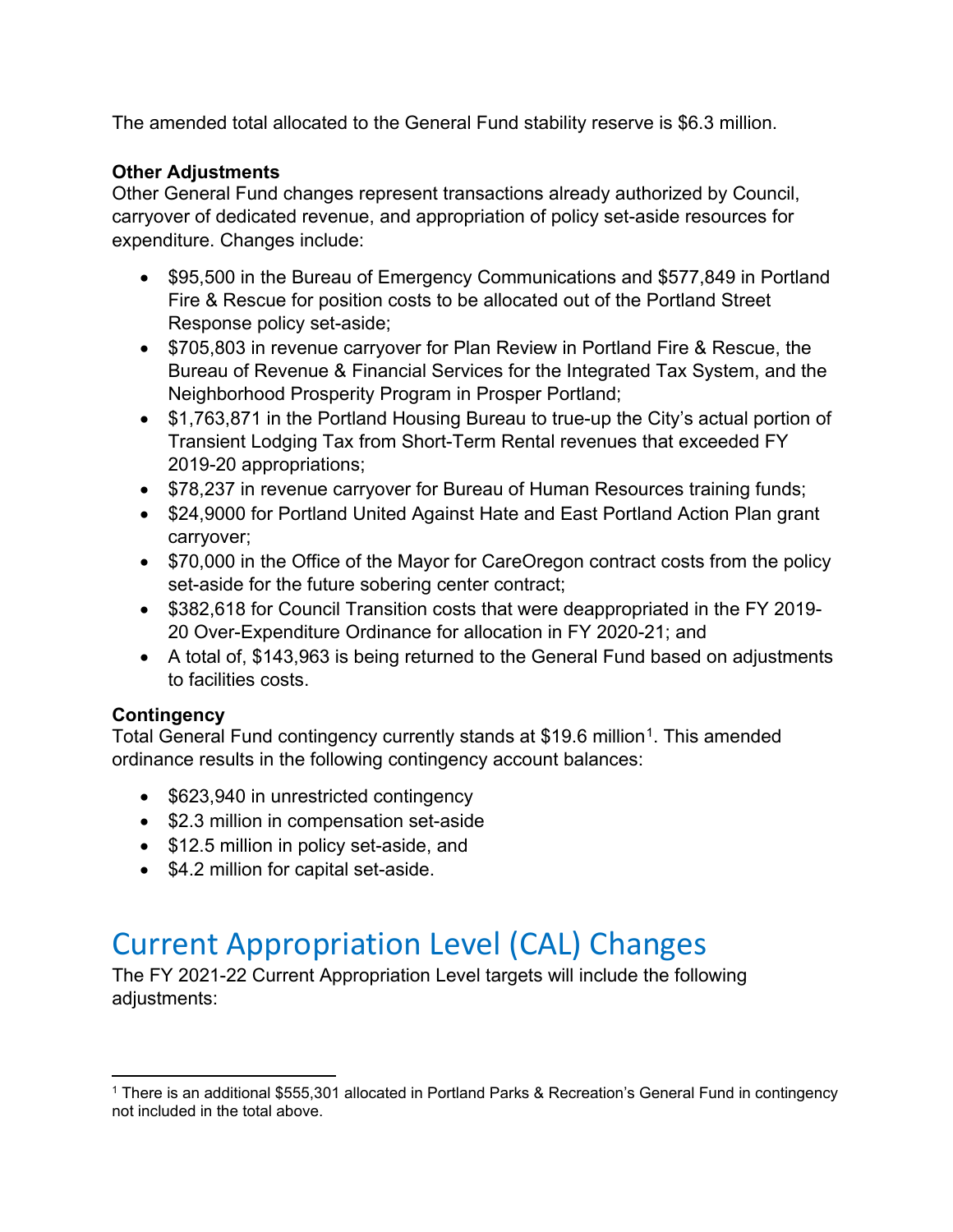- Increase CAL targets to General Fund bureaus to correct ongoing revenue reductions in FY 2020-21 that were not matched by ongoing personnel expense reductions from represented labor groups. In response to COVID-19 economic impacts, the City's represented labor partners made one-time concessions (e.g. cost of living adjustments) to reduce personnel expenses. A CAL adjustment is required to bring bureau resources into alignment with known increases in personnel expenses once these one-time concessions expire. The current estimate for CAL adjustments across General Fund bureaus is \$8.1 million, but will be refined prior to FY 2020-21 budget development.
- Establish a \$1,184,970 CAL target to fund estimated General Fund liability as it relates to the Paid Family Medical Leave Act. The City is required to begin paying into a statewide reserve to fund expanded leave provisions in FY 2021- 22. This CAL adjustment accounts for the General Fund's estimated share of total Citywide liability.
- Adjust the Revenue Division's CAL target due to several recent developments. In July 2020, the City approved a ten-year IGA with Multnomah County for tax collection services which requires an ongoing subsidization by the General Fund of the costs to provide the service. In addition, repayment by external partners to the General Fund of the cash contribution the City initially fronted for the recently implemented Integrated Tax System (ITS) is freeing up ongoing resources that the City had devoted to the system. Additional changes to the ITS cost-sharing model, resulting from Metro joining the cost-sharing agreement, include reductions to ongoing debt service costs for both existing partners and the City and are expected to be finalized in the coming months. CBO will evaluate the net impact of these changes and adjust the Revenue Division's CAL accordingly as part of FY 2021-22 budget development.
- Establish a CAL target adjustment (currently estimated at \$315,000) to fund the General Fund liability for the Columbia River Levee project. This amount represents the City's estimated obligation for this expense, set to be incurred in FY 2021-22.
- Establish a CAL target adjustment for Civic Life, 311 program, and the Bureau of Planning and Sustainability for their inclusion in the Downtown Office Blended Rates program. Precedence exists for this request as Council previously authorized a CAL increase last year for the blended rate. CBO will evaluate the net impact of the proposed changes (the net General Fund impact is currently estimated at \$439,689) and adjust bureaus' CAL accordingly as part of FY 2021- 22 budget development.
- Increase CAL target in Portland Fire & Rescue by \$577,849 plus inflation to reflect ongoing position changes for the Portland Street Response Program. Ongoing resources for this program are currently budgeted in General Fund Policy Set-Aside.
- Decrease the CAL Target for the Portland Police Bureau by \$2,159,003 for the housing and services contract currently managed by the Service Coordination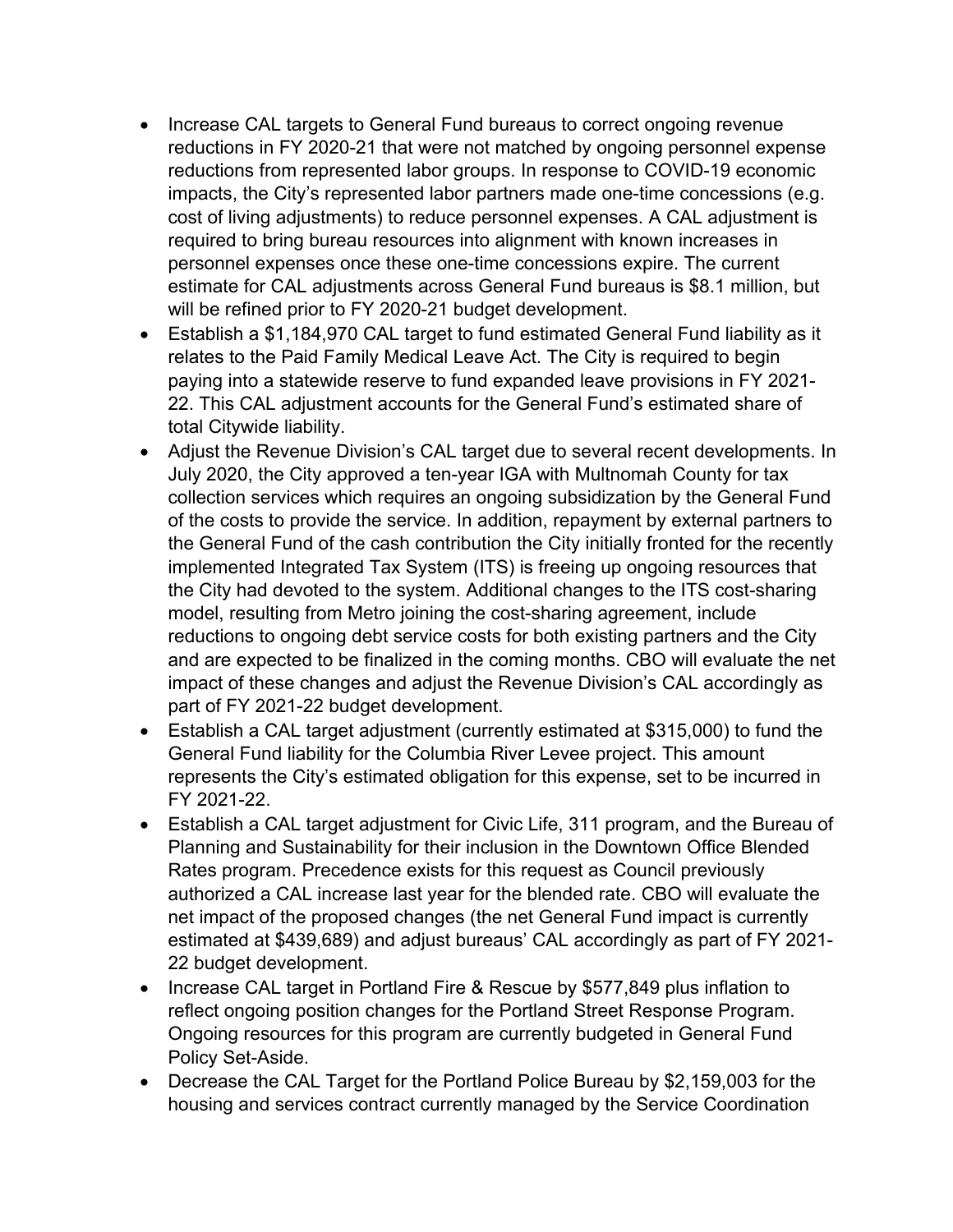Team. Increase the CAL Target by \$2,159,003 plus inflation in the Portland Housing Bureau for the Joint Office of Homeless Services to take over ownership of this contract.

- Increase the Current Appropriation Level target for the Office of Equity and Human Rights by \$165,000 to provide permanent and consistent equity manager support and ensure progress on equity outcomes in key Citywide processes managed by small City bureaus.
- Increase the Current Appropriation Level target for the Office of Equity and Human Rights by \$128,806 to support a policing-focused Equity Data Analyst housed in the Office of Equity & Human Rights whose assigned task is to work with the Portland Police Bureau's Equity and Inclusion Office and Strategic Services Division to increase the use of Equitable Data Practices.
- Increase CAL Targets in bureaus with new ongoing General Fund allocations authorized in the Fall Supplemental Budget as amended by the estimated ongoing impact of these changes. These appropriations may be later adjusted based on costs to be funded through the General Fund overhead model, updated information from the Bureau of Human Resources, actual costs of positions hired, or other information that becomes available after the Fall Supplemental Budget is adopted.

Finally, the Amended BMP includes a direction for future action that does not entail a CAL Target adjustment:

• The Portland Dark Skies Project will reduce light pollution in Portland, reducing negative health impacts to humans and negative impacts on wildlife, reducing energy waste, and bringing back the night sky. Last year, Council directed the Bureau of Planning and Sustainability to develop recommendations to get us there, and in September 2020 adopted the Dark Skies Report. Due to unforeseen and urgent circumstances related to COVID-19, including budget shortfalls, work on implementation of the recommendations has been delayed. The Dark Skies project has strong community support and supports the City's goals related to human health, climate, equity, and wildlife conservation. However, the project has already been delayed several times in recent years. To ensure the work done to date by the City and its partners results in meaningful outcomes, in his proposal Mayor Wheeler directs the Bureau of Planning and Sustainability to develop a budget proposal to fund an important piece of the solution, Code updates, for Council's consideration as soon as practicable and no later than the Spring FY 2021-22 Supplemental Budget Process.

## Non-General Fund Changes

Below is a summary of changes for all funds.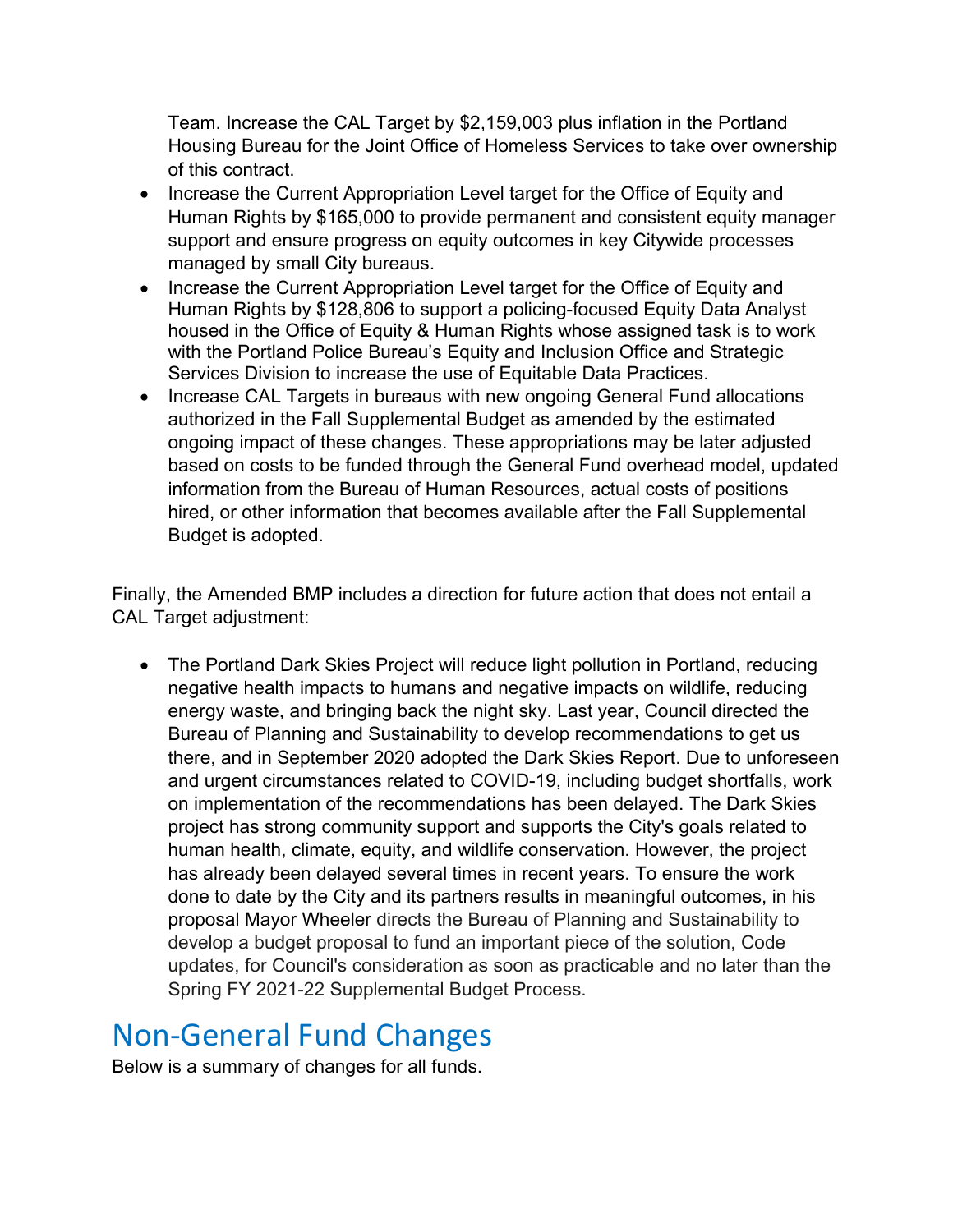|                                               |        | <b>Bureau</b>   | <b>Interfund</b> |              |                |                                                                                                                                                                                                                                                                                                                                                                                                                                                                                                                                                                                                                                     |
|-----------------------------------------------|--------|-----------------|------------------|--------------|----------------|-------------------------------------------------------------------------------------------------------------------------------------------------------------------------------------------------------------------------------------------------------------------------------------------------------------------------------------------------------------------------------------------------------------------------------------------------------------------------------------------------------------------------------------------------------------------------------------------------------------------------------------|
| <b>Fund Name</b>                              | Fund # | Program         | Cash             | Debt Service | Contingency    | <b>Explanation</b>                                                                                                                                                                                                                                                                                                                                                                                                                                                                                                                                                                                                                  |
|                                               |        | <b>Expenses</b> | <b>Transfers</b> |              |                |                                                                                                                                                                                                                                                                                                                                                                                                                                                                                                                                                                                                                                     |
| Transportation<br><b>Operating Fund</b>       | 200    | 509,345         |                  |              | 16,886,574     | The net increase of \$16.9 million in the<br>Transportation Operating Fund's contingency is<br>driven by several changes, including \$9.75 million in<br>personnel savings from vacant positions, actual<br>COLA and step savings, \$13 million in carryover<br>from the SDC program (\$10.8 million) and Fixing<br>Our Streets (\$2.3 million) which were offset by<br>draws in contingency to balance projected revenue<br>losses due COVID-19. In addition, the net increase<br>in program expenses was driven by several<br>changes, including \$173,345 increase for COEP<br>allocation and \$328,916 for high priority needs. |
| Emergency<br>Communication<br>Fund            | 202    | 143,658         |                  |              |                | Changes in the Emergency Communication fund<br>reflect a one-time reduction of \$363,000 in<br>Personnel Services; an increase of \$341,464 in<br>ongoing General Fund resources supporting<br>bargained labor costs; an increase of \$95,500 for<br>Portland Street Response; and an increase of<br>\$69,694 as part of the furlough true-up calculations.                                                                                                                                                                                                                                                                         |
| Development<br><b>Services Fund</b>           | 203    | (5,815,524)     |                  |              | (20, 209, 742) | Based on revised financial projections, the Bureau<br>of Development Services is making Fall BMP<br>adjustments that result in a net draw of \$20.2 million<br>on contingency in the Development Services Fund:<br>reducing the bureau's revenue budget by \$26.0<br>million and eliminating 53.0 FTE vacant positions,<br>reducing budgeted personnel expenses by \$5.7<br>million. Other changes are from relatively minor<br>adjustments to interagency agreements and a<br>required General Fund transfer reduction of<br>\$30,000.                                                                                             |
| Property<br>Management<br><b>License Fund</b> | 204    | (6, 716)        |                  |              |                | The \$6,716 reduction in program expenses results<br>from a true-up of beginning fund balance (-\$9,716)<br>and the addition of \$3,000 of interest revenue.                                                                                                                                                                                                                                                                                                                                                                                                                                                                        |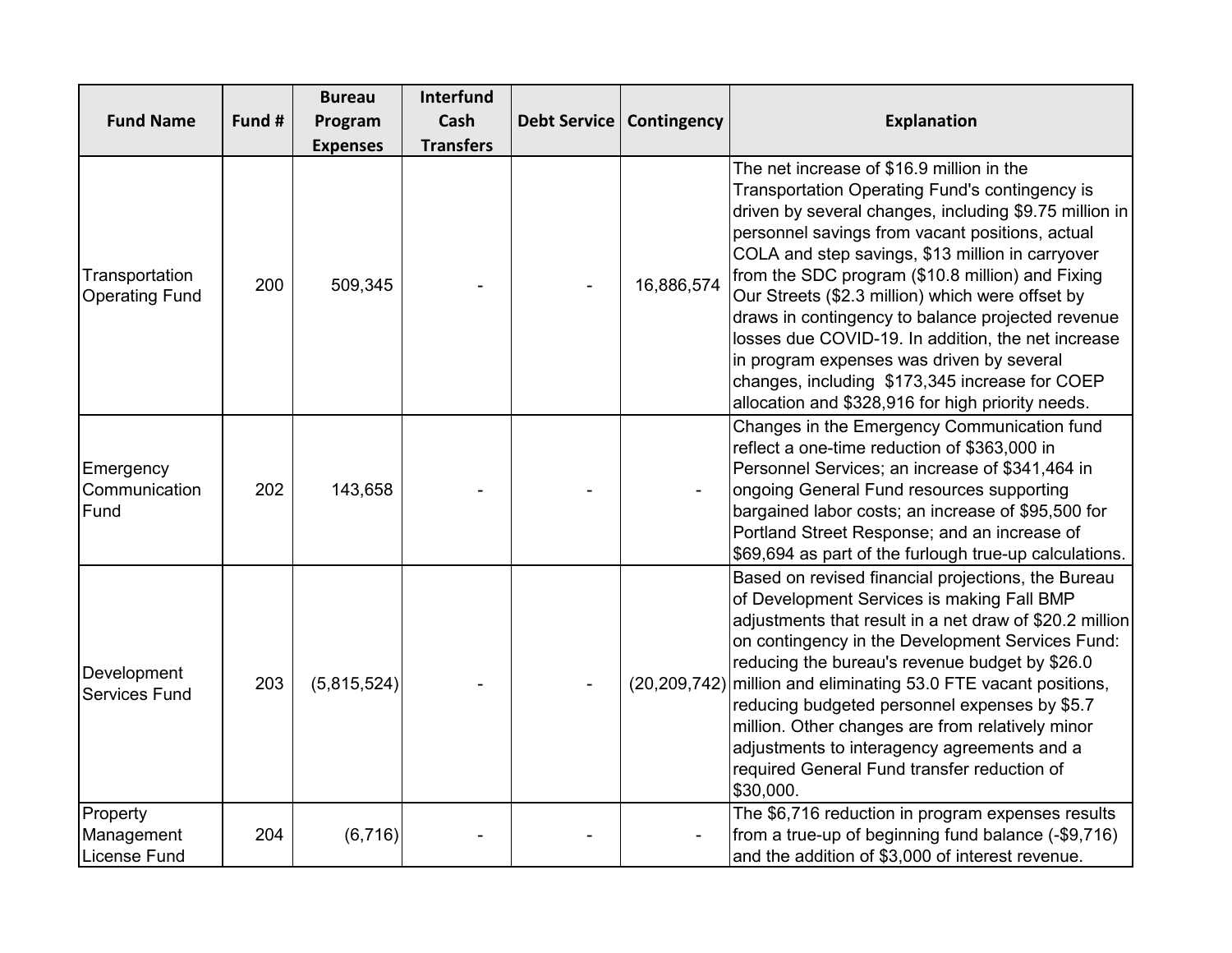|                                                |        | <b>Bureau</b>   | <b>Interfund</b> |                            |                                                                                                                                                                                                                                                                                                                                                                                                                                                                                                                                                                                                              |
|------------------------------------------------|--------|-----------------|------------------|----------------------------|--------------------------------------------------------------------------------------------------------------------------------------------------------------------------------------------------------------------------------------------------------------------------------------------------------------------------------------------------------------------------------------------------------------------------------------------------------------------------------------------------------------------------------------------------------------------------------------------------------------|
| <b>Fund Name</b>                               | Fund # | Program         | Cash             | Debt Service   Contingency | <b>Explanation</b>                                                                                                                                                                                                                                                                                                                                                                                                                                                                                                                                                                                           |
|                                                |        | <b>Expenses</b> | <b>Transfers</b> |                            |                                                                                                                                                                                                                                                                                                                                                                                                                                                                                                                                                                                                              |
| Convention and<br>Tourism Fund                 | 209    | 260,325         |                  |                            | The \$260,325 increase in program expenses is due<br>to a truing up of beginning fund balance, with the<br>funds budgeted in miscellaneous services.                                                                                                                                                                                                                                                                                                                                                                                                                                                         |
| <b>General Reserve</b><br>Fund                 | 210    |                 |                  | 500,000                    | Per Ordinance No. 189570, beginning in FY 2019-<br>20, City Council directs the City Budget Office to<br>create a sub-fund in the General Reserve Fund.<br>Annually, as part of the Fall Supplemental Budget<br>Process, CBO is directed to transfer prior year<br>underspending in the Auditor's Office to the sub-<br>fund for the purpose of funding duties as charter-<br>mandated or agreed to by the City Auditor. The total<br>amount of the sub-fund shall not exceed \$500,000.<br>Any excess underspending of the Auditor's Office<br>shall be included in General Fund year-end<br>underspending. |
| <b>Special Finance</b><br>and Resource<br>Fund | 211    | 150,100         |                  |                            | This change reflects a transfer for unused fee of<br>emergency lines of credit authorized by Council<br>Ordinance 189921.                                                                                                                                                                                                                                                                                                                                                                                                                                                                                    |
| Transportation<br><b>Reserve Fund</b>          | 212    |                 |                  | (4,227)                    | The decrease in contingency is<br>the decreasing beginning fund balance by (\$4,227).                                                                                                                                                                                                                                                                                                                                                                                                                                                                                                                        |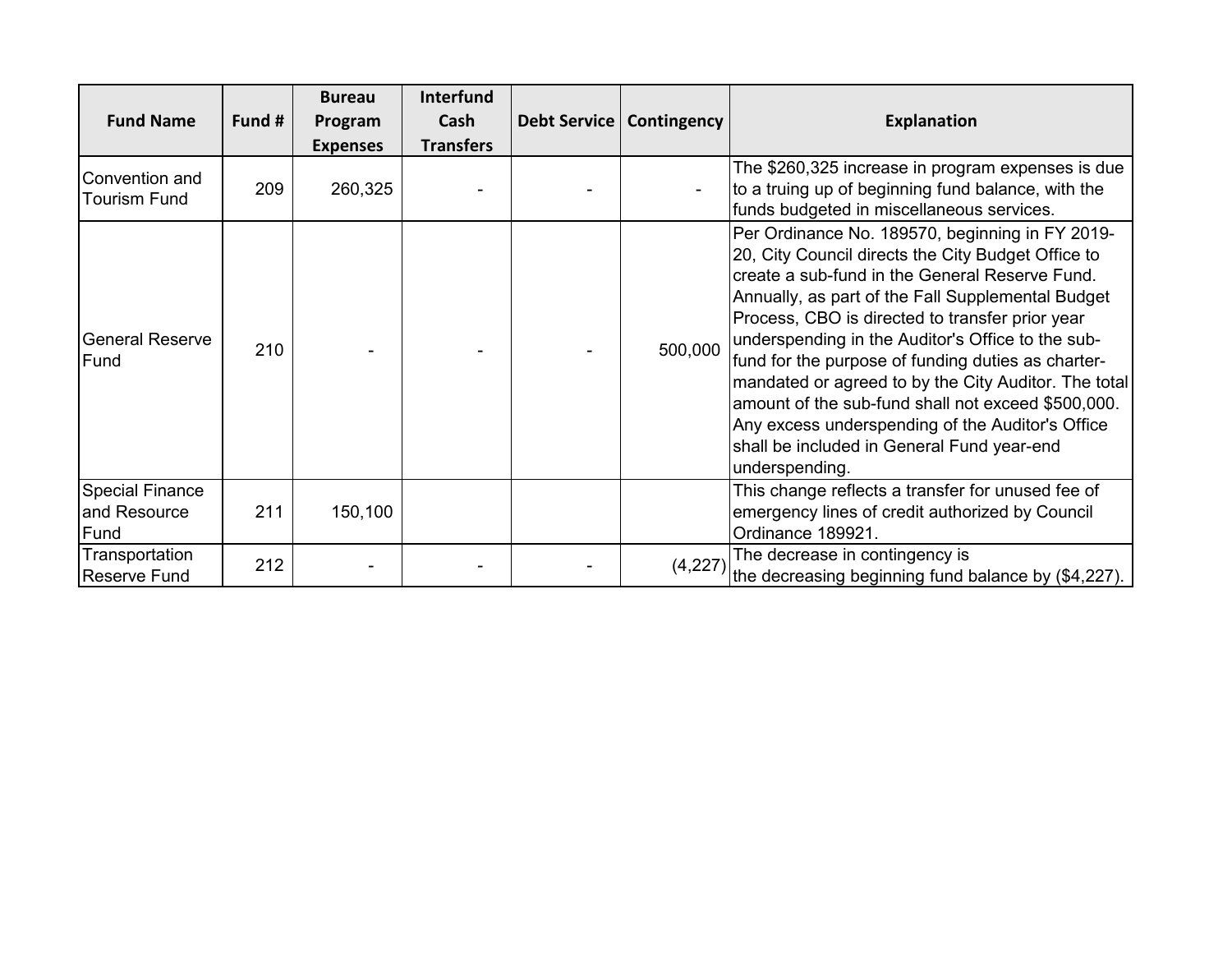|                                                     |        | <b>Bureau</b>   | <b>Interfund</b> |                     |             |                                                                                                                                                                                                                                                                                                                                                                                                                                                                                                                                                                                                                                                                                                                                                                                                                                                                                                                                                                                   |
|-----------------------------------------------------|--------|-----------------|------------------|---------------------|-------------|-----------------------------------------------------------------------------------------------------------------------------------------------------------------------------------------------------------------------------------------------------------------------------------------------------------------------------------------------------------------------------------------------------------------------------------------------------------------------------------------------------------------------------------------------------------------------------------------------------------------------------------------------------------------------------------------------------------------------------------------------------------------------------------------------------------------------------------------------------------------------------------------------------------------------------------------------------------------------------------|
| <b>Fund Name</b>                                    | Fund # | Program         | Cash             | <b>Debt Service</b> | Contingency | <b>Explanation</b>                                                                                                                                                                                                                                                                                                                                                                                                                                                                                                                                                                                                                                                                                                                                                                                                                                                                                                                                                                |
|                                                     |        | <b>Expenses</b> | <b>Transfers</b> |                     |             |                                                                                                                                                                                                                                                                                                                                                                                                                                                                                                                                                                                                                                                                                                                                                                                                                                                                                                                                                                                   |
| Housing<br><b>Investment Fund</b>                   | 213    | 1,140,184       | 186,250          | 3,098,722           |             | Changes include \$1,763,871 transfer of FY 2019-<br>20 additional Short Term Rental Income and<br>\$186,250 in cash transfer revenues from PBEM for<br>Mt. Tabor storage and for Westwind Operating<br>Costs. Changes also represent truing up beginning<br>fund balance by \$818,568 and interest on<br>investments by \$23,000. Program expenses reflect<br>a bridge loan for pre-construction work on the<br>Westwind Project from Fund 213 that totals<br>$(568,467)$ \$1,250,000. Changes also include adjusting<br>budgeted interfund loans from the Housing<br>Investment Fund to the PDX Bond and Metro<br>Grants Funds in the amount of \$3,098,772 to match<br>the amount in recent Council Ordinance #190094.<br>Contingency changes are from a \$668,283<br>decrease associated with the interfund loans and<br>increasing contingency by \$109,816 due to<br>reductions in an IA with OMF due to delays in the<br>beginning of the Integrated Tax System cost share. |
| <b>Public Election</b><br>Fund                      | 214    | 903,751         |                  |                     |             | The Public Elections Fund is carryover over a fund<br>balance from FY 2019-20, resulting in an increase<br>of \$903,751 to beginning fund balance.                                                                                                                                                                                                                                                                                                                                                                                                                                                                                                                                                                                                                                                                                                                                                                                                                                |
| <b>Grants Fund</b>                                  | 217    | 5,343,417       |                  |                     |             | This represents a net change across all bureaus in<br>the Grants Fund, primarily related to truing up grant<br>costs across fiscal years. In addition, \$2.0 million is<br>being appropriated for projected allowable<br>expenses to be reimbursed by the Federal<br><b>Emergency Management Agency.</b>                                                                                                                                                                                                                                                                                                                                                                                                                                                                                                                                                                                                                                                                          |
| Community<br>Development<br><b>Block Grant Fund</b> | 218    | 4,539,662       |                  |                     |             | Changes reflect allocation of \$4,501,662 is<br>additional federal Community Development Block<br>Grant Funds and allocating \$38,000 in additional<br>grant funds to true-up housing projects that cross<br>fiscal years.                                                                                                                                                                                                                                                                                                                                                                                                                                                                                                                                                                                                                                                                                                                                                        |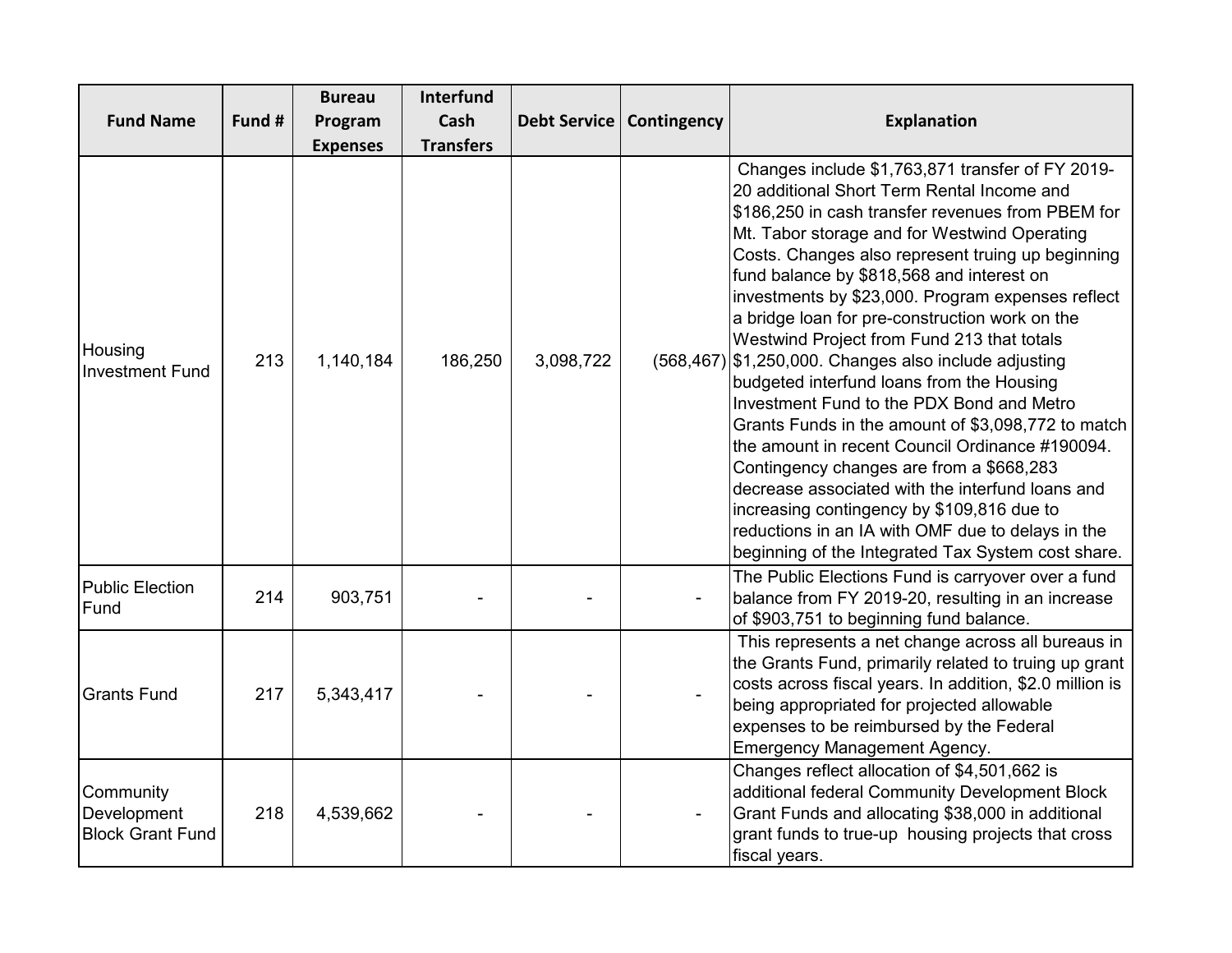|                                                     |        | <b>Bureau</b>              | Interfund                |              |             |                                                                                                                                                                                                                                                                                                                                                                                                                                                                                                                                                                                                                                                                                                                                                                                                                                                                                                                                                                                       |
|-----------------------------------------------------|--------|----------------------------|--------------------------|--------------|-------------|---------------------------------------------------------------------------------------------------------------------------------------------------------------------------------------------------------------------------------------------------------------------------------------------------------------------------------------------------------------------------------------------------------------------------------------------------------------------------------------------------------------------------------------------------------------------------------------------------------------------------------------------------------------------------------------------------------------------------------------------------------------------------------------------------------------------------------------------------------------------------------------------------------------------------------------------------------------------------------------|
| <b>Fund Name</b>                                    | Fund # | Program<br><b>Expenses</b> | Cash<br><b>Transfers</b> | Debt Service | Contingency | <b>Explanation</b>                                                                                                                                                                                                                                                                                                                                                                                                                                                                                                                                                                                                                                                                                                                                                                                                                                                                                                                                                                    |
| <b>Portland Parks</b><br><b>Memorial Fund</b>       | 220    | (310, 259)                 | 32,500                   |              |             | \$310,259 reduction of operating expenses is the net<br>of moving program expenses to fund expenses to<br>transfer \$32,500 to the parks construction fund<br>(discussed below); reducing operating supply<br>expenses to account for reduced donation and<br>interest revenue; and a \$2,000 reduction to match<br>the 5.6% one-time General Fund cut to the<br>Killingsworth Landfill.<br>\$32,500 from the ED Strasser Soccer Turf Subfund<br>(54,284) is being transferred to the Parks Construction Fund<br>for the cost of the scoreboard replacement.<br>\$54,284 is the net amount of a \$108,563 reduction<br>of contingency to balance projected revenue loss<br>from donation revenue and smaller than forecasted<br>beginning fund balance from loss of rental revenue<br>in the prior year in the ED Strasser Soccer Turf<br>Field subfund and a \$54,279 increase in<br>contingency to match increased beginning fund<br>balance in the Killingsworth Landfill Subfund. |
| Tax Increment<br>Financing<br>Reimbursement<br>Fund | 221    | 2,331,341                  |                          |              |             | Changes are a result of increasing beginning fund<br>balance by \$205,000, and receiving \$175,000 in<br>cash transfer revenues that were allocated to<br>holding and operating costs for the Westwind and<br>$(7,523)$ Joyce properties, and a reduction of \$7,523 from<br>contingency to be expended for insurance increase.<br>Changes also result from \$1,943,818 in increased<br>local cost sharing revenues allocated to true up<br>housing projects that cross fiscal years.                                                                                                                                                                                                                                                                                                                                                                                                                                                                                                 |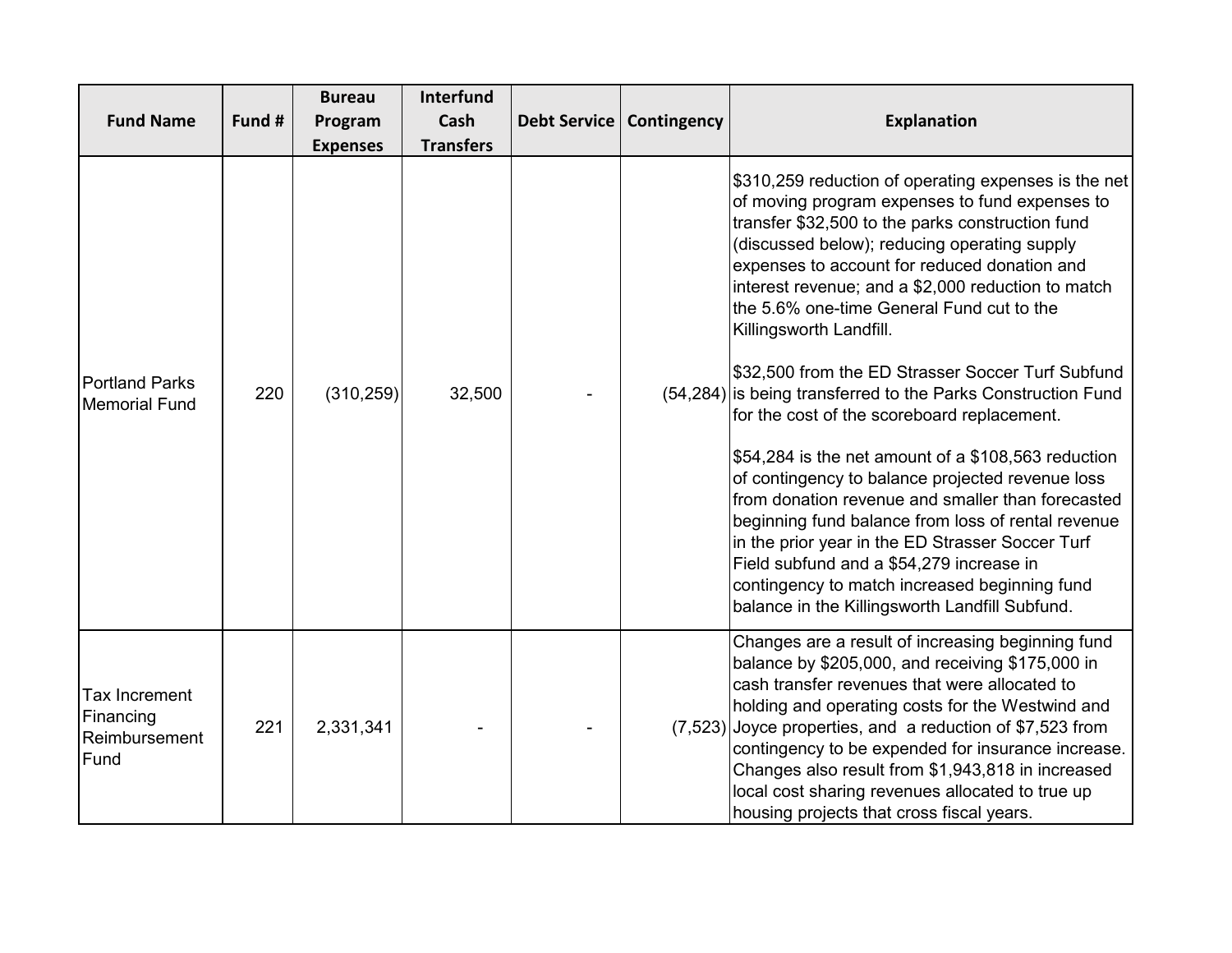| <b>Fund Name</b>                                  | Fund # | <b>Bureau</b><br>Program     | <b>Interfund</b><br>Cash<br><b>Transfers</b> | <b>Debt Service</b> | Contingency | <b>Explanation</b>                                                                                                                                                                                                                                                                                                                                                                                                                                                                                        |
|---------------------------------------------------|--------|------------------------------|----------------------------------------------|---------------------|-------------|-----------------------------------------------------------------------------------------------------------------------------------------------------------------------------------------------------------------------------------------------------------------------------------------------------------------------------------------------------------------------------------------------------------------------------------------------------------------------------------------------------------|
| Police Special<br><b>Revenue Fund</b>             | 222    | <b>Expenses</b><br>1,488,386 |                                              |                     |             | This \$1,488,386 increase in bureau program<br>expenses reflects the net impact of an \$838,386<br>beginning fund balance true-up in the Police Special<br>Revenue fund (primarily federal asset forfeiture sub-<br>funds) and a \$650,000 increase in budgeted<br>intergovernmental revenues to account for an<br>increase in federal asset forfeiture resources.<br>Revenue increases were offset with external<br>materials and services budget.                                                       |
| <b>Arts Education &amp;</b><br><b>Access Fund</b> | 223    |                              |                                              |                     | (1,778,350) | The \$1,778,350 reduction in contingency is due to a<br>truing up of beginning fund balance.                                                                                                                                                                                                                                                                                                                                                                                                              |
| Inclusionary<br><b>Housing Fund</b>               | 225    | 61,477                       |                                              |                     |             | Changes are a result of increasing beginning fund<br>balance by \$61,477 and allocating these resources<br>to external materials and services for true-ups of<br>housing projects that cross fiscal years.                                                                                                                                                                                                                                                                                                |
| <b>Housing Property</b><br>Fund                   | 226    | 11,250                       |                                              | (380,000)           | 380,000     | Changes are a result of \$11,250 in adjustments to<br>holding and operating costs for the Mt. Tabor<br>property and moving \$380,000 from debt service to<br>contingency due to a bond refinance.                                                                                                                                                                                                                                                                                                         |
| Recreational<br>Cannabis Tax<br>Fund              | 227    | 2,762,827                    | 655,237                                      |                     | (1,465,800) | Changes in the Recreational Cannabis Tax Fund<br>include reprograming of prior year underspending<br>in Civic Life (\$762,069) and the Bureau of<br>Transportation (\$755,995, which includes the<br>\$655,237 cash transfer amount). An additional \$1.9<br>million in program expenses was budgeted in Civic<br>Life for a participatory budgeting initiative. The<br>combined impact of these actions and truing up the<br>beginning fund balance resulted in a \$1.47 million<br>draw on contingency. |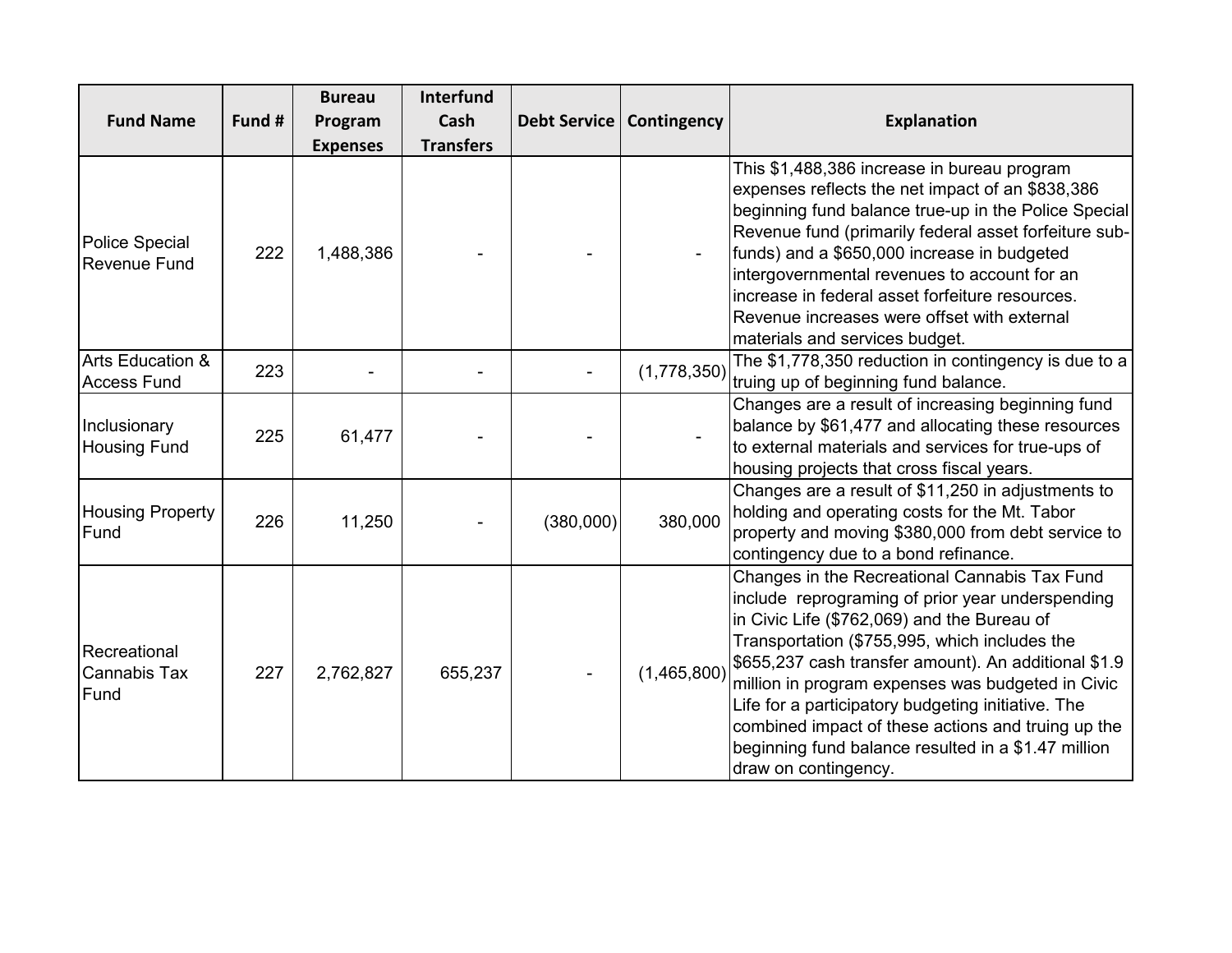|                                                          |        | <b>Bureau</b>   | <b>Interfund</b> |                     |             |                                                                                                                                                                                                                                                                                                                                                                                                                                                                                                                                                                |
|----------------------------------------------------------|--------|-----------------|------------------|---------------------|-------------|----------------------------------------------------------------------------------------------------------------------------------------------------------------------------------------------------------------------------------------------------------------------------------------------------------------------------------------------------------------------------------------------------------------------------------------------------------------------------------------------------------------------------------------------------------------|
| <b>Fund Name</b>                                         | Fund # | Program         | Cash             | <b>Debt Service</b> | Contingency | <b>Explanation</b>                                                                                                                                                                                                                                                                                                                                                                                                                                                                                                                                             |
|                                                          |        | <b>Expenses</b> | <b>Transfers</b> |                     |             |                                                                                                                                                                                                                                                                                                                                                                                                                                                                                                                                                                |
| Cannabis<br><b>Licensing Fund</b>                        | 228    | (80, 318)       |                  |                     |             | Changes in the Cannabis Licensing Fund are a<br>reduction of \$86,880 in personnel expenses related<br>to elimination of one limited term position and<br>reclassification of another position, as well as an<br>increase of \$6,562 to cover costs of moving staff<br>covered by this fund into the Portland Building, for a<br>net decrease in bureau program expenses of<br>\$80,318.                                                                                                                                                                       |
| PDX Clean<br>Energy<br>Community<br><b>Benefits Fund</b> | 229    | (569, 993)      |                  |                     | 24,421,980  | This change is from truing up beginning fund<br>balance by \$23,851,987 to match CAFR actuals<br>and receiving \$17,000 in IA revenues from BDS.<br>The bureau is allocating \$200,000 in beginning fund<br>balance to support application support grants. This<br>also includes reducing an IA with the Revenue<br>Services Division by \$786,993 and increasing<br>contingency by this amount due to delay in<br>implementing ITS.                                                                                                                           |
| Affordable<br>Housing<br>Development<br>Fund             | 230    |                 |                  |                     |             | Net zero technical changes.                                                                                                                                                                                                                                                                                                                                                                                                                                                                                                                                    |
| Citywide<br>Obligations<br><b>Reserve Fund</b>           | 231    | (1,002,290)     | 341,464          |                     | 640,286     | The change in program expenses is due to: 1) a<br>reduction of \$1,274,767 in revenues from other<br>bureaus for the Integrated Tax System cost sharing,<br>as the collection will start at the beginning of FY<br>2021-22, and 2) the addition of \$272,477 in<br>revenues from PBOT and Parks for the Community<br>Opportunities Enhancement Program. The increase<br>in contingency reflects funding for the City's<br>obligations related to Portland Harbor cleanup offset<br>by a transfer to the Bureau of Emergency<br>Communications for labor costs. |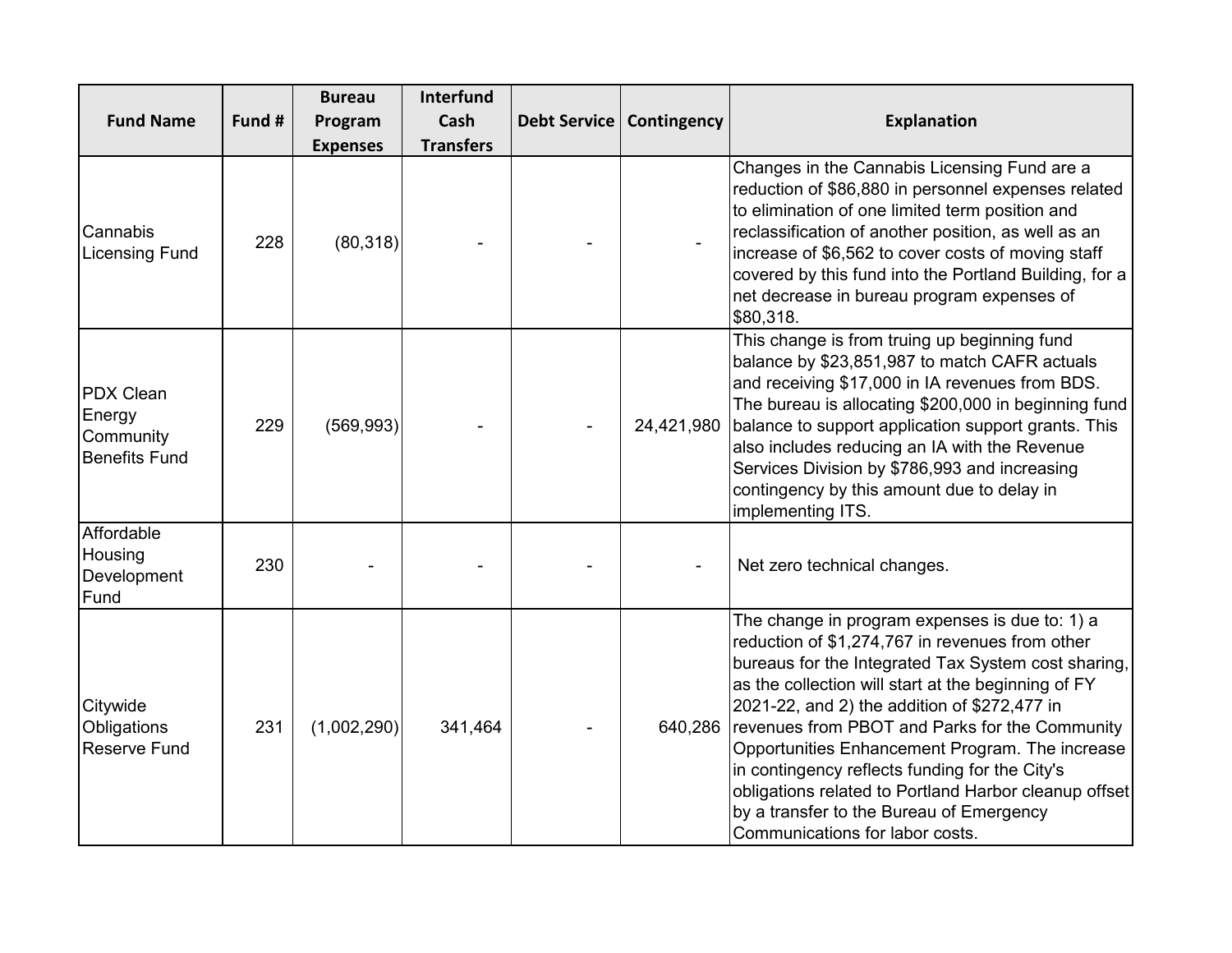|                                                |        | <b>Bureau</b>   | <b>Interfund</b> |           |                            |                                                                                                                                                                                                                                                                                                                                                                                                                                                                                                                                                                                                                              |
|------------------------------------------------|--------|-----------------|------------------|-----------|----------------------------|------------------------------------------------------------------------------------------------------------------------------------------------------------------------------------------------------------------------------------------------------------------------------------------------------------------------------------------------------------------------------------------------------------------------------------------------------------------------------------------------------------------------------------------------------------------------------------------------------------------------------|
| <b>Fund Name</b>                               | Fund # | Program         | Cash             |           | Debt Service   Contingency | <b>Explanation</b>                                                                                                                                                                                                                                                                                                                                                                                                                                                                                                                                                                                                           |
|                                                |        | <b>Expenses</b> | <b>Transfers</b> |           |                            |                                                                                                                                                                                                                                                                                                                                                                                                                                                                                                                                                                                                                              |
| Governmental<br><b>Bond Redemption</b><br>Fund | 317    |                 |                  | 1,600     |                            | This reflects the transfer for interest on General<br>Fund secured Emergency Purposes Line of Credit<br>authorized by Council in Ordinance 189921.                                                                                                                                                                                                                                                                                                                                                                                                                                                                           |
| Local<br>Improvement<br><b>District Fund</b>   | 401    |                 | 5,585,448        |           |                            | The \$5,585,448 cash transfer is to the<br>Transportation Operating Fund per an increase in<br>the LID line of credit to reimburse PBOT for prior<br>year expenditures, which have been covered in the<br>interim by draws on PBOT's General Transportation<br>Revenue contingency.                                                                                                                                                                                                                                                                                                                                          |
| Parks Capital<br>Improvement<br>Program Fund   | 402    | (3,276,223)     |                  | 4,000,000 |                            | \$4 million in increase in budgeted debt service<br>budgets expenses for an anticipated inter-fund loan<br>from the SDC Fund to the Prosper Portland Urban<br>Renewal Agency Fund.<br>\$3.73 million reduction in operating expenses is a<br>(6,232,569) combination of major maintenance reductions taken<br>as part of 5.6% one-time General Fund reductions<br>(\$1.12 million) and further operational reductions<br>(\$2.6 million) taken to balance a \$10.2 million<br>projected reduction in SDC fees in the current year,<br>with the remaining \$6.2 million in expenses<br>balanced by a reduction in contingency |
| <b>Fire Capital Fund</b>                       | 405    | 400,000         |                  |           | (475,000)                  | Portland Fire & Rescue is transferring \$400,000<br>from contingency to fund roof repairs that did not<br>happen in FY 2019-20. The reduction in<br>contingency also reflects a \$75,000 transfer from<br>the General Fund for future Self-Contained<br>Breathing Apparatus replacement that will not<br>happen in FY 2020-21.                                                                                                                                                                                                                                                                                               |
| Parks<br><b>Endowment Fund</b>                 | 500    | (667)           |                  |           |                            | The \$667 reduction in operating expenses was<br>done to balance a \$461 revised beginning fund<br>balance and interest revenue.                                                                                                                                                                                                                                                                                                                                                                                                                                                                                             |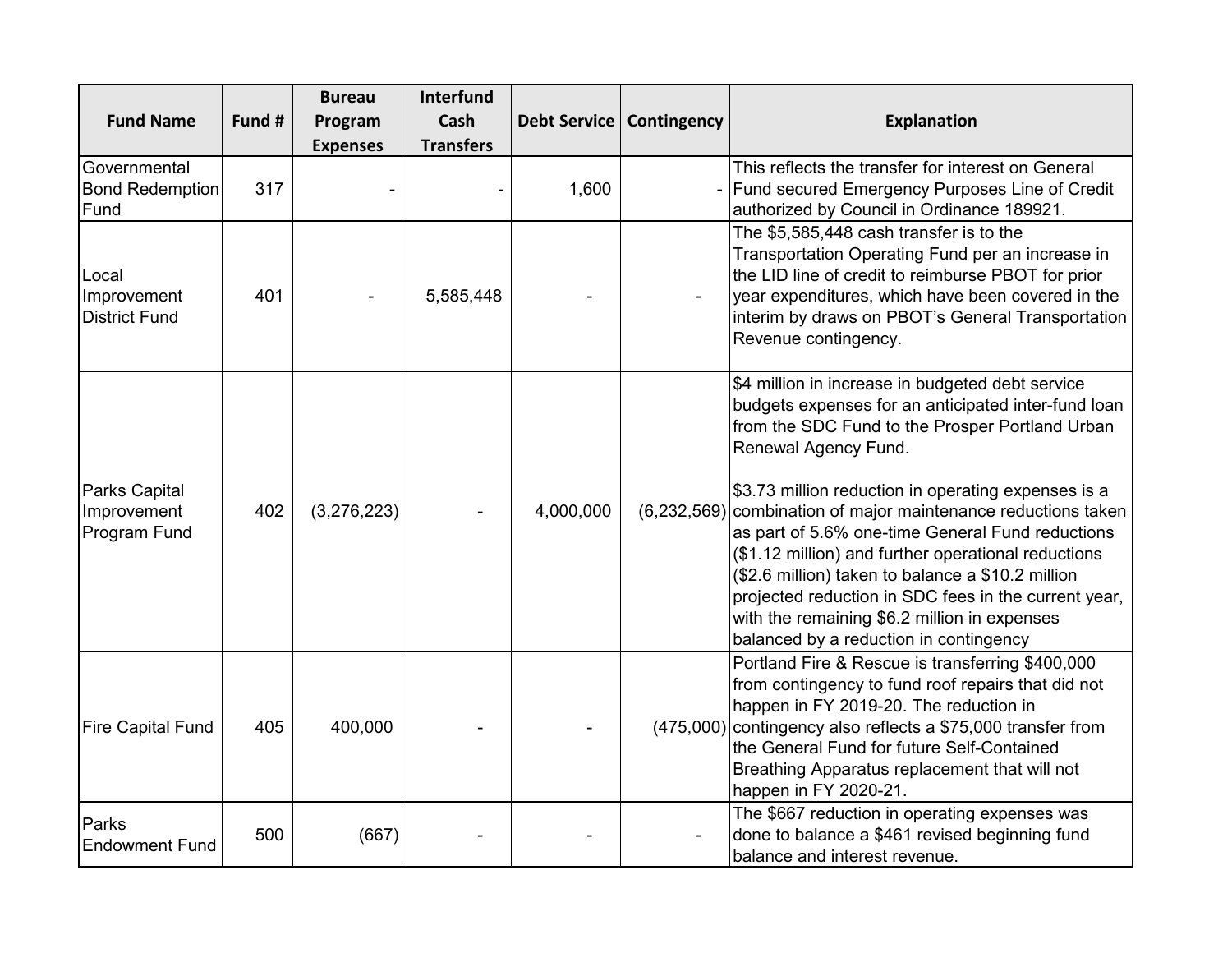|                                           |        | <b>Bureau</b>   | <b>Interfund</b> |                     |             |                                                                                                                                                                                                                                                                                                                                                                                                                                                                |
|-------------------------------------------|--------|-----------------|------------------|---------------------|-------------|----------------------------------------------------------------------------------------------------------------------------------------------------------------------------------------------------------------------------------------------------------------------------------------------------------------------------------------------------------------------------------------------------------------------------------------------------------------|
| <b>Fund Name</b>                          | Fund # | Program         | Cash             | <b>Debt Service</b> | Contingency | <b>Explanation</b>                                                                                                                                                                                                                                                                                                                                                                                                                                             |
|                                           |        | <b>Expenses</b> | <b>Transfers</b> |                     |             |                                                                                                                                                                                                                                                                                                                                                                                                                                                                |
| Sewer System<br><b>Operating Fund</b>     | 600    | 18,319,430      |                  |                     | 16,039,252  | The change in contingency is mostly due to a true-<br>up to beginning fund balance. The change in<br>program expenses results from the carryover of<br>funds for projects and work not completed in the<br>prior year, in addition to appropriation to cover<br>Portland Building Renovation charges.                                                                                                                                                          |
| <b>Water Fund</b>                         | 602    | (14, 430, 315)  | 1,176,368        |                     | 13,494,651  | The \$14.4 million reduction in operating expenses<br>and resulting increase in contingency are both<br>largely attributable to a change in timing and<br>scheduling of the Willamette River Crossing project,<br>with expenses planned in the current year being<br>moved to a later date. The \$1.18 increase in<br>interfund cash transfers moves that resource to the<br>Water Construction Fund to true-up operating and<br>capital revenue and expenses. |
| <b>Golf Fund</b>                          | 603    |                 |                  |                     | 446,122     | The change in contingency was done to match a<br>\$446,122 increase in beginning fund balance.                                                                                                                                                                                                                                                                                                                                                                 |
| Portland<br>International<br>Raceway Fund | 604    |                 |                  | (230, 750)          | 151,912     | The PIR Fund balanced a \$250,000 reduction in<br>internal loan expense by increasing contingency<br>\$151,912, increasing a different debt service line<br>item \$19,250, and reducing beginning fund balance<br>by \$78,838 to match reduced revenues in the prior<br>year. The \$250,000 reduction in loan expense was<br>the result of a loan repayment schedule amendment<br>in Ordinance No. 189985.                                                     |
| Solid Waste<br>Management<br>Fund         | 605    | 161,561         |                  |                     | 190,935     | This change is from processing \$161,561 is<br>encumbrance carryovers and truing up beginning<br>fund balance by \$190,935 to match CAFR actuals.                                                                                                                                                                                                                                                                                                              |
| <b>Parking Facilities</b><br>Fund         | 606    | (3,356,137)     |                  |                     |             | The reduction in program expenses and<br>$(3,254,064)$ contingency reflect forecasted revenue changes as<br>a result of the economic impacts of COVID-19.                                                                                                                                                                                                                                                                                                      |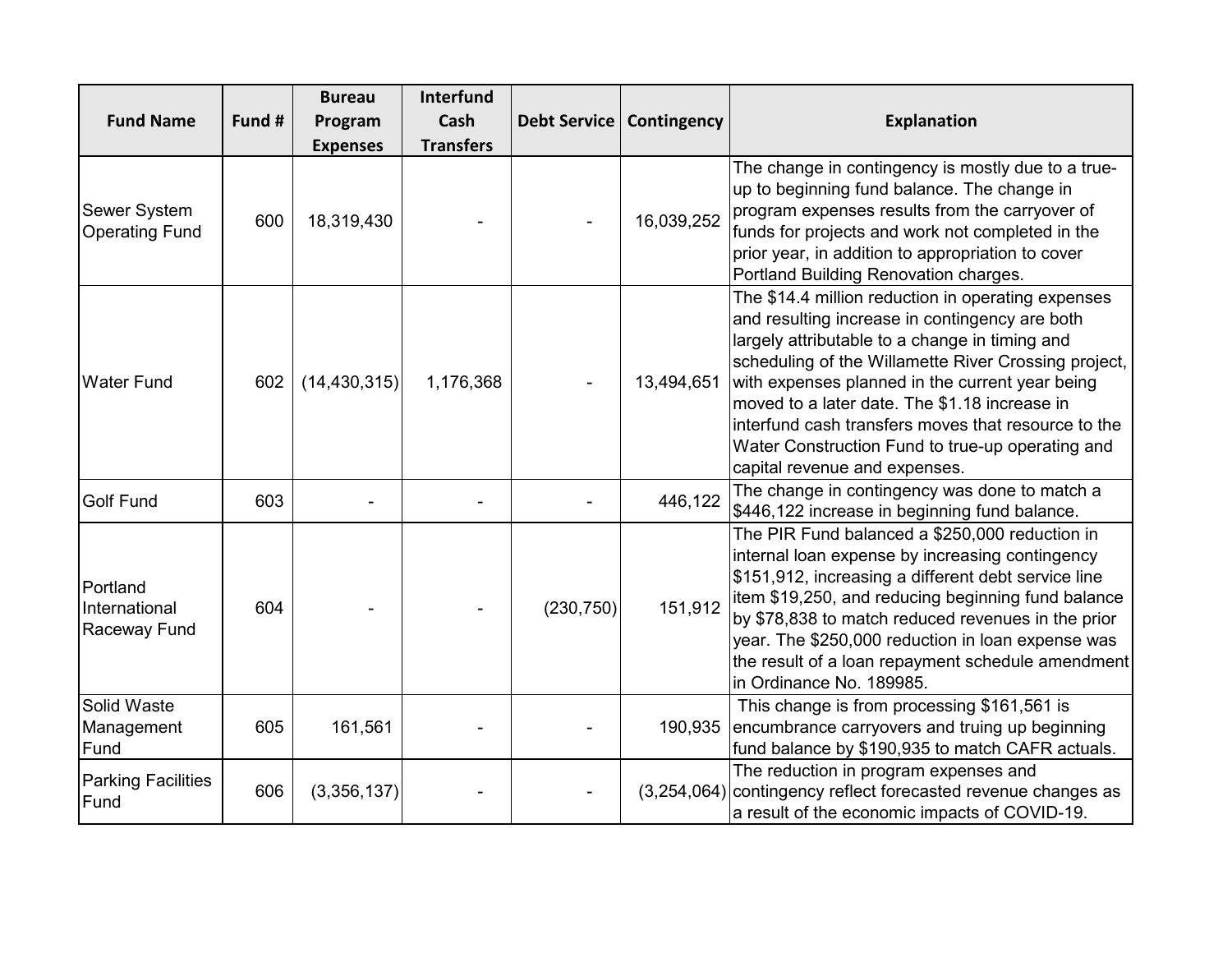| <b>Fund Name</b>                                        | Fund # | <b>Bureau</b><br>Program<br><b>Expenses</b> | <b>Interfund</b><br>Cash<br><b>Transfers</b> | <b>Debt Service</b> | Contingency   | <b>Explanation</b>                                                                                                                                                                                                                                                                                                                                                                                                                                                                                                                                                                                                                                                                                                                                                                                                                         |
|---------------------------------------------------------|--------|---------------------------------------------|----------------------------------------------|---------------------|---------------|--------------------------------------------------------------------------------------------------------------------------------------------------------------------------------------------------------------------------------------------------------------------------------------------------------------------------------------------------------------------------------------------------------------------------------------------------------------------------------------------------------------------------------------------------------------------------------------------------------------------------------------------------------------------------------------------------------------------------------------------------------------------------------------------------------------------------------------------|
| <b>Spectator Venues</b><br>& Visitor Activities<br>Fund | 607    | 1,062,895                                   |                                              |                     | (4, 167, 577) | The increase in program expenses is the net of a<br>\$1.5 million advance to Metro for capital<br>improvements at the Arlene Schnitzer Concert Hall<br>and \$200,000 in grant funds to support travel and<br>retail marketing and promotional campaigns to<br>revitalize the downtown core which are offset by<br>reductions to capital outlay, personnel and external<br>materials and services as a result of COVID-19.<br>The reduction in contingency is the net of a \$6.1<br>million draw on contingency to offset lower revenue<br>projections due to COVID-19, the \$1.5<br>million advance to Metro for capital improvements<br>and the \$200,000 in grant funds for promotional and<br>marketing campaigns. These draws on<br>contingency are offset by an approximately \$3.7<br>million true up of the beginning fund balance. |
| Environmental<br>Remediation<br>Fund                    | 608    |                                             |                                              |                     | (245, 591)    | The change in contingency results from a true-up to<br>beginning fund balance.                                                                                                                                                                                                                                                                                                                                                                                                                                                                                                                                                                                                                                                                                                                                                             |
| <b>Sewer System</b><br><b>Debt Redemption</b><br>Fund   | 609    |                                             |                                              |                     |               | Beginning balance is trued up by about \$3.1 million,<br>with the amount placed into a Reserve for Debt<br>Service.                                                                                                                                                                                                                                                                                                                                                                                                                                                                                                                                                                                                                                                                                                                        |
| <b>Sewer System</b><br>Construction<br>Fund             | 614    | 50,000                                      | 12,400,000                                   | (50,000)            | 5,651,153     | \$50,000 is transferred from debt service to fund<br>Line & Branch refunds, accounting also for the<br>increase in program expenses. The increase in<br>contingency is due to a true-up of beginning fund<br>balance. \$12.4 million is being transferred to the<br>Sewer System Operating Fund to cover Portland<br><b>Building Renovation charges.</b>                                                                                                                                                                                                                                                                                                                                                                                                                                                                                   |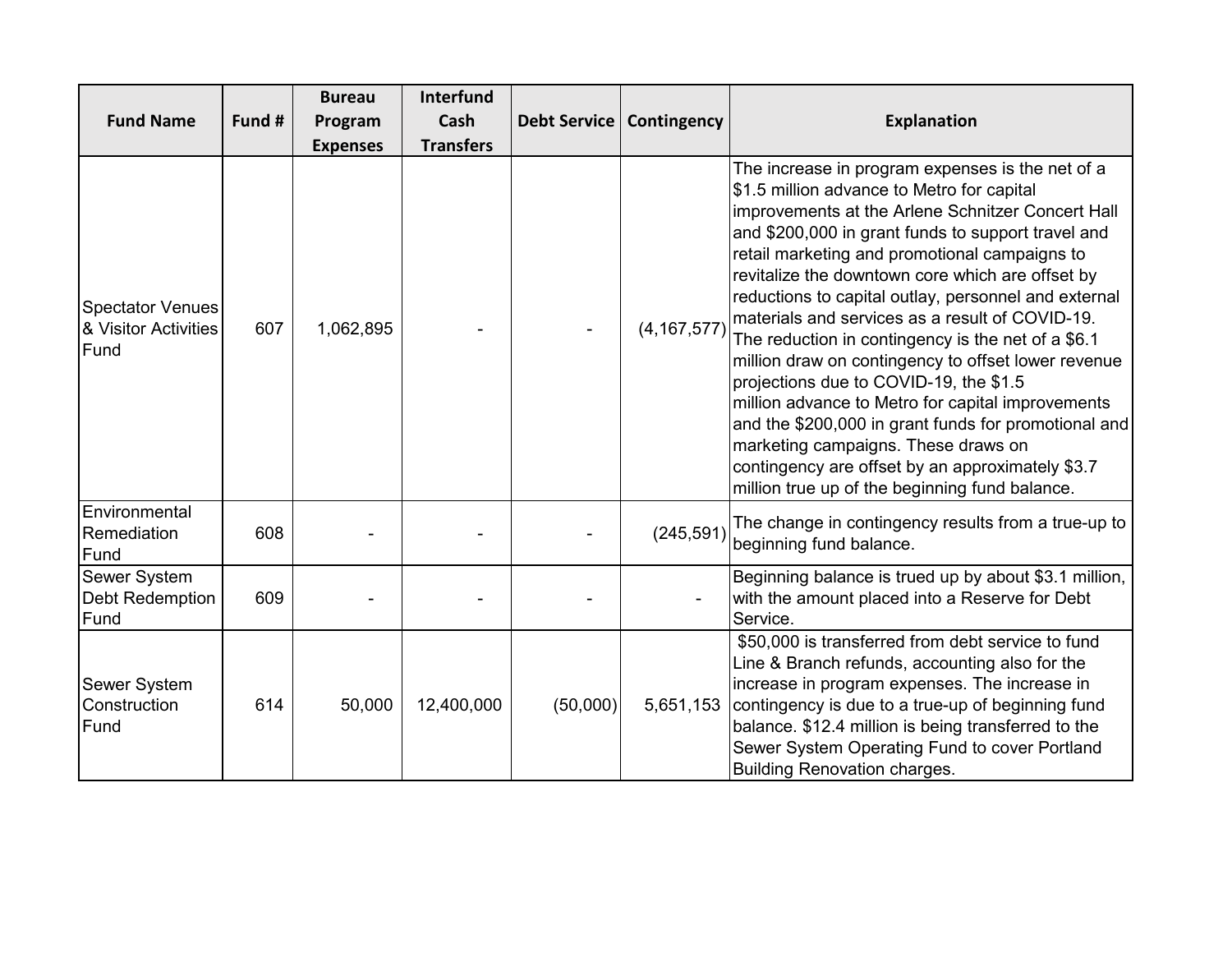|                                                     |        | <b>Bureau</b>   | <b>Interfund</b> |                     |             |                                                                                                                                                                                                                                                                                                                                                                                                                                                                                                                                                                                                                                                                                                                                                                                               |
|-----------------------------------------------------|--------|-----------------|------------------|---------------------|-------------|-----------------------------------------------------------------------------------------------------------------------------------------------------------------------------------------------------------------------------------------------------------------------------------------------------------------------------------------------------------------------------------------------------------------------------------------------------------------------------------------------------------------------------------------------------------------------------------------------------------------------------------------------------------------------------------------------------------------------------------------------------------------------------------------------|
| <b>Fund Name</b>                                    | Fund # | Program         | Cash             | <b>Debt Service</b> | Contingency | <b>Explanation</b>                                                                                                                                                                                                                                                                                                                                                                                                                                                                                                                                                                                                                                                                                                                                                                            |
|                                                     |        | <b>Expenses</b> | <b>Transfers</b> |                     |             |                                                                                                                                                                                                                                                                                                                                                                                                                                                                                                                                                                                                                                                                                                                                                                                               |
| Water<br>Construction<br>Fund                       | 615    |                 | 245,880          |                     |             | This increase in interfund cash transfer expense<br>recognizes a movement of resources in the Water<br>Construction Fund to the Water Operating Fund to<br>true-up operating and capital revenue and<br>expenses.                                                                                                                                                                                                                                                                                                                                                                                                                                                                                                                                                                             |
| Sewer System<br><b>Rate Stabilization</b><br>Fund   | 617    |                 |                  |                     | 899,167     | Beginning balance is trued up, with the amount<br>budgeted in fund contingency.                                                                                                                                                                                                                                                                                                                                                                                                                                                                                                                                                                                                                                                                                                               |
| <b>Health Insurance</b><br><b>Operating Fund</b>    | 700    | 142,902         |                  |                     | (142,902)   | The request appropriates the unspent balance from<br>American's with Disabilities Act (ADA) funding from<br>contingency with a corresponding increase in<br>expenses.                                                                                                                                                                                                                                                                                                                                                                                                                                                                                                                                                                                                                         |
| <b>Facilities Services</b><br><b>Operating Fund</b> | 701    | 16,474,242      |                  | 8,990,958           | (6,690,655) | The increase in program expenses is result of<br>several changes including the appropriation of<br>\$3.97 million for major maintenance projects, \$11.4<br>million in budgeted expenses for the last costs of<br>Portland Building reconstruction project, and<br>\$800,000 for additional trash clean up services in<br>the downtown core. Fund changes also include a<br>\$9.3 million increase in debt service for the Portland<br>Building which is offset by a \$356,123 reduction in<br>the blended rate for debt service savings. In<br>addition there was an approximately \$9.4 million<br>draw on contingency for major maintenance and<br>Portland Building reconstruction project related<br>costs which was offset by a \$2.7 million true up to<br>the beginning fund balance. |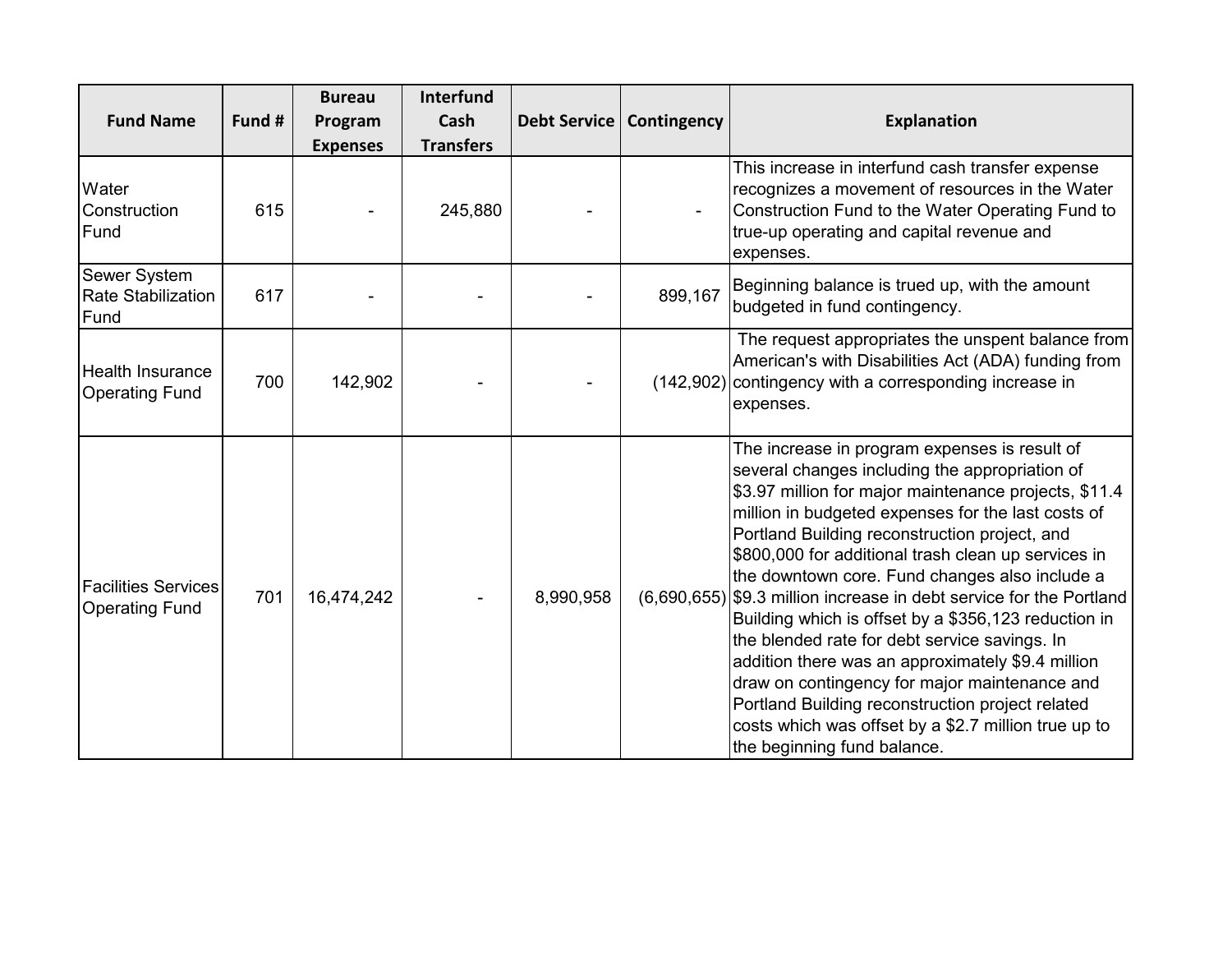|                                                                               |        | <b>Bureau</b>   | <b>Interfund</b> |              |             |                                                                                                                                                                                                                                                                                                                                                                                                                                                                                                                                                                                                                                                                                                                                                                                                                                                                                                                                                                                                                       |
|-------------------------------------------------------------------------------|--------|-----------------|------------------|--------------|-------------|-----------------------------------------------------------------------------------------------------------------------------------------------------------------------------------------------------------------------------------------------------------------------------------------------------------------------------------------------------------------------------------------------------------------------------------------------------------------------------------------------------------------------------------------------------------------------------------------------------------------------------------------------------------------------------------------------------------------------------------------------------------------------------------------------------------------------------------------------------------------------------------------------------------------------------------------------------------------------------------------------------------------------|
| <b>Fund Name</b>                                                              | Fund # | Program         | Cash             | Debt Service | Contingency | <b>Explanation</b>                                                                                                                                                                                                                                                                                                                                                                                                                                                                                                                                                                                                                                                                                                                                                                                                                                                                                                                                                                                                    |
|                                                                               |        | <b>Expenses</b> | <b>Transfers</b> |              |             |                                                                                                                                                                                                                                                                                                                                                                                                                                                                                                                                                                                                                                                                                                                                                                                                                                                                                                                                                                                                                       |
| <b>CityFleet</b><br><b>Operating Fund</b>                                     | 702    | 6,007,958       | 1,136,121        |              |             | The \$5.8 million reduction in contingency is due to<br>\$1.4 million true up of beginning fund balance which<br>is offset primarily by significant reductions for<br>vehicle replacement carryover expenses and the<br>elimination of the Transit Police program. Changes<br>also include a \$1,136,121 increase in interfund cash<br>transfers which reflects adjustments for one-time<br>and ongoing costs between CityFleet and Police<br>related to the elimination of Transit Police<br>(5,789,390) Program with TriMet. The \$6 million increase in<br>program expenses is driven by a \$6.2 million in<br>carryover expenses for FY 2019-20 vehicle and<br>equipment replacement, a \$418,053 increase<br>in CityFleet's interagency agreement with Parks for<br>new vehicles and encumbrance carryover requests.<br>The increase in program expenses is offset by a<br>\$250,000 reduction to CityFleet's IA with the Fire<br>Bureau and a \$515,427 reduction to the bureau's IA<br>with the Police Bureau. |
| Printing &<br><b>Distribution</b><br><b>Services</b><br><b>Operating Fund</b> | 703    | 372,890         |                  |              | 447,440     | The change in contingency is due to a truing up of<br>beginning fund balance, while most of the change in<br>program expenses results from IA adjustments with<br>other bureaus.                                                                                                                                                                                                                                                                                                                                                                                                                                                                                                                                                                                                                                                                                                                                                                                                                                      |
| Insurance and<br><b>Claims Operating</b><br>Fund                              | 704    | 928,967         |                  |              | (1,205,419) | The change in contingency is mostly due to: 1) a<br>\$570,103 draw from the fund's rate stabilization<br>reserve for earthquake and property insurance<br>increases, and 2) a truing up of beginning fund<br>balance (-\$393,498). The change in program<br>expenses is mostly due to: 1) increases<br>in earthquake and property insurance costs<br>(\$570,103), and 2) increases in liability or<br>commercial insurance coverage for various bureaus<br>totaling \$117,046.                                                                                                                                                                                                                                                                                                                                                                                                                                                                                                                                        |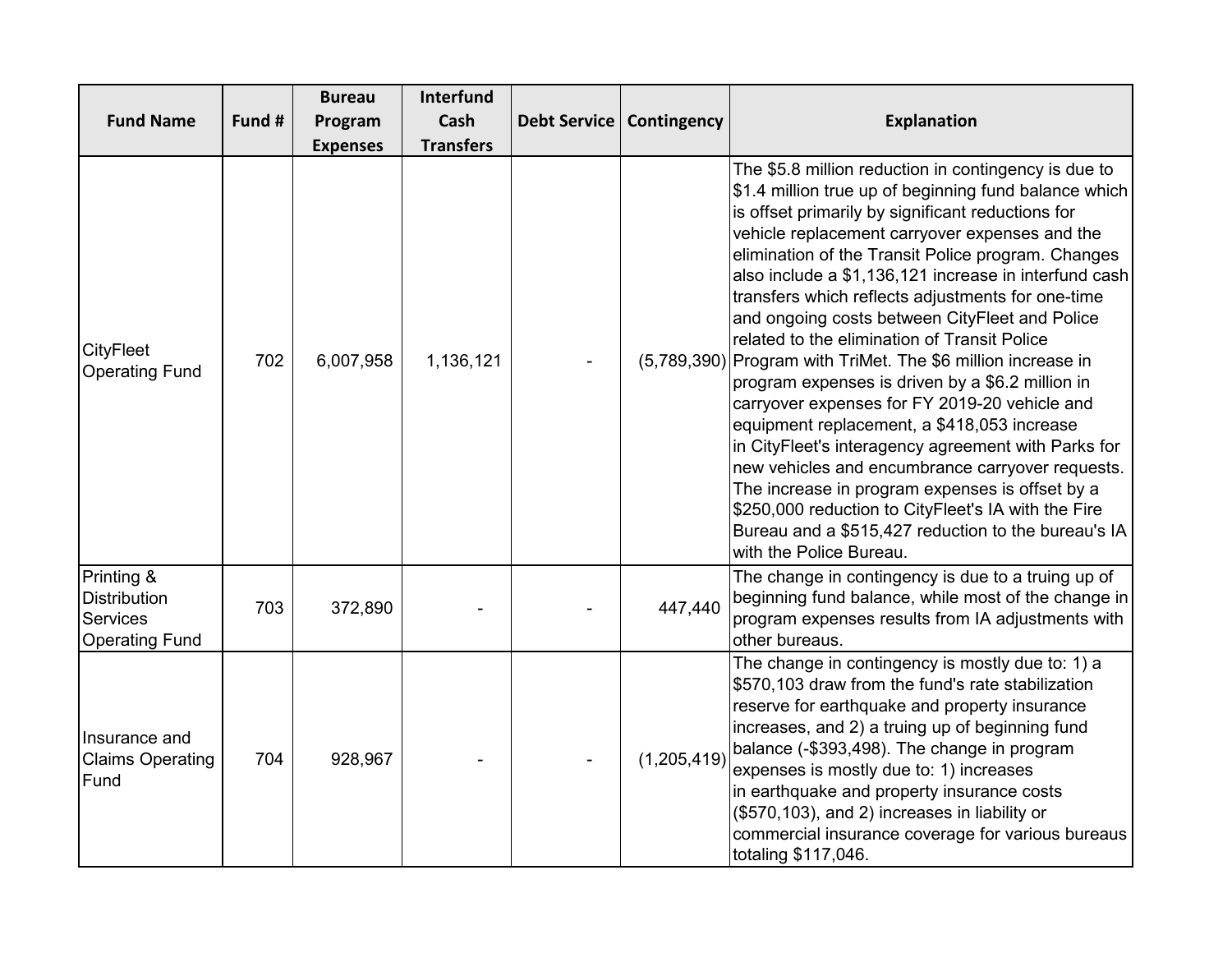|                                                           |        | <b>Bureau</b>   | <b>Interfund</b> |                            |                                                                                                                                                                                                                                                                                                                                                                                       |
|-----------------------------------------------------------|--------|-----------------|------------------|----------------------------|---------------------------------------------------------------------------------------------------------------------------------------------------------------------------------------------------------------------------------------------------------------------------------------------------------------------------------------------------------------------------------------|
| <b>Fund Name</b>                                          | Fund # | Program         | Cash             | Debt Service   Contingency | <b>Explanation</b>                                                                                                                                                                                                                                                                                                                                                                    |
|                                                           |        | <b>Expenses</b> | <b>Transfers</b> |                            |                                                                                                                                                                                                                                                                                                                                                                                       |
| Workers' Comp.<br>Self Insurance<br><b>Operating Fund</b> | 705    | 15,923          |                  |                            | Beginning fund balance is trued up by \$226,477,<br>accounting for most of the change in contingency.<br>Most of the change in program expenses is due to a<br>210,554 draw from the administrative reserve in the fund's<br>contingency for its share of the cost to implement a<br>new module of Risk Management's Risk<br>Management Information System.                           |
| Technology<br><b>Services Fund</b>                        | 706    | 583,215         |                  |                            | Most of the change in contingency can be<br>accounted for by the \$13.5 million addition in<br>beginning fund balance to true it up. The change in<br>12,495,694 program expenses is mostly accounted for by: 1)<br>carryovers of funding for projects not completed last<br>year (\$1.5 million) and 2) mid-year reductions in the<br>budgets for various projects (-\$1.1 million). |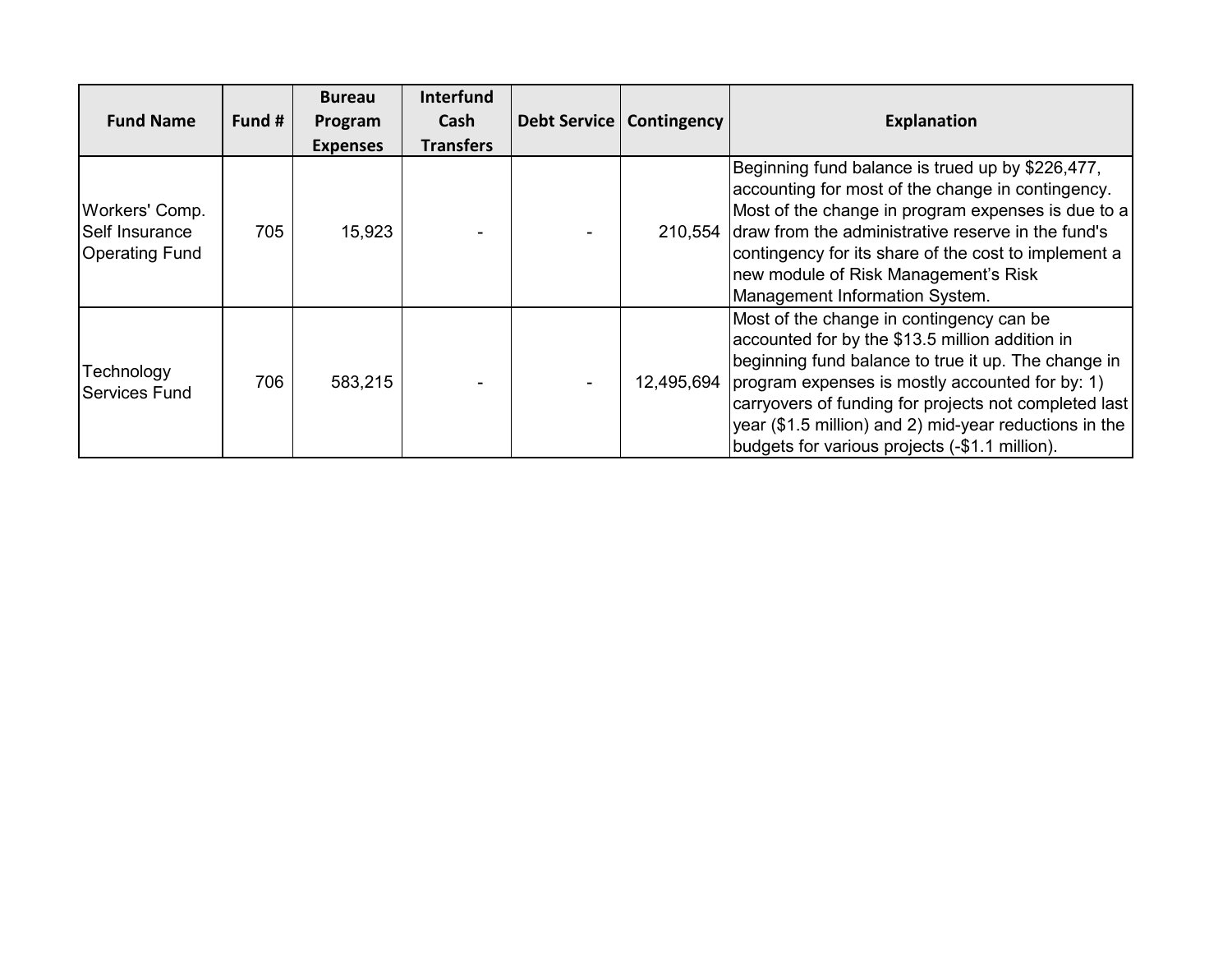| <b>New General Fund Requests</b>       |                                                                                |                                     |           |
|----------------------------------------|--------------------------------------------------------------------------------|-------------------------------------|-----------|
| <b>Bureau</b>                          | <b>Name</b>                                                                    | <b>Bureau Request</b> Amended Total |           |
| Office of the City Attorney            | <b>Outside Counsel Set Aside</b>                                               | 29,016                              | 29,016    |
| Office of the City Attorney            | <b>Litigation Support</b>                                                      | 210,000                             |           |
| Office of the City Auditor             | <b>Special Elections Costs</b>                                                 | 700,000                             | 491,155   |
| <b>Office for Community Technology</b> | <b>OCT - F Conrad Hurdle Amendment</b>                                         | 15,000                              |           |
| Fund & Debt Management                 | Restore funding for Portland Harbor & Levee<br>project                         | 1,191,150                           | 981,750   |
| <b>Office of Government Relations</b>  | <b>Tribal Relations Program Expansion</b>                                      | 520,159                             | 65,158    |
| Office of Management & Finance         | HUCIRP-Increase trash pick-ups                                                 | 650,000                             | 650,000   |
| Office of Management & Finance         | <b>BHR - Consistent Pay Equity Practices and Tools</b>                         | 399,156                             | 380,823   |
| Office of Management & Finance         | <b>BRFS - Procurement COEP Implementation</b>                                  | 272,477                             |           |
| Office of Community and Civic Life     | Reimagine Oregon Participatory Budgeting                                       |                                     | 1,500,000 |
| Office of Community and Civic Life     | Oregon Workers Relief Fund Support                                             |                                     | 1,750,000 |
| Office of Equity & Human Rights        | Professional Learning and Technical Assistance                                 | 170,000                             | 170,000   |
| Office of Equity & Human Rights        | <b>Black Male Achievement AmeriCorps VISTA</b><br><b>Community Partnership</b> | 50,000                              | 50,000    |
| Office of Equity & Human Rights        | <b>Disability Digital Access Coordinator II</b>                                | 128,806                             | 64,403    |
| Office of Equity & Human Rights        | <b>Equity and Diversity Data Analyst</b>                                       | 128,806                             | 64,403    |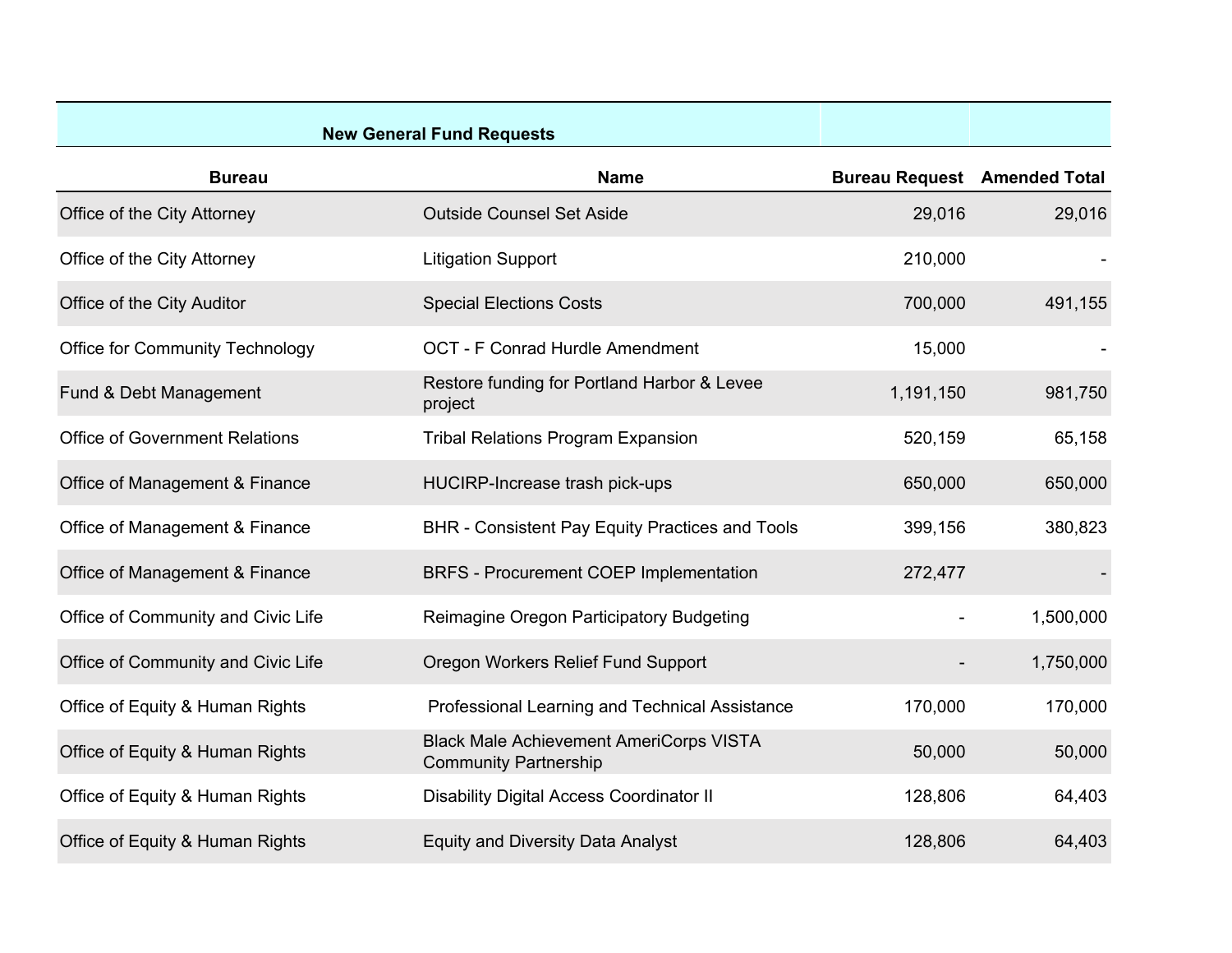| Office of Equity & Human Rights        | Civil Rights Investigator and Trainer                                             | 122,757   |           |
|----------------------------------------|-----------------------------------------------------------------------------------|-----------|-----------|
| Office of Equity & Human Rights        | LGBTQIA+ Policy Analyst                                                           | 124,287   | 62,143    |
| Office of Equity & Human Rights        | <b>Small Bureau Equity Manager</b>                                                |           | 82,500    |
| Office of Equity & Human Rights        | <b>Policing-Focused Equity Analyst</b>                                            |           | 64,403    |
| <b>Portland Parks &amp; Recreation</b> | General Fund Carryover - Unemployment<br>Insurance                                | 555,301   | 555,301   |
| <b>Portland Parks &amp; Recreation</b> | <b>GF Allocation for COEP Costs</b>                                               |           | 99,132    |
| <b>Portland Parks &amp; Recreation</b> | <b>Protest Damages</b>                                                            |           | 22,185    |
| <b>Portland Parks &amp; Recreation</b> | <b>COVID Restroom Services</b>                                                    |           | 87,946    |
| <b>Portland Parks &amp; Recreation</b> | Seasonal Maintenance Downtown Service Zone                                        |           | 32,024    |
| Bureau of Planning & Sustainability    | <b>FEMA Floodplain Regulations Update</b>                                         | 260,000   | 260,000   |
| Bureau of Planning & Sustainability    | <b>SOLVE Contract</b>                                                             |           | 77,000    |
| <b>Special Appropriations</b>          | Special Appropriation Carryover to be used for<br><b>Grants Management System</b> | 92,500    | 92,500    |
| <b>Special Appropriations</b>          | Interstate Firehouse Cultural Center(IFCC)<br><b>Feasibility Study DP</b>         | 250,000   |           |
| <b>Special Appropriations</b>          | <b>OYVP - Requesting Additional Staff</b>                                         | 215,040   | 215,040   |
| <b>Special Appropriations</b>          | <b>COVID Food Security</b>                                                        | 7,950,000 | 1,542,036 |
| <b>Special Appropriations</b>          | <b>COVID Household Essentials</b>                                                 | 300,000   |           |
| <b>Special Appropriations</b>          | <b>COVID Portland'5 Emergency Funding</b>                                         | 2,500,000 | 1,600,000 |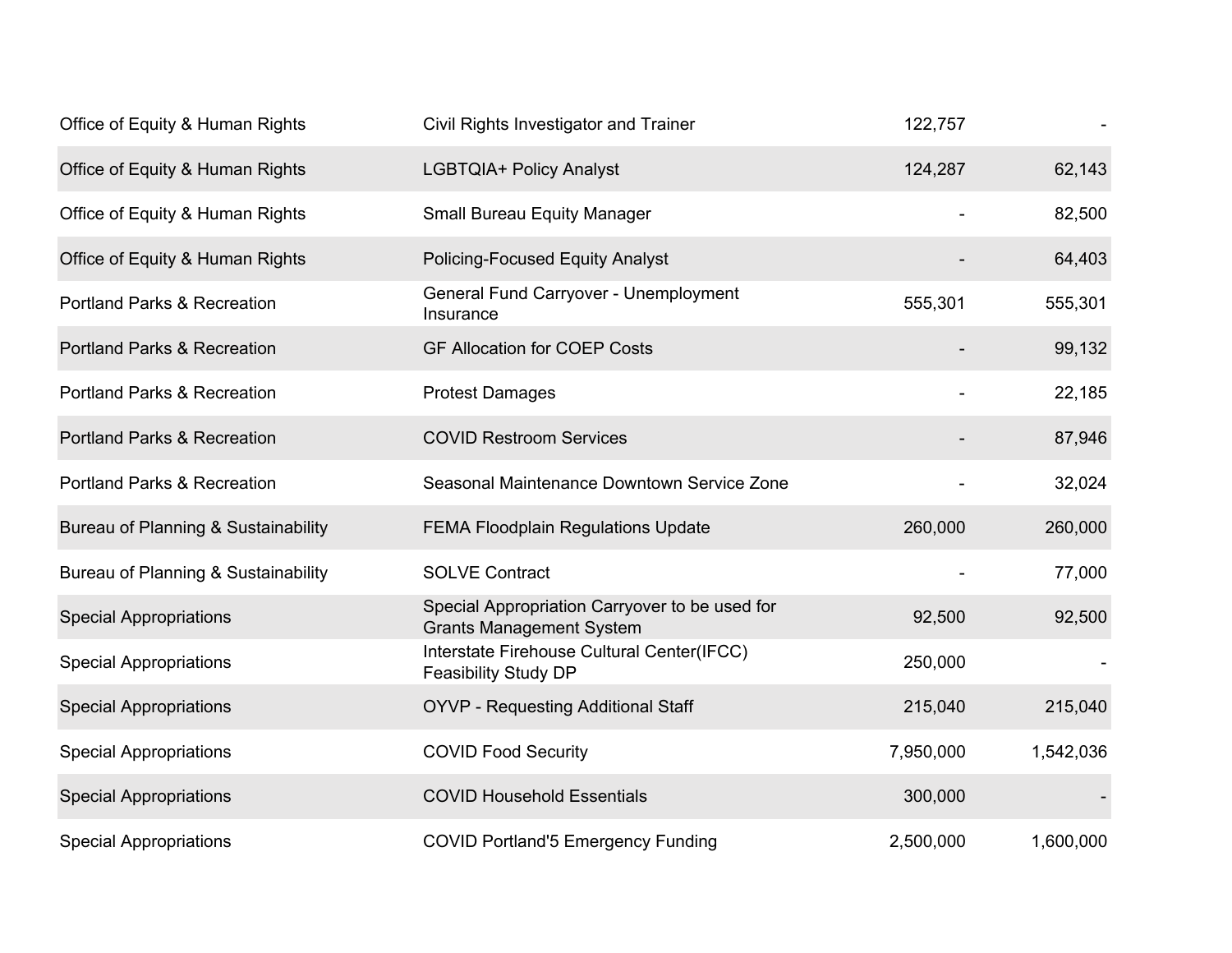|                                   | Sum:                            | 21,137,304               | 13,602,263 |
|-----------------------------------|---------------------------------|--------------------------|------------|
| <b>Prosper Portland</b>           | Downtown Retail Advocate        | $\overline{\phantom{a}}$ | 25,000     |
| Portland Bureau of Transportation | One time GF Allocation for COEP | $\overline{\phantom{a}}$ | 173,345    |
| <b>Special Appropriations</b>     | <b>COVID Houseless Response</b> | 1,050,000                | 1,050,000  |
| <b>Special Appropriations</b>     | <b>COVID ECC Response</b>       | 1,600,000                | 290,000    |
| <b>Special Appropriations</b>     | <b>COVID Hygiene Response</b>   | 1,075,000                | 1,075,000  |

| <b>General Fund Encumbrance Carryovers</b> |                                              |                                     |         |
|--------------------------------------------|----------------------------------------------|-------------------------------------|---------|
| <b>Bureau</b>                              | <b>Name</b>                                  | <b>Bureau Request</b> Amended Total |         |
| Office of the City Attorney                | FY 2019-20 GF Furlough Savings and True-Up   | 69,567                              | 69,567  |
| Office of the City Auditor                 | FY 2019-20 Furlough Savings True-Up          | 73,338                              | 73,338  |
| Office of the City Auditor                 | <b>Encumbrance Carryover Request</b>         | 62,350                              | 62,350  |
| Office of the City Auditor                 | <b>Transfer to Reserve Fund</b>              | 500,000                             | 500,000 |
| <b>City Budget Office</b>                  | FY 2019-20 GF Furlough Savings True-Up       | 12,879                              | 12,879  |
| <b>Office for Community Technology</b>     | OCT - FY 2019-20 GF Furlough Savings True-Up | 9,748                               | 9,748   |
| <b>Office for Community Technology</b>     | <b>OCT</b> - Encumbrance Carryforward        | 27,947                              | 27,947  |
| <b>Bureau of Emergency Communications</b>  | FY 2019-20 Furlough True-Up                  | 69,694                              | 69,694  |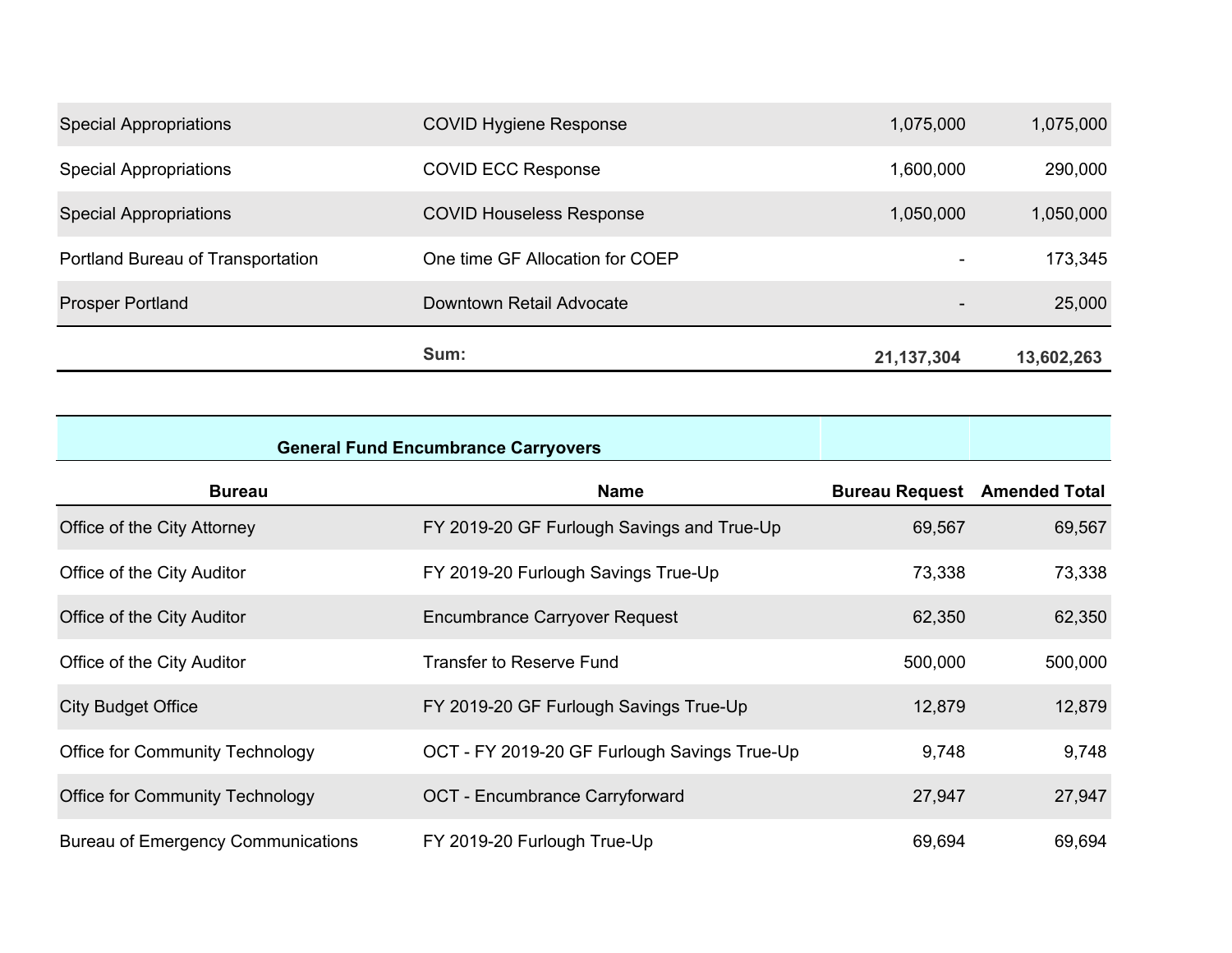| Portland Bureau of Emergency Management | Furlough true-up                         | 20,914    | 20,914    |
|-----------------------------------------|------------------------------------------|-----------|-----------|
| <b>Portland Fire &amp; Rescue</b>       | FY 2019-20 GF Furlough Savings True-Up   | 86,724    | 86,724    |
| <b>Portland Fire &amp; Rescue</b>       | <b>Encumbrance Carryover</b>             | 1,100,795 | 1,100,795 |
| <b>Office of Government Relations</b>   | FY 2019-20 GF Furlough Savings True-Up.  | 13,367    | 13,367    |
| <b>Portland Housing Bureau</b>          | FY 2019-20 GF Furlough Savings True-Up   | 8,277     | 8,277     |
| Office of Management & Finance          | <b>BRFS - Encumbrance Carryover</b>      | 265,498   | 179,980   |
| Office of Management & Finance          | FY 2019-20 GF Furlough Savings True-Up   | 286,247   | 258,416   |
| Office of Management & Finance          | Hearings Office - Encumbrance Carryover  | 54,483    | 54,483    |
| Office of Management & Finance          | <b>Bus Ops-Encumbrance Carryover</b>     | 41,960    | 41,960    |
| Office of the Mayor                     | FY 2019-20 GF Furlough Savings True-Up.  | 44,521    | 44,521    |
| Office of Community and Civic Life      | Encumbrance carryover                    | 173,137   | 173,137   |
| Office of Community and Civic Life      | Advance encumbrance carryover            | 59,897    | 59,897    |
| Office of Community and Civic Life      | FY 2019-20 GF Furlough Savings True-Up   | 44,402    | 44,402    |
| Office of Equity & Human Rights         | FY 2019-20 GF Furlough Savings True-Up   | 8,448     | 8,448     |
| <b>Commissioner of Public Affairs</b>   | FY 2019-20 GF Furlough Savings True-Up   | 3,971     | 3,971     |
| <b>Portland Parks &amp; Recreation</b>  | FY 2019-20 GF Furlough Savings True-Up   | 359,820   | 359,820   |
| <b>Portland Parks &amp; Recreation</b>  | GF Carryover - Fleet and Purchase Orders | 1,328,244 | 1,185,660 |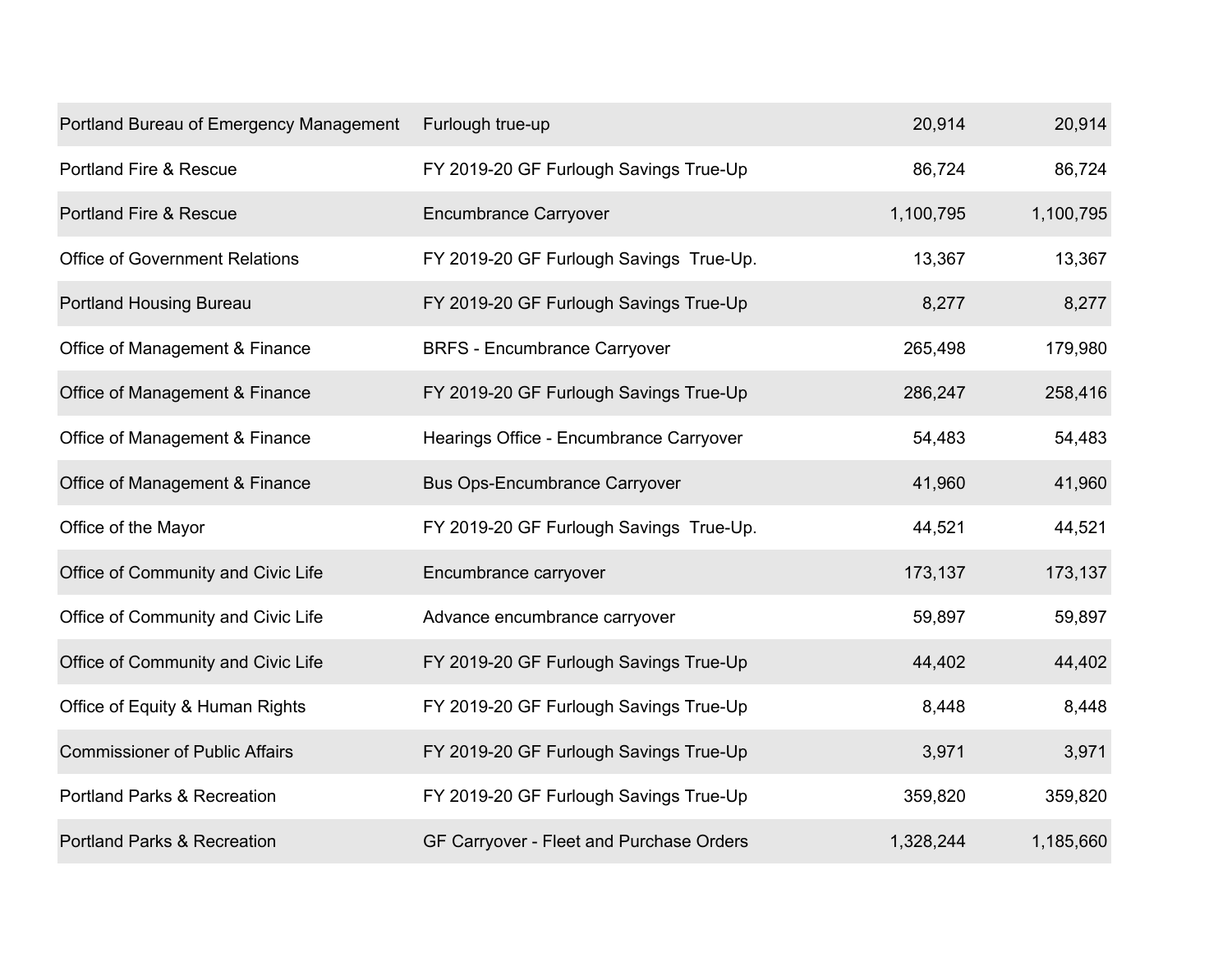|                                         | Sum:                                                        | 6,056,472 | 5,641,437 |
|-----------------------------------------|-------------------------------------------------------------|-----------|-----------|
| <b>Special Appropriations</b>           | Competitive Special Appropriations Carryover for<br>FY18/19 | 136,380   | 136,380   |
| <b>Special Appropriations</b>           | <b>Special Appropriation Encumbrance Carryover</b>          | 701,280   | 546,882   |
| <b>Commissioner of Public Utilities</b> | FY 2019-20 GF Furlough Savings True-Up.                     | 1,965     | 1,965     |
| <b>Commissioner of Public Utilities</b> | <b>CPU-Encumbrance Carryover</b>                            | 8,750     | 8,750     |
| <b>Commissioner of Public Safety</b>    | FY 2019-20 GF Furlough Savings True Up                      | 3,738     | 3,738     |
| Bureau of Planning & Sustainability     | <b>Encumbrance Carryover</b>                                | 285,689   | 280,985   |
| Bureau of Planning & Sustainability     | FY 2019-20 GF Furlough Savings True-Up                      | 74,276    | 74,276    |
| <b>Portland Police Bureau</b>           | FY 2019-20 GF Furlough Savings True-Up                      | 118,166   | 118,166   |

|                             | <b>Mid-Year Reductions</b>                                 |                                     |           |
|-----------------------------|------------------------------------------------------------|-------------------------------------|-----------|
| <b>Bureau</b>               | <b>Name</b>                                                | <b>Bureau Request</b> Amended Total |           |
| Office of the City Attorney | <b>OMF-Facilities Blended Rate Reduction</b>               | (6, 113)                            | (6, 113)  |
| Office of the City Auditor  | FY2020-21 One-Time Reduction Target for Fall<br><b>BMP</b> | (112,000)                           | (112,000) |
| Office of the City Auditor  | <b>Facilities IA Reductions</b>                            | (13,250)                            | (13,250)  |
| <b>City Budget Office</b>   | CBO target reduction                                       | (1,000)                             | (1,000)   |
| <b>City Budget Office</b>   | <b>Reduce Facilities IA Blended Rate</b>                   | (3, 557)                            | (3, 557)  |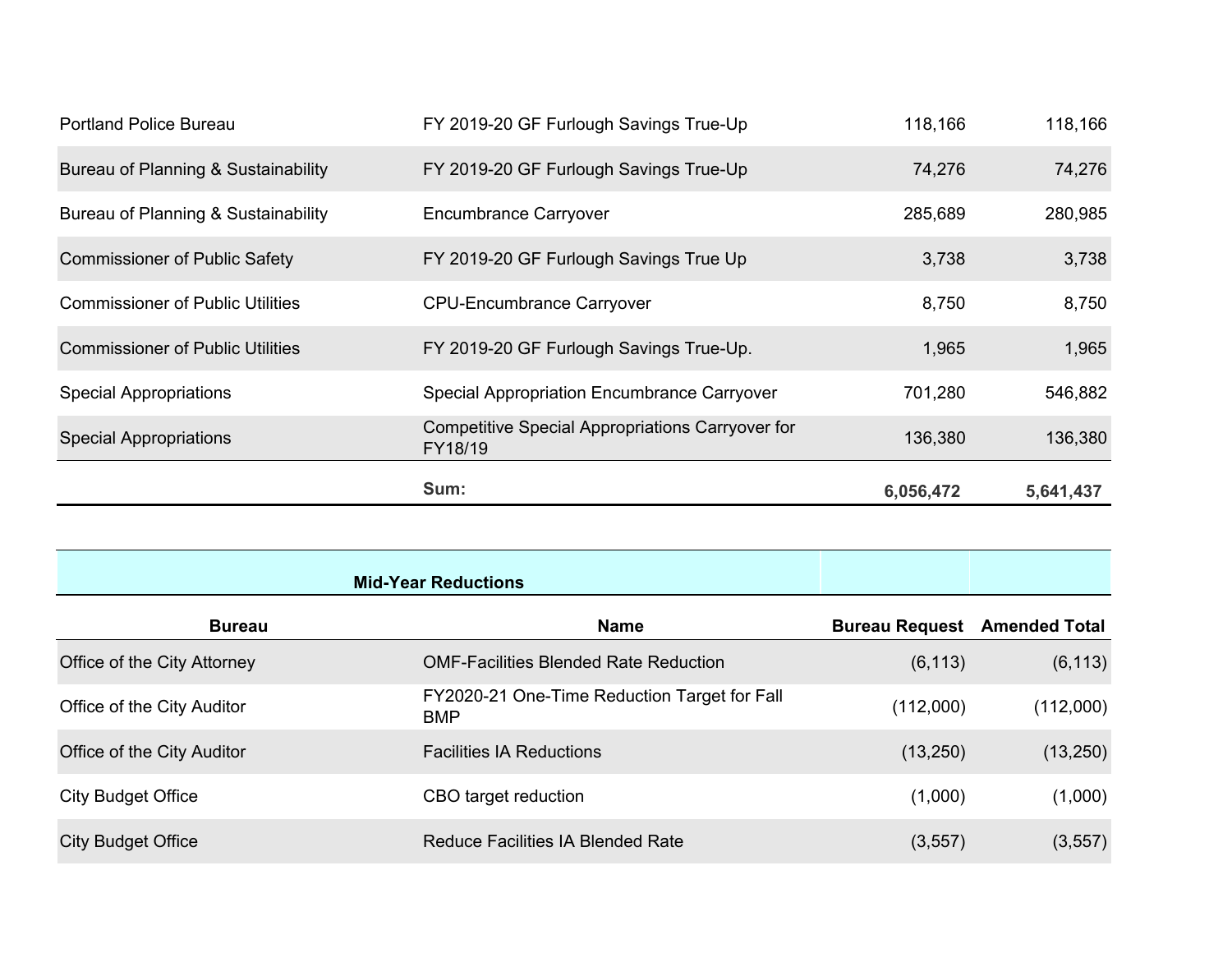| <b>City Budget Office</b>                 | Reduction to Fund Small Bureau Equity Manager                            |             | (41,250)    |
|-------------------------------------------|--------------------------------------------------------------------------|-------------|-------------|
| <b>Office for Community Technology</b>    | <b>OCT - Required GF reductions</b>                                      | (41,000)    | (41,000)    |
| <b>Office for Community Technology</b>    | <b>OCT - OMF Facilities Rent Reduction</b>                               | (1,617)     | (1,617)     |
| <b>Bureau of Development Services</b>     | <b>General Fund Reduction</b>                                            | (30,000)    | (30,000)    |
| <b>Bureau of Emergency Communications</b> | <b>Emergency Communications Fall Reduction</b>                           | (363,000)   | (363,000)   |
| Portland Bureau of Emergency Management   | PBEM - Fall BMP Additional 5.6% Reduction                                | (10,000)    | (10,000)    |
| <b>Portland Fire &amp; Rescue</b>         | Defer Capital Projects and Replacements                                  | (2,955,000) | (2,455,000) |
| <b>Portland Fire &amp; Rescue</b>         | Cancel and Delay External Materials & Services<br>Expenditures           | (104, 300)  | (104, 300)  |
| <b>Portland Fire &amp; Rescue</b>         | Reduce Agreements with CityFleet, Printing &<br>Distribution, and BTS    | (340, 700)  | (340, 700)  |
| <b>Office of Government Relations</b>     | Office of Management and Finance Internal<br><b>Agreement Adjustment</b> | (1, 447)    | (1, 447)    |
| <b>Office of Government Relations</b>     | Reduction to Fund Small Bureau Equity Manager                            |             | (41, 250)   |
| <b>Portland Housing Bureau</b>            | FY 2020-21 OMF I/A reductions                                            | (13, 285)   | (13, 285)   |
| <b>Portland Housing Bureau</b>            | <b>General Fund Reductions</b>                                           | (10,000)    | (10,000)    |
| <b>Portland Housing Bureau</b>            | <b>General Fund Reductions</b>                                           | (39,000)    | (39,000)    |
| Office of Management & Finance            | <b>OMF GF-Rent Savings</b>                                               | (46, 186)   | (46, 186)   |
| Office of the Mayor                       | <b>Mayor-Rent Savings</b>                                                | (5, 446)    | (5, 446)    |
| Office of Community and Civic Life        | <b>Fall Target reduction</b>                                             | (131,000)   | (131,000)   |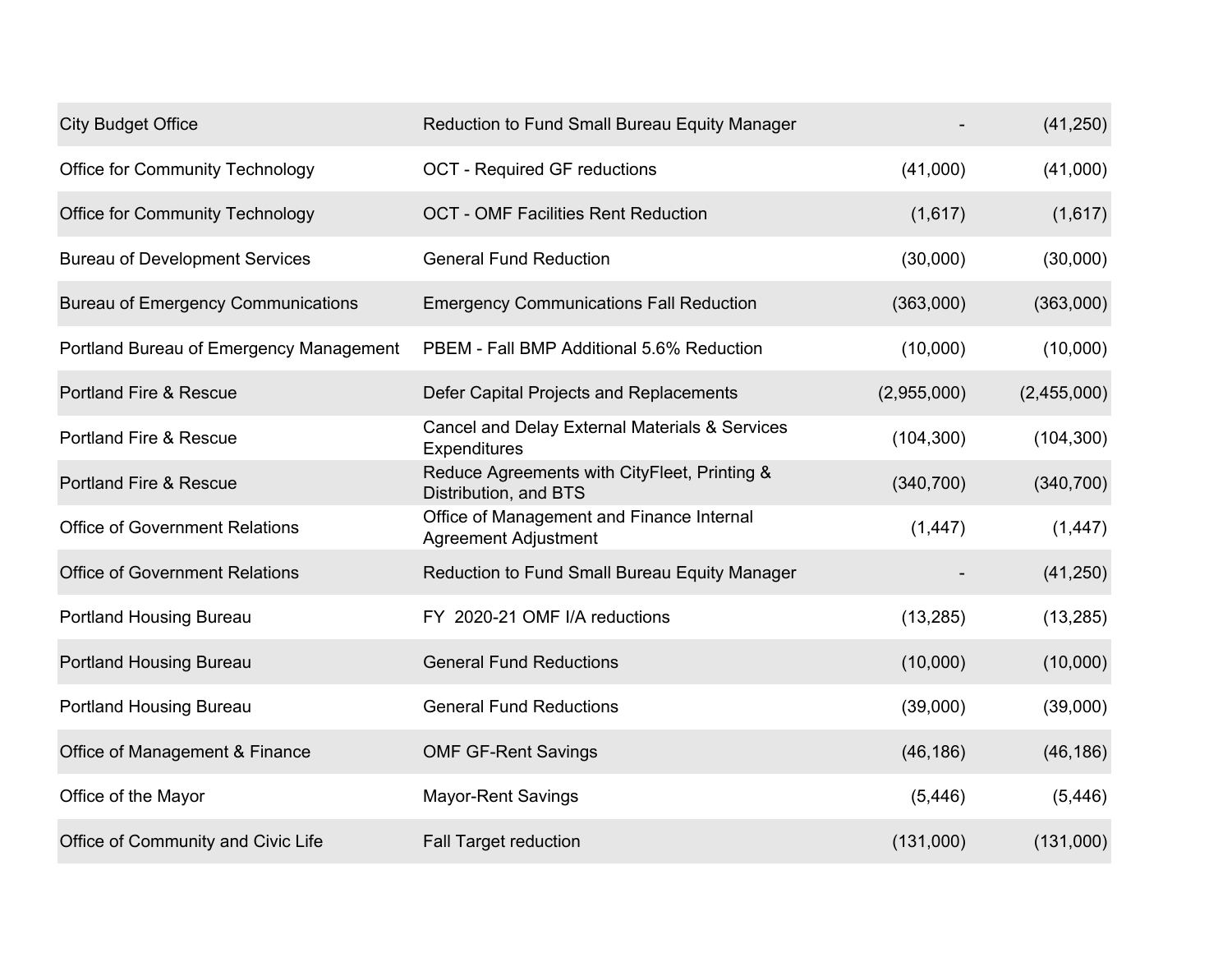|                                         | Sum:                                                            | (9,519,369) | (7,951,869) |
|-----------------------------------------|-----------------------------------------------------------------|-------------|-------------|
| <b>Prosper Portland</b>                 | <b>Reduction Target</b>                                         | (56,000)    | (56,000)    |
| <b>Portland Water Bureau</b>            | Water Bureau General Fund One-time 5.6%                         | (7,000)     | (7,000)     |
| Portland Bureau of Transportation       | General Fund cash transfer reduction                            | (259,000)   | (259,000)   |
| <b>Commissioner of Public Works</b>     | <b>CPW-Rent Savings</b>                                         | (2,600)     | (2,600)     |
| <b>Commissioner of Public Utilities</b> | <b>CPU-Rent Savings</b>                                         | (2,804)     | (2,804)     |
| <b>Commissioner of Public Safety</b>    | <b>CPS-Rent Savings</b>                                         | (2,616)     | (2,616)     |
| Bureau of Planning & Sustainability     | <b>Reduce Facilities IA Blended Rate</b>                        | (15, 756)   | (15, 756)   |
| <b>Portland Police Bureau</b>           | 5.6% Reduction Package - \$3.3 million                          | (3,321,000) | (2,621,000) |
| <b>Portland Parks &amp; Recreation</b>  | Parks Memorial Fund 5.6% GF Reduction                           | (2,000)     | (2,000)     |
| <b>Portland Parks &amp; Recreation</b>  | Parks Construction Fund 5.6% GF Reduction                       | (112,000)   | (112,000)   |
| <b>Portland Parks &amp; Recreation</b>  | <b>PP&amp;R Downtown Blended Rate Reduction</b>                 | (21, 159)   | (21, 159)   |
| <b>Portland Parks &amp; Recreation</b>  | Net of Parks General Fund 5.6% Cuts and<br><b>Reallocations</b> | (1,481,406) | (1,031,406) |
| <b>Commissioner of Public Affairs</b>   | <b>CPA-Rent Savings</b>                                         | (2,798)     | (2,798)     |
| Office of Equity & Human Rights         | <b>Facilities IA Reduction</b>                                  | (1,880)     | (1,880)     |
| Office of Community and Civic Life      | <b>Budget reduction for Rent Savings</b>                        | (3, 449)    | (3, 449)    |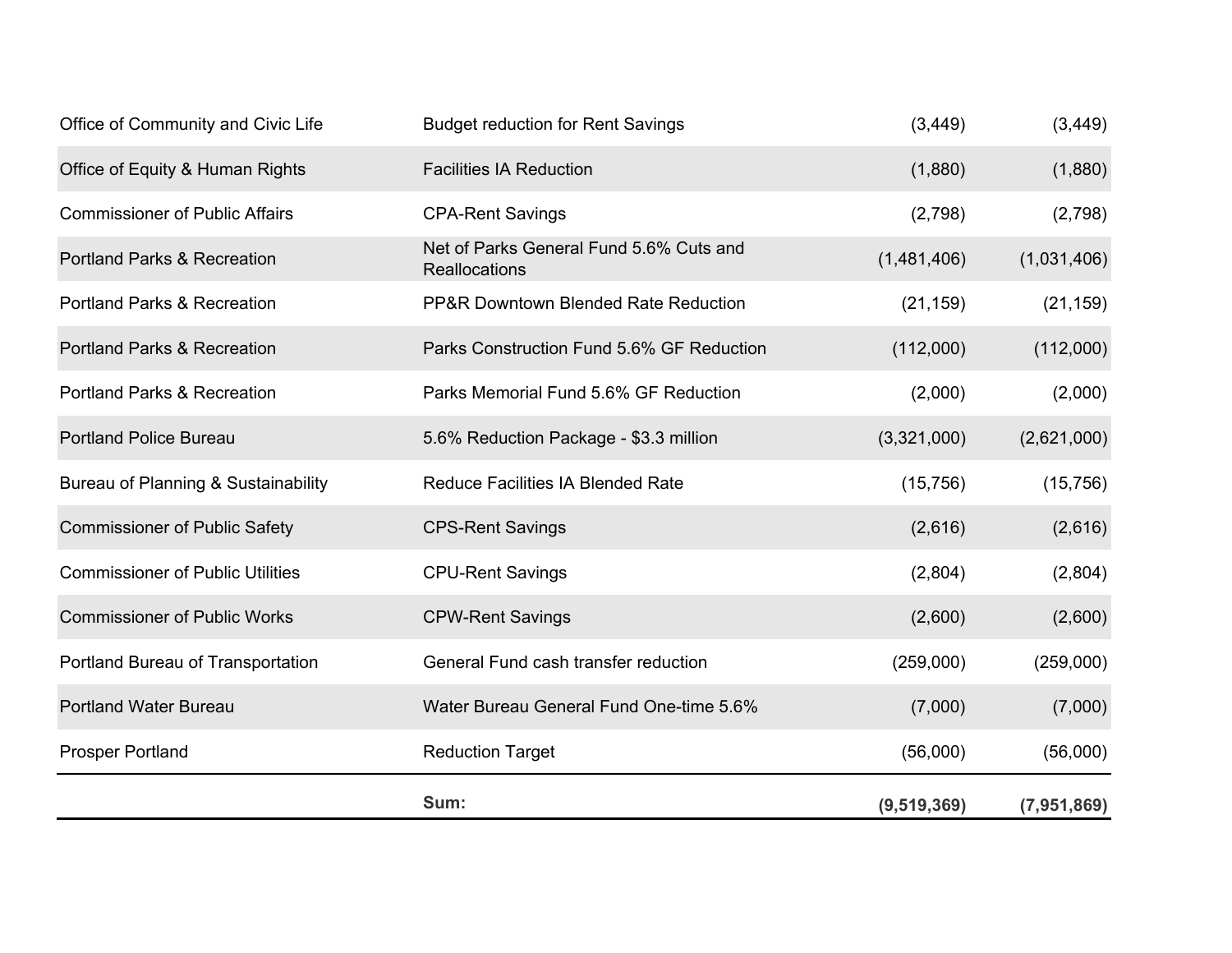|                                           | <b>Other Adjustments</b>                         |                                     |           |
|-------------------------------------------|--------------------------------------------------|-------------------------------------|-----------|
| <b>Bureau</b>                             | <b>Name</b>                                      | <b>Bureau Request</b> Amended Total |           |
| <b>Bureau of Emergency Communications</b> | <b>Portland Street Response Positions</b>        |                                     | 95,500    |
| <b>Portland Fire &amp; Rescue</b>         | Plan Review Permit Revenue Carryover             | 455,000                             | 455,000   |
| <b>Portland Fire &amp; Rescue</b>         | <b>Portland Street Response Positions</b>        | 577,849                             | 577,849   |
| <b>Portland Housing Bureau</b>            | <b>Property and Bond Fund Adjustments</b>        | 1,763,871                           | 1,763,871 |
| Office of Management & Finance            | <b>BHR Training Fund-Beginning Fund Balance</b>  | 78,237                              | 78,237    |
| Office of Management & Finance            | <b>BRFS - Revenue Project Manager Conversion</b> |                                     |           |
| Office of Management & Finance            | <b>BRFS - Revenue ITS Project Carryover</b>      | 89,745                              | 89,745    |
| Office of the Mayor                       | <b>CareOregon Contract</b>                       |                                     | 70,000    |
| <b>Special Appropriations</b>             | PUAH and EPAP Grant Carryover                    | 24,900                              | 24,900    |
| <b>Special Appropriations</b>             | <b>Council Transition Costs</b>                  | 382,618                             | 382,618   |
| Portland Bureau of Transportation         | <b>PBOT Carryover Package</b>                    |                                     |           |
| <b>Prosper Portland</b>                   | Neighborhood Prosperity Shared Revenue           | 161,058                             | 161,058   |
|                                           | Sum:                                             | 3,533,278                           | 3,603,278 |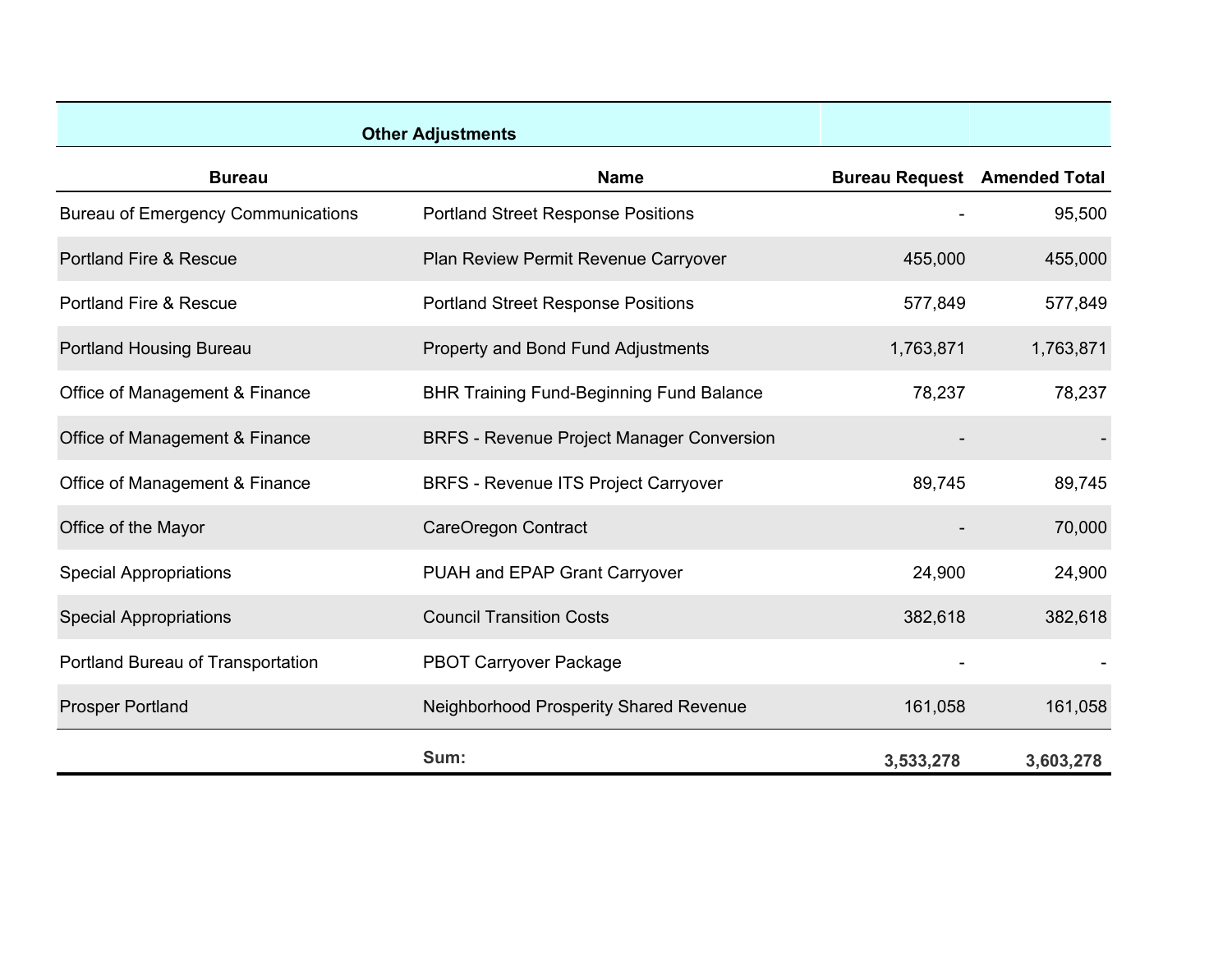#### **100 - General Fund**

| <b>Revenue</b>                         | <b>Revised Base Budget</b> | <b>Total Adjustments</b> | <b>Total Adjustments</b> |
|----------------------------------------|----------------------------|--------------------------|--------------------------|
| <b>Beginning Fund Balance</b>          | 53,415,049                 | 17,351,856               | 70,766,905               |
| <b>Taxes</b>                           | 289,084,114                | 0                        | 289,084,114              |
| Licenses & Permits                     | 207,752,969                | $-950,000$               | 206,802,969              |
| <b>Charges for Services</b>            | 21,079,180                 | $-11, 127, 607$          | 9,951,573                |
| Intergovernmental                      | 33,293,647                 | 19,667,925               | 52,961,572               |
| <b>Interagency Revenue</b>             | 52,874,471                 | 3,065,093                | 55,939,564               |
| <b>Fund Transfers - Revenue</b>        | 42,702,120                 | 1,136,121                | 43,838,241               |
| <b>Bond &amp; Note Proceeds</b>        | 9,053,215                  | 0                        | 9,053,215                |
| Miscellaneous                          | 3,717,994                  | $-326,291$               | 3,391,703                |
| <b>General Fund Discretionary</b>      | 0                          | 0                        | $\Omega$                 |
| General Fund Overhead                  | 0                          | 0                        | 0                        |
| <b>Total Revenues</b>                  | 712,972,759                | 28,817,097               | 741,789,856              |
| <b>Expense</b>                         | <b>Revised Base Budget</b> | <b>Total Adjustments</b> | <b>Total Adjustments</b> |
| Personnel                              | 439,326,684                | $-1,385,350$             | 437,941,334              |
| <b>External Materials and Services</b> | 115,814,568                | 27,966,502               | 143,781,070              |
| <b>Internal Materials and Services</b> | 75,955,230                 | $-646,081$               | 75,309,149               |
| <b>Capital Outlay</b>                  | 6,203,000                  | $-2,289,519$             | 3,913,481                |
| <b>Debt Service</b>                    | 11,883,205                 | 677,000                  | 12,560,205               |
| Fund Transfers - Expense               | 45,508,078                 | 2,584,587                | 48,092,665               |
| Contingency                            | 18,281,994                 | 1,909,958                | 20,191,952               |
| <b>Total Expenses</b>                  | 712,972,759                | 28,817,097               | 741,789,856              |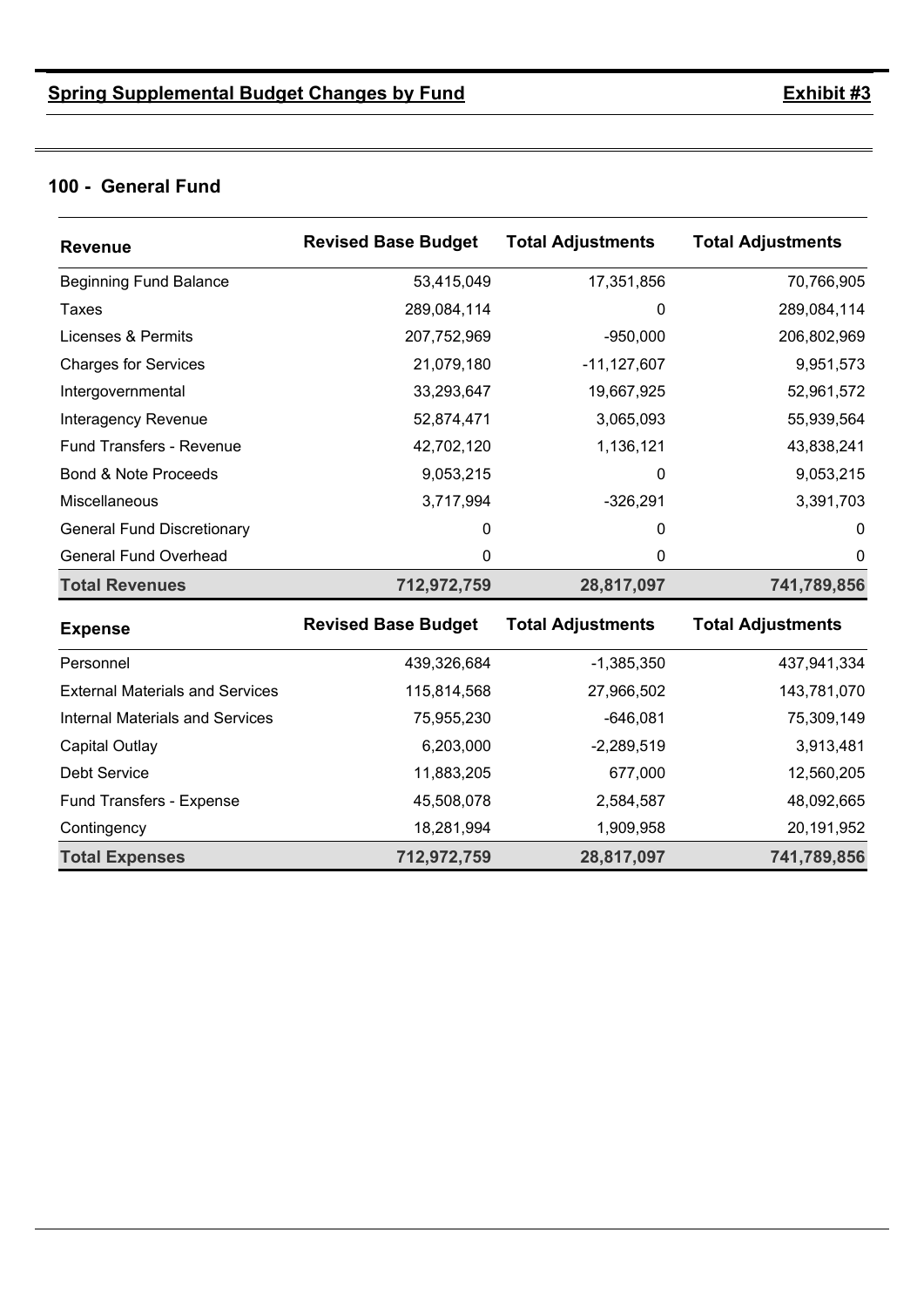#### **200 - Transportation Operating Fund**

| <b>Revenue</b>                  | <b>Revised Base Budget</b> | <b>Total Adjustments</b> | <b>Total Adjustments</b> |
|---------------------------------|----------------------------|--------------------------|--------------------------|
| <b>Beginning Fund Balance</b>   | 206,212,939                | 13,850,247               | 220,063,186              |
| Taxes                           | 21,487,500                 | 0                        | 21,487,500               |
| Licenses & Permits              | 18,890,980                 | 0                        | 18,890,980               |
| <b>Charges for Services</b>     | 81,760,767                 | -15,221,776              | 66,538,991               |
| Intergovernmental               | 95,889,904                 | $-4,394,582$             | 91,495,322               |
| Interagency Revenue             | 34,724,539                 | 0                        | 34,724,539               |
| <b>Fund Transfers - Revenue</b> | 20,979,500                 | 5,478,030                | 26,457,530               |
| Bond & Note Proceeds            | 21,357,412                 | 17,615,000               | 38,972,412               |
| Miscellaneous                   | 3,846,344                  | 69,000                   | 3,915,344                |
| Miscellaneous Fund Allocation   | 0                          | 0                        | 0                        |
| <b>Total Revenues</b>           | 505,149,885                | 17,395,919               | 522,545,804              |

| <b>Expense</b>                         | <b>Revised Base Budget</b> | <b>Total Adjustments</b> | <b>Total Adjustments</b> |
|----------------------------------------|----------------------------|--------------------------|--------------------------|
| Personnel                              | 125,749,337                | -16.214.358              | 109,534,979              |
| <b>External Materials and Services</b> | 87,836,187                 | 5,062,103                | 92,898,290               |
| Internal Materials and Services        | 34,072,899                 | 1,082,942                | 35, 155, 841             |
| Capital Outlay                         | 107, 107, 515              | 10,578,658               | 117,686,173              |
| Debt Service                           | 16,412,829                 | 0                        | 16,412,829               |
| Fund Transfers - Expense               | 13,513,952                 | 0                        | 13,513,952               |
| Contingency                            | 120,457,166                | 16,886,574               | 137,343,740              |
| <b>Total Expenses</b>                  | 505,149,885                | 17,395,919               | 522,545,804              |

#### **201 - Assessment Collection Fund**

| <b>Revenue</b>                | <b>Revised Base Budget</b> | <b>Total Adjustments</b> | <b>Total Adjustments</b> |
|-------------------------------|----------------------------|--------------------------|--------------------------|
| <b>Beginning Fund Balance</b> | 83,000                     | 0                        | 83,000                   |
| Miscellaneous                 | 1,850                      | $\mathbf 0$              | 1,850                    |
| <b>Total Revenues</b>         | 84,850                     | 0                        | 84,850                   |
| <b>Expense</b>                | <b>Revised Base Budget</b> | <b>Total Adjustments</b> | <b>Total Adjustments</b> |
| Contingency                   | 84,850                     | 0                        | 84,850                   |
| <b>Total Expenses</b>         | 84,850                     | 0                        | 84,850                   |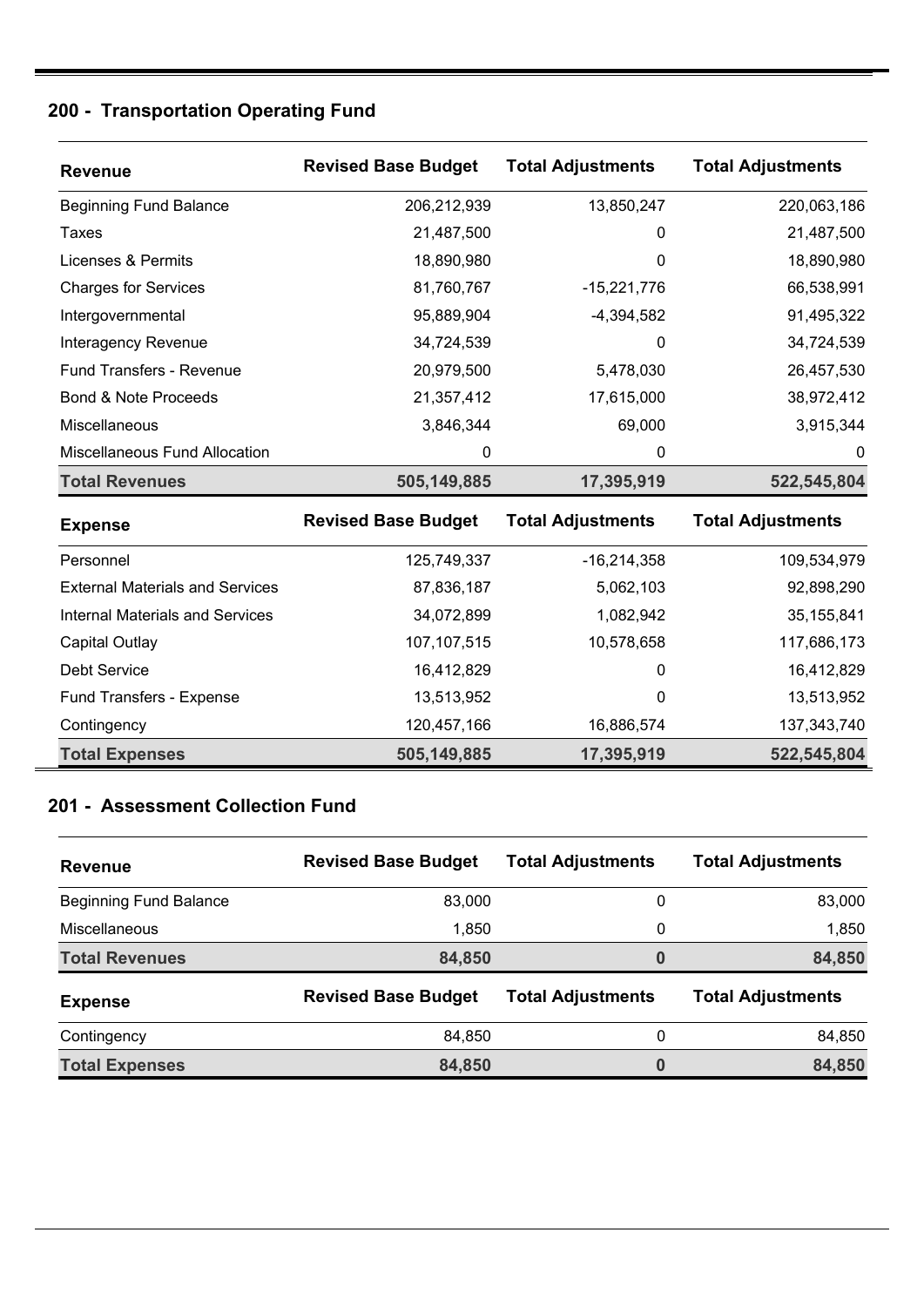### **202 - Emergency Communication Fund**

| <b>Revenue</b>                         | <b>Revised Base Budget</b> | <b>Total Adjustments</b> | <b>Total Adjustments</b> |
|----------------------------------------|----------------------------|--------------------------|--------------------------|
| <b>Beginning Fund Balance</b>          | 1,659,373                  | 0                        | 1,659,373                |
| <b>Charges for Services</b>            | 406,234                    | 0                        | 406,234                  |
| Intergovernmental                      | 9,646,353                  | 0                        | 9,646,353                |
| <b>Fund Transfers - Revenue</b>        | 16,722,528                 | 143,658                  | 16,866,186               |
| <b>Miscellaneous</b>                   | 40,000                     | 0                        | 40,000                   |
| <b>Total Revenues</b>                  | 28,474,488                 | 143,658                  | 28,618,146               |
| <b>Expense</b>                         | <b>Revised Base Budget</b> | <b>Total Adjustments</b> | <b>Total Adjustments</b> |
| Personnel                              | 19,520,541                 | 131,409                  | 19,651,950               |
| <b>External Materials and Services</b> | 1,445,353                  | 0                        | 1,445,353                |
| <b>Internal Materials and Services</b> | 4,794,387                  | 12,249                   | 4,806,636                |
| Capital Outlay                         | 1,412,565                  | 0                        | 1,412,565                |
| Debt Service                           | 299,045                    | 0                        | 299,045                  |
| <b>Fund Transfers - Expense</b>        | 1,002,597                  | 0                        | 1,002,597                |
| <b>Total Expenses</b>                  |                            |                          |                          |

### **203 - Development Services Fund**

| <b>Revenue</b>                | <b>Revised Base Budget</b> | <b>Total Adjustments</b> | <b>Total Adjustments</b> |
|-------------------------------|----------------------------|--------------------------|--------------------------|
| <b>Beginning Fund Balance</b> | 84,323,897                 | 0                        | 84,323,897               |
| Licenses & Permits            | 49,624,596                 | -15,840,669              | 33,783,927               |
| <b>Charges for Services</b>   | 20,836,016                 | -7,387,778               | 13,448,238               |
| Interagency Revenue           | 1,868,353                  | 17,000                   | 1,885,353                |
| Fund Transfers - Revenue      | 1,005,775                  | $-30.000$                | 975,775                  |
| <b>Miscellaneous</b>          | 4,800,736                  | $-2,783,819$             | 2,016,917                |
| <b>Total Revenues</b>         | 162,459,373                | $-26,025,266$            | 136,434,107              |

| <b>Expense</b>                         | <b>Revised Base Budget</b> | <b>Total Adjustments</b> | <b>Total Adjustments</b> |
|----------------------------------------|----------------------------|--------------------------|--------------------------|
| Personnel                              | 57,872,779                 | $-5,744,627$             | 52, 128, 152             |
| <b>External Materials and Services</b> | 7,550,587                  | 0                        | 7,550,587                |
| <b>Internal Materials and Services</b> | 16,618,727                 | -70,897                  | 16,547,830               |
| Capital Outlay                         | 0                          | 0                        | 0                        |
| Debt Service                           | 1,500,820                  | 0                        | 1,500,820                |
| Fund Transfers - Expense               | 2,753,546                  | 0                        | 2,753,546                |
| Contingency                            | 76,162,914                 | $-20,209,742$            | 55,953,172               |
| <b>Total Expenses</b>                  | 162,459,373                | $-26,025,266$            | 136,434,107              |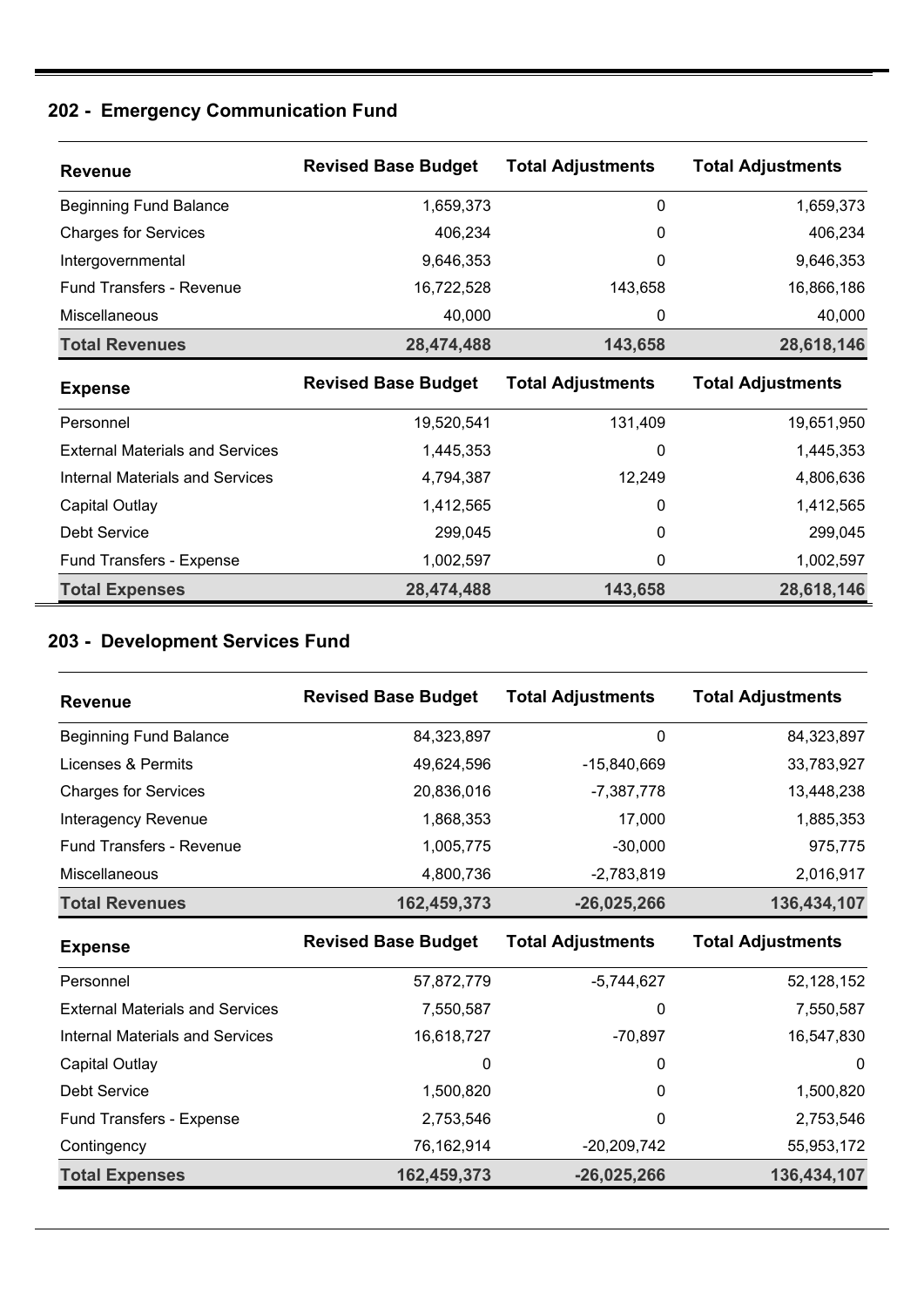#### **204 - Property Management License Fund**

| <b>Revenue</b>                         | <b>Revised Base Budget</b> | <b>Total Adjustments</b> | <b>Total Adjustments</b> |
|----------------------------------------|----------------------------|--------------------------|--------------------------|
| <b>Beginning Fund Balance</b>          | 28,000                     | $-9,716$                 | 18,284                   |
| Licenses & Permits                     | 7,630,000                  | 0                        | 7,630,000                |
| <b>Miscellaneous</b>                   | 13.000                     | 3,000                    | 16,000                   |
| <b>Total Revenues</b>                  | 7,671,000                  | $-6,716$                 | 7,664,284                |
|                                        |                            |                          |                          |
| <b>Expense</b>                         | <b>Revised Base Budget</b> | <b>Total Adjustments</b> | <b>Total Adjustments</b> |
| <b>External Materials and Services</b> | 7,465,539                  | 67,295                   | 7,532,834                |
| Internal Materials and Services        | 180,461                    | $-74,011$                | 106,450                  |
| Fund Transfers - Expense               | 25,000                     | 0                        | 25,000                   |

#### **209 - Convention and Tourism Fund**

| <b>Revenue</b>                         | <b>Revised Base Budget</b> | <b>Total Adjustments</b> | <b>Total Adjustments</b> |
|----------------------------------------|----------------------------|--------------------------|--------------------------|
| <b>Beginning Fund Balance</b>          | 150,000                    | 260,325                  | 410,325                  |
| Taxes                                  | 24,300,000                 | 0                        | 24,300,000               |
| Miscellaneous                          | 50,000                     | 0                        | 50,000                   |
| <b>Total Revenues</b>                  | 24,500,000                 | 260,325                  | 24,760,325               |
|                                        |                            |                          |                          |
| <b>Expense</b>                         | <b>Revised Base Budget</b> | <b>Total Adjustments</b> | <b>Total Adjustments</b> |
| <b>External Materials and Services</b> | 23,761,420                 | 534,939                  | 24,296,359               |
| Internal Materials and Services        | 713,580                    | $-274,614$               | 438,966                  |
| <b>Fund Transfers - Expense</b>        | 25,000                     | 0                        | 25,000                   |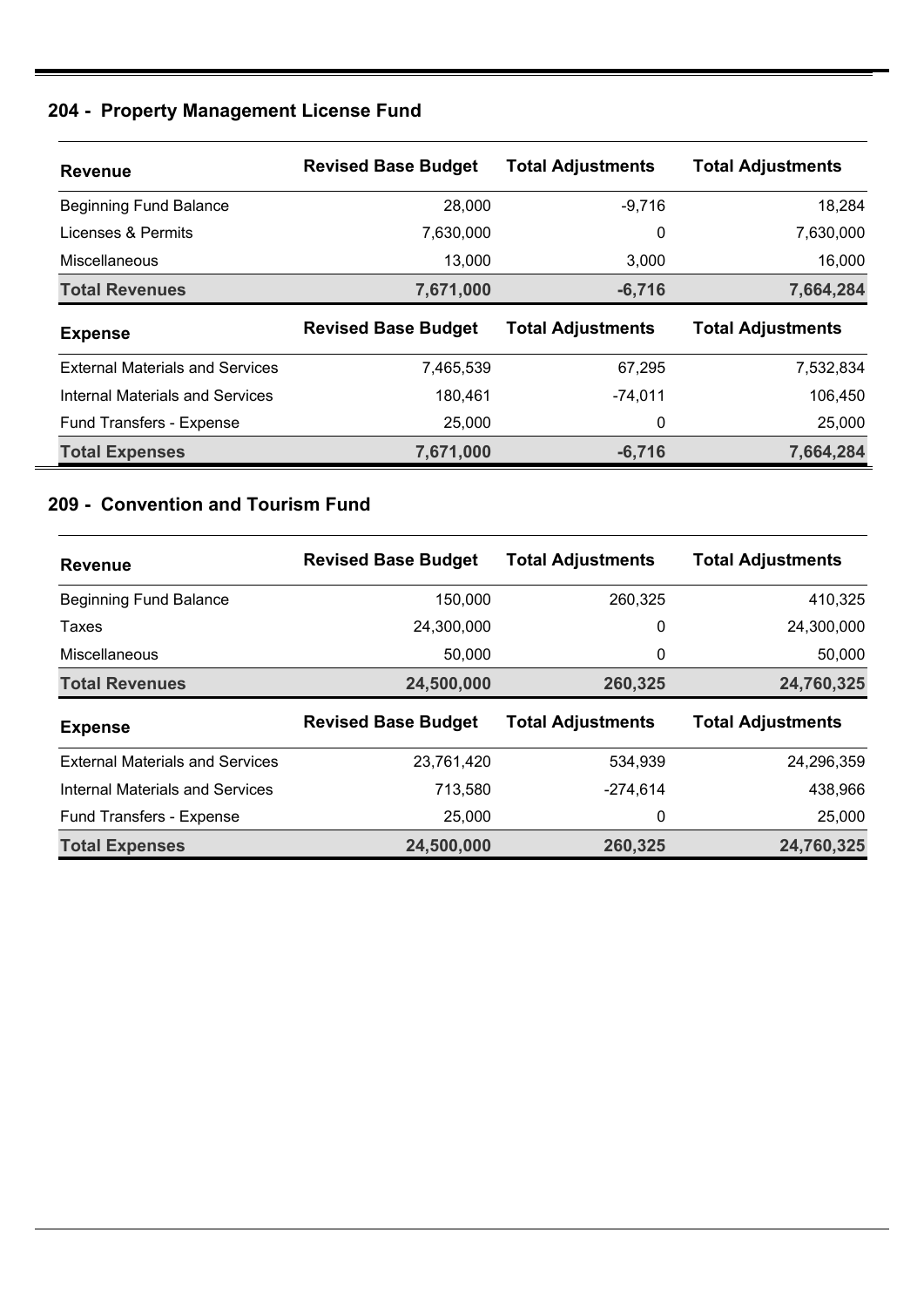#### **210 - General Reserve Fund**

| <b>Revenue</b>                  | <b>Revised Base Budget</b> | <b>Total Adjustments</b> | <b>Total Adjustments</b> |
|---------------------------------|----------------------------|--------------------------|--------------------------|
| <b>Beginning Fund Balance</b>   | 68,962,818                 | 0                        | 68,962,818               |
| <b>Fund Transfers - Revenue</b> | 3,380,000                  | 500,000                  | 3,880,000                |
| <b>Bond &amp; Note Proceeds</b> | 0                          | 0                        | 0                        |
| <b>Miscellaneous</b>            | 800,000                    | 0                        | 800,000                  |
| <b>Total Revenues</b>           | 73,142,818                 | 500,000                  | 73,642,818               |
| <b>Expense</b>                  | <b>Revised Base Budget</b> | <b>Total Adjustments</b> | <b>Total Adjustments</b> |
| Capital Outlay                  | 0                          | 0                        | $\mathbf{0}$             |
| Debt Service                    | 0                          | 0                        | 0                        |
| <b>Fund Transfers - Expense</b> | 4,335,000                  | 0                        | 4,335,000                |
| Contingency                     | 68,807,818                 | 500,000                  | 69,307,818               |
|                                 |                            |                          |                          |

### **211 - Special Finance and Resource Fund**

| <b>Revenue</b>                         | <b>Revised Base Budget</b> | <b>Total Adjustments</b> | <b>Total Adjustments</b> |
|----------------------------------------|----------------------------|--------------------------|--------------------------|
| <b>Beginning Fund Balance</b>          | 0                          | 0                        | 0                        |
| <b>Fund Transfers - Revenue</b>        | 50,000                     | 150,100                  | 200,100                  |
| Bond & Note Proceeds                   | 100,557,990                | 0                        | 100,557,990              |
| <b>Total Revenues</b>                  | 100,607,990                | 150,100                  | 100,758,090              |
|                                        |                            |                          |                          |
| <b>Expense</b>                         | <b>Revised Base Budget</b> | <b>Total Adjustments</b> | <b>Total Adjustments</b> |
| <b>External Materials and Services</b> | 100,452,990                | 150,100                  | 100,603,090              |
| Debt Service                           | 155,000                    | 0                        | 155,000                  |
| Fund Transfers - Expense               | 0                          | 0                        | 0                        |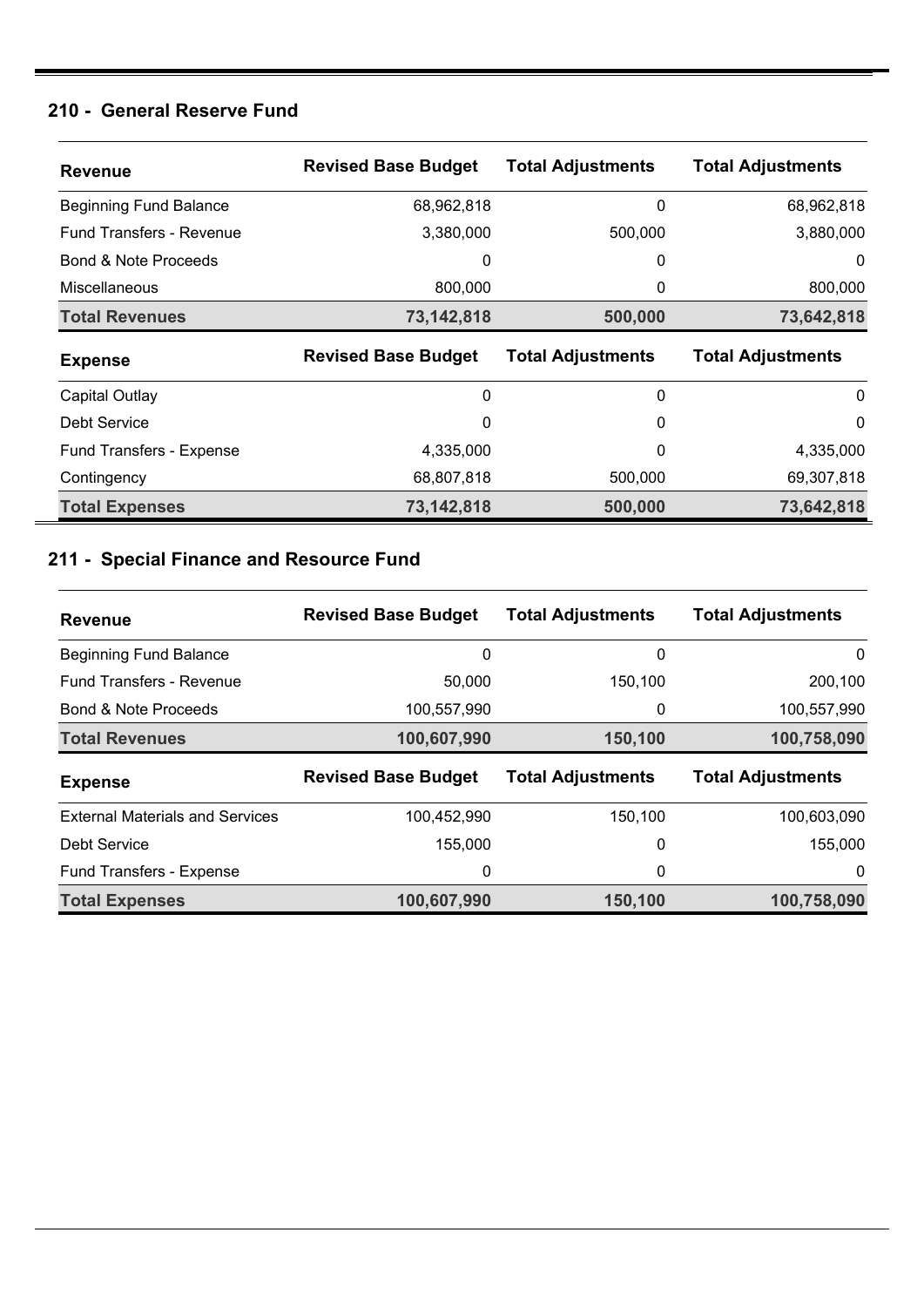## **212 - Transportation Reserve Fund**

| <b>Revenue</b>                  | <b>Revised Base Budget</b> | <b>Total Adjustments</b> | <b>Total Adjustments</b> |
|---------------------------------|----------------------------|--------------------------|--------------------------|
| <b>Beginning Fund Balance</b>   | 8,443,099                  | $-4,227$                 | 8,438,872                |
| <b>Fund Transfers - Revenue</b> | 700,000                    | 0                        | 700,000                  |
| <b>Miscellaneous</b>            | 162,672                    | 0                        | 162,672                  |
| <b>Total Revenues</b>           | 9,305,771                  | $-4,227$                 | 9,301,544                |
| <b>Expense</b>                  | <b>Revised Base Budget</b> | <b>Total Adjustments</b> | <b>Total Adjustments</b> |
| Contingency                     | 9,305,771                  | -4.227                   | 9,301,544                |
| <b>Total Expenses</b>           | 9,305,771                  | $-4,227$                 | 9,301,544                |

## **213 - Housing Investment Fund**

| <b>Revenue</b>                         | <b>Revised Base Budget</b> | <b>Total Adjustments</b> | <b>Total Adjustments</b> |
|----------------------------------------|----------------------------|--------------------------|--------------------------|
| <b>Beginning Fund Balance</b>          | 6,268,892                  | 818,568                  | 7,087,460                |
| <b>Charges for Services</b>            | 3,030,000                  | 0                        | 3,030,000                |
| Intergovernmental                      | 236,090                    | 0                        | 236,090                  |
| <b>Fund Transfers - Revenue</b>        | 890,369                    | 1,765,121                | 2,655,490                |
| <b>Bond &amp; Note Proceeds</b>        | 2,188,542                  | 0                        | 2,188,542                |
| Miscellaneous                          | 1,457,000                  | 1,273,000                | 2,730,000                |
| <b>Total Revenues</b>                  | 14,070,893                 | 3,856,689                | 17,927,582               |
| <b>Expense</b>                         | <b>Revised Base Budget</b> | <b>Total Adjustments</b> | <b>Total Adjustments</b> |
| Personnel                              | 1,375,429                  | 0                        | 1,375,429                |
| <b>External Materials and Services</b> | 9,677,484                  | 1,250,000                | 10,927,484               |
| <b>Internal Materials and Services</b> | 661,448                    | $-109,816$               | 551,632                  |
| <b>Debt Service</b>                    | 401,278                    | 3,098,722                | 3,500,000                |
| <b>Fund Transfers - Expense</b>        | 1,217,231                  | 186,250                  | 1,403,481                |
| Contingency                            | 738,023                    | $-568,467$               | 169,556                  |
| <b>Ending Fund Balance</b>             | 0                          | 0                        | 0                        |
| <b>Total Expenses</b>                  | 14,070,893                 | 3,856,689                | 17,927,582               |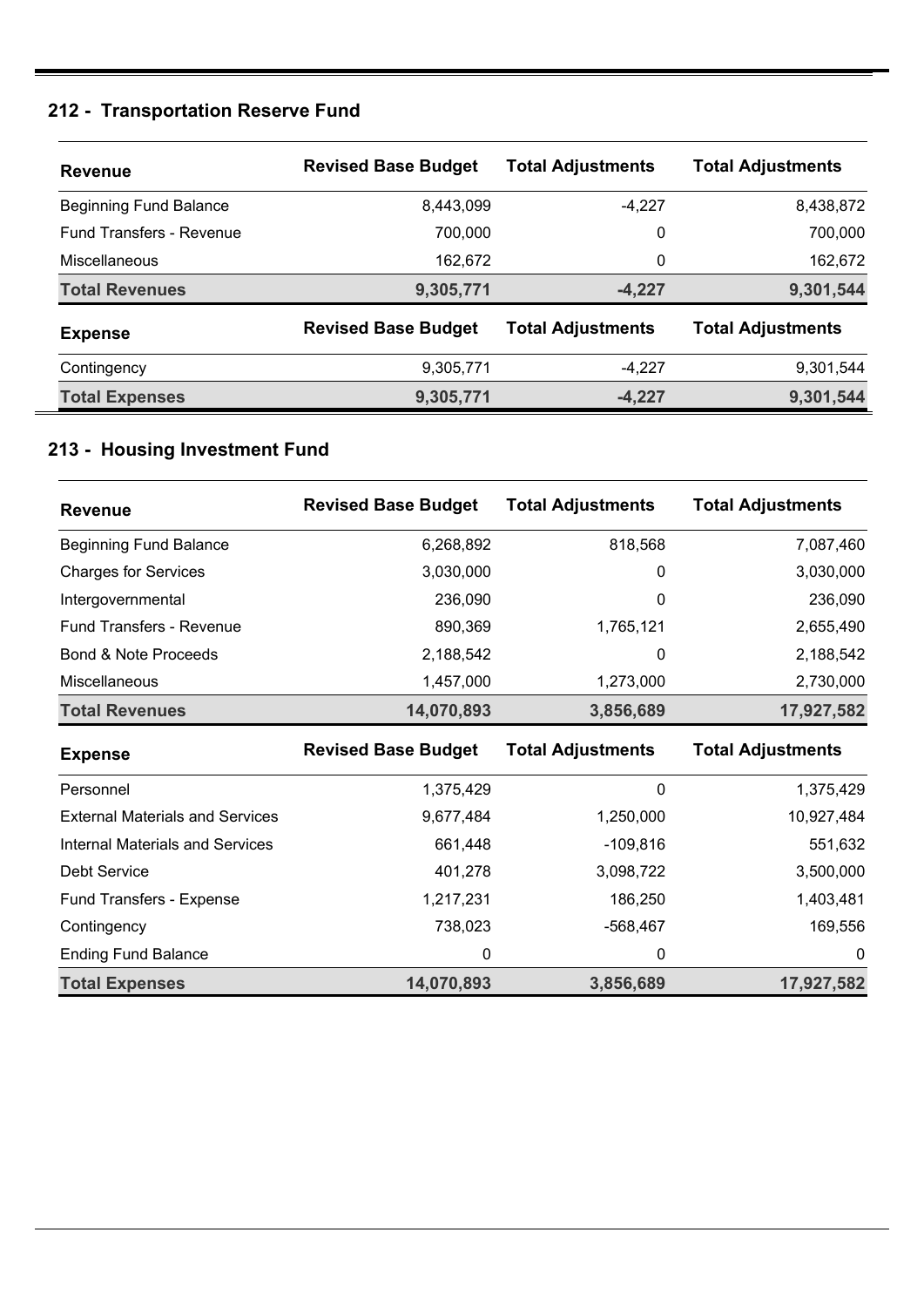### **214 - Public Election Fund**

| <b>Revenue</b>                         | <b>Revised Base Budget</b> | <b>Total Adjustments</b> | <b>Total Adjustments</b> |
|----------------------------------------|----------------------------|--------------------------|--------------------------|
| <b>Beginning Fund Balance</b>          | 0                          | 903,751                  | 903,751                  |
| <b>Fund Transfers - Revenue</b>        | 1,281,046                  | 0                        | 1,281,046                |
| <b>General Fund Discretionary</b>      | 0                          | 0                        | 0                        |
| <b>Total Revenues</b>                  | 1,281,046                  | 903,751                  | 2,184,797                |
|                                        |                            |                          |                          |
| <b>Expense</b>                         | <b>Revised Base Budget</b> | <b>Total Adjustments</b> | <b>Total Adjustments</b> |
| Personnel                              | 320,045                    | 0                        | 320,045                  |
| <b>External Materials and Services</b> | 910,043                    | 903.950                  | 1,813,993                |
| Internal Materials and Services        | 50,958                     | -199                     | 50,759                   |

### **215 - Parks Local Option Levy Fund**

| <b>Revenue</b>                  | <b>Revised Base Budget</b> | <b>Total Adjustments</b> | <b>Total Adjustments</b> |
|---------------------------------|----------------------------|--------------------------|--------------------------|
| <b>Fund Transfers - Revenue</b> | 280                        | 0                        | 280                      |
| Miscellaneous                   | 0                          | 0                        | $\Omega$                 |
| <b>Total Revenues</b>           | 280                        | 0                        | 280                      |
|                                 |                            |                          |                          |
| <b>Expense</b>                  | <b>Revised Base Budget</b> | <b>Total Adjustments</b> | <b>Total Adjustments</b> |
| Fund Transfers - Expense        | 0                          | 0                        | 0                        |
| Contingency                     | 280                        | 0                        | 280                      |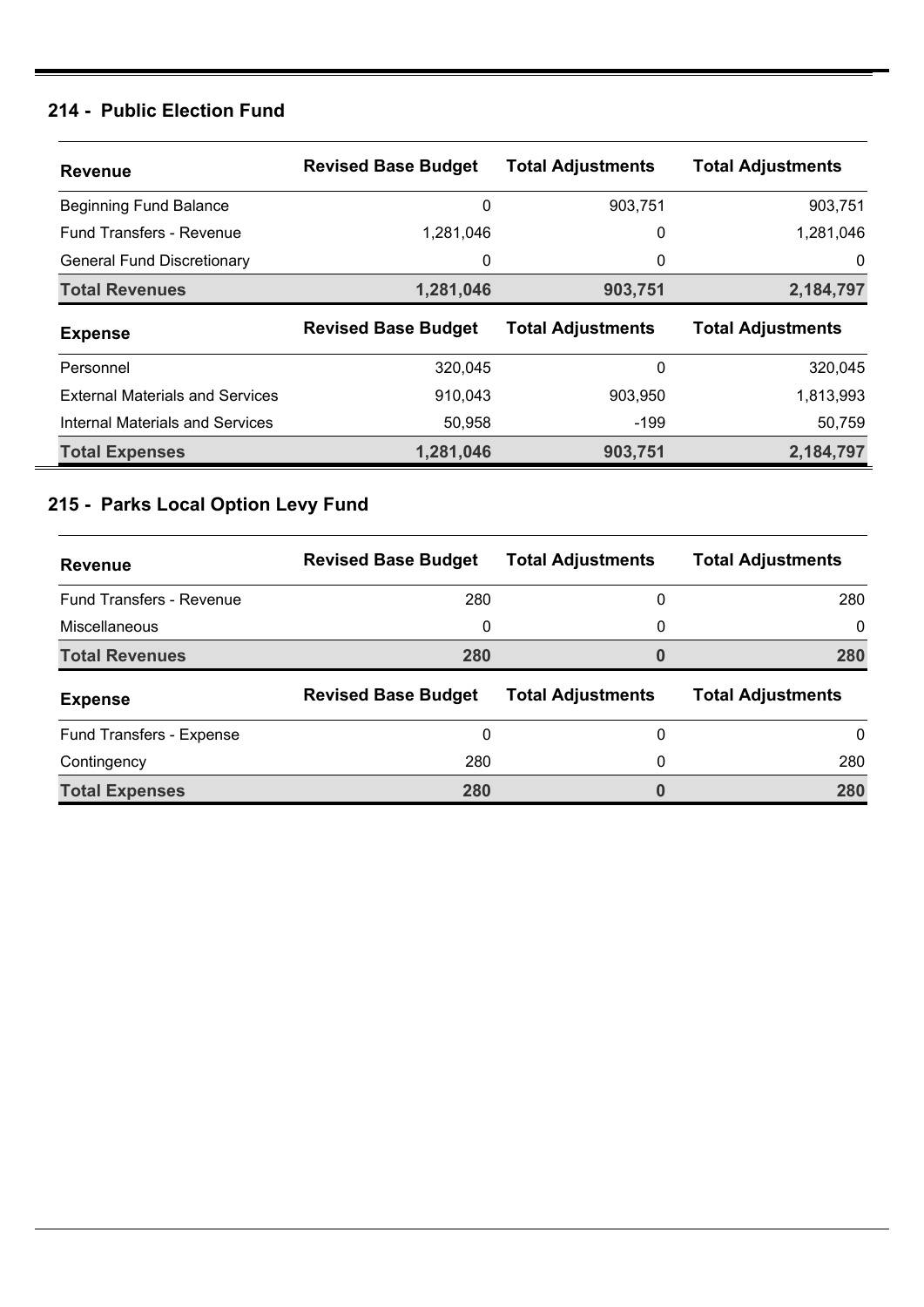#### **216 - Children's Investment Fund**

| <b>Revenue</b>                         | <b>Revised Base Budget</b> | <b>Total Adjustments</b> | <b>Total Adjustments</b> |
|----------------------------------------|----------------------------|--------------------------|--------------------------|
| <b>Beginning Fund Balance</b>          | 12.054.642                 | 0                        | 12,054,642               |
| Taxes                                  | 22,702,075                 | 0                        | 22,702,075               |
| Miscellaneous                          | 0                          | 0                        | 0                        |
| <b>Total Revenues</b>                  | 34,756,717                 | 0                        | 34,756,717               |
| <b>Expense</b>                         | <b>Revised Base Budget</b> | <b>Total Adjustments</b> | <b>Total Adjustments</b> |
| Personnel                              | 970,241                    | 0                        | 970,241                  |
| <b>External Materials and Services</b> | 25,066,364                 | 0                        | 25,066,364               |
| Internal Materials and Services        | 54,815                     | 0                        | 54,815                   |
| Fund Transfers - Expense               | 25,000                     | 0                        | 25,000                   |
| Contingency                            | 8,640,297                  | 0                        | 8,640,297                |
| <b>Total Expenses</b>                  | 34,756,717                 | 0                        | 34,756,717               |

#### **217 - Grants Fund**

| <b>Revenue</b>                         | <b>Revised Base Budget</b> | <b>Total Adjustments</b> | <b>Total Adjustments</b> |
|----------------------------------------|----------------------------|--------------------------|--------------------------|
| <b>Beginning Fund Balance</b>          | 19,433,700                 | 1,650,000                | 21,083,700               |
| Intergovernmental                      | 195,251,994                | 3,094,695                | 198,346,689              |
| <b>Fund Transfers - Revenue</b>        | 0                          | 0                        | 0                        |
| <b>Bond &amp; Note Proceeds</b>        | 401,278                    | 598,722                  | 1,000,000                |
| <b>General Fund Discretionary</b>      | 0                          | 0                        | 0                        |
| <b>Total Revenues</b>                  | 215,086,972                | 5,343,417                | 220,430,389              |
| <b>Expense</b>                         | <b>Revised Base Budget</b> | <b>Total Adjustments</b> | <b>Total Adjustments</b> |
| Personnel                              | 14,177,919                 | 216,286                  | 14,394,205               |
| <b>External Materials and Services</b> | 149,314,356                | 4,726,598                | 154,040,954              |
| <b>Internal Materials and Services</b> | 7,466,552                  | 300,533                  | 7,767,085                |
| Capital Outlay                         | 27,118,493                 | 100,000                  | 27,218,493               |
| Debt Service                           | 17,000,000                 | 0                        | 17,000,000               |
| Contingency                            | 9,652                      | 0                        | 9,652                    |
|                                        |                            |                          |                          |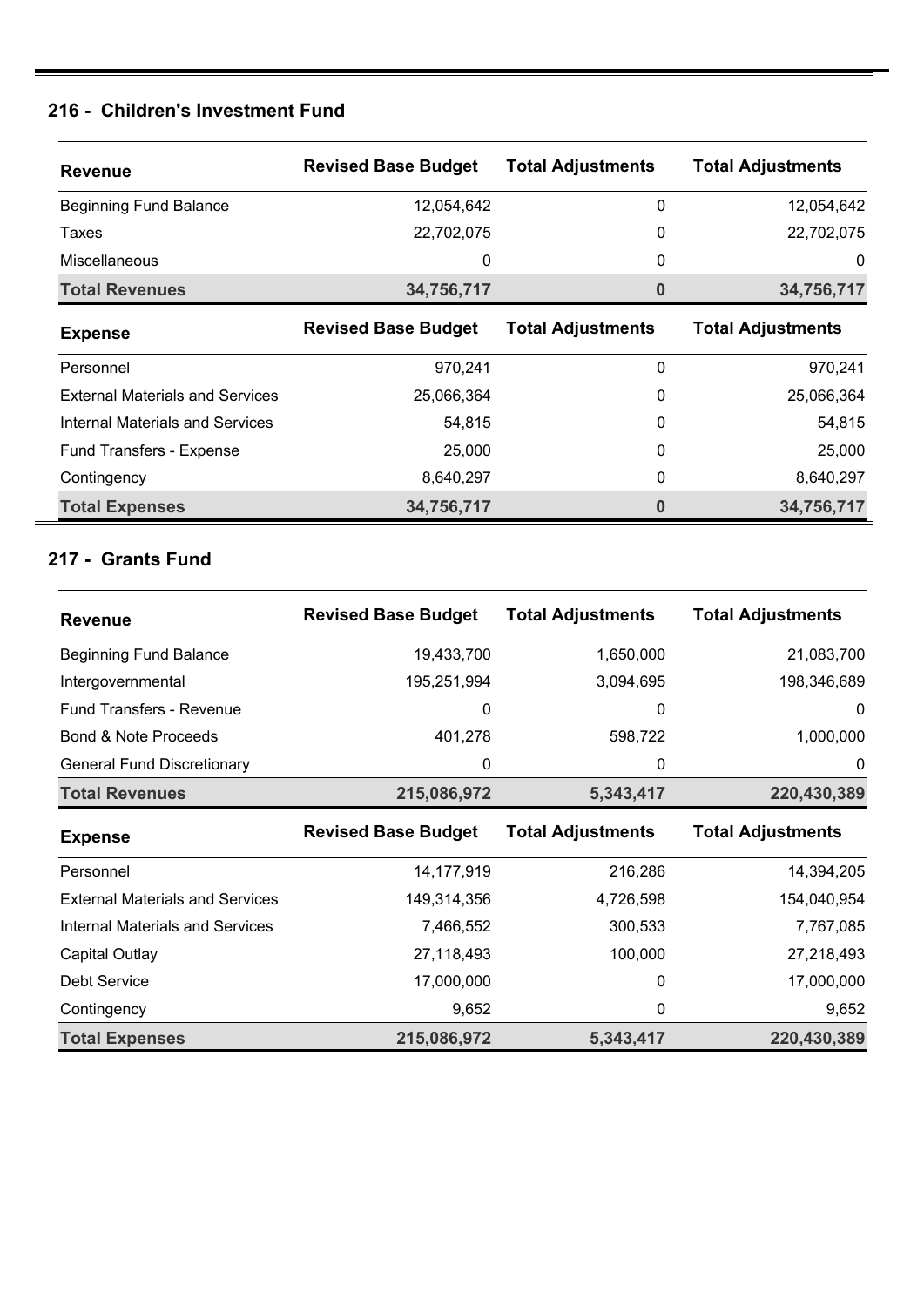## **218 - Community Development Block Grant Fund**

| <b>Revenue</b>                         | <b>Revised Base Budget</b> | <b>Total Adjustments</b> | <b>Total Adjustments</b> |
|----------------------------------------|----------------------------|--------------------------|--------------------------|
| Intergovernmental                      | 13,115,166                 | 4,539,662                | 17,654,828               |
| <b>Miscellaneous</b>                   | 1,025,000                  | 0                        | 1,025,000                |
| <b>Total Revenues</b>                  | 14,140,166                 | 4,539,662                | 18,679,828               |
| <b>Expense</b>                         | <b>Revised Base Budget</b> | <b>Total Adjustments</b> | <b>Total Adjustments</b> |
| Personnel                              | 1,269,419                  | 0                        | 1,269,419                |
| <b>External Materials and Services</b> | 11,693,408                 | 4,539,662                | 16,233,070               |
| Internal Materials and Services        | 410,339                    | 0                        | 410,339                  |
| Debt Service                           | 767.000                    | 0                        | 767,000                  |
| Contingency                            | 0                          | 0                        | 0                        |
| <b>Total Expenses</b>                  | 14,140,166                 | 4,539,662                | 18,679,828               |

## **219 - HOME Grant Fund**

| <b>Revenue</b>                         | <b>Revised Base Budget</b> | <b>Total Adjustments</b> | <b>Total Adjustments</b> |
|----------------------------------------|----------------------------|--------------------------|--------------------------|
| Intergovernmental                      | 10,232,329                 | 0                        | 10,232,329               |
| Miscellaneous                          | 292,000                    | 0                        | 292,000                  |
| <b>Total Revenues</b>                  | 10,524,329                 | 0                        | 10,524,329               |
|                                        |                            |                          |                          |
| <b>Expense</b>                         | <b>Revised Base Budget</b> | <b>Total Adjustments</b> | <b>Total Adjustments</b> |
| Personnel                              | 445,507                    | 0                        | 445,507                  |
| <b>External Materials and Services</b> | 10,078,822                 | 0                        | 10,078,822               |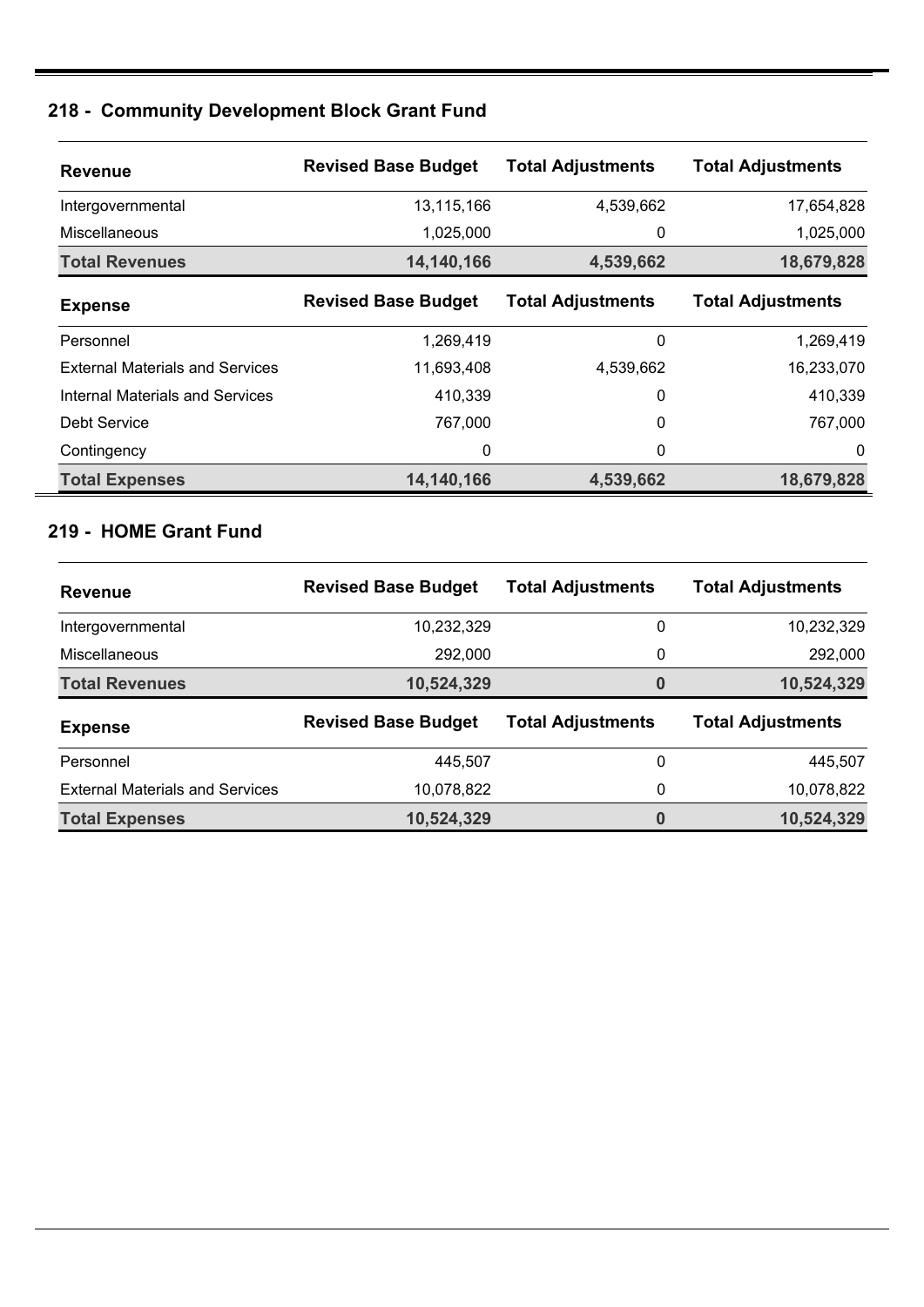### **220 - Portland Parks Memorial Fund**

| <b>Revenue</b>                         | <b>Revised Base Budget</b> | <b>Total Adjustments</b> | <b>Total Adjustments</b> |
|----------------------------------------|----------------------------|--------------------------|--------------------------|
| <b>Beginning Fund Balance</b>          | 13,465,802                 | 63,359                   | 13,529,161               |
| Licenses & Permits                     | 50,000                     | 0                        | 50,000                   |
| <b>Charges for Services</b>            | 3,958,000                  | $-50,000$                | 3,908,000                |
| Fund Transfers - Revenue               | 69,646                     | $-2,000$                 | 67,646                   |
| <b>Miscellaneous</b>                   | 895,386                    | $-343,402$               | 551,984                  |
| <b>Total Revenues</b>                  | 18,438,834                 | $-332,043$               | 18,106,791               |
|                                        |                            |                          |                          |
| <b>Expense</b>                         | <b>Revised Base Budget</b> | <b>Total Adjustments</b> | <b>Total Adjustments</b> |
| Personnel                              | 1,780,502                  | 236,761                  | 2,017,263                |
| <b>External Materials and Services</b> | 11, 155, 477               | $-547,020$               | 10,608,457               |
| Internal Materials and Services        | 2,213,245                  | 0                        | 2,213,245                |
| <b>Fund Transfers - Expense</b>        | 1,825,000                  | 32,500                   | 1,857,500                |
| Contingency                            | 1,464,610                  | $-54,284$                | 1,410,326                |

## **221 - Tax Increment Financing Reimbursement Fund**

| <b>Revenue</b>                         | <b>Revised Base Budget</b> | <b>Total Adjustments</b> | <b>Total Adjustments</b> |
|----------------------------------------|----------------------------|--------------------------|--------------------------|
| <b>Beginning Fund Balance</b>          | 9,559,031                  | 205,000                  | 9,764,031                |
| <b>Charges for Services</b>            | 818,741                    | 0                        | 818,741                  |
| Intergovernmental                      | 42,225,341                 | 1,943,818                | 44, 169, 159             |
| <b>Fund Transfers - Revenue</b>        | 0                          | 175,000                  | 175,000                  |
| Miscellaneous                          | 3,433,170                  | 0                        | 3,433,170                |
| <b>Total Revenues</b>                  | 56,036,283                 | 2,323,818                | 58,360,101               |
| <b>Expense</b>                         | <b>Revised Base Budget</b> | <b>Total Adjustments</b> | <b>Total Adjustments</b> |
| Personnel                              | 3,760,649                  | 0                        | 3,760,649                |
| <b>External Materials and Services</b> | 49,867,725                 | 2,323,818                | 52, 191, 543             |
| <b>Internal Materials and Services</b> | 1,350,701                  | 7,523                    | 1,358,224                |
| Capital Outlay                         | 0                          | 0                        | $\mathbf 0$              |
| Fund Transfers - Expense               | 1,029,958                  | 0                        | 1,029,958                |
| Contingency                            |                            |                          |                          |
|                                        | 27,250                     | $-7,523$                 | 19,727                   |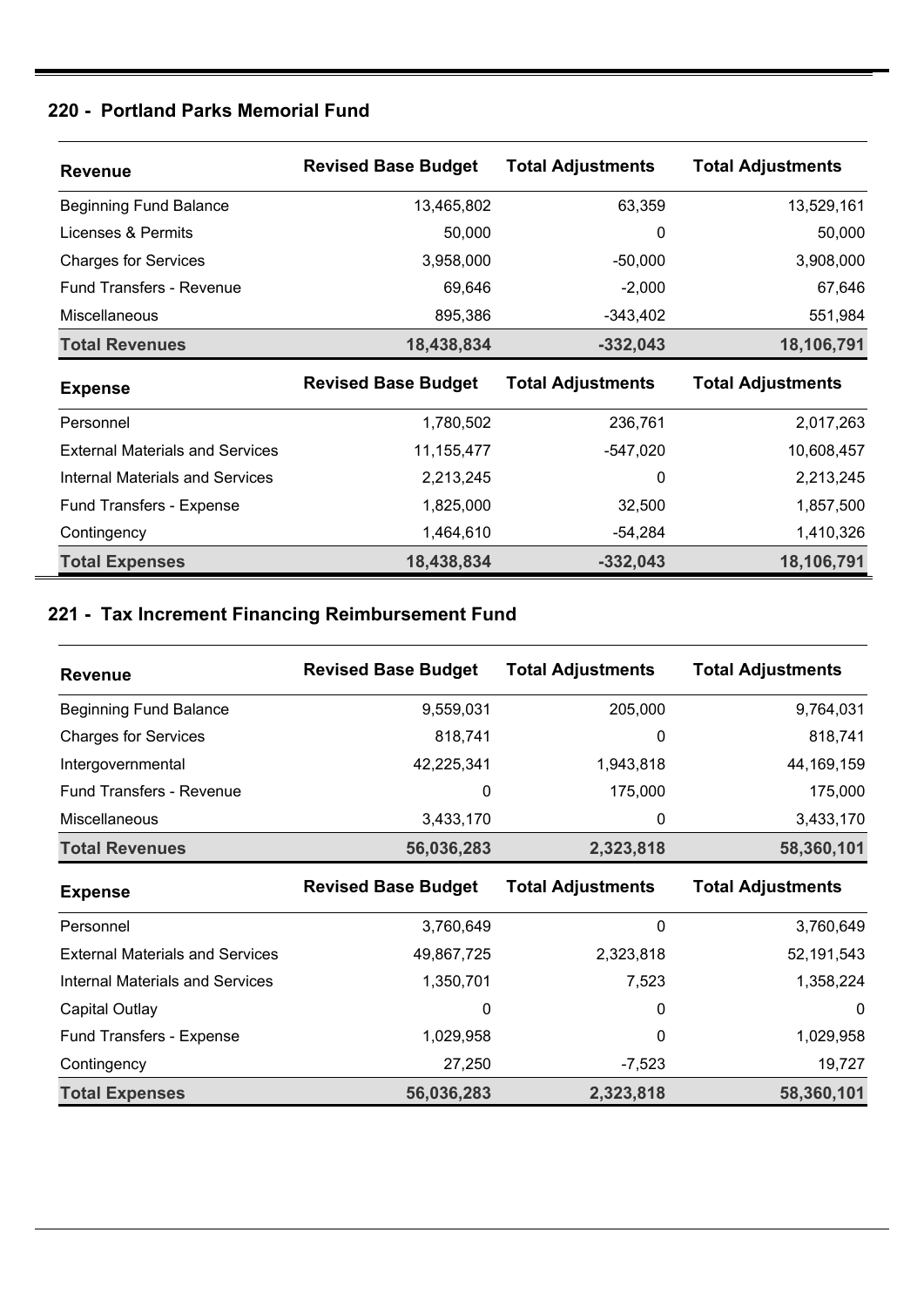### **222 - Police Special Revenue Fund**

| <b>Revenue</b>                         | <b>Revised Base Budget</b> | <b>Total Adjustments</b> | <b>Total Adjustments</b> |
|----------------------------------------|----------------------------|--------------------------|--------------------------|
| <b>Beginning Fund Balance</b>          | 5,008,339                  | 838,386                  | 5,846,725                |
| Intergovernmental                      | 397,418                    | 650,000                  | 1,047,418                |
| Miscellaneous                          | 42,757                     | 0                        | 42,757                   |
| <b>Total Revenues</b>                  | 5,448,514                  | 1,488,386                | 6,936,900                |
| <b>Expense</b>                         | <b>Revised Base Budget</b> | <b>Total Adjustments</b> | <b>Total Adjustments</b> |
| Personnel                              | 0                          | 0                        | $\Omega$                 |
| <b>External Materials and Services</b> | 4,448,514                  | 1,488,386                | 5,936,900                |
| Internal Materials and Services        | 0                          | 0                        | $\mathbf 0$              |
| Capital Outlay                         | 0                          | 0                        | $\mathbf 0$              |
| Fund Transfers - Expense               | 1,000,000                  | 0                        | 1,000,000                |
| <b>Total Expenses</b>                  | 5,448,514                  | 1,488,386                | 6,936,900                |

### **223 - Arts Education & Access Fund**

| <b>Revenue</b>                         | <b>Revised Base Budget</b> | <b>Total Adjustments</b> | <b>Total Adjustments</b> |
|----------------------------------------|----------------------------|--------------------------|--------------------------|
| <b>Beginning Fund Balance</b>          | 8,779,816                  | $-1,778,350$             | 7,001,466                |
| Taxes                                  | 13,875,000                 | 0                        | 13,875,000               |
| Miscellaneous                          | 200,000                    | 0                        | 200,000                  |
| <b>Total Revenues</b>                  | 22,854,816                 | $-1,778,350$             | 21,076,466               |
| <b>Expense</b>                         | <b>Revised Base Budget</b> | <b>Total Adjustments</b> | <b>Total Adjustments</b> |
| <b>External Materials and Services</b> | 13,200,000                 | 0                        | 13,200,000               |
| Internal Materials and Services        | 1,400,000                  | 0                        | 1,400,000                |
| <b>Fund Transfers - Expense</b>        | 25,000                     | 0                        | 25,000                   |
| Contingency                            | 8,229,816                  | $-1,778,350$             | 6,451,466                |
| <b>Total Expenses</b>                  | 22,854,816                 | $-1,778,350$             | 21,076,466               |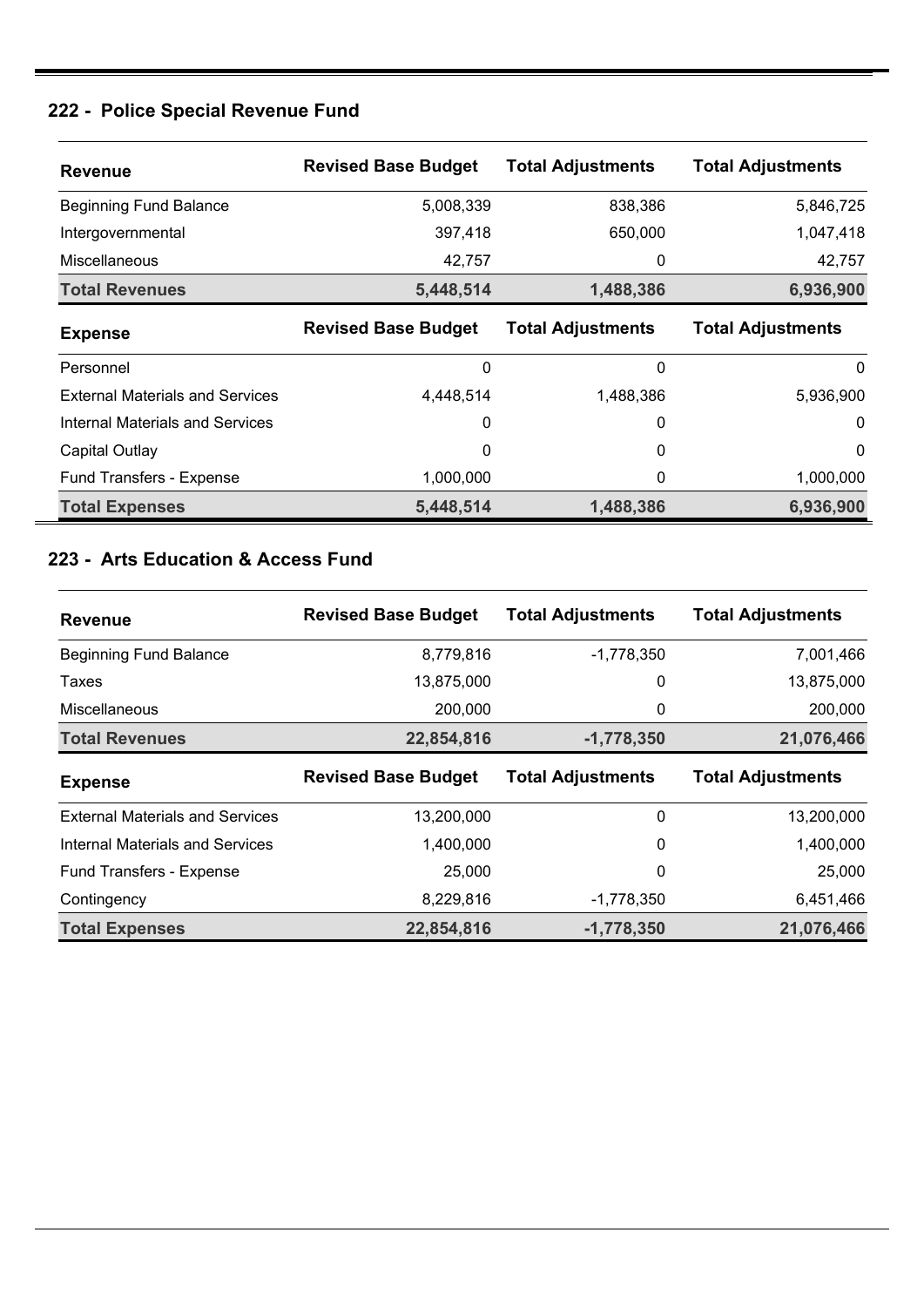## **224 - Community Solar Fund**

| <b>Revenue</b>                  | <b>Revised Base Budget</b> | <b>Total Adjustments</b> | <b>Total Adjustments</b> |
|---------------------------------|----------------------------|--------------------------|--------------------------|
| <b>Beginning Fund Balance</b>   | 93,647                     | 0                        | 93,647                   |
| <b>Fund Transfers - Revenue</b> | 3                          | 0                        | 3                        |
| Miscellaneous                   | 9,949                      | 0                        | 9,949                    |
| <b>Total Revenues</b>           | 103,599                    | 0                        | 103,599                  |
| <b>Expense</b>                  | <b>Revised Base Budget</b> | <b>Total Adjustments</b> | <b>Total Adjustments</b> |
| <b>Ending Fund Balance</b>      | 103,599                    | 0                        | 103,599                  |
| <b>Total Expenses</b>           | 103,599                    | 0                        | 103,599                  |

### **225 - Inclusionary Housing Fund**

| <b>Revenue</b>                         | <b>Revised Base Budget</b> | <b>Total Adjustments</b> | <b>Total Adjustments</b> |
|----------------------------------------|----------------------------|--------------------------|--------------------------|
| <b>Beginning Fund Balance</b>          | 6,006,494                  | 2,286,477                | 8,292,971                |
| Taxes                                  | 5,700,000                  | $-2,225,000$             | 3,475,000                |
| <b>Charges for Services</b>            | 1,248,518                  | 0                        | 1,248,518                |
| <b>Fund Transfers - Revenue</b>        | 364,000                    | $\Omega$                 | 364,000                  |
| <b>Miscellaneous</b>                   | 4,159,234                  | 0                        | 4,159,234                |
| <b>Total Revenues</b>                  | 17,478,246                 | 61,477                   | 17,539,723               |
|                                        |                            |                          |                          |
| <b>Expense</b>                         | <b>Revised Base Budget</b> | <b>Total Adjustments</b> | <b>Total Adjustments</b> |
| Personnel                              | 835,948                    | 0                        | 835,948                  |
| <b>External Materials and Services</b> | 16,582,999                 | 61,477                   | 16,644,476               |
| <b>Internal Materials and Services</b> | 10,739                     | 0                        | 10,739                   |
| Fund Transfers - Expense               | 23,262                     | $\mathbf{0}$             | 23,262                   |
| Contingency                            | 25,298                     | 0                        | 25,298                   |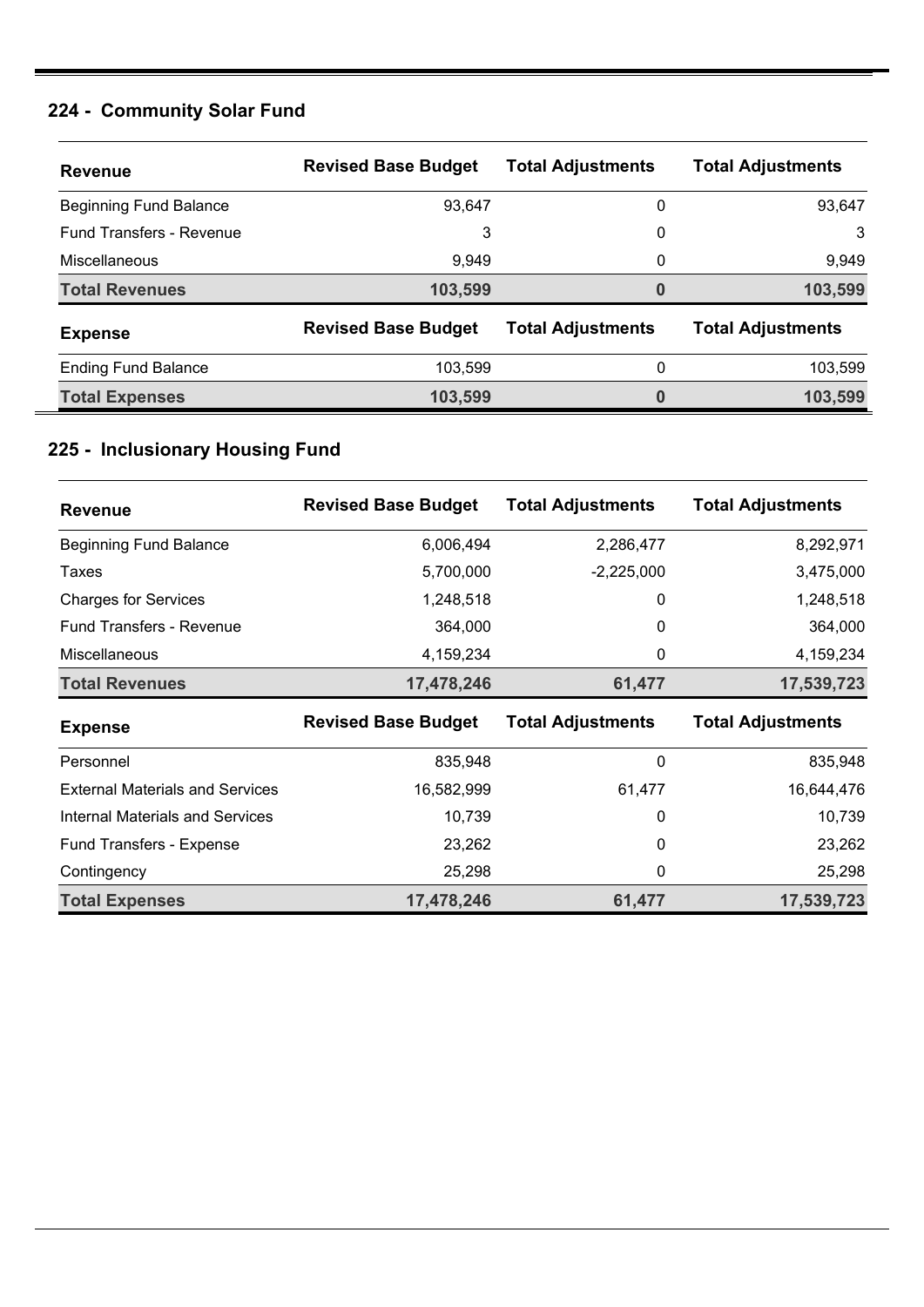## **226 - Housing Property Fund**

| <b>Revenue</b>                         | <b>Revised Base Budget</b> | <b>Total Adjustments</b> | <b>Total Adjustments</b> |
|----------------------------------------|----------------------------|--------------------------|--------------------------|
| <b>Beginning Fund Balance</b>          | 401,676                    | 0                        | 401,676                  |
| <b>Charges for Services</b>            | 5,066,499                  | 0                        | 5,066,499                |
| <b>Fund Transfers - Revenue</b>        | 17,341                     | 11,250                   | 28,591                   |
| <b>Bond &amp; Note Proceeds</b>        | 4,175,000                  | $\Omega$                 | 4,175,000                |
| Miscellaneous                          | 46,000                     | 0                        | 46,000                   |
| <b>Total Revenues</b>                  | 9,706,516                  | 11,250                   | 9,717,766                |
| <b>Expense</b>                         | <b>Revised Base Budget</b> | <b>Total Adjustments</b> | <b>Total Adjustments</b> |
|                                        |                            |                          |                          |
| Personnel                              | 116,399                    | 0                        | 116,399                  |
| <b>External Materials and Services</b> | 8,380,716                  | 11,250                   | 8,391,966                |
| <b>Internal Materials and Services</b> | 104,393                    | 0                        | 104,393                  |
| <b>Debt Service</b>                    | 889,000                    | $-380,000$               | 509,000                  |
| Fund Transfers - Expense               | 56,526                     | 0                        | 56,526                   |
| Contingency                            | 159,482                    | 380,000                  | 539,482                  |

# **227 - Recreational Marijuana Tax Fund**

| <b>Revenue</b>                    | <b>Revised Base Budget</b> | <b>Total Adjustments</b> | <b>Total Adjustments</b> |
|-----------------------------------|----------------------------|--------------------------|--------------------------|
| <b>Beginning Fund Balance</b>     | 1,501,081                  | 1,952,264                | 3,453,345                |
| Taxes                             | 5,267,868                  | 0                        | 5,267,868                |
| <b>Miscellaneous</b>              | 100,000                    | 0                        | 100,000                  |
| Miscellaneous Fund Allocation     | 0                          | 0                        | $\Omega$                 |
| <b>General Fund Discretionary</b> | 0                          | 0                        | 0                        |
| <b>Total Revenues</b>             | 6,868,949                  | 1,952,264                | 8,821,213                |

| <b>Expense</b>                         | <b>Revised Base Budget</b> | <b>Total Adjustments</b> | <b>Total Adjustments</b> |
|----------------------------------------|----------------------------|--------------------------|--------------------------|
| Personnel                              | 1,121,329                  | 0                        | 1,121,329                |
| <b>External Materials and Services</b> | 2,772,302                  | 2,762,827                | 5,535,129                |
| Capital Outlay                         | 0                          | 0                        | 0                        |
| <b>Fund Transfers - Expense</b>        | 0                          | 655.237                  | 655,237                  |
| Contingency                            | 2,975,318                  | $-1,465,800$             | 1,509,518                |
| <b>Total Expenses</b>                  | 6,868,949                  | 1,952,264                | 8,821,213                |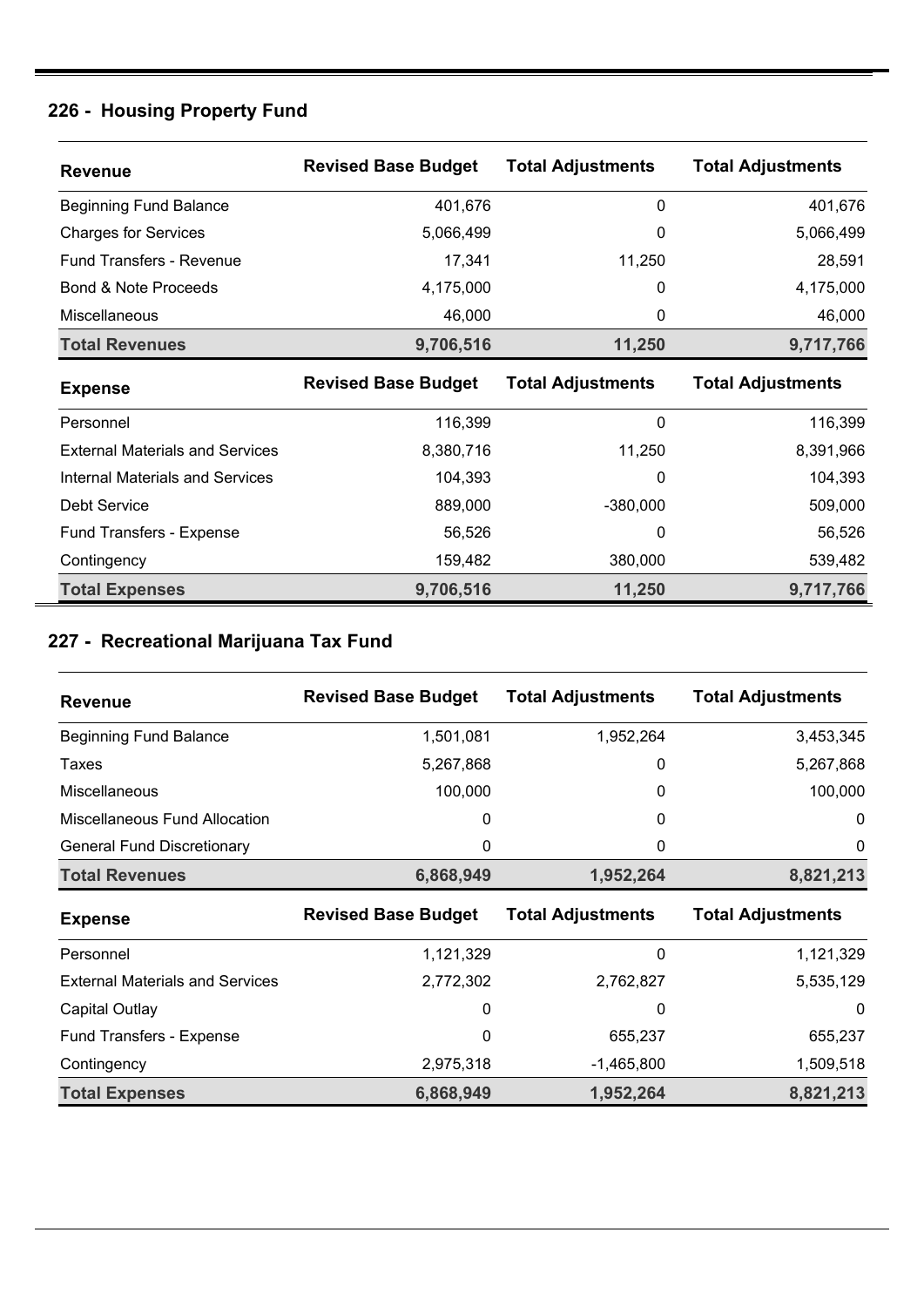# **228 - Cannabis Licensing Fund**

| <b>Revenue</b>                         | <b>Revised Base Budget</b> | <b>Total Adjustments</b> | <b>Total Adjustments</b> |
|----------------------------------------|----------------------------|--------------------------|--------------------------|
| <b>Charges for Services</b>            | 1,543,824                  | $-80.318$                | 1,463,506                |
| <b>Total Revenues</b>                  | 1,543,824                  | $-80,318$                | 1,463,506                |
| <b>Expense</b>                         | <b>Revised Base Budget</b> | <b>Total Adjustments</b> | <b>Total Adjustments</b> |
| Personnel                              | 1,275,086                  | $-86,880$                | 1,188,206                |
| <b>External Materials and Services</b> | 58,395                     | 0                        | 58,395                   |
| Internal Materials and Services        | 193,836                    | 6,562                    | 200,398                  |
| Fund Transfers - Expense               | 16,507                     | 0                        | 16,507                   |
| <b>Total Expenses</b>                  | 1,543,824                  | $-80,318$                | 1,463,506                |

# **229 - PDX Clean Energy Community Benefits Fund**

| <b>Revenue</b>                         | <b>Revised Base Budget</b> | <b>Total Adjustments</b> | <b>Total Adjustments</b> |
|----------------------------------------|----------------------------|--------------------------|--------------------------|
| <b>Beginning Fund Balance</b>          | 44,091,872                 | 23,851,987               | 67,943,859               |
| Taxes                                  | 44,000,000                 | 0                        | 44,000,000               |
| <b>Bond &amp; Note Proceeds</b>        | 0                          | 0                        | 0                        |
| <b>Total Revenues</b>                  | 88,091,872                 | 23,851,987               | 111,943,859              |
| <b>Expense</b>                         | <b>Revised Base Budget</b> | <b>Total Adjustments</b> | <b>Total Adjustments</b> |
| Personnel                              | 1,653,041                  | 0                        | 1,653,041                |
| <b>External Materials and Services</b> | 9,958,100                  | 200,000                  | 10,158,100               |
| <b>Internal Materials and Services</b> | 2,455,402                  | -769,993                 | 1,685,409                |
| Contingency                            | 30,025,329                 | 24,421,980               | 54,447,309               |
| <b>Ending Fund Balance</b>             | 44,000,000                 | 0                        | 44,000,000               |
| <b>Total Expenses</b>                  | 88,091,872                 | 23,851,987               | 111,943,859              |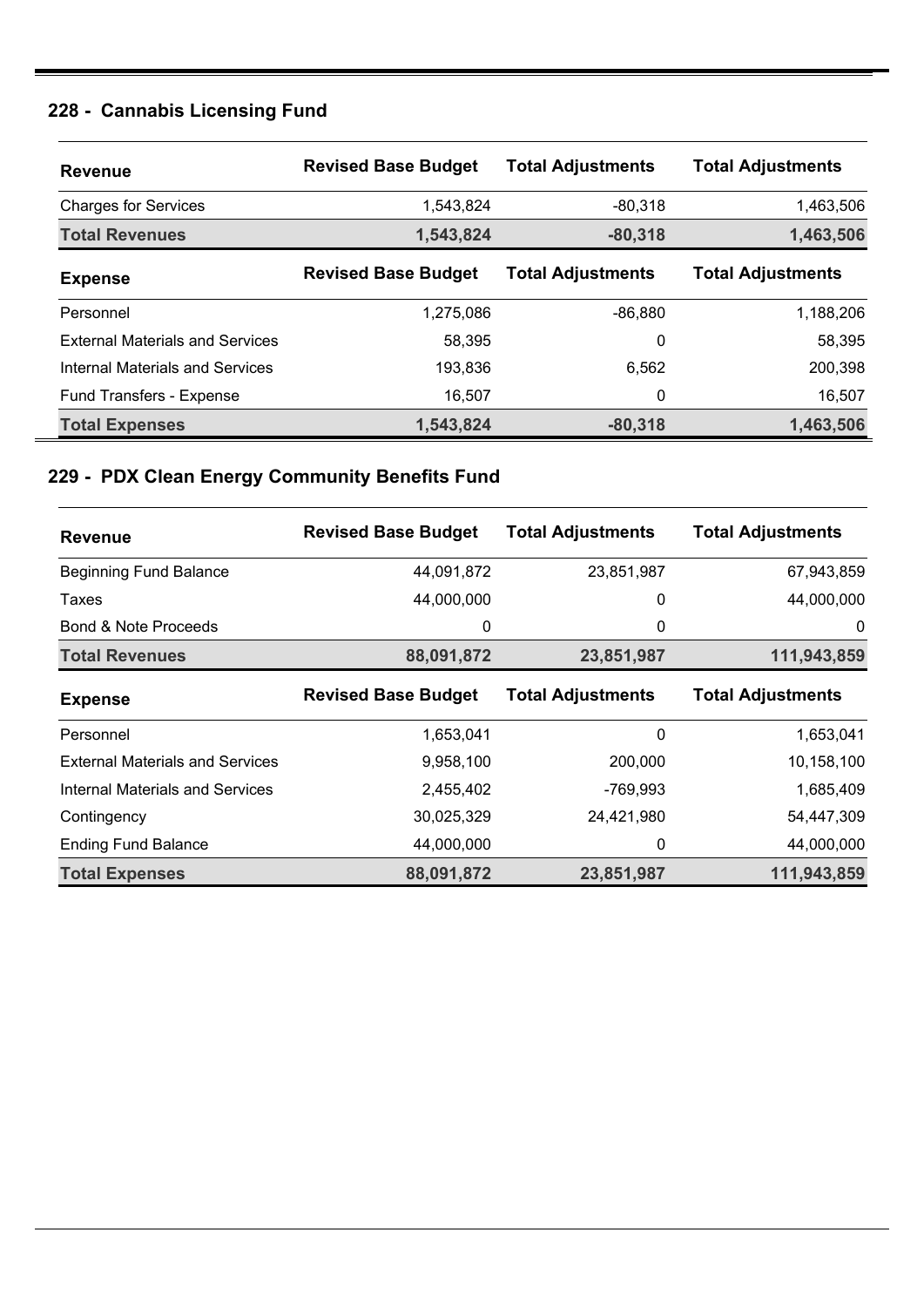## **230 - Affordable Housing Development Fund**

| <b>Revenue</b>                         | <b>Revised Base Budget</b> | <b>Total Adjustments</b> | <b>Total Adjustments</b> |
|----------------------------------------|----------------------------|--------------------------|--------------------------|
| Intergovernmental                      | 4,418,265                  | -4,418,265               | 0                        |
| <b>Fund Transfers - Revenue</b>        | 482,617                    | 0                        | 482,617                  |
| Bond & Note Proceeds                   | 105,046,951                | 2,500,000                | 107,546,951              |
| <b>Miscellaneous</b>                   | 0                          | 1,918,265                | 1,918,265                |
| <b>Total Revenues</b>                  | 109,947,833                | 0                        | 109,947,833              |
| <b>Expense</b>                         | <b>Revised Base Budget</b> | <b>Total Adjustments</b> | <b>Total Adjustments</b> |
| Personnel                              | 1,189,594                  | 0                        | 1,189,594                |
| <b>External Materials and Services</b> | 105,272,225                | 0                        | 105,272,225              |
| Internal Materials and Services        | 747,472                    | $\Omega$                 | 747,472                  |
| Debt Service                           | 2,188,542                  | 0                        | 2,188,542                |
| Fund Transfers - Expense               | 550,000                    | 0                        | 550,000                  |
| <b>Total Expenses</b>                  | 109,947,833                | 0                        | 109,947,833              |

## **231 - Citywide Obligations Reserve Fund**

| <b>Revenue</b>                         | <b>Revised Base Budget</b> | <b>Total Adjustments</b> | <b>Total Adjustments</b> |
|----------------------------------------|----------------------------|--------------------------|--------------------------|
| Intergovernmental                      | 729,200                    | 0                        | 729,200                  |
| Interagency Revenue                    | 1,274,767                  | $-1,274,767$             | 0                        |
| <b>Fund Transfers - Revenue</b>        | 4,577,264                  | 1,254,227                | 5,831,491                |
| <b>Total Revenues</b>                  | 6,581,231                  | $-20,540$                | 6,560,691                |
| <b>Expense</b>                         | <b>Revised Base Budget</b> | <b>Total Adjustments</b> | <b>Total Adjustments</b> |
| <b>External Materials and Services</b> | 1,274,767                  | $-1,002,290$             | 272,477                  |
|                                        |                            |                          |                          |
| Internal Materials and Services        | 0                          | 0                        | $\mathbf 0$              |
| Fund Transfers - Expense               | 4,965,000                  | 341,464                  | 5,306,464                |
| Contingency                            | 341,464                    | 640,286                  | 981,750                  |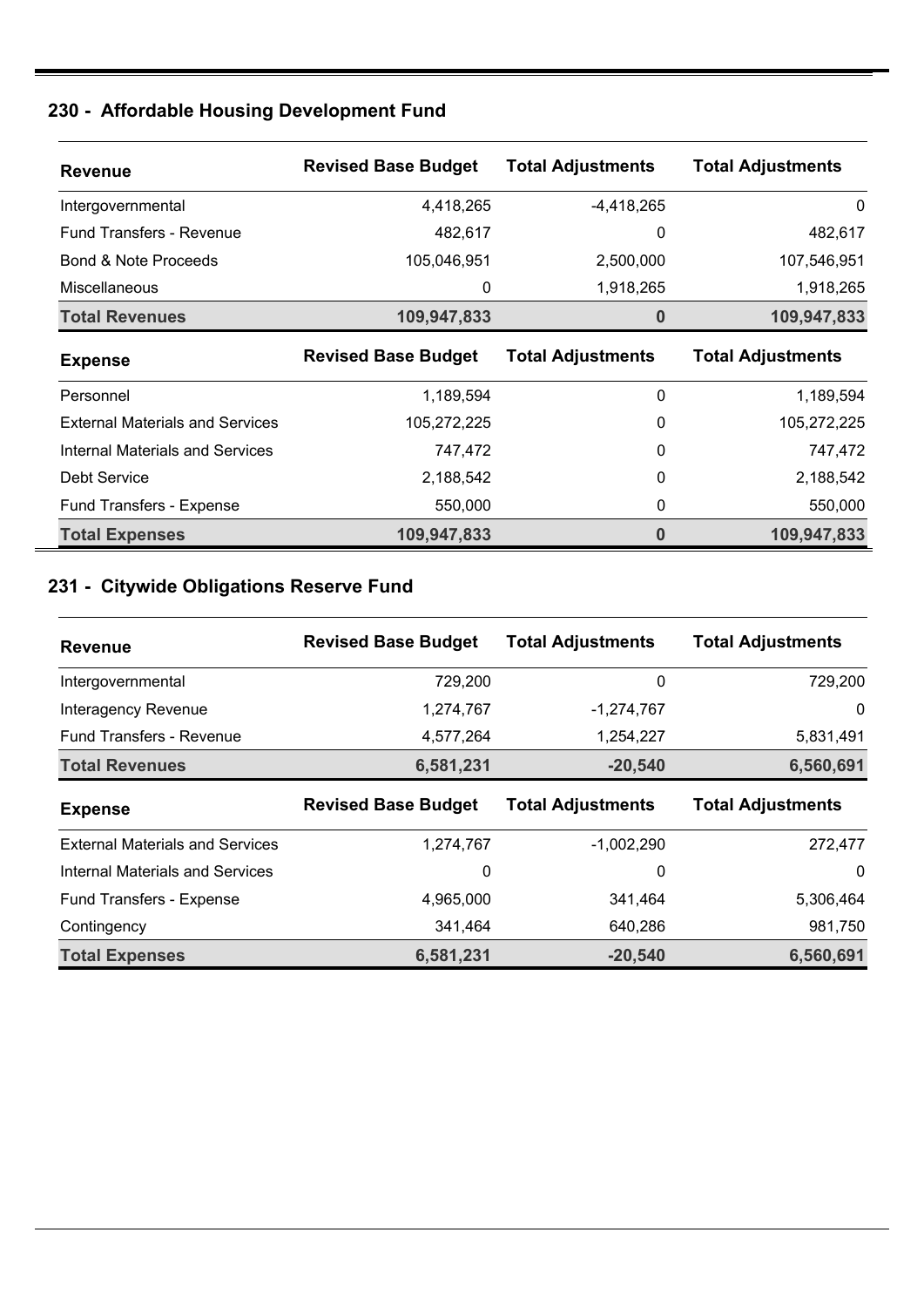#### **301 - River District URA Debt Redemption Fund**

| <b>Revenue</b>                  | <b>Revised Base Budget</b> | <b>Total Adjustments</b> | <b>Total Adjustments</b> |
|---------------------------------|----------------------------|--------------------------|--------------------------|
| <b>Beginning Fund Balance</b>   | 25,000,000                 | 0                        | 25,000,000               |
| Taxes                           | 44,075,000                 | 0                        | 44,075,000               |
| <b>Fund Transfers - Revenue</b> | 0                          | 0                        | 0                        |
| <b>Miscellaneous</b>            | 250,000                    | 0                        | 250,000                  |
| <b>Total Revenues</b>           | 69,325,000                 | 0                        | 69,325,000               |
| <b>Expense</b>                  | <b>Revised Base Budget</b> | <b>Total Adjustments</b> | <b>Total Adjustments</b> |
| Debt Service                    | 53,706,142                 | 0                        | 53,706,142               |
| Debt Service Reserves           | 15,618,858                 | 0                        | 15,618,858               |
| <b>Total Expenses</b>           | 69,325,000                 | 0                        | 69,325,000               |

### **302 - Bonded Debt Interest and Sinking Fund**

| <b>Revenue</b>                  | <b>Revised Base Budget</b> | <b>Total Adjustments</b> | <b>Total Adjustments</b> |
|---------------------------------|----------------------------|--------------------------|--------------------------|
| <b>Beginning Fund Balance</b>   | 800,000                    | 0                        | 800,000                  |
| Taxes                           | 26,807,738                 | 0                        | 26,807,738               |
| <b>Fund Transfers - Revenue</b> | 0                          | 0                        | $\Omega$                 |
| <b>Miscellaneous</b>            | 20,000                     | 0                        | 20,000                   |
| <b>Total Revenues</b>           | 27,627,738                 | 0                        | 27,627,738               |
| <b>Expense</b>                  | <b>Revised Base Budget</b> | <b>Total Adjustments</b> | <b>Total Adjustments</b> |
| <b>Debt Service</b>             | 27,327,738                 | 0                        | 27,327,738               |
| <b>Ending Fund Balance</b>      | 300,000                    | 0                        | 300,000                  |
| <b>Total Expenses</b>           | 27,627,738                 | 0                        | 27,627,738               |

## **303 - Waterfront Renewal Bond Sinking Fund**

| <b>Revenue</b>                | <b>Revised Base Budget</b> | <b>Total Adjustments</b> | <b>Total Adjustments</b> |
|-------------------------------|----------------------------|--------------------------|--------------------------|
| <b>Beginning Fund Balance</b> | 7,950,000                  | 0                        | 7,950,000                |
| Taxes                         | 6,965,585                  | 0                        | 6,965,585                |
| Miscellaneous                 | 125,000                    | 0                        | 125,000                  |
| <b>Total Revenues</b>         | 15,040,585                 | $\bf{0}$                 | 15,040,585               |
| <b>Expense</b>                | <b>Revised Base Budget</b> | <b>Total Adjustments</b> | <b>Total Adjustments</b> |
| Debt Service                  | 6,945,585                  | 0                        | 6,945,585                |
| Debt Service Reserves         | 8,095,000                  | 0                        | 8,095,000                |
| <b>Total Expenses</b>         | 15,040,585                 | $\bf{0}$                 | 15,040,585               |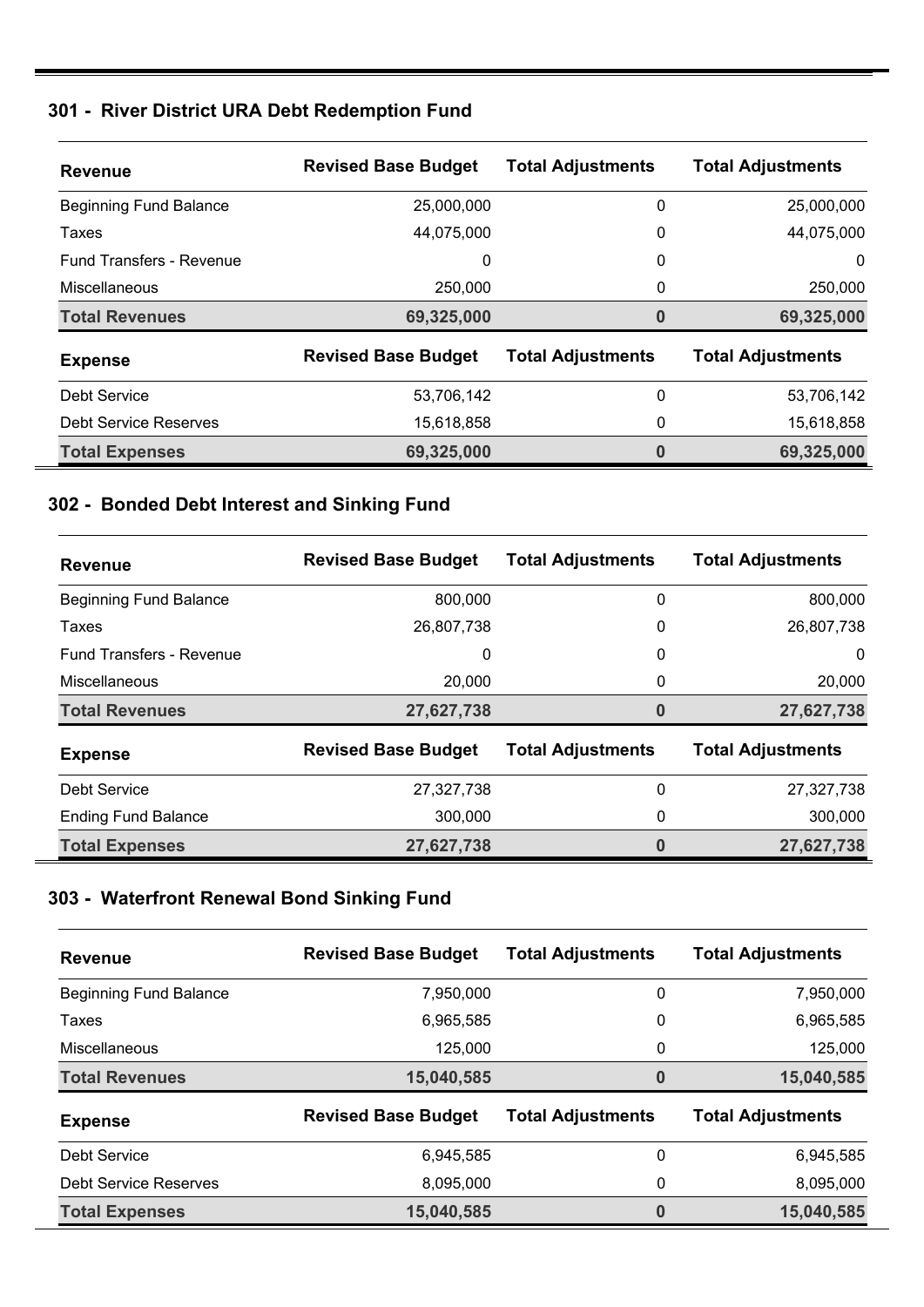#### **304 - Interstate Corridor Debt Service Fund**

| <b>Revenue</b>                  | <b>Revised Base Budget</b> | <b>Total Adjustments</b> | <b>Total Adjustments</b> |
|---------------------------------|----------------------------|--------------------------|--------------------------|
| <b>Beginning Fund Balance</b>   | 23,500,000                 | 0                        | 23,500,000               |
| Taxes                           | 42,000,000                 | 0                        | 42,000,000               |
| <b>Fund Transfers - Revenue</b> | 0                          | 0                        | 0                        |
| <b>Miscellaneous</b>            | 200,000                    | 0                        | 200,000                  |
| <b>Total Revenues</b>           | 65,700,000                 | 0                        | 65,700,000               |
| <b>Expense</b>                  | <b>Revised Base Budget</b> | <b>Total Adjustments</b> | <b>Total Adjustments</b> |
| Debt Service                    | 59,988,652                 | 0                        | 59,988,652               |
| Debt Service Reserves           | 5,711,348                  | 0                        | 5,711,348                |
| <b>Total Expenses</b>           | 65,700,000                 | 0                        | 65,700,000               |

### **305 - Pension Debt Redemption Fund**

| <b>Revenue</b>                  | <b>Revised Base Budget</b> | <b>Total Adjustments</b> | <b>Total Adjustments</b> |
|---------------------------------|----------------------------|--------------------------|--------------------------|
| <b>Beginning Fund Balance</b>   | 975,000                    | 0                        | 975,000                  |
| <b>Fund Transfers - Revenue</b> | 4,162,254                  | 0                        | 4,162,254                |
| Miscellaneous                   | 1,005,616                  | 0                        | 1,005,616                |
| <b>Total Revenues</b>           | 6,142,870                  | 0                        | 6,142,870                |
| <b>Expense</b>                  | <b>Revised Base Budget</b> | <b>Total Adjustments</b> | <b>Total Adjustments</b> |
| Debt Service                    | 6,092,870                  | 0                        | 6,092,870                |
| Debt Service Reserves           | 50,000                     | 0                        | 50,000                   |
| <b>Total Expenses</b>           | 6,142,870                  | 0                        | 6,142,870                |

#### **306 - South Park Blocks Redemption Fund**

| <b>Revenue</b>                         | <b>Revised Base Budget</b> | <b>Total Adjustments</b> | <b>Total Adjustments</b> |
|----------------------------------------|----------------------------|--------------------------|--------------------------|
| <b>Beginning Fund Balance</b>          | 2,900,000                  | 0                        | 2,900,000                |
| Taxes                                  | 5,132,249                  | 0                        | 5,132,249                |
| <b>Miscellaneous</b>                   | 50,000                     | 0                        | 50,000                   |
| <b>Total Revenues</b>                  | 8,082,249                  | 0                        | 8,082,249                |
|                                        |                            |                          |                          |
| <b>Expense</b>                         | <b>Revised Base Budget</b> | <b>Total Adjustments</b> | <b>Total Adjustments</b> |
| <b>External Materials and Services</b> | 0                          | 0                        | $\Omega$                 |
| Debt Service                           | 5,102,250                  | 0                        | 5,102,250                |
| <b>Debt Service Reserves</b>           | 2,979,999                  | 0                        | 2,979,999                |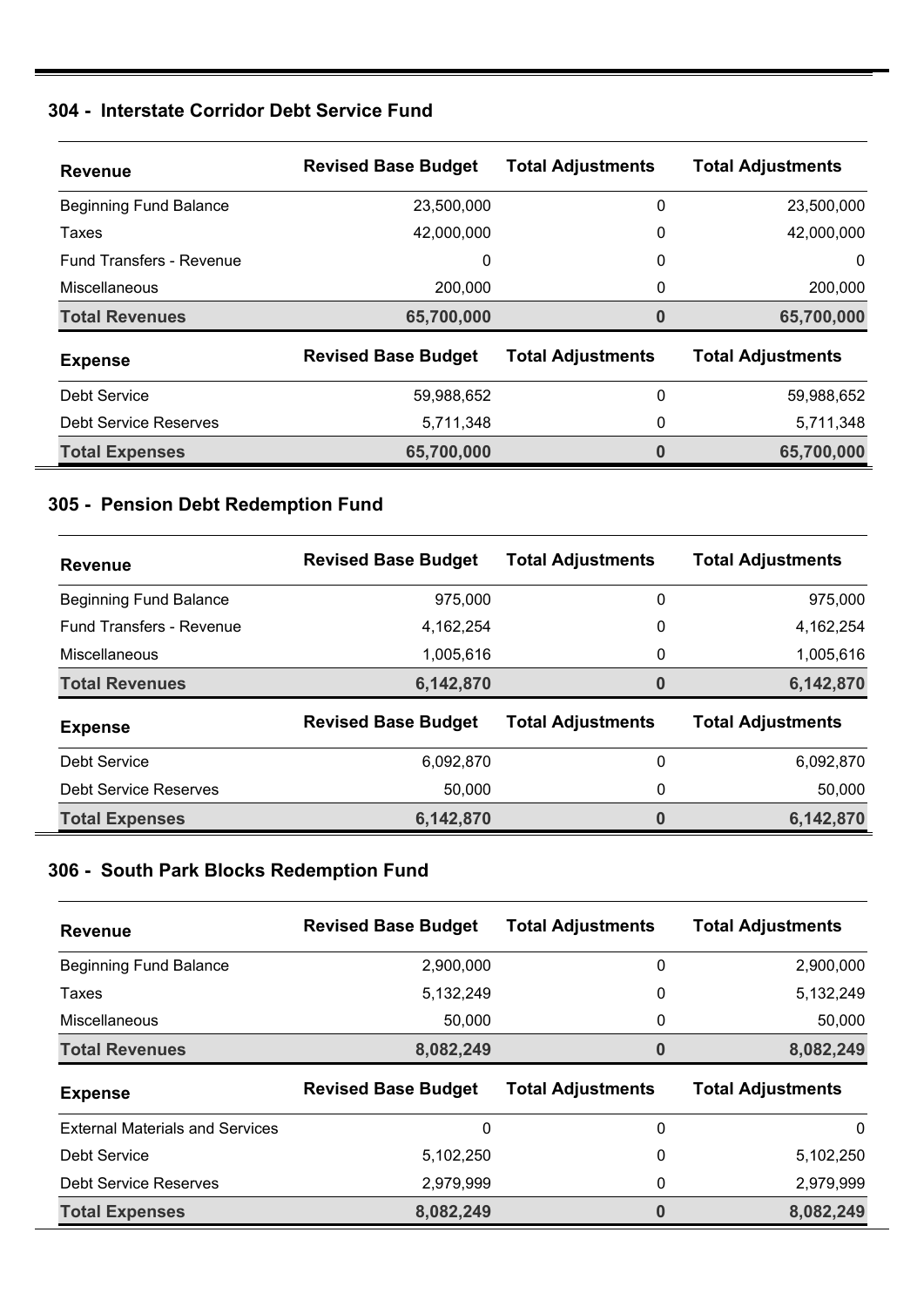#### **307 - Airport Way Debt Service Fund**

| <b>Revenue</b>                | <b>Revised Base Budget</b> | <b>Total Adjustments</b> | <b>Total Adjustments</b> |
|-------------------------------|----------------------------|--------------------------|--------------------------|
| <b>Beginning Fund Balance</b> |                            | 0                        | 0                        |
| Taxes                         | 0                          | 0                        | 0                        |
| <b>Miscellaneous</b>          |                            | 0                        | 0                        |
| <b>Total Revenues</b>         |                            |                          |                          |
| <b>Expense</b>                | <b>Revised Base Budget</b> | <b>Total Adjustments</b> | <b>Total Adjustments</b> |
| Debt Service                  | ი                          | 0                        | 0                        |
| Debt Service Reserves         |                            | 0                        | 0                        |
| <b>Total Expenses</b>         |                            |                          |                          |

## **308 - Gas Tax Bond Redemption Fund**

| <b>Revenue</b>                  | <b>Revised Base Budget</b> | <b>Total Adjustments</b> | <b>Total Adjustments</b> |
|---------------------------------|----------------------------|--------------------------|--------------------------|
| <b>Beginning Fund Balance</b>   | 1,673,047                  | 0                        | 1,673,047                |
| <b>Fund Transfers - Revenue</b> | 3,385,000                  | 0                        | 3,385,000                |
| Miscellaneous                   | 14,703                     | 0                        | 14,703                   |
| <b>Total Revenues</b>           | 5,072,750                  | $\bf{0}$                 | 5,072,750                |
| <b>Expense</b>                  | <b>Revised Base Budget</b> | <b>Total Adjustments</b> | <b>Total Adjustments</b> |
| Debt Service                    | 5,072,750                  | 0                        | 5,072,750                |
| <b>Debt Service Reserves</b>    | 0                          | 0                        | 0                        |
| <b>Total Expenses</b>           | 5,072,750                  | $\bf{0}$                 | 5,072,750                |

### **309 - Lents Town Center URA Debt Redemption Fun**

| <b>Revenue</b>                         | <b>Revised Base Budget</b> | <b>Total Adjustments</b> | <b>Total Adjustments</b> |
|----------------------------------------|----------------------------|--------------------------|--------------------------|
| <b>Beginning Fund Balance</b>          | 13,032,592                 | 0                        | 13,032,592               |
| Taxes                                  | 19,635,000                 | 0                        | 19,635,000               |
| <b>Fund Transfers - Revenue</b>        | 0                          | 0                        | 0                        |
| <b>Miscellaneous</b>                   | 65,000                     | 0                        | 65,000                   |
| <b>Total Revenues</b>                  | 32,732,592                 | 0                        | 32,732,592               |
| <b>Expense</b>                         | <b>Revised Base Budget</b> | <b>Total Adjustments</b> | <b>Total Adjustments</b> |
| <b>External Materials and Services</b> | 3,032,592                  | 0                        | 3,032,592                |
| Debt Service                           | 29,700,000                 | 0                        | 29,700,000               |
| Debt Service Reserves                  | 0                          | 0                        | 0                        |
| <b>Total Expenses</b>                  | 32,732,592                 | 0                        | 32,732,592               |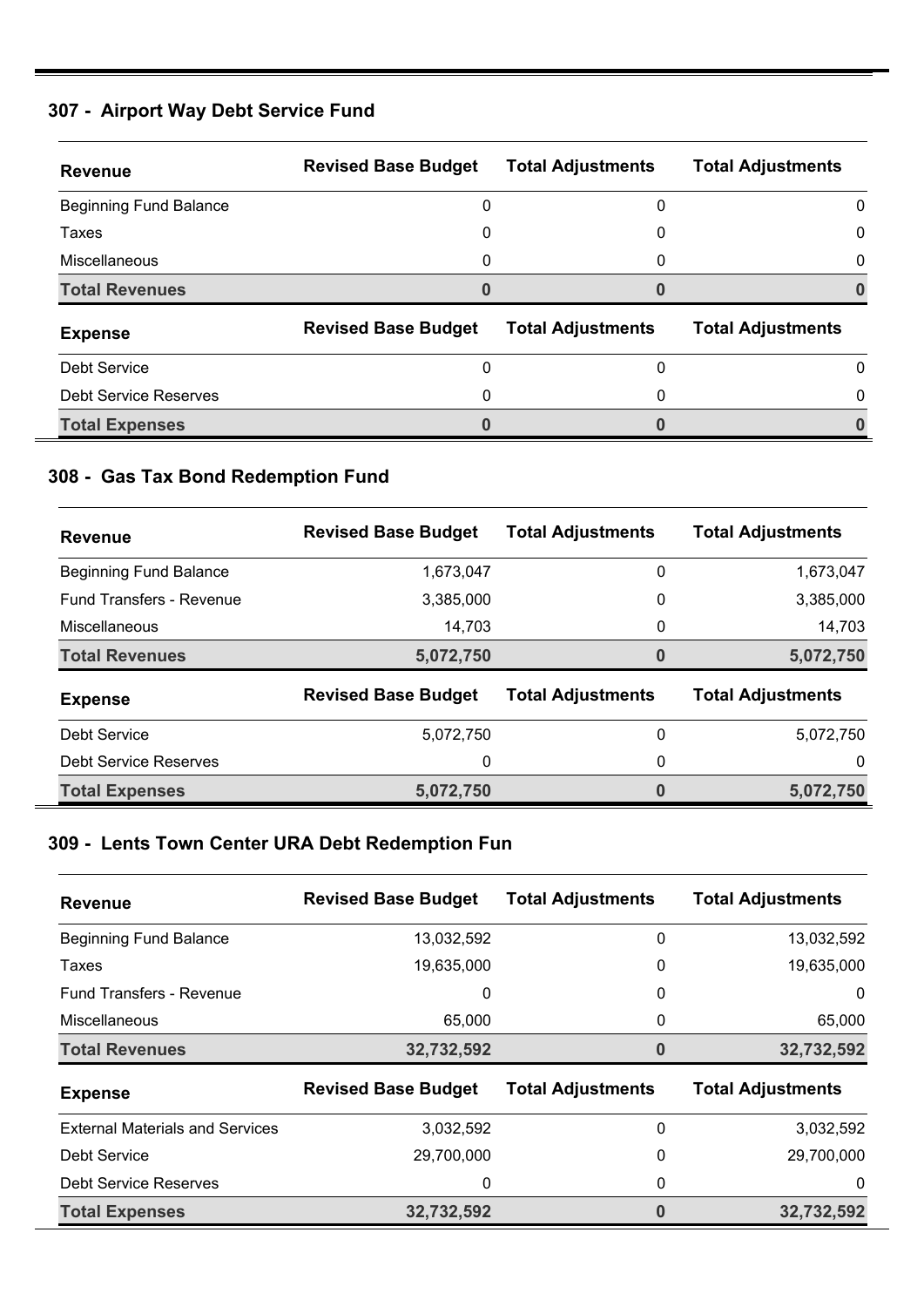#### **310 - Central Eastside Ind. District Debt Service Fund**

| <b>Revenue</b>                  | <b>Revised Base Budget</b> | <b>Total Adjustments</b> | <b>Total Adjustments</b> |
|---------------------------------|----------------------------|--------------------------|--------------------------|
| <b>Beginning Fund Balance</b>   | 2,406,000                  | 0                        | 2,406,000                |
| Taxes                           | 9,403,313                  | 0                        | 9,403,313                |
| <b>Fund Transfers - Revenue</b> | 0                          | 0                        | 0                        |
| <b>Miscellaneous</b>            | 124.000                    | 0                        | 124,000                  |
| <b>Total Revenues</b>           | 11,933,313                 | 0                        | 11,933,313               |
| <b>Expense</b>                  | <b>Revised Base Budget</b> | <b>Total Adjustments</b> | <b>Total Adjustments</b> |
| Debt Service                    | 9,527,450                  | 0                        | 9,527,450                |
| Debt Service Reserves           | 2,405,863                  | 0                        | 2,405,863                |
| <b>Total Expenses</b>           | 11,933,313                 | 0                        | 11,933,313               |

### **311 - Bancroft Bond Interest and Sinking Fund**

| <b>Revenue</b>                | <b>Revised Base Budget</b> | <b>Total Adjustments</b> | <b>Total Adjustments</b> |
|-------------------------------|----------------------------|--------------------------|--------------------------|
| <b>Beginning Fund Balance</b> | 15,000,000                 | 0                        | 15,000,000               |
| Miscellaneous                 | 6,400,000                  | 0                        | 6,400,000                |
| <b>Total Revenues</b>         | 21,400,000                 | $\bf{0}$                 | 21,400,000               |
| <b>Expense</b>                | <b>Revised Base Budget</b> | <b>Total Adjustments</b> | <b>Total Adjustments</b> |
| Debt Service                  | 7,000,000                  | 0                        | 7,000,000                |
| Debt Service Reserves         | 10,065,550                 | 0                        | 10,065,550               |
| Fund Transfers - Expense      | 4,334,450                  | 0                        | 4,334,450                |
| <b>Total Expenses</b>         | 21,400,000                 | 0                        | 21,400,000               |

#### **312 - Convention Center Area Debt Service Fund**

| <b>Revenue</b>                | <b>Revised Base Budget</b> | <b>Total Adjustments</b> | <b>Total Adjustments</b> |
|-------------------------------|----------------------------|--------------------------|--------------------------|
| <b>Beginning Fund Balance</b> | 28,500,000                 | 0                        | 28,500,000               |
| Taxes                         | 18,287,100                 | 0                        | 18,287,100               |
| Miscellaneous                 | 200,000                    | 0                        | 200,000                  |
| <b>Total Revenues</b>         | 46,987,100                 | 0                        | 46,987,100               |
|                               |                            |                          |                          |
| <b>Expense</b>                | <b>Revised Base Budget</b> | <b>Total Adjustments</b> | <b>Total Adjustments</b> |
| Debt Service                  | 44,849,803                 | 0                        | 44,849,803               |
| Debt Service Reserves         | 2,137,297                  | 0                        | 2,137,297                |
| <b>Ending Fund Balance</b>    | 0                          | 0                        | 0                        |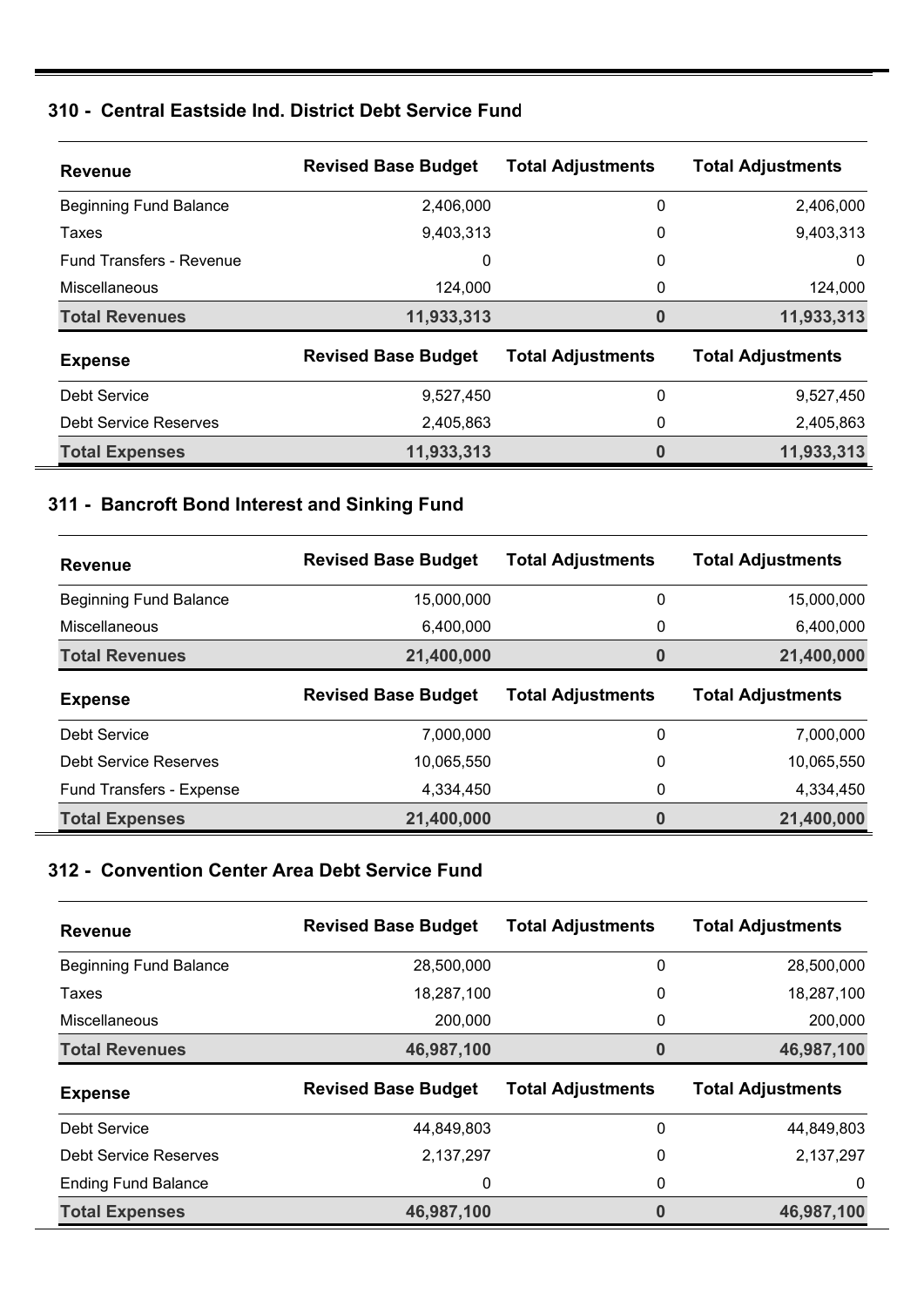#### **313 - North Macadam URA Debt Redemption Fund**

| <b>Revenue</b>                         | <b>Revised Base Budget</b> | <b>Total Adjustments</b> | <b>Total Adjustments</b> |
|----------------------------------------|----------------------------|--------------------------|--------------------------|
| <b>Beginning Fund Balance</b>          | 6,503,000                  | 0                        | 6,503,000                |
| Taxes                                  | 19,410,000                 | 0                        | 19,410,000               |
| <b>Fund Transfers - Revenue</b>        | 0                          | 0                        | 0                        |
| <b>Miscellaneous</b>                   | 125,000                    | 0                        | 125,000                  |
| <b>Total Revenues</b>                  | 26,038,000                 | 0                        | 26,038,000               |
| <b>Expense</b>                         | <b>Revised Base Budget</b> | <b>Total Adjustments</b> | <b>Total Adjustments</b> |
| <b>External Materials and Services</b> | 4.965.650                  | 0                        | 4,965,650                |
| Debt Service                           | 20,834,203                 | 0                        | 20,834,203               |
| <b>Debt Service Reserves</b>           | 238,147                    | 0                        | 238,147                  |
| <b>Total Expenses</b>                  | 26,038,000                 | 0                        | 26,038,000               |

## **314 - Special Projects Debt Service Fund**

| <b>Revenue</b>                  | <b>Revised Base Budget</b> | <b>Total Adjustments</b> | <b>Total Adjustments</b> |
|---------------------------------|----------------------------|--------------------------|--------------------------|
| Intergovernmental               | 8,511,040                  | 0                        | 8,511,040                |
| <b>Fund Transfers - Revenue</b> | 103,000                    | 0                        | 103,000                  |
| <b>Total Revenues</b>           | 8,614,040                  | 0                        | 8,614,040                |
|                                 |                            |                          |                          |
| <b>Expense</b>                  | <b>Revised Base Budget</b> | <b>Total Adjustments</b> | <b>Total Adjustments</b> |
| Debt Service                    | 8,586,473                  | 0                        | 8,586,473                |
| Debt Service Reserves           | 27,567                     | 0                        | 27,567                   |

## **315 - Gateway URA Debt Redemption Fund**

| <b>Revenue</b>                  | <b>Revised Base Budget</b> | <b>Total Adjustments</b> | <b>Total Adjustments</b> |
|---------------------------------|----------------------------|--------------------------|--------------------------|
| <b>Beginning Fund Balance</b>   | 650,000                    | 0                        | 650,000                  |
| Taxes                           | 6,015,000                  | 0                        | 6,015,000                |
| <b>Fund Transfers - Revenue</b> | 0                          | 0                        | $\Omega$                 |
| <b>Miscellaneous</b>            | 20,000                     | 0                        | 20,000                   |
| <b>Total Revenues</b>           | 6,685,000                  | 0                        | 6,685,000                |
| <b>Expense</b>                  | <b>Revised Base Budget</b> | <b>Total Adjustments</b> | <b>Total Adjustments</b> |
| Debt Service                    | 6,685,000                  | 0                        | 6,685,000                |
| <b>Total Expenses</b>           | 6,685,000                  | 0                        | 6,685,000                |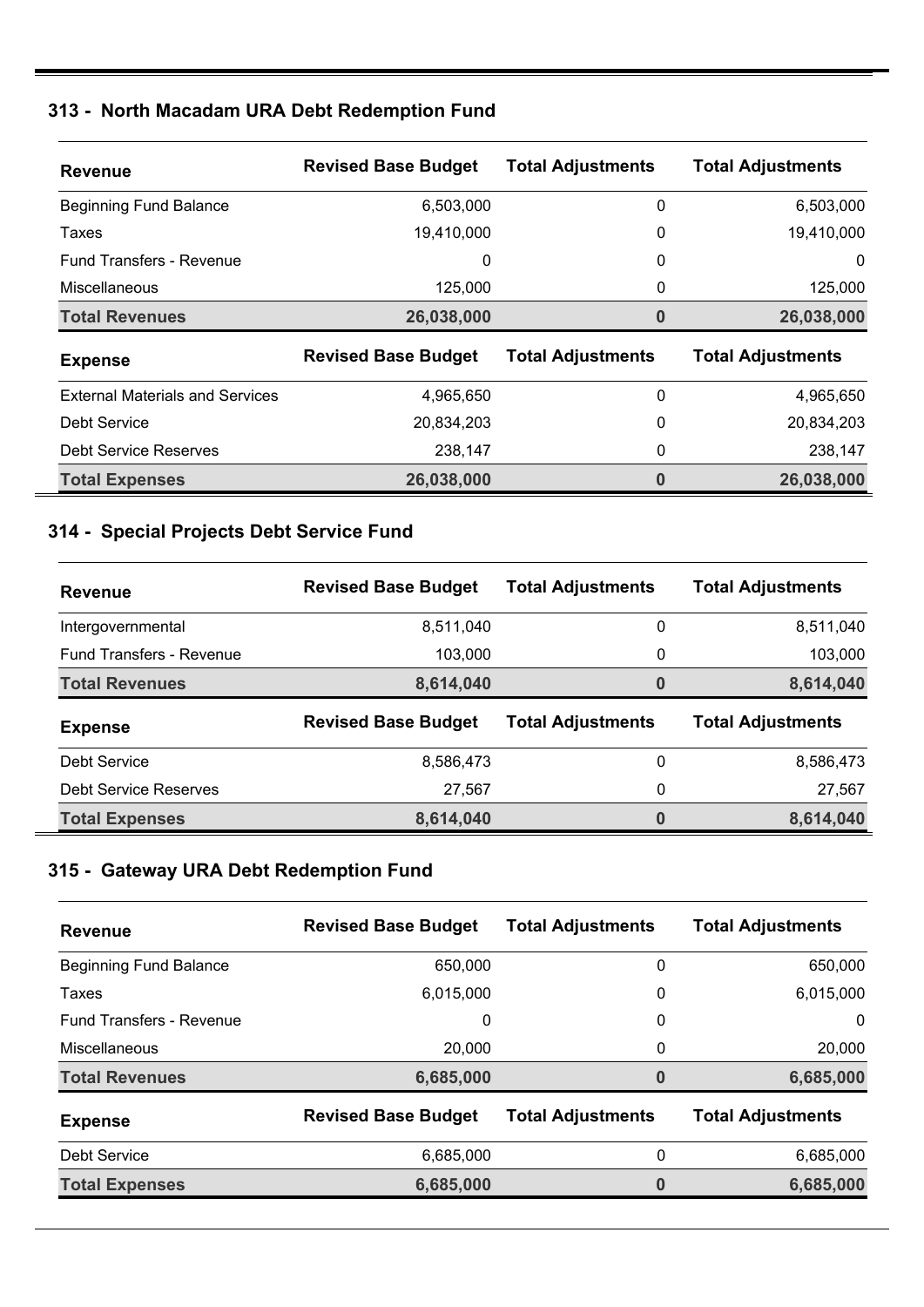#### **317 - Governmental Bond Redemption Fund**

| <b>Revenue</b>                  | <b>Revised Base Budget</b> | <b>Total Adjustments</b> | <b>Total Adjustments</b> |
|---------------------------------|----------------------------|--------------------------|--------------------------|
| <b>Fund Transfers - Revenue</b> | 1,463,419                  | 1.600                    | 1,465,019                |
| Miscellaneous                   | 1,000,000                  | 0                        | 1,000,000                |
| <b>Total Revenues</b>           | 2,463,419                  | 1,600                    | 2,465,019                |
| <b>Expense</b>                  | <b>Revised Base Budget</b> | <b>Total Adjustments</b> | <b>Total Adjustments</b> |
| Debt Service                    | 2,463,419                  | 1,600                    | 2,465,019                |
| <b>Total Expenses</b>           | 2,463,419                  | 1,600                    | 2,465,019                |

### **319 - 42nd Avenue NPI Debt Service Fund**

| <b>Revenue</b>                         | <b>Revised Base Budget</b> | <b>Total Adjustments</b> | <b>Total Adjustments</b> |
|----------------------------------------|----------------------------|--------------------------|--------------------------|
| <b>Beginning Fund Balance</b>          | 0                          | 0                        | 0                        |
| Taxes                                  | 100.500                    | 0                        | 100.500                  |
| Miscellaneous                          | 0                          | 0                        | 0                        |
| <b>Total Revenues</b>                  | 100,500                    | 0                        | 100,500                  |
| <b>Expense</b>                         | <b>Revised Base Budget</b> | <b>Total Adjustments</b> | <b>Total Adjustments</b> |
| <b>External Materials and Services</b> | 100,500                    | 0                        | 100,500                  |
| <b>Total Expenses</b>                  | 100,500                    | 0                        | 100,500                  |

## **320 - Cully Blvd. NPI Debt Service Fund**

| <b>Revenue</b>                         | <b>Revised Base Budget</b> | <b>Total Adjustments</b> | <b>Total Adjustments</b> |
|----------------------------------------|----------------------------|--------------------------|--------------------------|
| <b>Beginning Fund Balance</b>          | 0                          | 0                        | 0                        |
| Taxes                                  | 50,500                     | 0                        | 50,500                   |
| Miscellaneous                          | 0                          | 0                        | $\Omega$                 |
| <b>Total Revenues</b>                  | 50,500                     | 0                        | 50,500                   |
| <b>Expense</b>                         | <b>Revised Base Budget</b> | <b>Total Adjustments</b> | <b>Total Adjustments</b> |
| <b>External Materials and Services</b> | 50,500                     | 0                        | 50,500                   |
| <b>Total Expenses</b>                  | 50,500                     | 0                        | 50,500                   |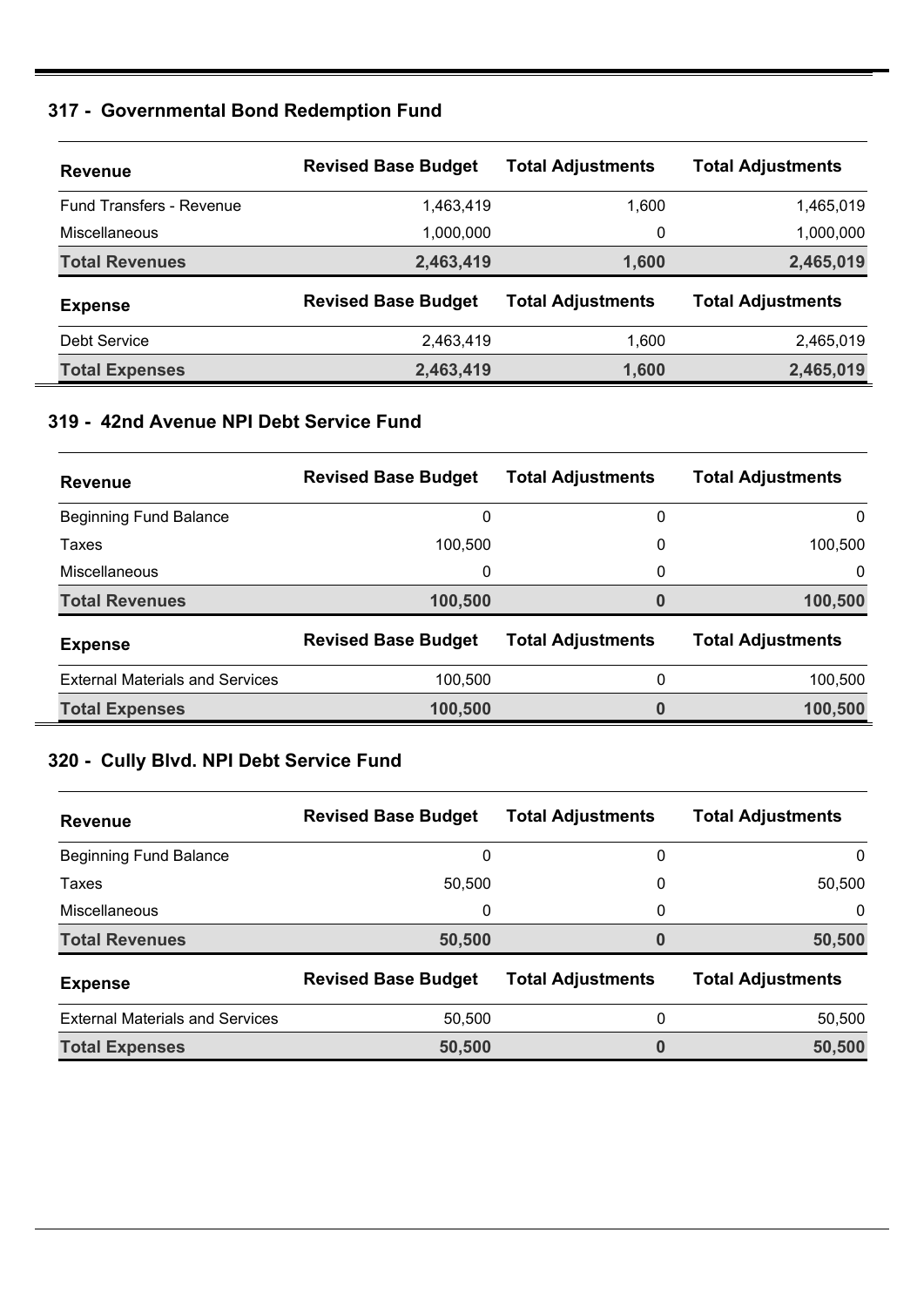#### **321 - Parkrose NPI Debt Service Fund**

| <b>Revenue</b>                         | <b>Revised Base Budget</b> | <b>Total Adjustments</b> | <b>Total Adjustments</b> |
|----------------------------------------|----------------------------|--------------------------|--------------------------|
| <b>Beginning Fund Balance</b>          | 0                          | 0                        | 0                        |
| Taxes                                  | 105.750                    | 0                        | 105.750                  |
| Miscellaneous                          | 0                          | 0                        | $\Omega$                 |
| <b>Total Revenues</b>                  | 105,750                    | 0                        | 105,750                  |
| <b>Expense</b>                         | <b>Revised Base Budget</b> | <b>Total Adjustments</b> | <b>Total Adjustments</b> |
| <b>External Materials and Services</b> | 105,750                    | 0                        | 105.750                  |
| <b>Total Expenses</b>                  | 105,750                    | 0                        | 105,750                  |

#### **322 - Rosewood NPI Debt Service Fund**

| <b>Revenue</b>                         | <b>Revised Base Budget</b> | <b>Total Adjustments</b> | <b>Total Adjustments</b> |
|----------------------------------------|----------------------------|--------------------------|--------------------------|
| <b>Beginning Fund Balance</b>          | 0                          | 0                        | 0                        |
| Taxes                                  | 100.500                    | 0                        | 100,500                  |
| Miscellaneous                          | 0                          | 0                        | 0                        |
| <b>Total Revenues</b>                  | 100,500                    |                          | 100,500                  |
| <b>Expense</b>                         | <b>Revised Base Budget</b> | <b>Total Adjustments</b> | <b>Total Adjustments</b> |
| <b>External Materials and Services</b> | 100,500                    | 0                        | 100,500                  |
| <b>Total Expenses</b>                  | 100,500                    |                          | 100,500                  |

### **323 - Division-Midway NPI Debt Service Fund**

| <b>Revenue</b>                         | <b>Revised Base Budget</b> | <b>Total Adjustments</b> | <b>Total Adjustments</b> |
|----------------------------------------|----------------------------|--------------------------|--------------------------|
| <b>Beginning Fund Balance</b>          | 0                          | 0                        | 0                        |
| Taxes                                  | 105,750                    | 0                        | 105,750                  |
| Miscellaneous                          | 0                          | 0                        | 0                        |
| <b>Total Revenues</b>                  | 105,750                    | 0                        | 105,750                  |
| <b>Expense</b>                         | <b>Revised Base Budget</b> | <b>Total Adjustments</b> | <b>Total Adjustments</b> |
| <b>External Materials and Services</b> | 105,750                    | $\mathbf{0}$             | 105,750                  |
| <b>Total Expenses</b>                  | 105,750                    | 0                        | 105,750                  |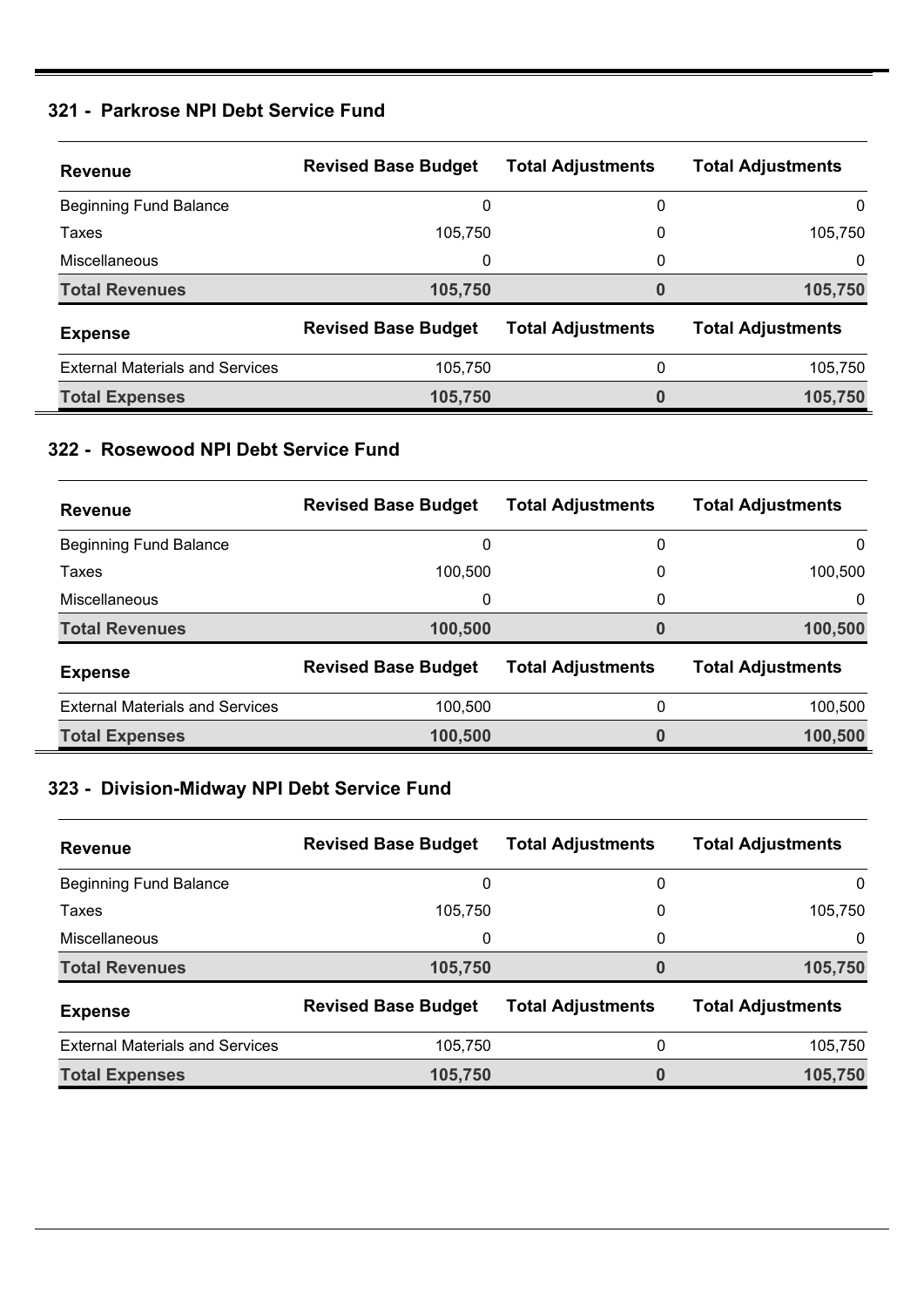#### **324 - 82nd Ave/Division NPI Debt Service Fund**

| <b>Revenue</b>                         | <b>Revised Base Budget</b> | <b>Total Adjustments</b> | <b>Total Adjustments</b> |
|----------------------------------------|----------------------------|--------------------------|--------------------------|
| <b>Beginning Fund Balance</b>          | 0                          | 0                        | 0                        |
| Taxes                                  | 100.500                    | 0                        | 100,500                  |
| Miscellaneous                          | 0                          | 0                        | 0                        |
| <b>Total Revenues</b>                  | 100,500                    | 0                        | 100,500                  |
| <b>Expense</b>                         | <b>Revised Base Budget</b> | <b>Total Adjustments</b> | <b>Total Adjustments</b> |
| <b>External Materials and Services</b> | 100,500                    | 0                        | 100,500                  |
| <b>Total Expenses</b>                  | 100,500                    |                          | 100,500                  |

#### **400 - BFRES Facilities GO Bond Construction Fund**

| <b>Revenue</b>                  | <b>Revised Base Budget</b> | <b>Total Adjustments</b> | <b>Total Adjustments</b> |
|---------------------------------|----------------------------|--------------------------|--------------------------|
| <b>Beginning Fund Balance</b>   | 0                          | 0                        | 0                        |
| <b>Miscellaneous</b>            | 0                          | 0                        | $\Omega$                 |
| <b>Total Revenues</b>           |                            |                          |                          |
| <b>Expense</b>                  | <b>Revised Base Budget</b> | <b>Total Adjustments</b> | <b>Total Adjustments</b> |
| Internal Materials and Services | 0                          | 0                        | $\Omega$                 |
|                                 |                            |                          | $\Omega$                 |
| Capital Outlay                  | 0                          | 0                        |                          |
| Fund Transfers - Expense        | 0                          | 0                        | $\Omega$                 |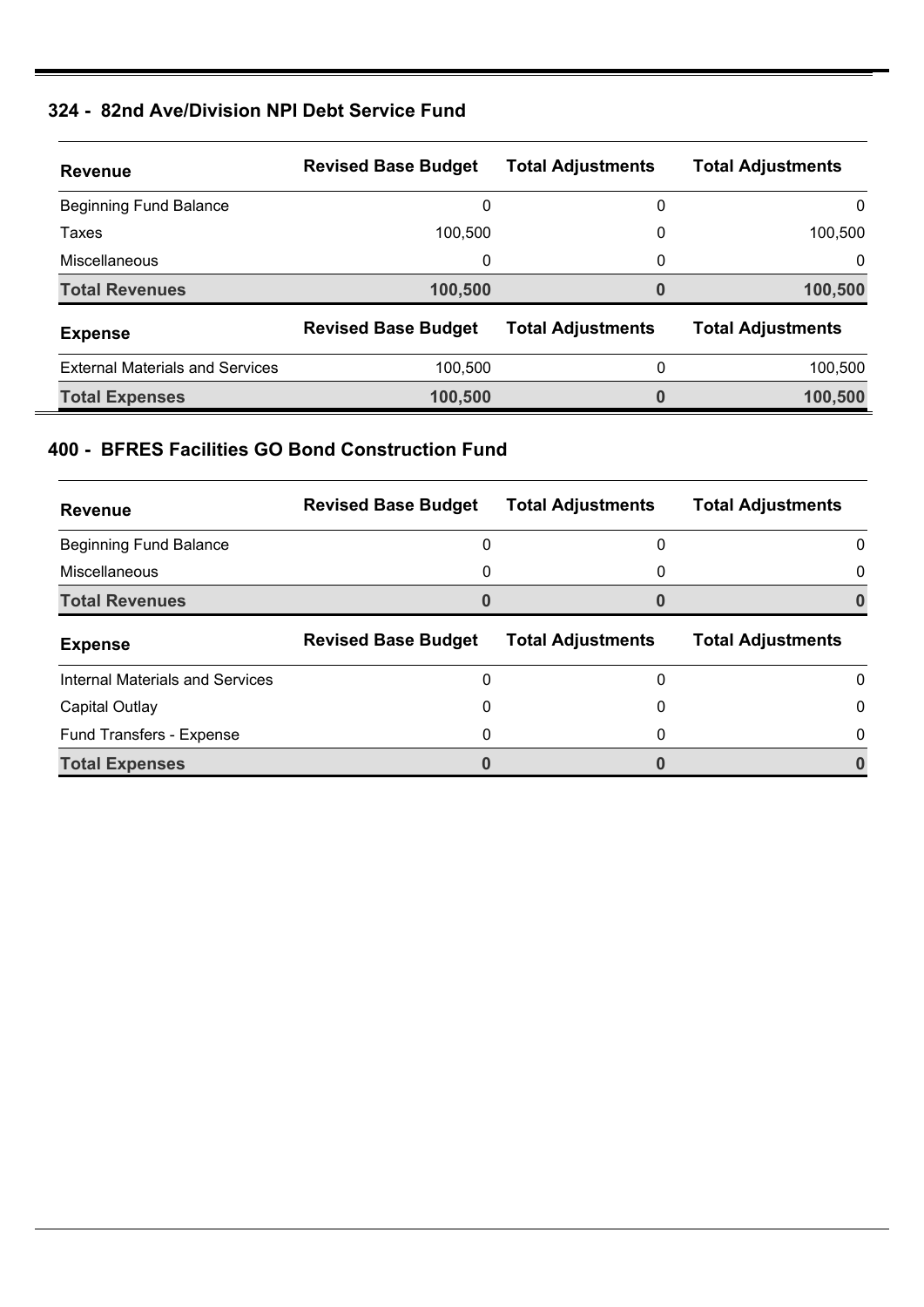### **401 - Local Improvement District Fund**

| <b>Revenue</b>                         | <b>Revised Base Budget</b> | <b>Total Adjustments</b> | <b>Total Adjustments</b> |
|----------------------------------------|----------------------------|--------------------------|--------------------------|
| <b>Beginning Fund Balance</b>          | 3,124,870                  | $\Omega$                 | 3,124,870                |
| <b>Charges for Services</b>            | 1,299,800                  | 0                        | 1,299,800                |
| <b>Bond &amp; Note Proceeds</b>        | 9,667,294                  | 5,585,448                | 15,252,742               |
| <b>Miscellaneous</b>                   | 260,000                    | 0                        | 260,000                  |
| <b>Total Revenues</b>                  | 14,351,964                 | 5,585,448                | 19,937,412               |
| <b>Expense</b>                         | <b>Revised Base Budget</b> | <b>Total Adjustments</b> | <b>Total Adjustments</b> |
| <b>External Materials and Services</b> | 19,222                     | 0                        | 19,222                   |
| Internal Materials and Services        | 1,756,680                  | 0                        | 1,756,680                |
| Debt Service                           | 567,050                    | $\Omega$                 | 567,050                  |
| <b>Fund Transfers - Expense</b>        | 9,381,988                  | 5,585,448                | 14,967,436               |
| Contingency                            | 2,627,024                  | 0                        | 2,627,024                |
|                                        |                            |                          |                          |

### **402 - Parks Capital Improvement Program Fund**

| <b>Revenue</b>                         | <b>Revised Base Budget</b> | <b>Total Adjustments</b> | <b>Total Adjustments</b> |
|----------------------------------------|----------------------------|--------------------------|--------------------------|
| <b>Beginning Fund Balance</b>          | 166,536,685                | 6,745,708                | 173,282,393              |
| <b>Charges for Services</b>            | 16,000,000                 | $-10,200,000$            | 5,800,000                |
| <b>Fund Transfers - Revenue</b>        | 5,588,017                  | $-629,500$               | 4,958,517                |
| Bond & Note Proceeds                   | 2,300,000                  | 0                        | 2,300,000                |
| Miscellaneous                          | 14,737,902                 | $-1,425,000$             | 13,312,902               |
| <b>Total Revenues</b>                  | 205, 162, 604              | $-5,508,792$             | 199,653,812              |
| <b>Expense</b>                         | <b>Revised Base Budget</b> | <b>Total Adjustments</b> | <b>Total Adjustments</b> |
| Personnel                              | 4,424,339                  | $-15,661$                | 4,408,678                |
| <b>External Materials and Services</b> | 51,129,035                 | $-3,096,130$             | 48,032,905               |
| <b>Internal Materials and Services</b> | 1,067,567                  | 26,660                   | 1,094,227                |
| Capital Outlay                         | 19,015,660                 | $-191,092$               | 18,824,568               |
| <b>Debt Service</b>                    | 344,908                    | 4,000,000                | 4,344,908                |
|                                        |                            |                          |                          |
| Fund Transfers - Expense               | 689,906                    | 0                        | 689,906                  |
| Contingency                            | 128,491,189                | $-6,232,569$             | 122,258,620              |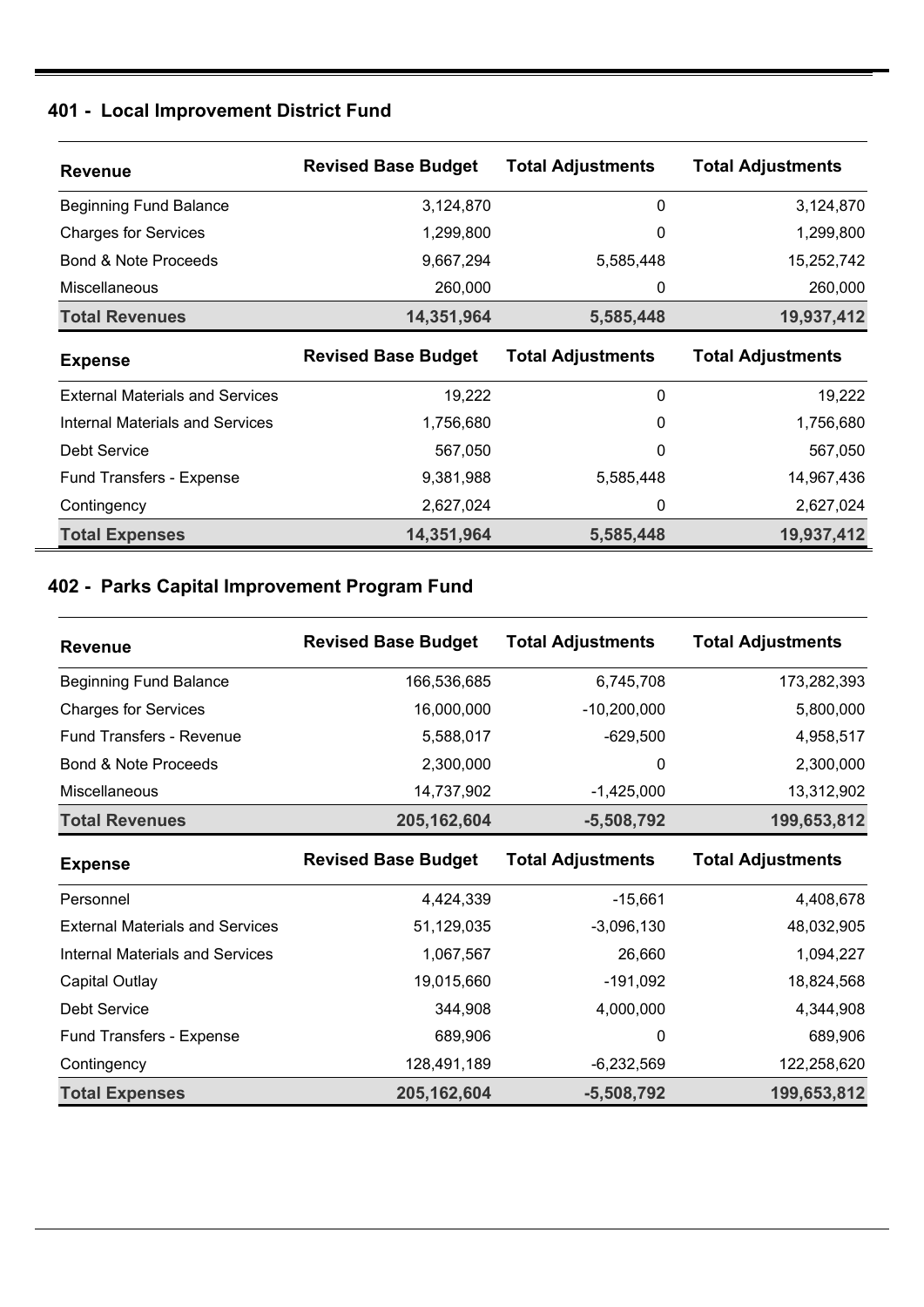### **403 - Public Safety GO Bond Fund**

| <b>Revenue</b>                         | <b>Revised Base Budget</b> | <b>Total Adjustments</b> | <b>Total Adjustments</b> |
|----------------------------------------|----------------------------|--------------------------|--------------------------|
| <b>Beginning Fund Balance</b>          |                            |                          | 0                        |
| Miscellaneous                          | 0                          | 0                        | $\Omega$                 |
| <b>Total Revenues</b>                  |                            |                          |                          |
| <b>Expense</b>                         | <b>Revised Base Budget</b> | <b>Total Adjustments</b> | <b>Total Adjustments</b> |
| <b>External Materials and Services</b> | 0                          | 0                        | 0                        |
| Debt Service                           | 0                          |                          | $\Omega$                 |
| <b>Fund Transfers - Expense</b>        |                            |                          | 0                        |
| <b>Total Expenses</b>                  |                            |                          |                          |

## **404 - Housing Capital Fund**

| <b>Revenue</b>                         | <b>Revised Base Budget</b> | <b>Total Adjustments</b> | <b>Total Adjustments</b> |
|----------------------------------------|----------------------------|--------------------------|--------------------------|
| <b>Beginning Fund Balance</b>          | 0                          | 0                        | $\Omega$                 |
| <b>Total Revenues</b>                  |                            |                          |                          |
| <b>Expense</b>                         | <b>Revised Base Budget</b> | <b>Total Adjustments</b> | <b>Total Adjustments</b> |
| Personnel                              | 0                          |                          | $\Omega$                 |
| <b>External Materials and Services</b> | 0                          |                          | 0                        |
| Capital Outlay                         | 0                          |                          | 0                        |
| <b>Total Expenses</b>                  |                            |                          |                          |

## **405 - Fire Capital Fund**

| <b>Revenue</b>                  | <b>Revised Base Budget</b> | <b>Total Adjustments</b> | <b>Total Adjustments</b> |
|---------------------------------|----------------------------|--------------------------|--------------------------|
| <b>Beginning Fund Balance</b>   | 8,663,689                  | 0                        | 8,663,689                |
| <b>Fund Transfers - Revenue</b> | 75,000                     | $-75.000$                | 0                        |
| <b>Miscellaneous</b>            | 5,700                      | 0                        | 5,700                    |
| <b>Total Revenues</b>           | 8,744,389                  | $-75,000$                | 8,669,389                |
| <b>Expense</b>                  | <b>Revised Base Budget</b> | <b>Total Adjustments</b> | <b>Total Adjustments</b> |
| Capital Outlay                  | 0                          | 400,000                  | 400,000                  |
| Contingency                     | 8,744,389                  | $-475,000$               | 8,269,389                |
| <b>Total Expenses</b>           | 8,744,389                  | $-75,000$                | 8,669,389                |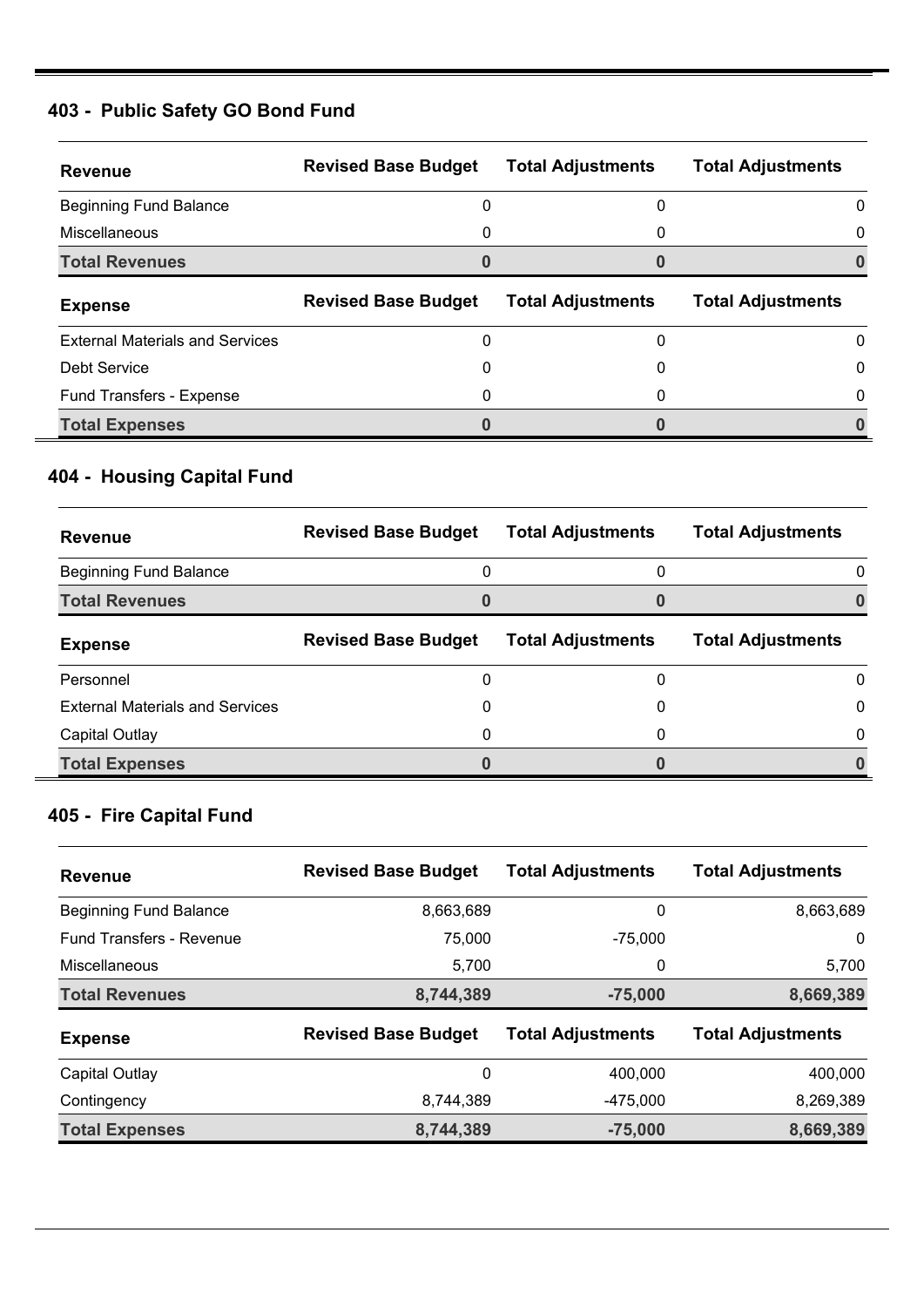#### **500 - Parks Endowment Fund**

| Revenue                                | <b>Revised Base Budget</b> | <b>Total Adjustments</b> | <b>Total Adjustments</b> |
|----------------------------------------|----------------------------|--------------------------|--------------------------|
| <b>Beginning Fund Balance</b>          | 195.243                    | -461                     | 194,782                  |
| Miscellaneous                          | 4,100                      | $-206$                   | 3,894                    |
| <b>Total Revenues</b>                  | 199,343                    | -667                     | 198,676                  |
|                                        |                            |                          |                          |
| <b>Expense</b>                         | <b>Revised Base Budget</b> | <b>Total Adjustments</b> | <b>Total Adjustments</b> |
| <b>External Materials and Services</b> | 34.450                     | -667                     | 33,783                   |
| <b>Ending Fund Balance</b>             | 164,893                    | 0                        | 164,893                  |

## **600 - Sewer System Operating Fund**

| <b>Revenue</b>                         | <b>Revised Base Budget</b> | <b>Total Adjustments</b> | <b>Total Adjustments</b> |
|----------------------------------------|----------------------------|--------------------------|--------------------------|
| <b>Beginning Fund Balance</b>          | 75,180,000                 | 21,774,944               | 96,954,944               |
| Licenses & Permits                     | 1,345,000                  | 0                        | 1,345,000                |
| <b>Charges for Services</b>            | 356,944,300                | 183,738                  | 357,128,038              |
| Intergovernmental                      | 220,000                    | 0                        | 220,000                  |
| Interagency Revenue                    | 1,809,646                  | 0                        | 1,809,646                |
| <b>Fund Transfers - Revenue</b>        | 196,683,000                | 12,400,000               | 209,083,000              |
| Miscellaneous                          | 4,378,000                  | 0                        | 4,378,000                |
| <b>Total Revenues</b>                  | 636,559,946                | 34,358,682               | 670,918,628              |
| <b>Expense</b>                         | <b>Revised Base Budget</b> | <b>Total Adjustments</b> | <b>Total Adjustments</b> |
| Personnel                              | 88,516,717                 | 0                        | 88,516,717               |
| <b>External Materials and Services</b> | 90,352,492                 | 2,456,746                | 92,809,238               |
| <b>Internal Materials and Services</b> | 51,904,808                 | $-7,861$                 | 51,896,947               |
| Capital Outlay                         | 108,259,488                | 15,870,545               | 124,130,033              |
| <b>Debt Service</b>                    | 4, 152, 797                | 0                        | 4, 152, 797              |
| <b>Debt Service Reserves</b>           | 180,000                    | 0                        | 180,000                  |
| Fund Transfers - Expense               | 218,991,067                | 0                        | 218,991,067              |
| Contingency                            | 74,202,577                 | 16,039,252               | 90,241,829               |
|                                        |                            |                          |                          |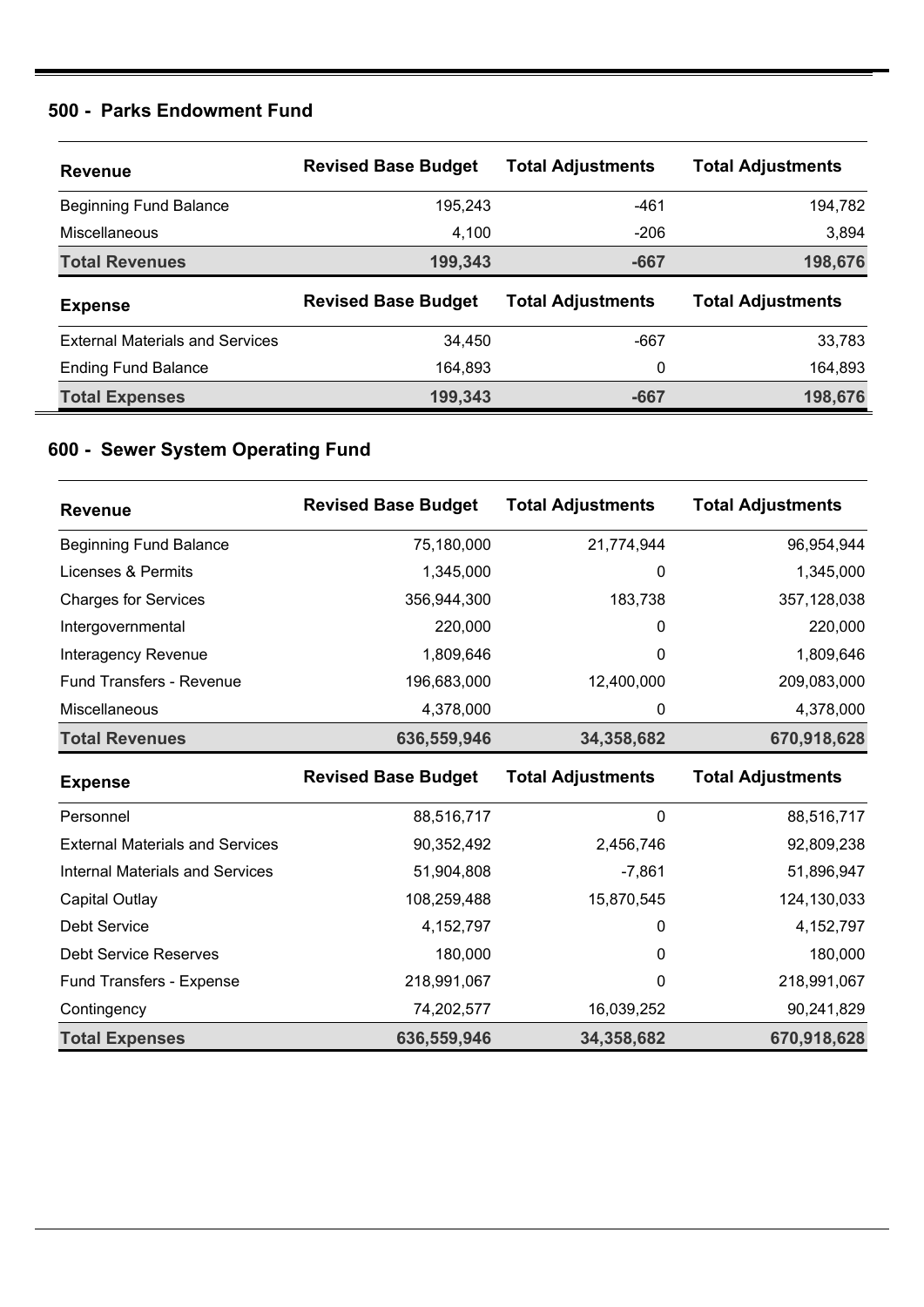## **601 - Hydroelectric Power Operating Fund**

| <b>Revenue</b>                | <b>Revised Base Budget</b> | <b>Total Adjustments</b> | <b>Total Adjustments</b> |
|-------------------------------|----------------------------|--------------------------|--------------------------|
| <b>Beginning Fund Balance</b> | 820.217                    | 0                        | 820,217                  |
| Interagency Revenue           | 175,000                    | $\mathbf{0}$             | 175,000                  |
| <b>Miscellaneous</b>          | 3,074,251                  | 0                        | 3,074,251                |
| <b>Total Revenues</b>         | 4,069,468                  | 0                        | 4,069,468                |
|                               |                            |                          |                          |

| <b>Expense</b>                         | <b>Revised Base Budget</b> | <b>Total Adjustments</b> | <b>Total Adjustments</b> |
|----------------------------------------|----------------------------|--------------------------|--------------------------|
| Personnel                              | 361,022                    | 0                        | 361,022                  |
| <b>External Materials and Services</b> | 2,204,842                  | 0                        | 2,204,842                |
| <b>Internal Materials and Services</b> | 214,656                    | 0                        | 214,656                  |
| Debt Service                           | 31,487                     | 0                        | 31,487                   |
| Fund Transfers - Expense               | 77,999                     | 0                        | 77,999                   |
| Contingency                            | 1,179,462                  | 0                        | 1,179,462                |
| <b>Total Expenses</b>                  | 4,069,468                  | 0                        | 4,069,468                |

#### **602 - Water Fund**

| <b>Revenue</b>                         | <b>Revised Base Budget</b> | <b>Total Adjustments</b> | <b>Total Adjustments</b> |
|----------------------------------------|----------------------------|--------------------------|--------------------------|
| <b>Beginning Fund Balance</b>          | 135,849,711                | $\mathbf{0}$             | 135,849,711              |
| <b>Charges for Services</b>            | 210,987,828                | $\mathbf{0}$             | 210,987,828              |
| Intergovernmental                      | 526,000                    | 0                        | 526,000                  |
| Interagency Revenue                    | 4,998,553                  | 1,824                    | 5,000,377                |
| <b>Fund Transfers - Revenue</b>        | 192,285,626                | 238,880                  | 192,524,506              |
| Miscellaneous                          | 1,945,532                  | 0                        | 1,945,532                |
| <b>Total Revenues</b>                  | 546,593,250                | 240,704                  | 546,833,954              |
| <b>Expense</b>                         | <b>Revised Base Budget</b> | <b>Total Adjustments</b> | <b>Total Adjustments</b> |
| Personnel                              | 84,705,591                 | 53,586                   | 84,759,177               |
| <b>External Materials and Services</b> | 49,259,157                 | $-2,066,118$             | 47,193,039               |
| <b>Internal Materials and Services</b> | 22,805,046                 | 1,117,490                | 23,922,536               |
| Capital Outlay                         | 136,710,265                | $-13,535,273$            | 123, 174, 992            |
| <b>Debt Service</b>                    | 5,032,737                  | 0                        | 5,032,737                |
| Fund Transfers - Expense               | 115,519,075                | 1,176,368                | 116,695,443              |
| Contingency                            | 132,561,379                | 13,494,651               | 146,056,030              |
| <b>Total Expenses</b>                  | 546,593,250                | 240,704                  | 546,833,954              |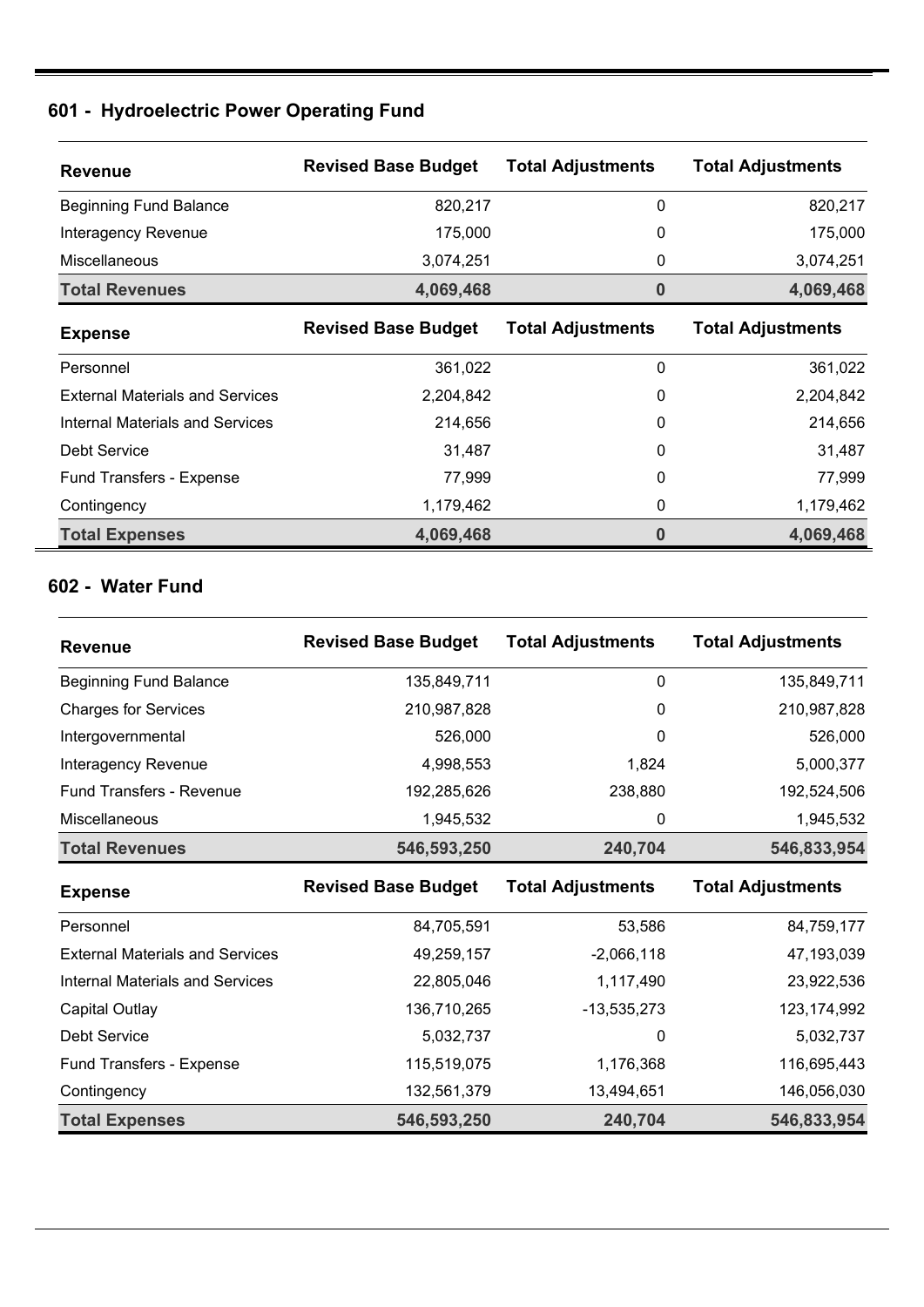#### **603 - Golf Fund**

| <b>Revenue</b>                         | <b>Revised Base Budget</b> | <b>Total Adjustments</b> | <b>Total Adjustments</b> |
|----------------------------------------|----------------------------|--------------------------|--------------------------|
| <b>Beginning Fund Balance</b>          | 1,334,493                  | 446,122                  | 1,780,615                |
| <b>Charges for Services</b>            | 9,419,520                  | 0                        | 9,419,520                |
| Miscellaneous                          | 20,000                     | 0                        | 20,000                   |
| <b>Total Revenues</b>                  | 10,774,013                 | 446,122                  | 11,220,135               |
| <b>Expense</b>                         | <b>Revised Base Budget</b> | <b>Total Adjustments</b> | <b>Total Adjustments</b> |
| Personnel                              | 3,243,790                  | 0                        | 3,243,790                |
| <b>External Materials and Services</b> | 4,729,956                  | 0                        | 4,729,956                |
| <b>Internal Materials and Services</b> | 493,475                    | 0                        | 493,475                  |
| Debt Service                           | 442,518                    | 0                        | 442,518                  |
| <b>Fund Transfers - Expense</b>        | 398,707                    | 0                        | 398,707                  |
| Contingency                            | 1,465,567                  | 446,122                  | 1,911,689                |
| <b>Total Expenses</b>                  | 10,774,013                 | 446,122                  | 11,220,135               |

## **604 - Portland International Raceway Fund**

| <b>Revenue</b>                         | <b>Revised Base Budget</b> | <b>Total Adjustments</b> | <b>Total Adjustments</b> |
|----------------------------------------|----------------------------|--------------------------|--------------------------|
| <b>Beginning Fund Balance</b>          | 933,689                    | $-78,838$                | 854,851                  |
| <b>Charges for Services</b>            | 2,006,928                  | 0                        | 2,006,928                |
| Miscellaneous                          | 64,990                     | 0                        | 64,990                   |
| <b>Total Revenues</b>                  | 3,005,607                  | $-78,838$                | 2,926,769                |
| <b>Expense</b>                         | <b>Revised Base Budget</b> | <b>Total Adjustments</b> | <b>Total Adjustments</b> |
| Personnel                              | 955,971                    | $\Omega$                 | 955,971                  |
| <b>External Materials and Services</b> | 594,055                    | 0                        | 594,055                  |
| <b>Internal Materials and Services</b> | 112,587                    | 0                        | 112,587                  |
| Capital Outlay                         | 0                          | 0                        | $\Omega$                 |
| Debt Service                           | 330,275                    | $-230,750$               | 99,525                   |
| Fund Transfers - Expense               | 102,453                    | 0                        | 102,453                  |
| Contingency                            | 910,266                    | 151,912                  | 1,062,178                |
| <b>Total Expenses</b>                  | 3,005,607                  | $-78,838$                | 2,926,769                |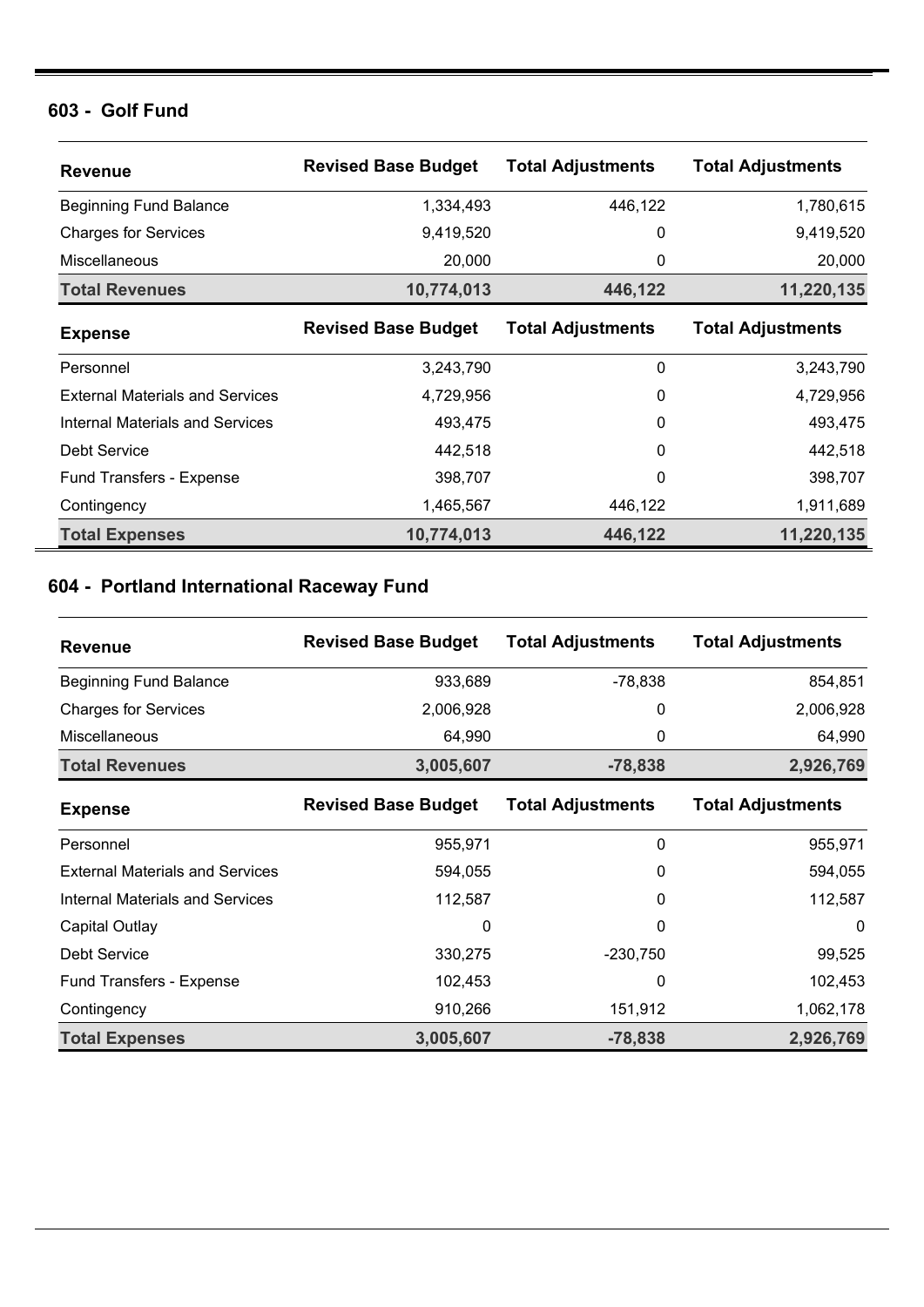# **605 - Solid Waste Management Fund**

| <b>Revenue</b>                         | <b>Revised Base Budget</b> | <b>Total Adjustments</b> | <b>Total Adjustments</b> |
|----------------------------------------|----------------------------|--------------------------|--------------------------|
| <b>Beginning Fund Balance</b>          | 5,954,615                  | 352,496                  | 6,307,111                |
| Licenses & Permits                     | 3,452,612                  | 0                        | 3,452,612                |
| <b>Charges for Services</b>            | 4,519,510                  | 0                        | 4,519,510                |
| Interagency Revenue                    | 5,000                      | 0                        | 5,000                    |
| Miscellaneous                          | 135,686                    | 0                        | 135,686                  |
| <b>Total Revenues</b>                  | 14,067,423                 | 352,496                  | 14,419,919               |
| <b>Expense</b>                         | <b>Revised Base Budget</b> | <b>Total Adjustments</b> | <b>Total Adjustments</b> |
| Personnel                              | 2,707,979                  | 0                        | 2,707,979                |
| <b>External Materials and Services</b> | 2,695,130                  | 161,561                  | 2,856,691                |
| Internal Materials and Services        | 1,787,028                  | 0                        | 1,787,028                |
| <b>Debt Service</b>                    | 79,889                     | 0                        | 79,889                   |
| <b>Fund Transfers - Expense</b>        | 1,179,794                  | 0                        | 1,179,794                |
| Contingency                            | 192,360                    | 190,935                  | 383,295                  |
| <b>Ending Fund Balance</b>             | 5,425,243                  | 0                        | 5,425,243                |
| <b>Total Expenses</b>                  | 14,067,423                 | 352,496                  | 14,419,919               |

### **606 - Parking Facilities Fund**

| <b>Revenue</b>                | <b>Revised Base Budget</b> | <b>Total Adjustments</b> | <b>Total Adjustments</b> |
|-------------------------------|----------------------------|--------------------------|--------------------------|
| <b>Beginning Fund Balance</b> | 10,247,107                 | 884,799                  | 11,131,906               |
| <b>Charges for Services</b>   | 15,178,873                 | $-7,500,000$             | 7,678,873                |
| Interagency Revenue           | 1,255,246                  | 5,000                    | 1,260,246                |
| <b>Miscellaneous</b>          | 250,000                    | 0                        | 250,000                  |
| <b>Total Revenues</b>         | 26,931,226                 | $-6,610,201$             | 20,321,025               |

| <b>Expense</b>                         | <b>Revised Base Budget</b> | <b>Total Adjustments</b> | <b>Total Adjustments</b> |
|----------------------------------------|----------------------------|--------------------------|--------------------------|
| Personnel                              | 739,103                    | 10,000                   | 749,103                  |
| <b>External Materials and Services</b> | 12,997,312                 | $-3,872,692$             | 9,124,620                |
| Internal Materials and Services        | 3,000,372                  | 116,887                  | 3,117,259                |
| Capital Outlay                         | 1,500,000                  | 389,668                  | 1,889,668                |
| Debt Service                           | 1,757,750                  | 0                        | 1,757,750                |
| Fund Transfers - Expense               | 1,087,066                  | 0                        | 1,087,066                |
| Contingency                            | 5,849,623                  | $-3,254,064$             | 2,595,559                |
| <b>Total Expenses</b>                  | 26,931,226                 | $-6,610,201$             | 20,321,025               |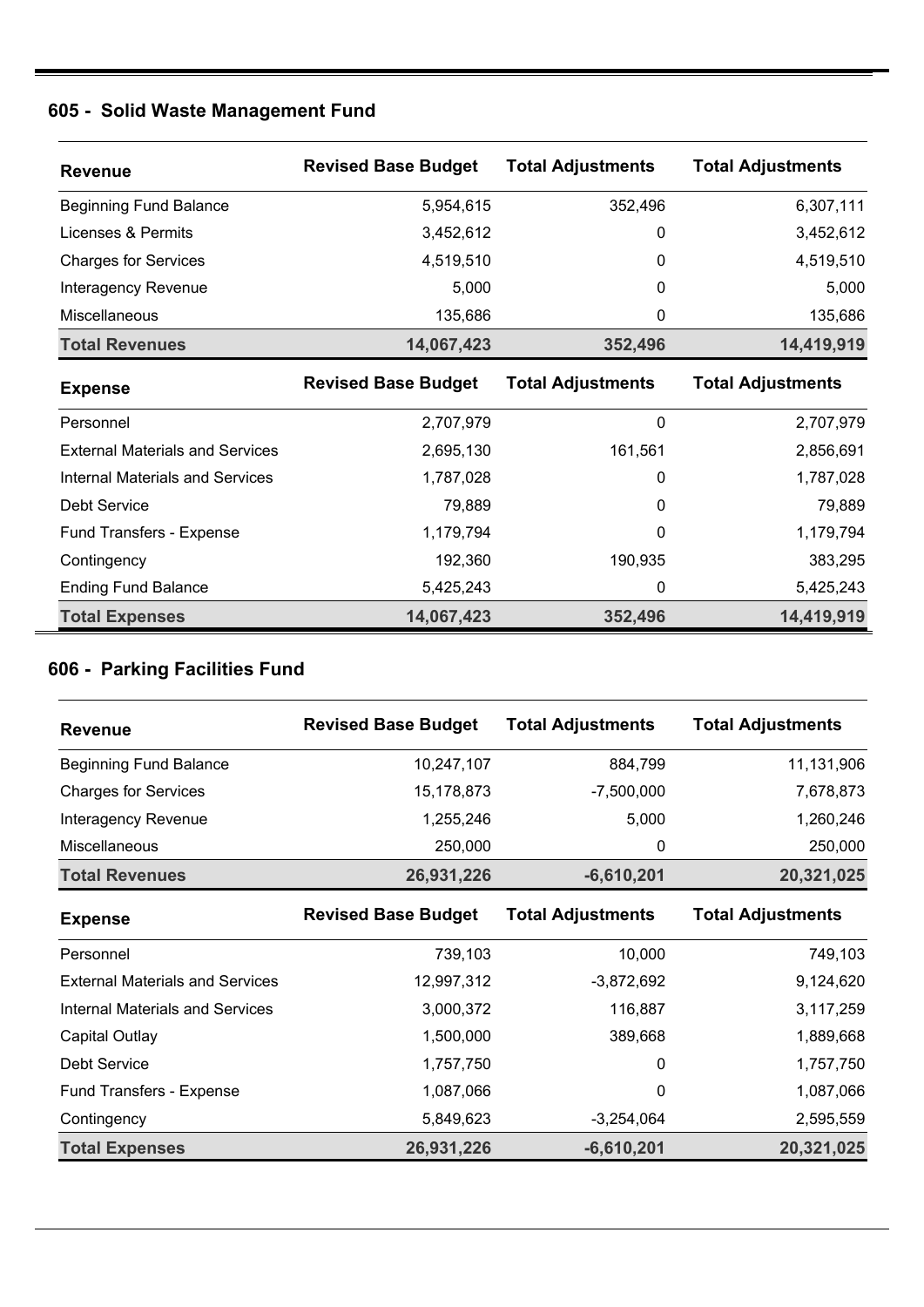## **607 - Spectator Venues & Visitor Activities Fund**

| <b>Revenue</b>                         | <b>Revised Base Budget</b> | <b>Total Adjustments</b> | <b>Total Adjustments</b> |
|----------------------------------------|----------------------------|--------------------------|--------------------------|
| <b>Beginning Fund Balance</b>          | 15,000,000                 | 3,671,927                | 18,671,927               |
| <b>Charges for Services</b>            | 6,550,000                  | $-6,200,000$             | 350,000                  |
| Intergovernmental                      | 1,707,780                  | $-437,956$               | 1,269,824                |
| Miscellaneous                          | 279,653                    | $-138,653$               | 141,000                  |
| <b>Total Revenues</b>                  | 23,537,433                 | $-3,104,682$             | 20,432,751               |
| <b>Expense</b>                         | <b>Revised Base Budget</b> | <b>Total Adjustments</b> | <b>Total Adjustments</b> |
| Personnel                              | 465,707                    | $-13,530$                | 452,177                  |
| <b>External Materials and Services</b> | 3,978,819                  | 1,477,000                | 5,455,819                |
| <b>Internal Materials and Services</b> | 508,670                    | $-575$                   | 508,095                  |
| Capital Outlay                         | 2,120,000                  | $-400,000$               | 1,720,000                |
| <b>Debt Service</b>                    | 3,442,347                  | $\Omega$                 | 3,442,347                |
| Fund Transfers - Expense               | 224,248                    | 0                        | 224,248                  |
| Contingency                            | 12,797,642                 | $-4,167,577$             | 8,630,065                |
| <b>Total Expenses</b>                  | 23,537,433                 | $-3,104,682$             | 20,432,751               |

### **608 - Environmental Remediation Fund**

| <b>Revenue</b>                  | <b>Revised Base Budget</b> | <b>Total Adjustments</b> | <b>Total Adjustments</b> |
|---------------------------------|----------------------------|--------------------------|--------------------------|
| <b>Beginning Fund Balance</b>   | 6,105,000                  | $-245,591$               | 5,859,409                |
| <b>Charges for Services</b>     | 7,274,650                  | 0                        | 7,274,650                |
| <b>Interagency Revenue</b>      | 458,152                    | 0                        | 458,152                  |
| <b>Fund Transfers - Revenue</b> | 4,965,000                  | 0                        | 4,965,000                |
| <b>Miscellaneous</b>            | 50,500                     | 0                        | 50,500                   |
| <b>Total Revenues</b>           | 18,853,302                 | $-245,591$               | 18,607,711               |

| <b>Expense</b>                         | <b>Revised Base Budget</b> | <b>Total Adjustments</b> | <b>Total Adjustments</b> |
|----------------------------------------|----------------------------|--------------------------|--------------------------|
| Personnel                              | 632.169                    | 0                        | 632,169                  |
| <b>External Materials and Services</b> | 9,954,893                  | 0                        | 9,954,893                |
| <b>Internal Materials and Services</b> | 1,370,501                  | 0                        | 1,370,501                |
| Debt Service                           | 1,844                      | 0                        | 1,844                    |
| Fund Transfers - Expense               | 1,371,180                  | 0                        | 1,371,180                |
| Contingency                            | 5,522,715                  | $-245.591$               | 5,277,124                |
| <b>Total Expenses</b>                  | 18,853,302                 | $-245,591$               | 18,607,711               |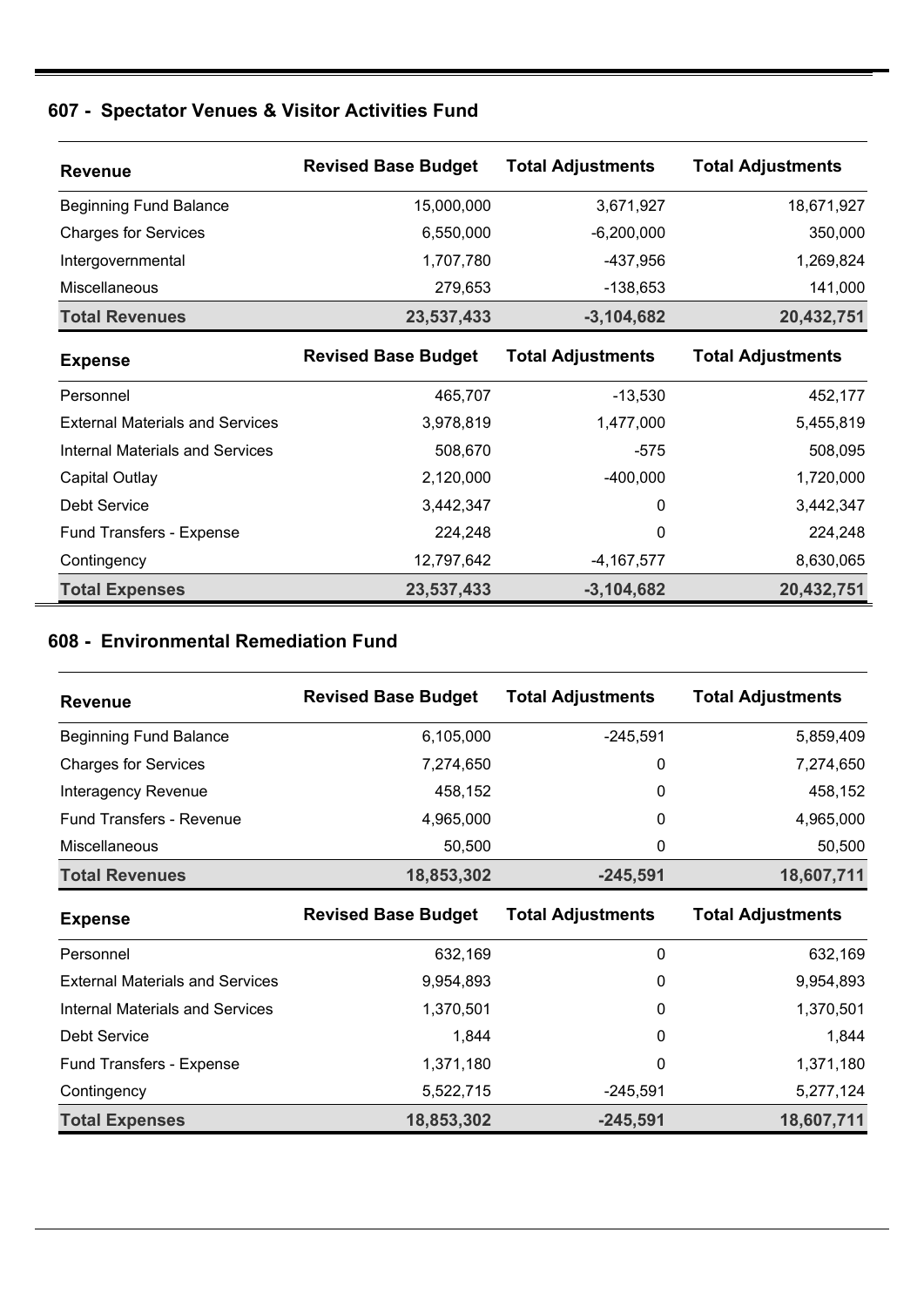### **609 - Sewer System Debt Redemption Fund**

| <b>Revenue</b>                  | <b>Revised Base Budget</b> | <b>Total Adjustments</b> | <b>Total Adjustments</b> |
|---------------------------------|----------------------------|--------------------------|--------------------------|
| <b>Beginning Fund Balance</b>   | 30,988,196                 | 3,062,172                | 34,050,368               |
| <b>Fund Transfers - Revenue</b> | 167,000,000                | 0                        | 167,000,000              |
| Bond & Note Proceeds            | 5,000,000                  | 0                        | 5,000,000                |
| Miscellaneous                   | 350,000                    | 0                        | 350,000                  |
| <b>Total Revenues</b>           | 203,338,196                | 3,062,172                | 206,400,368              |
| <b>Expense</b>                  | <b>Revised Base Budget</b> | <b>Total Adjustments</b> | <b>Total Adjustments</b> |
| Debt Service                    | 167,272,140                | 0                        | 167,272,140              |
| Debt Service Reserves           | 36,066,056                 | 3,062,172                | 39,128,228               |
| <b>Total Expenses</b>           | 203,338,196                | 3,062,172                | 206,400,368              |

## **612 - Water Bond Sinking Fund**

| <b>Revenue</b>                  | <b>Revised Base Budget</b> | <b>Total Adjustments</b> | <b>Total Adjustments</b> |
|---------------------------------|----------------------------|--------------------------|--------------------------|
| <b>Beginning Fund Balance</b>   | 24,886,462                 | 0                        | 24,886,462               |
| <b>Fund Transfers - Revenue</b> | 65,899,858                 | 0                        | 65,899,858               |
| Bond & Note Proceeds            | 7,241,000                  | 0                        | 7,241,000                |
| Miscellaneous                   | 198,936                    | 0                        | 198,936                  |
| <b>Total Revenues</b>           | 98,226,256                 | 0                        | 98,226,256               |
| <b>Expense</b>                  | <b>Revised Base Budget</b> | <b>Total Adjustments</b> | <b>Total Adjustments</b> |
| Debt Service                    | 66,098,794                 | 0                        | 66,098,794               |
| Debt Service Reserves           | 32,127,462                 | 0                        | 32,127,462               |
| <b>Ending Fund Balance</b>      | 0                          | 0                        | 0                        |
| <b>Total Expenses</b>           | 98,226,256                 | 0                        | 98,226,256               |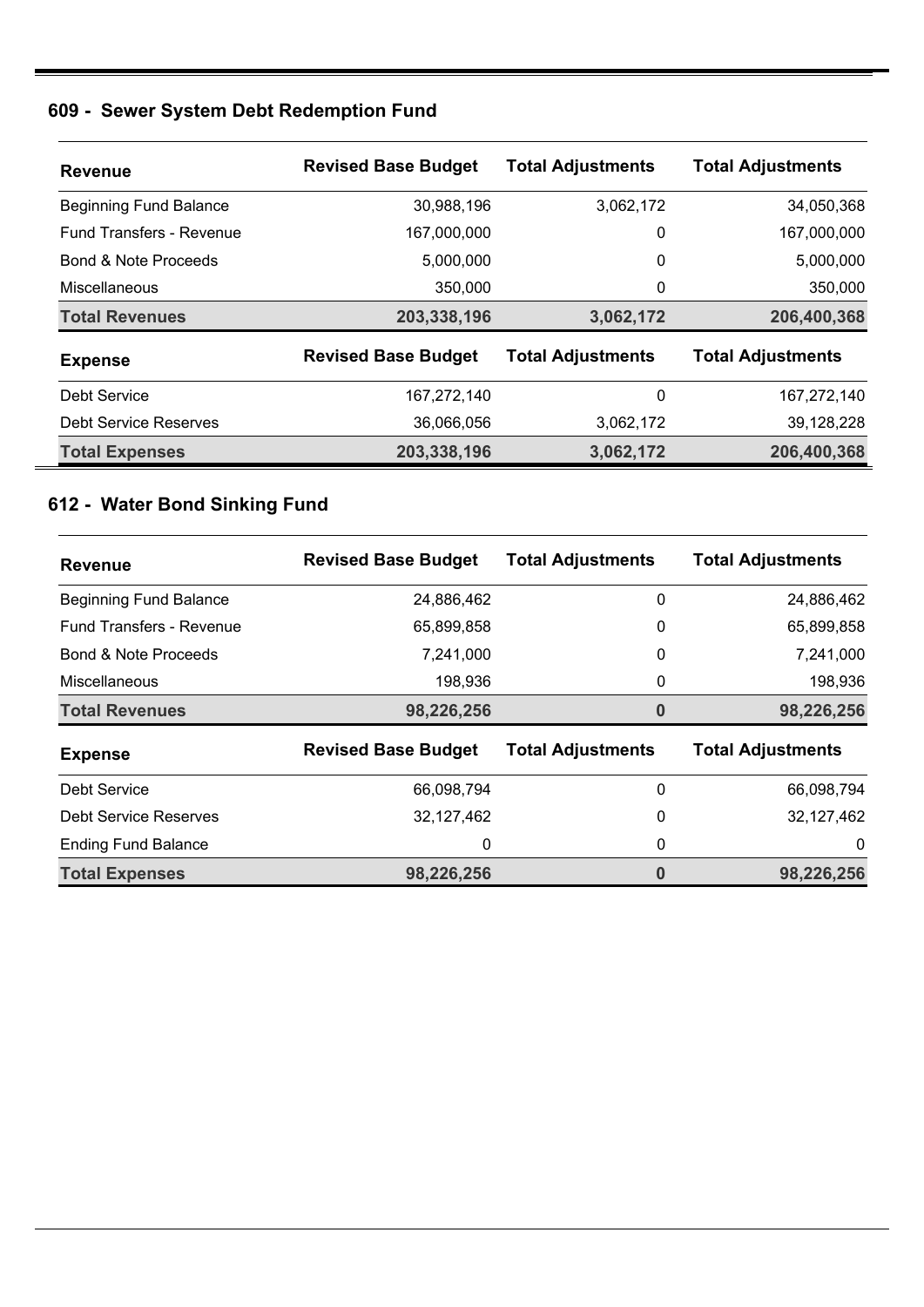## **614 - Sewer System Construction Fund**

| <b>Revenue</b>                         | <b>Revised Base Budget</b> | <b>Total Adjustments</b> | <b>Total Adjustments</b> |
|----------------------------------------|----------------------------|--------------------------|--------------------------|
| <b>Beginning Fund Balance</b>          | 30,000,000                 | 18,051,153               | 48,051,153               |
| <b>Charges for Services</b>            | 350,000                    | 0                        | 350,000                  |
| <b>Fund Transfers - Revenue</b>        | 45,000,000                 | 0                        | 45,000,000               |
| Bond & Note Proceeds                   | 140,000,000                | 0                        | 140,000,000              |
| <b>Miscellaneous</b>                   | 1,500,000                  | 0                        | 1,500,000                |
| <b>Total Revenues</b>                  | 216,850,000                | 18,051,153               | 234,901,153              |
| <b>Expense</b>                         | <b>Revised Base Budget</b> | <b>Total Adjustments</b> | <b>Total Adjustments</b> |
| <b>External Materials and Services</b> | 0                          | 50,000                   | 50,000                   |
| <b>Debt Service</b>                    | 1,300,000                  | $-50,000$                | 1,250,000                |
| <b>Fund Transfers - Expense</b>        | 186,483,000                | 12,400,000               | 198,883,000              |
| Contingency                            | 29,067,000                 | 5,651,153                | 34,718,153               |
| <b>Total Expenses</b>                  | 216,850,000                | 18,051,153               | 234,901,153              |

### **615 - Water Construction Fund**

| <b>Revenue</b>                  | <b>Revised Base Budget</b> | <b>Total Adjustments</b> | <b>Total Adjustments</b> |
|---------------------------------|----------------------------|--------------------------|--------------------------|
| <b>Beginning Fund Balance</b>   | 63,021,932                 | 0                        | 63,021,932               |
| <b>Charges for Services</b>     | 3,250,000                  | 0                        | 3,250,000                |
| <b>Fund Transfers - Revenue</b> | 42,946,639                 | 1,176,368                | 44,123,007               |
| <b>Bond &amp; Note Proceeds</b> | 112,109,000                | 0                        | 112,109,000              |
| <b>Miscellaneous</b>            | 582,617                    | 0                        | 582,617                  |
| <b>Total Revenues</b>           | 221,910,188                | 1,176,368                | 223,086,556              |
| <b>Expense</b>                  | <b>Revised Base Budget</b> | <b>Total Adjustments</b> | <b>Total Adjustments</b> |
| Fund Transfers - Expense        | 192,050,150                | 245,880                  | 192,296,030              |
| Contingency                     | 0                          | 0                        | 0                        |
| <b>Ending Fund Balance</b>      | 29,860,038                 | 930,488                  | 30,790,526               |
| <b>Total Expenses</b>           | 221,910,188                | 1,176,368                | 223,086,556              |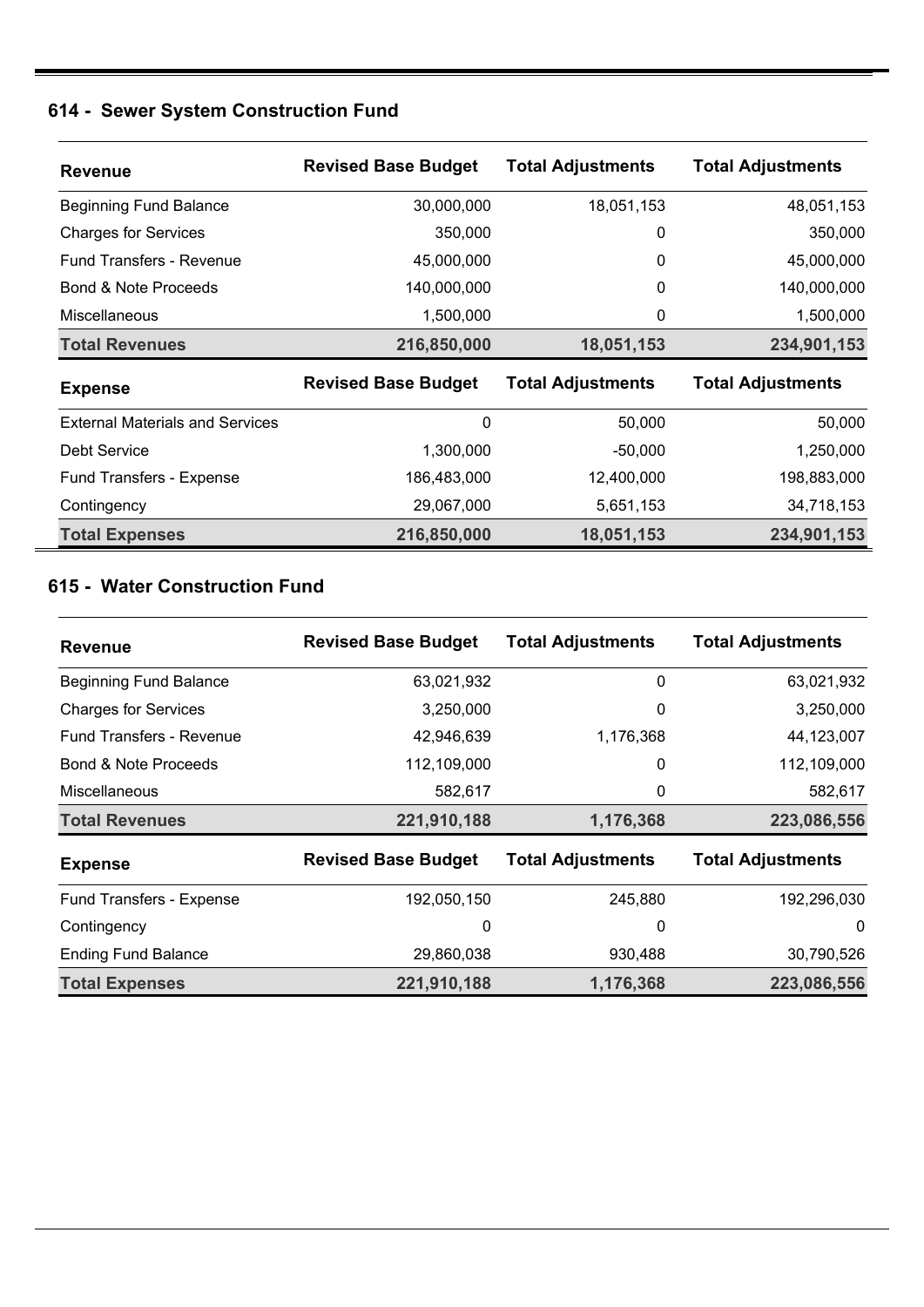# **617 - Sewer System Rate Stabilization Fund**

| <b>Revenue</b>                  | <b>Revised Base Budget</b> | <b>Total Adjustments</b> | <b>Total Adjustments</b> |
|---------------------------------|----------------------------|--------------------------|--------------------------|
| <b>Beginning Fund Balance</b>   | 124,000,000                | 899,167                  | 124,899,167              |
| <b>Fund Transfers - Revenue</b> | 0                          | 0                        | 0                        |
| Miscellaneous                   | 1,000,000                  | 0                        | 1,000,000                |
| <b>Total Revenues</b>           | 125,000,000                | 899,167                  | 125,899,167              |
| <b>Expense</b>                  | <b>Revised Base Budget</b> | <b>Total Adjustments</b> | <b>Total Adjustments</b> |
| <b>Fund Transfers - Expense</b> | 10,000,000                 | 0                        | 10,000,000               |
| Contingency                     | 115,000,000                | 899,167                  | 115,899,167              |
| <b>Total Expenses</b>           | 125,000,000                | 899,167                  | 125,899,167              |

## **618 - Hydroelectric Power Renewal Replacement Fun**

| <b>Revenue</b>                | <b>Revised Base Budget</b> | <b>Total Adjustments</b> | <b>Total Adjustments</b> |
|-------------------------------|----------------------------|--------------------------|--------------------------|
| <b>Beginning Fund Balance</b> | 111.457                    | 0                        | 111,457                  |
| <b>Total Revenues</b>         | 111,457                    | 0                        | 111,457                  |
| <b>Expense</b>                | <b>Revised Base Budget</b> | <b>Total Adjustments</b> | <b>Total Adjustments</b> |
|                               |                            |                          |                          |
| Contingency                   | 111.457                    | 0                        | 111,457                  |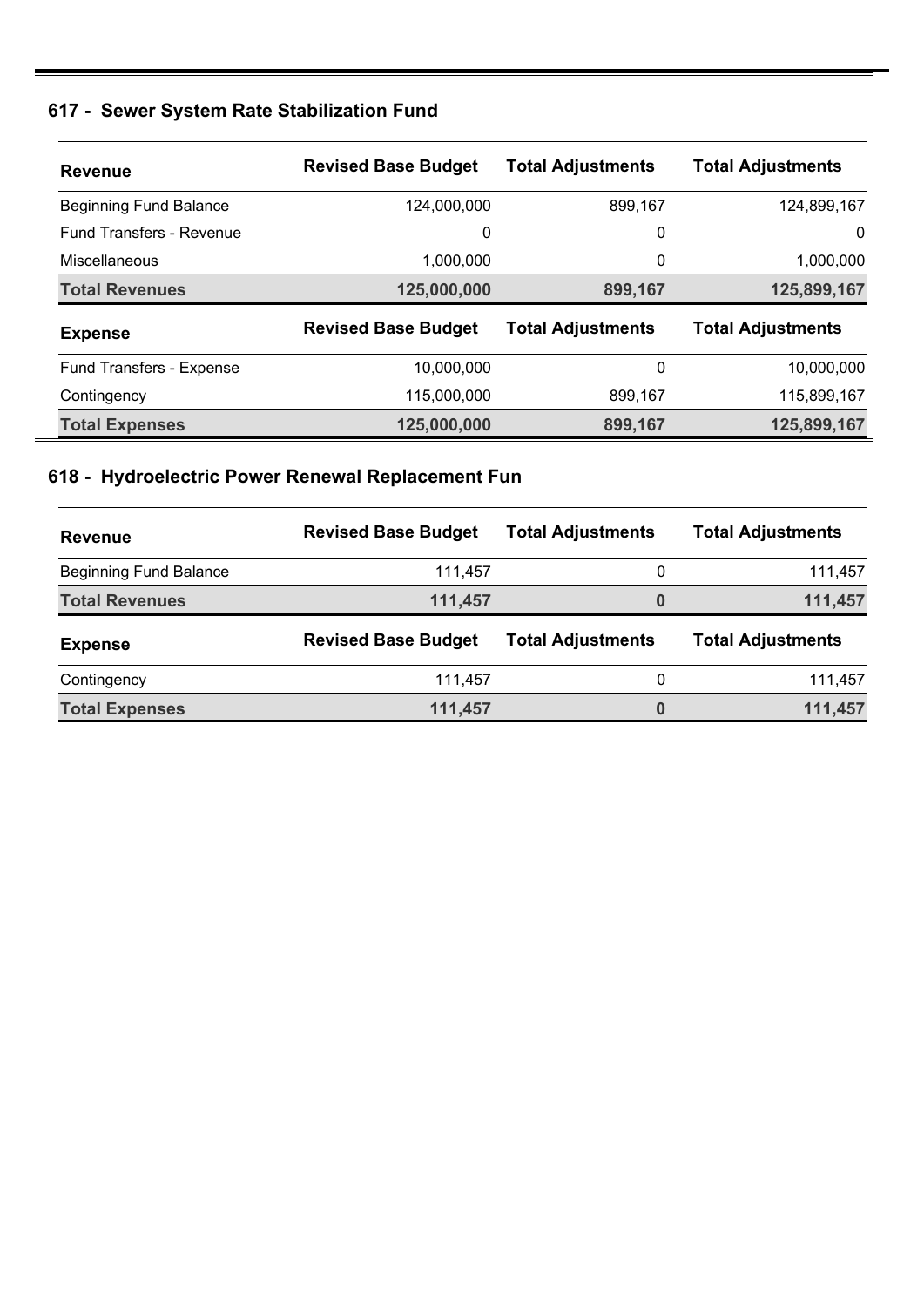### **700 - Health Insurance Operating Fund**

| <b>Revenue</b>                         | <b>Revised Base Budget</b> | <b>Total Adjustments</b> | <b>Total Adjustments</b> |
|----------------------------------------|----------------------------|--------------------------|--------------------------|
| <b>Beginning Fund Balance</b>          | 20,015,684                 | 0                        | 20,015,684               |
| <b>Charges for Services</b>            | 115,752,021                | 0                        | 115,752,021              |
| Interagency Revenue                    | 263,154                    | 0                        | 263,154                  |
| <b>Fund Transfers - Revenue</b>        | 0                          | $\Omega$                 | $\Omega$                 |
| Miscellaneous                          | 695,297                    | 0                        | 695,297                  |
| <b>Total Revenues</b>                  | 136,726,156                | 0                        | 136,726,156              |
| <b>Expense</b>                         | <b>Revised Base Budget</b> | <b>Total Adjustments</b> | <b>Total Adjustments</b> |
| Personnel                              | 2,423,583                  | 0                        | 2,423,583                |
| <b>External Materials and Services</b> | 114,427,679                | 145,914                  | 114,573,593              |
| <b>Internal Materials and Services</b> | 698,456                    | $-3,012$                 | 695,444                  |
| <b>Debt Service</b>                    | 47,486                     | 0                        | 47,486                   |
| Fund Transfers - Expense               | 289,877                    | 0                        | 289,877                  |
|                                        |                            |                          |                          |
| Contingency                            | 18,839,075                 | $-142,902$               | 18,696,173               |

## **701 - Facilities Services Operating Fund**

| <b>Revenue</b>                  | <b>Revised Base Budget</b> | <b>Total Adjustments</b> | <b>Total Adjustments</b> |
|---------------------------------|----------------------------|--------------------------|--------------------------|
| <b>Beginning Fund Balance</b>   | 46,446,265                 | 2,705,782                | 49,152,047               |
| <b>Charges for Services</b>     | 1,069,366                  | 0                        | 1,069,366                |
| Intergovernmental               | 2,000,000                  | 0                        | 2,000,000                |
| Interagency Revenue             | 50,478,802                 | 152,941                  | 50,631,743               |
| <b>Fund Transfers - Revenue</b> | 3,701,542                  | 650,000                  | 4,351,542                |
| <b>Bond &amp; Note Proceeds</b> | 1,186,558                  | 0                        | 1,186,558                |
| Miscellaneous                   | 740,000                    | 15,265,822               | 16,005,822               |
| <b>Total Revenues</b>           | 105,622,533                | 18,774,545               | 124,397,078              |
| <b>Expense</b>                  | <b>Revised Base Budget</b> | <b>Total Adjustments</b> | <b>Total Adjustments</b> |

| $-$                                    |             |              |              |
|----------------------------------------|-------------|--------------|--------------|
| Personnel                              | 6,409,535   | $-70,537$    | 6,338,998    |
| <b>External Materials and Services</b> | 27,392,532  | 7,414,635    | 34,807,167   |
| <b>Internal Materials and Services</b> | 7,826,180   | 860,244      | 8,686,424    |
| Capital Outlay                         | 7,079,389   | 8,269,900    | 15,349,289   |
| Debt Service                           | 13,822,423  | 8,990,958    | 22,813,381   |
| Fund Transfers - Expense               | 2,056,111   | 0            | 2,056,111    |
| Contingency                            | 41,036,363  | $-6,690,655$ | 34, 345, 708 |
| <b>Total Expenses</b>                  | 105,622,533 | 18,774,545   | 124,397,078  |
|                                        |             |              |              |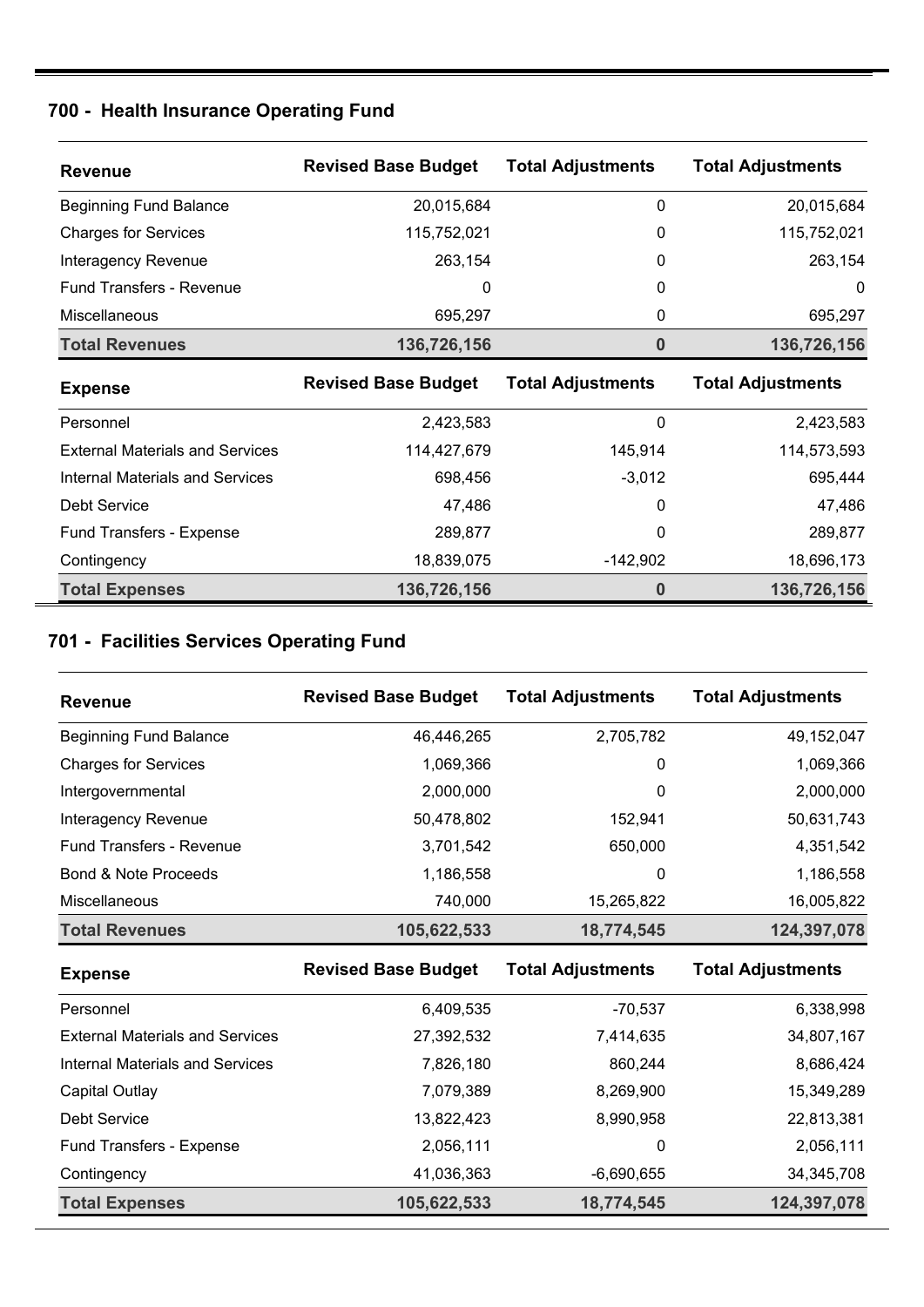## **702 - CityFleet Operating Fund**

| <b>Revenue</b>                         | <b>Revised Base Budget</b> | <b>Total Adjustments</b> | <b>Total Adjustments</b> |
|----------------------------------------|----------------------------|--------------------------|--------------------------|
| <b>Beginning Fund Balance</b>          | 22,728,122                 | 1,413,083                | 24, 141, 205             |
| Intergovernmental                      | 1,164,960                  | 0                        | 1,164,960                |
| Interagency Revenue                    | 39,613,708                 | $-58,394$                | 39,555,314               |
| Bond & Note Proceeds                   | 2,325,072                  | 0                        | 2,325,072                |
| <b>Miscellaneous</b>                   | 1,483,993                  | 0                        | 1,483,993                |
| <b>Total Revenues</b>                  | 67,315,855                 | 1,354,689                | 68,670,544               |
| <b>Expense</b>                         | <b>Revised Base Budget</b> | <b>Total Adjustments</b> | <b>Total Adjustments</b> |
| Personnel                              | 9,725,183                  | 168,749                  | 9,893,932                |
| <b>External Materials and Services</b> | 15,903,904                 | -766,374                 | 15, 137, 530             |
| Internal Materials and Services        | 2,693,647                  | $\Omega$                 | 2,693,647                |
| Capital Outlay                         | 16,817,094                 | 6,605,583                | 23,422,677               |
| <b>Debt Service</b>                    | 610,293                    | 0                        | 610,293                  |
| Fund Transfers - Expense               | 1,200,346                  | 1,136,121                | 2,336,467                |
| Contingency                            | 20,365,388                 | $-5,789,390$             | 14,575,998               |
| <b>Total Expenses</b>                  | 67,315,855                 | 1,354,689                | 68,670,544               |

### **703 - Printing & Distribution Services Operating Fun**

| <b>Revenue</b>                         | <b>Revised Base Budget</b> | <b>Total Adjustments</b> | <b>Total Adjustments</b> |
|----------------------------------------|----------------------------|--------------------------|--------------------------|
| <b>Beginning Fund Balance</b>          | 1,363,390                  | 447,440                  | 1,810,830                |
| <b>Charges for Services</b>            | 230,416                    | 0                        | 230,416                  |
| Intergovernmental                      | 1,655,409                  | 0                        | 1,655,409                |
| Interagency Revenue                    | 6,062,491                  | 372,890                  | 6,435,381                |
| Bond & Note Proceeds                   | 0                          | 0                        | 0                        |
| Miscellaneous                          | 44,392                     | 0                        | 44,392                   |
| <b>Total Revenues</b>                  | 9,356,098                  | 820,330                  | 10,176,428               |
|                                        |                            |                          |                          |
| <b>Expense</b>                         | <b>Revised Base Budget</b> | <b>Total Adjustments</b> | <b>Total Adjustments</b> |
| Personnel                              | 2,022,400                  | 0                        | 2,022,400                |
| <b>External Materials and Services</b> | 4,100,536                  | 373,745                  | 4,474,281                |
| <b>Internal Materials and Services</b> | 1,045,805                  | $-855$                   | 1,044,950                |
| Capital Outlay                         | 325,000                    | 0                        | 325,000                  |
| <b>Debt Service</b>                    | 203,654                    | 0                        | 203,654                  |
| Fund Transfers - Expense               | 277,574                    | 0                        | 277,574                  |
| Contingency                            | 1,381,129                  | 447,440                  | 1,828,569                |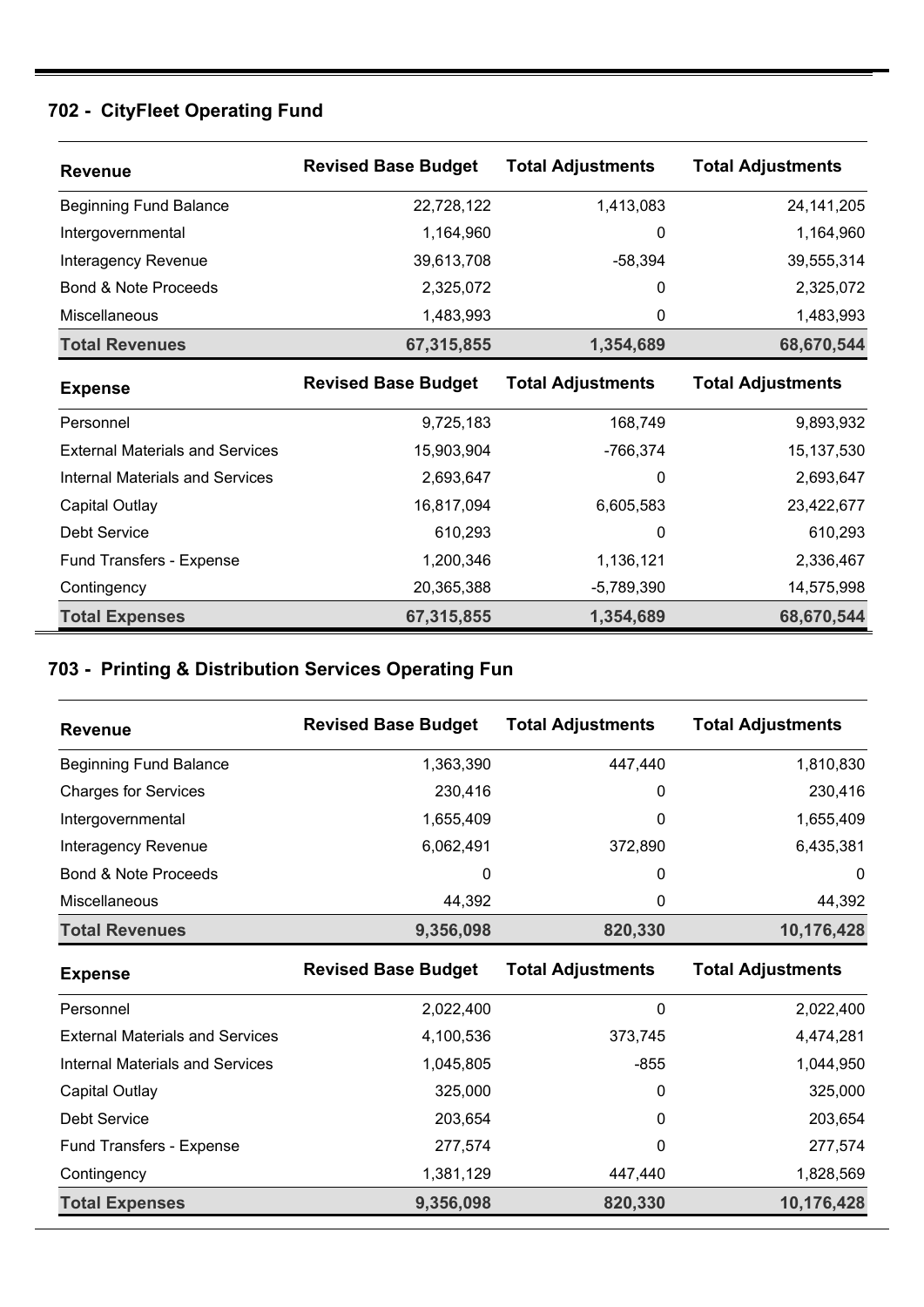### **704 - Insurance and Claims Operating Fund**

| <b>Revenue</b>                         | <b>Revised Base Budget</b> | <b>Total Adjustments</b> | <b>Total Adjustments</b> |
|----------------------------------------|----------------------------|--------------------------|--------------------------|
| <b>Beginning Fund Balance</b>          | 35,185,678                 | $-393,498$               | 34,792,180               |
| Interagency Revenue                    | 10,804,195                 | 117,046                  | 10,921,241               |
| <b>Fund Transfers - Revenue</b>        | 0                          | 0                        | 0                        |
| <b>Miscellaneous</b>                   | 748,280                    | 0                        | 748,280                  |
| <b>Total Revenues</b>                  | 46,738,153                 | $-276,452$               | 46,461,701               |
| <b>Expense</b>                         | <b>Revised Base Budget</b> | <b>Total Adjustments</b> | <b>Total Adjustments</b> |
| Personnel                              | 1,508,466                  | 20,818                   | 1,529,284                |
| <b>External Materials and Services</b> | 7,293,342                  | 693,178                  | 7,986,520                |
| <b>Internal Materials and Services</b> | 3,208,882                  | 214,971                  | 3,423,853                |
| Debt Service                           | 112,219                    | 0                        | 112,219                  |
| <b>Fund Transfers - Expense</b>        | 206,112                    | 0                        | 206,112                  |
| Contingency                            | 34,409,132                 | $-1,205,419$             | 33,203,713               |
| <b>Total Expenses</b>                  | 46,738,153                 | $-276,452$               | 46,461,701               |

## **705 - Workers' Comp. Self Insurance Operating Fund**

| <b>Revenue</b>                         | <b>Revised Base Budget</b> | <b>Total Adjustments</b> | <b>Total Adjustments</b> |
|----------------------------------------|----------------------------|--------------------------|--------------------------|
| <b>Beginning Fund Balance</b>          | 13,837,382                 | 226,477                  | 14,063,859               |
| Interagency Revenue                    | 5,185,703                  | 0                        | 5,185,703                |
| <b>Miscellaneous</b>                   | 250,336                    | 0                        | 250,336                  |
| <b>Total Revenues</b>                  | 19,273,421                 | 226,477                  | 19,499,898               |
| <b>Expense</b>                         | <b>Revised Base Budget</b> | <b>Total Adjustments</b> | <b>Total Adjustments</b> |
| Personnel                              | 1,374,069                  | 4,923                    | 1,378,992                |
| <b>External Materials and Services</b> | 3,543,153                  | -971                     | 3,542,182                |
| <b>Internal Materials and Services</b> | 721,599                    | 11,971                   | 733,570                  |
| Debt Service                           | 104,968                    | 0                        | 104,968                  |
| Fund Transfers - Expense               | 106,575                    | 0                        | 106,575                  |
| Contingency                            | 13,423,057                 | 210,554                  | 13,633,611               |
| <b>Total Expenses</b>                  | 19,273,421                 | 226,477                  | 19,499,898               |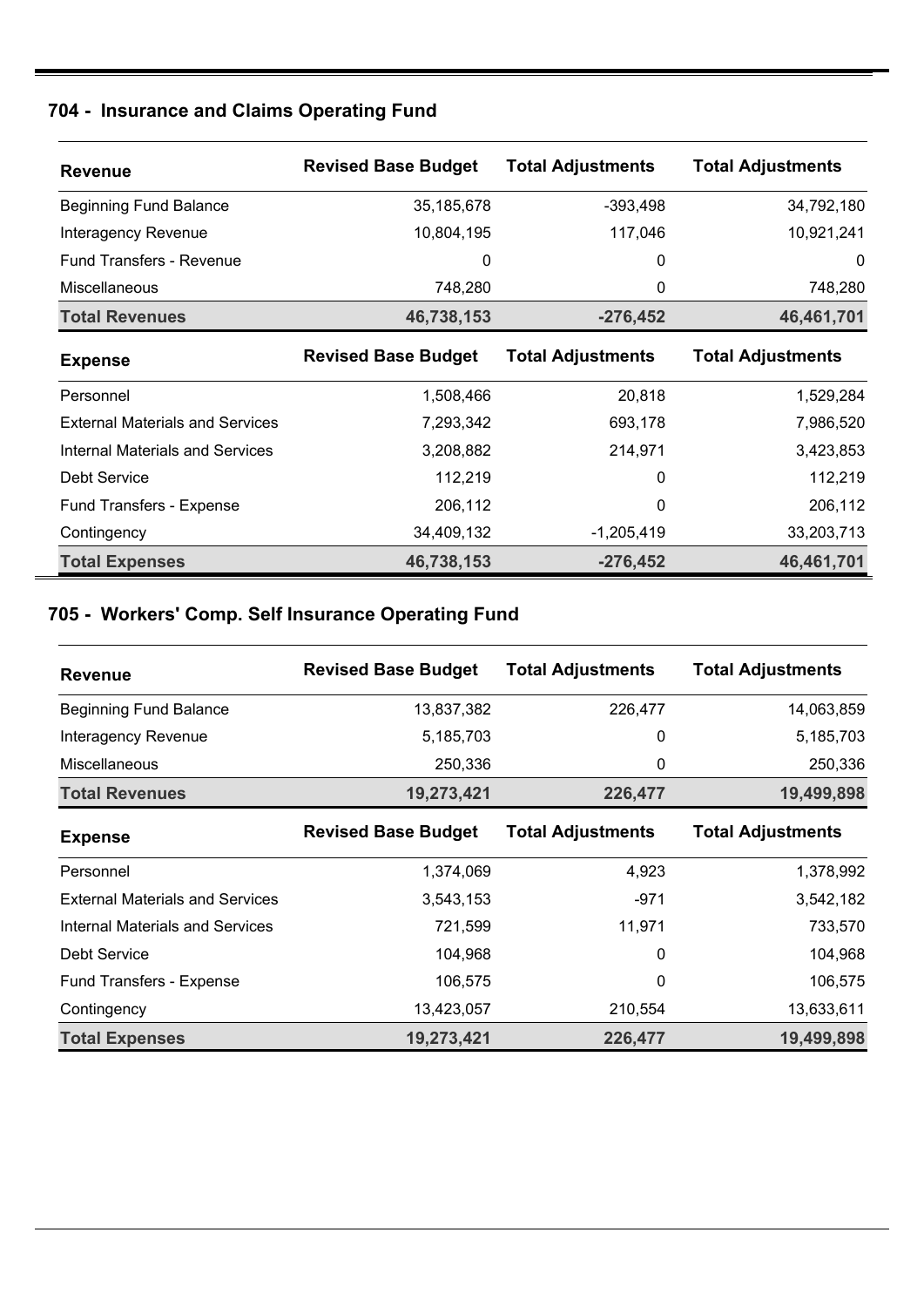## **706 - Technology Services Fund**

| <b>Revenue</b>                         | <b>Revised Base Budget</b> | <b>Total Adjustments</b> | <b>Total Adjustments</b> |
|----------------------------------------|----------------------------|--------------------------|--------------------------|
| <b>Beginning Fund Balance</b>          | 22,896,334                 | 13,508,089               | 36,404,423               |
| <b>Charges for Services</b>            | 262,069                    | 0                        | 262,069                  |
| Intergovernmental                      | 5,159,389                  | 0                        | 5,159,389                |
| Interagency Revenue                    | 68,367,871                 | $-429,180$               | 67,938,691               |
| <b>Fund Transfers - Revenue</b>        | 0                          | 0                        | 0                        |
| Miscellaneous                          | 1,503,048                  | 0                        | 1,503,048                |
| <b>Total Revenues</b>                  | 98,188,711                 | 13,078,909               | 111,267,620              |
| <b>Expense</b>                         | <b>Revised Base Budget</b> | <b>Total Adjustments</b> | <b>Total Adjustments</b> |
| Personnel                              | 38,342,245                 | 516,265                  | 38,858,510               |
| <b>External Materials and Services</b> | 28,917,520                 | 721,892                  | 29,639,412               |
| <b>Internal Materials and Services</b> | 5,618,999                  | 169,335                  | 5,788,334                |
| <b>Capital Outlay</b>                  | 4,759,573                  | $-824,277$               | 3,935,296                |
| <b>Debt Service</b>                    | 714,258                    | 0                        | 714,258                  |
| Fund Transfers - Expense               | 2,415,358                  | $\Omega$                 | 2,415,358                |
| Contingency                            | 17,420,758                 | 12,495,694               | 29,916,452               |
| <b>Total Expenses</b>                  | 98,188,711                 | 13,078,909               | 111,267,620              |

### **707 - Portland Police Assoc Health Insurnc Fund**

| <b>Revenue</b>                         | <b>Revised Base Budget</b> | <b>Total Adjustments</b> | <b>Total Adjustments</b> |
|----------------------------------------|----------------------------|--------------------------|--------------------------|
| <b>Beginning Fund Balance</b>          | 11,752,750                 | 0                        | 11,752,750               |
| <b>Charges for Services</b>            | 17,069,398                 | 0                        | 17,069,398               |
| <b>Miscellaneous</b>                   | 217,858                    | 0                        | 217,858                  |
| <b>Total Revenues</b>                  | 29,040,006                 | $\bf{0}$                 | 29,040,006               |
| <b>Expense</b>                         | <b>Revised Base Budget</b> | <b>Total Adjustments</b> | <b>Total Adjustments</b> |
| <b>External Materials and Services</b> | 17,642,474                 | 0                        | 17,642,474               |
| Contingency                            | 11,397,532                 | 0                        | 11,397,532               |
| <b>Total Expenses</b>                  | 29,040,006                 | 0                        | 29,040,006               |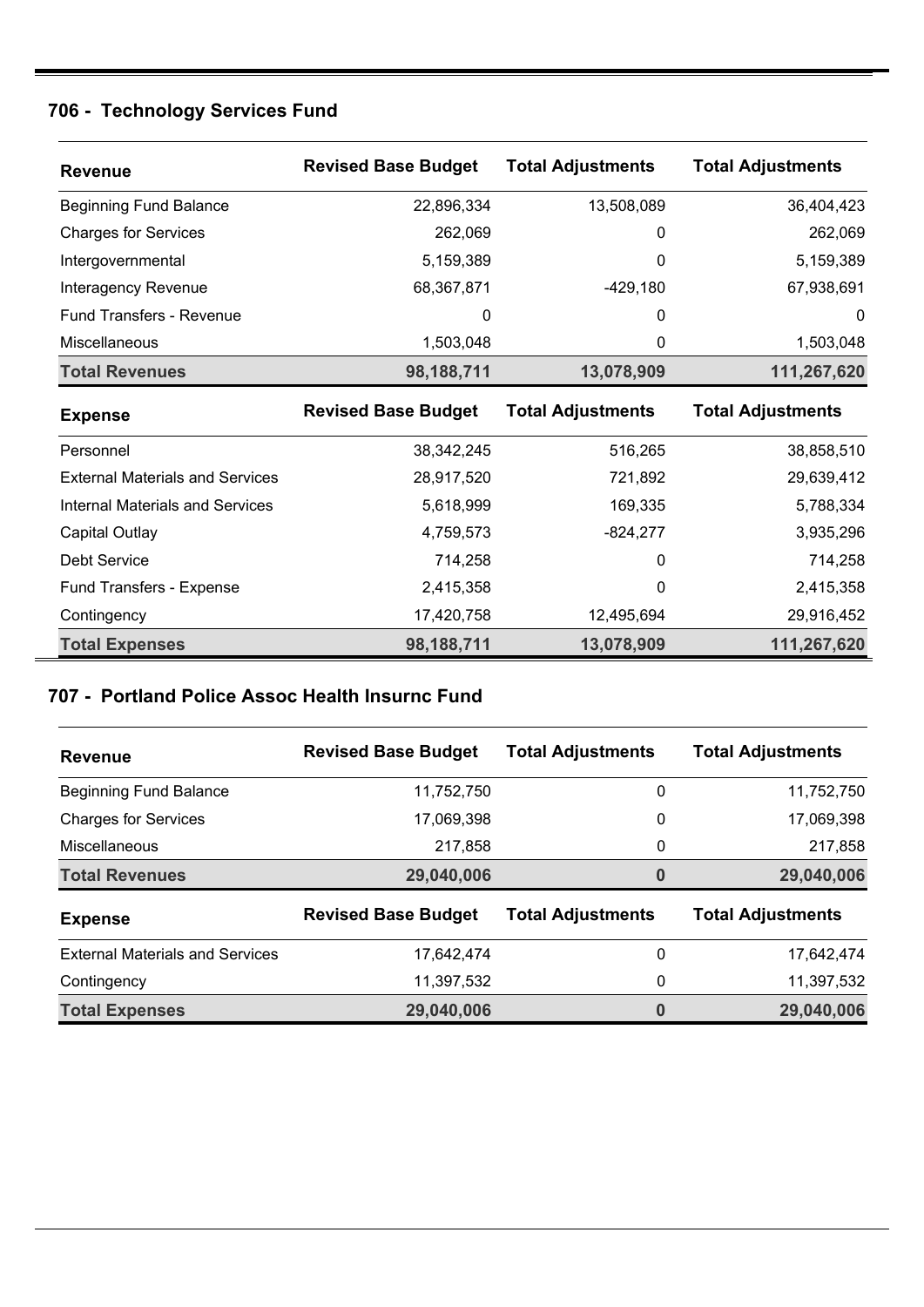#### **708 - EBS Services Fund**

| <b>Revenue</b>                | <b>Revised Base Budget</b> | <b>Total Adjustments</b> | <b>Total Adjustments</b> |
|-------------------------------|----------------------------|--------------------------|--------------------------|
| <b>Beginning Fund Balance</b> | 0                          |                          |                          |
| <b>Total Revenues</b>         |                            |                          |                          |
| <b>Expense</b>                | <b>Revised Base Budget</b> | <b>Total Adjustments</b> | <b>Total Adjustments</b> |
|                               |                            |                          |                          |
| Fund Transfers - Expense      | 0                          |                          |                          |

### **800 - Fire & Police Disability & Retirement Fund**

| <b>Revenue</b>                         | <b>Revised Base Budget</b> | <b>Total Adjustments</b> | <b>Total Adjustments</b> |
|----------------------------------------|----------------------------|--------------------------|--------------------------|
| <b>Beginning Fund Balance</b>          | 16,935,965                 | 0                        | 16,935,965               |
| Taxes                                  | 166,062,018                | 0                        | 166,062,018              |
| Interagency Revenue                    | 1,571,818                  | 0                        | 1,571,818                |
| <b>Fund Transfers - Revenue</b>        | 750,000                    | 0                        | 750,000                  |
| Bond & Note Proceeds                   | 42,000,000                 | 0                        | 42,000,000               |
| Miscellaneous                          | 1,382,800                  | 0                        | 1,382,800                |
| <b>Total Revenues</b>                  | 228,702,601                | 0                        | 228,702,601              |
| <b>Expense</b>                         | <b>Revised Base Budget</b> | <b>Total Adjustments</b> | <b>Total Adjustments</b> |
| Personnel                              | 2,464,800                  | 0                        | 2,464,800                |
| <b>External Materials and Services</b> | 145,124,200                | 0                        | 145, 124, 200            |
| <b>Internal Materials and Services</b> | 25,501,327                 | 0                        | 25,501,327               |
| Capital Outlay                         | 50,000                     | 0                        | 50,000                   |

Debt Service 43,152,972 0 43,152,972 Fund Transfers - Expense **891,151** 891,151 **0** 891,151 Contingency 11,518,151 0 11,518,151 **Total Expenses 228,702,601 0 228,702,601**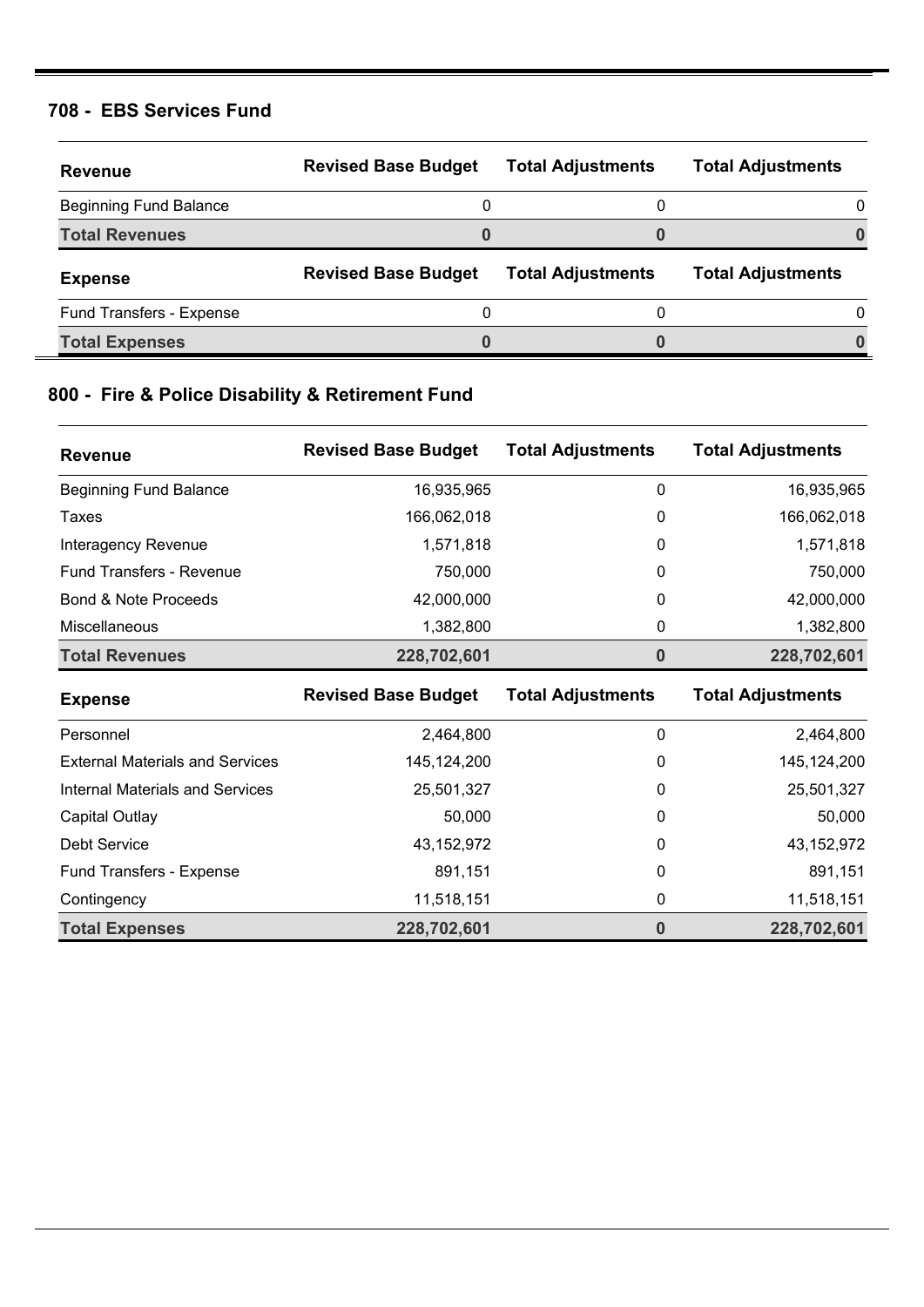# **801 - Fire & Police Disability & Retirement Res Fund**

| <b>Revenue</b>                  | <b>Revised Base Budget</b> | <b>Total Adjustments</b> | <b>Total Adjustments</b> |
|---------------------------------|----------------------------|--------------------------|--------------------------|
| <b>Beginning Fund Balance</b>   | 750,000                    | 0                        | 750,000                  |
| <b>Fund Transfers - Revenue</b> | 750,000                    | 0                        | 750,000                  |
| <b>Total Revenues</b>           | 1,500,000                  | 0                        | 1,500,000                |
|                                 |                            |                          |                          |
| <b>Expense</b>                  | <b>Revised Base Budget</b> | <b>Total Adjustments</b> | <b>Total Adjustments</b> |
| <b>Fund Transfers - Expense</b> | 750,000                    | 0                        | 750,000                  |
| <b>Ending Fund Balance</b>      | 750,000                    | 0                        | 750,000                  |

# **802 - Fire & Police Supplemental Retirement Res Fun**

| <b>Revenue</b>                         | <b>Revised Base Budget</b> | <b>Total Adjustments</b> | <b>Total Adjustments</b> |
|----------------------------------------|----------------------------|--------------------------|--------------------------|
| <b>Beginning Fund Balance</b>          | 23,330                     | 0                        | 23,330                   |
| <b>Fund Transfers - Revenue</b>        | 0                          | 0                        | 0                        |
| <b>Miscellaneous</b>                   | 500                        | 0                        | 500                      |
| <b>Total Revenues</b>                  | 23,830                     | 0                        | 23,830                   |
|                                        |                            |                          |                          |
| <b>Expense</b>                         | <b>Revised Base Budget</b> | <b>Total Adjustments</b> | <b>Total Adjustments</b> |
| <b>External Materials and Services</b> | 11,000                     | 0                        | 11,000                   |
| Contingency                            | 1,000                      | 0                        | 1,000                    |
| <b>Ending Fund Balance</b>             | 11,830                     | 0                        | 11,830                   |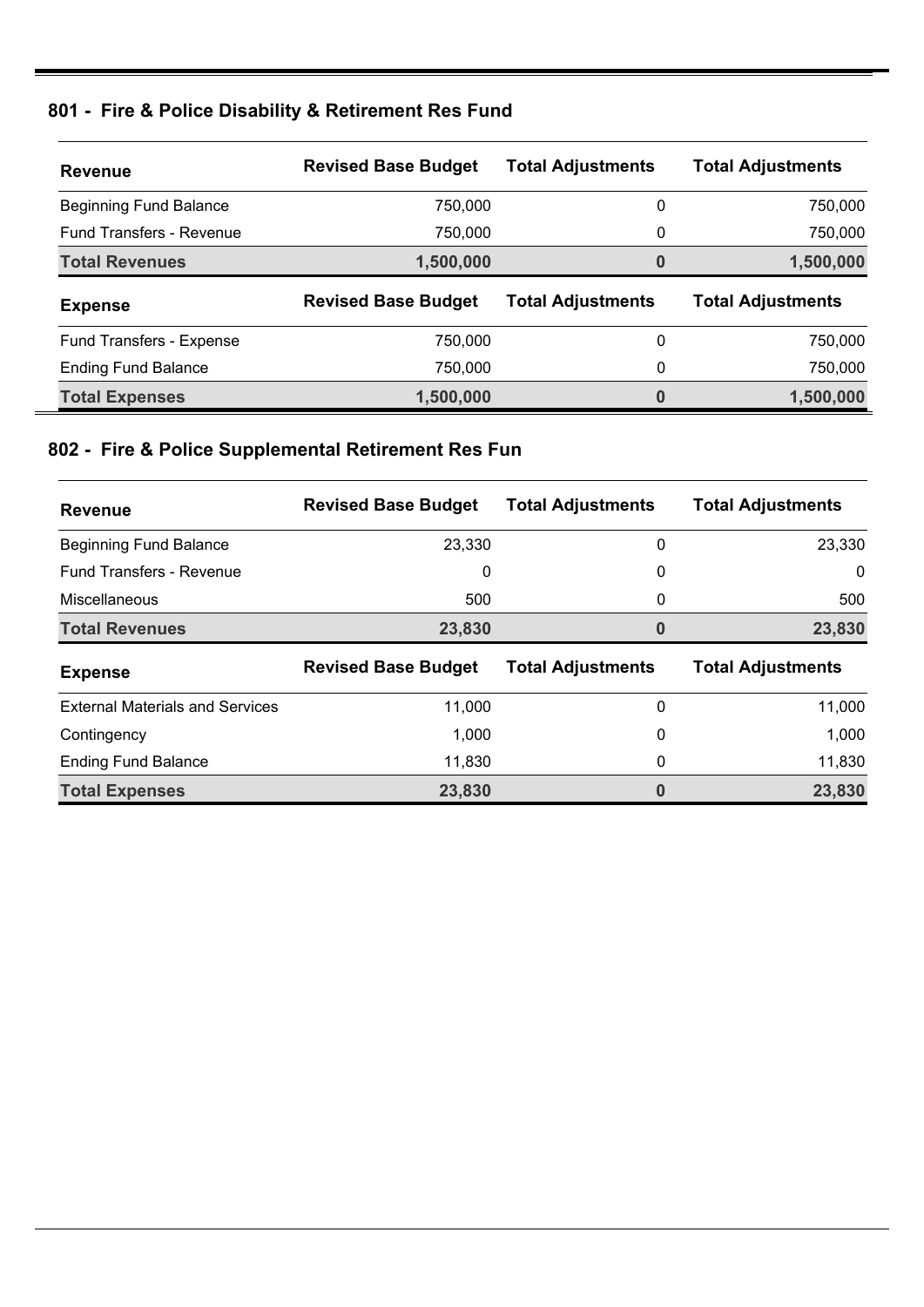### **Exhibit #5: FY 2020-21 Fall Supplemental Budget Revised FTE**

| <b>Bureau</b>                                   | FY 2020-21<br><b>Revised</b><br><b>Base</b> | <b>Supplemental</b><br><b>Changes</b> | <b>New FY</b><br>2020-21<br><b>Revised</b><br><b>Budget</b> |
|-------------------------------------------------|---------------------------------------------|---------------------------------------|-------------------------------------------------------------|
| <b>Bureau of Development Services</b>           | 453.0                                       | (53).0                                | 400.0                                                       |
| <b>Bureau of Emergency Communications</b>       | 151.5                                       | 5.0                                   | 156.5                                                       |
| <b>Bureau of Environmental Services</b>         | 630.7                                       | 0.0                                   | 630.7                                                       |
| Bureau of Fire & Police Disability & Retirement | 16.8                                        | 0.0                                   | 16.8                                                        |
| Bureau of Planning & Sustainability             | 104.5                                       | 2.0                                   | 106.5                                                       |
| <b>City Budget Office</b>                       | 16.5                                        | 0.0                                   | 16.5                                                        |
| <b>Commissioner of Public Affairs</b>           | 8.0                                         | 0.0                                   | 8.0                                                         |
| <b>Commissioner of Public Safety</b>            | 8.0                                         | 0.0                                   | 8.0                                                         |
| <b>Commissioner of Public Utilities</b>         | 8.0                                         | 0.0                                   | 8.0                                                         |
| <b>Commissioner of Public Works</b>             | 9.0                                         | 0.0                                   | 9.0                                                         |
| <b>Office for Community Technology</b>          | 11.0                                        | 0.0                                   | 11.0                                                        |
| Office of Community and Civic Life              | 54.8                                        | (1).0                                 | 53.8                                                        |
| Office of Equity & Human Rights                 | 15.1                                        | 5.0                                   | 20.1                                                        |
| <b>Office of Government Relations</b>           | 11.0                                        | 1.0                                   | 12.0                                                        |
| Office of Management & Finance                  | 724.9                                       | 5.0                                   | 729.9                                                       |
| Office of the City Attorney                     | 72.6                                        | 1.0                                   | 73.6                                                        |
| Office of the City Auditor                      | 51.0                                        | 0.0                                   | 51.0                                                        |
| Office of the Mayor                             | 19.0                                        | 0.0                                   | 19.0                                                        |
| Portland Bureau of Emergency Management         | 23.0                                        | 0.0                                   | 23.0                                                        |
| Portland Bureau of Transportation               | 1,078.4                                     | 0.0                                   | 1,078.4                                                     |
| <b>Portland Children's Levy</b>                 | 6.4                                         | 0.0                                   | 6.4                                                         |
| <b>Portland Fire &amp; Rescue</b>               | 730.0                                       | 7.0                                   | 737.0                                                       |
| <b>Portland Housing Bureau</b>                  | 82.0                                        | 0.0                                   | 82.0                                                        |
| <b>Portland Parks &amp; Recreation</b>          | 574.2                                       | 1.0                                   | 575.2                                                       |
| <b>Portland Police Bureau</b>                   | 1,218.0                                     | 0.0                                   | 1,218.0                                                     |
| <b>Portland Water Bureau</b>                    | 625.6                                       | 0.0                                   | 625.6                                                       |
| <b>Special Appropriations</b>                   | 8.6                                         | 2.0                                   | 10.6                                                        |
| Sum:                                            | 6,711.47                                    | (25).0                                | 6,686.47                                                    |